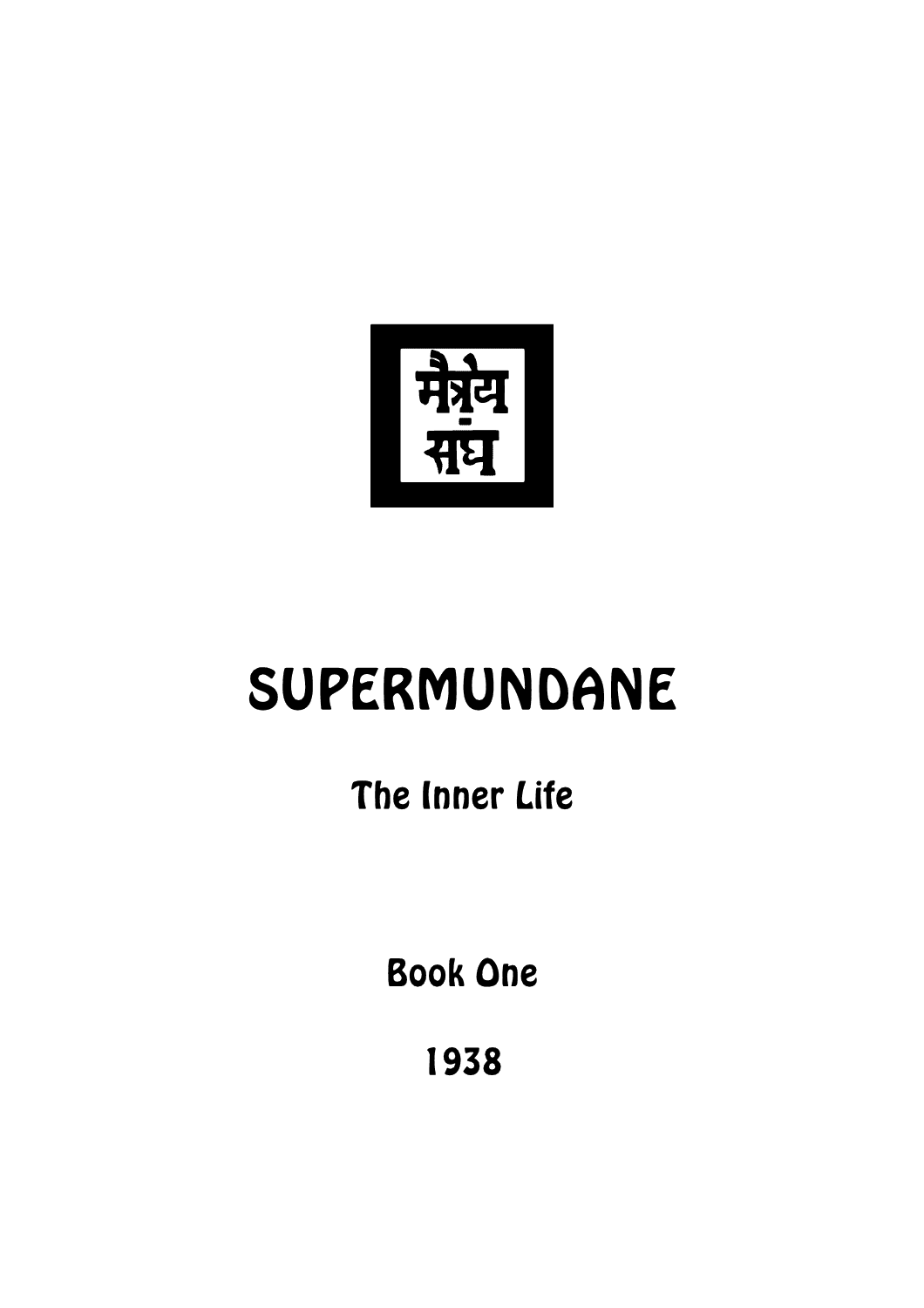*Copyright, 1994 Agni Yoga Society, Inc.*

*This book or any portion thereof may not be reproduced in English or in translation to any other language without written permission from the publisher*

*First Edition, 1994* 

*Agni Yoga Society, Inc. 319 West 107th Street, New York, NY 10025*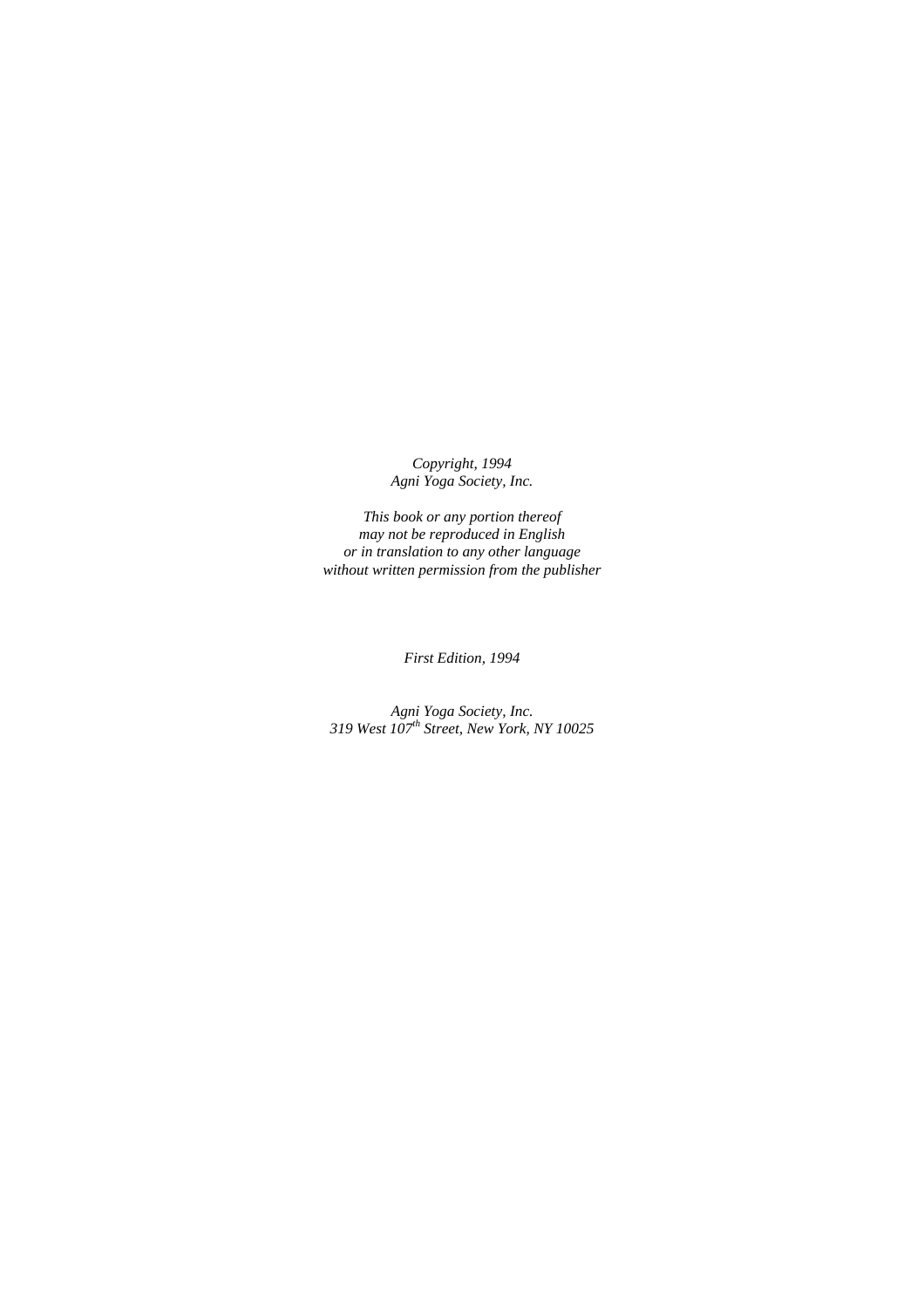## Introduction

Friend, how can we discuss the Supermundane if energy is not yet realized as the foundation of Existence? Many will not understand at all what is meant by this, while others may think that they understand the significance of fundamental energy, but cannot think about it with clarity. It is necessary to train one's thought upon the idea of energy until the feeling of it becomes as real as the feeling about any solid object. We speak about feeling, because knowledge alone cannot provide an understanding of energy.

 Even if man accepts the truth that fundamentally there is only one energy, this alone will not be enough for progress—one must also learn to picture to oneself its innumerable qualities. Man's

customary narrowness of thought limits his perception of the properties of this energy, and thus limits his understanding. Lofty thinking helps one avoid harmful limitation, but it is not easy to establish an appropriate level of beautiful and lofty thought amidst life's misfortunes, and very few are prepared to understand that it is life's difficulties themselves that can assist lofty thinking. Goalfitness will help one's thinking when the properties of the fundamental energy appear to be contradictory. A blind man may be unable to perceive an event visible to others, but everyone can realize the Supermundane by learning to understand the many properties of the fundamental energy.

 Those who think of the Supermundane as the very Highest are correct. "As below, so above." Let this ancient saying serve as a guide to cognition of the forces of the Supermundane.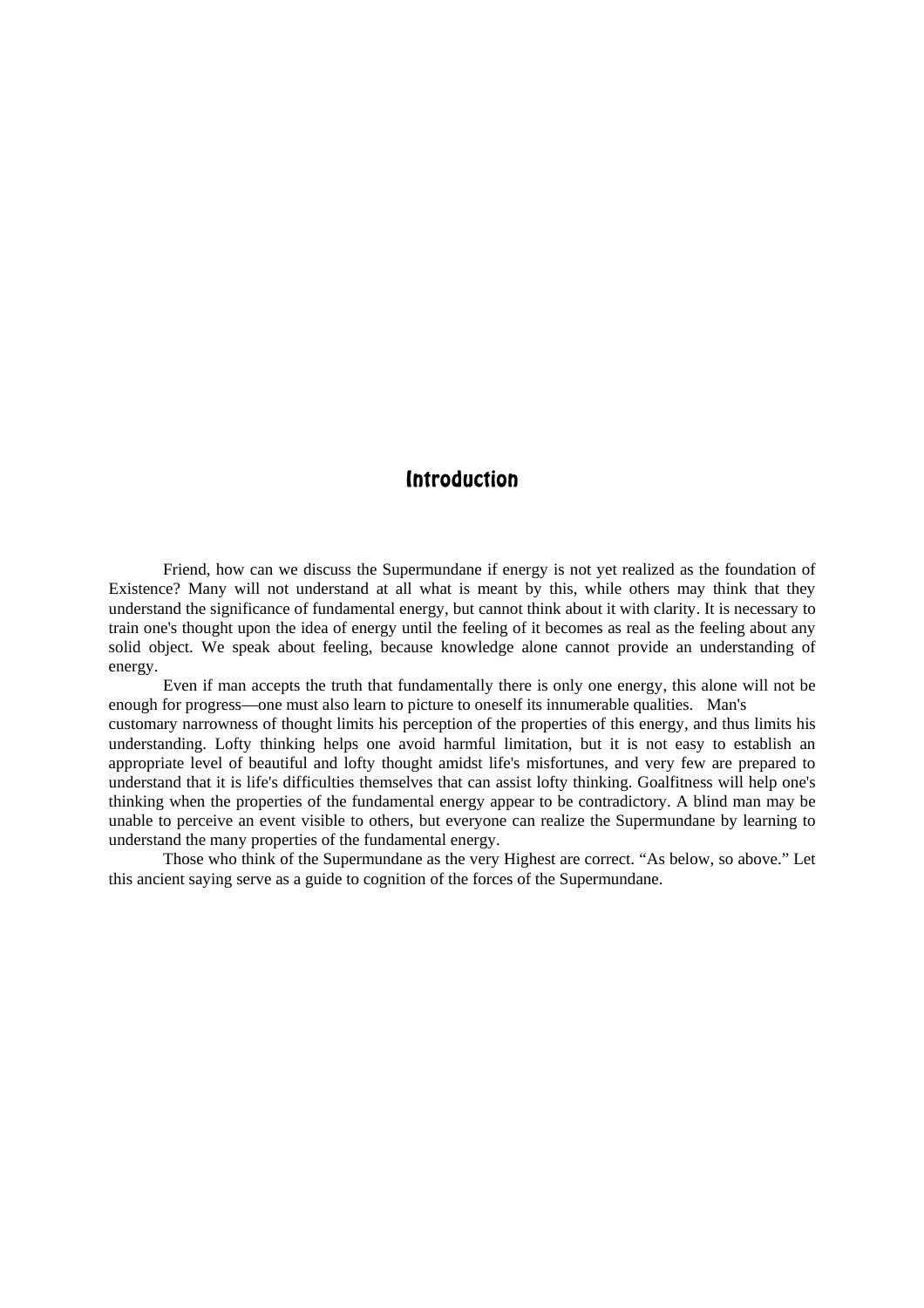## The Inner Life

 1. Urusvati knows the Tower of Chun, and remembers how the exterior of the Tower resembles a natural cliff. It is not difficult to prevent access to this Tower. A small landslide can conceal the structure from those below. A small dam can change a mountain stream into a lake, and in time of dire need the entire district can be immediately transformed. People may smile, thinking that organized expeditions could sooner or later penetrate into all the passes. But even before the physical transformation of the area, the power of thought would already have diverted the caravan! In addition, chemical effects can be utilized to prevent the approach of the curious. Thus do We guard the Brotherhood.

 Even the most advanced aircraft cannot discover Our Abode. Hermits living in nearby caves are watchful guards. Travelers sometimes speak of having met a sadhu who persistently advised them to follow a specified path and warned them of the danger of proceeding into certain other areas. The sadhu himself had never gone farther, and had been instructed not to provide directions. The sadhus know about the Forbidden Place and know how to guard the secret. Sometimes they may be highwaymen, yet even highwaymen can be trusted guards of a sacred mystery. One should not doubt the existence of an inviolable Abode.

 Urusvati remembers the appearance of the passages that lead to Us, and also remembers the light from Our Tower. Many details of these paths are remembered by Our Sister Urusvati. These landmarks are unforgettable and give courage to all, on all paths. She has seen Our co-workers gathering useful plants, and has also seen Our repositories, buried deep. One should see these archives of knowledge to comprehend the work of Our Abode. One should hear Our singing in order to understand the life of Our Ashram.

Thus, We shall speak about Our life and labors.

 2. Urusvati has seen many of Our apparatuses. In appearance they do not differ much from those in use elsewhere. However, the way they are used is different, for psychic energy is applied. It has long been known that some apparatuses will operate only in the presence of a particular person, and now there are even people whose organisms can substitute for entire complicated apparatuses. Man is growing accustomed to his inner forces.

 We long ago accepted the principle that each apparatus can be made more powerful by man himself. One can achieve a transformation of one's entire life simply by the realization of the Primary Energy. Over the centuries We have become accustomed to the idea that a concentration of energy can be directed to any domain. Energy, like lightning, unites accumulated forces in its discharge. So-called magical phenomena are based on the same principle. In reality, the term "magical" can only mislead. Any electrical apparatus can be called magical. When Urusvati performed levitation or the moving of objects, it was done not through magic but simply by not impeding the energy. The manifested energy was accepted and then projected. It was united with the cosmic energy, and thus could act.

 Our mirrors cannot be called magical. They simply increase the effectiveness of Our energy. Many appliances can be found that make energy more effective. Strong magnets could hardly be called magical, even though their action is remarkable. The subtle body and all experiments connected with it belong to science, not to magic. Thus, one should abolish the superstitious use of the confusing term "magical."

 Man has always been afraid of anything mysterious, forgetting that the key to the mystery is within himself. One must free oneself from all impeding conditions or circumstances, which are different for everyone. Progress depends upon free will that is directed toward good. The power of good compels even machines to act not for themselves, but for humanity. Thus, Our apparatuses function with Our collaboration.

 People may laugh, but ideas do rule the world. These words are entered into the Statutes of the Brotherhood.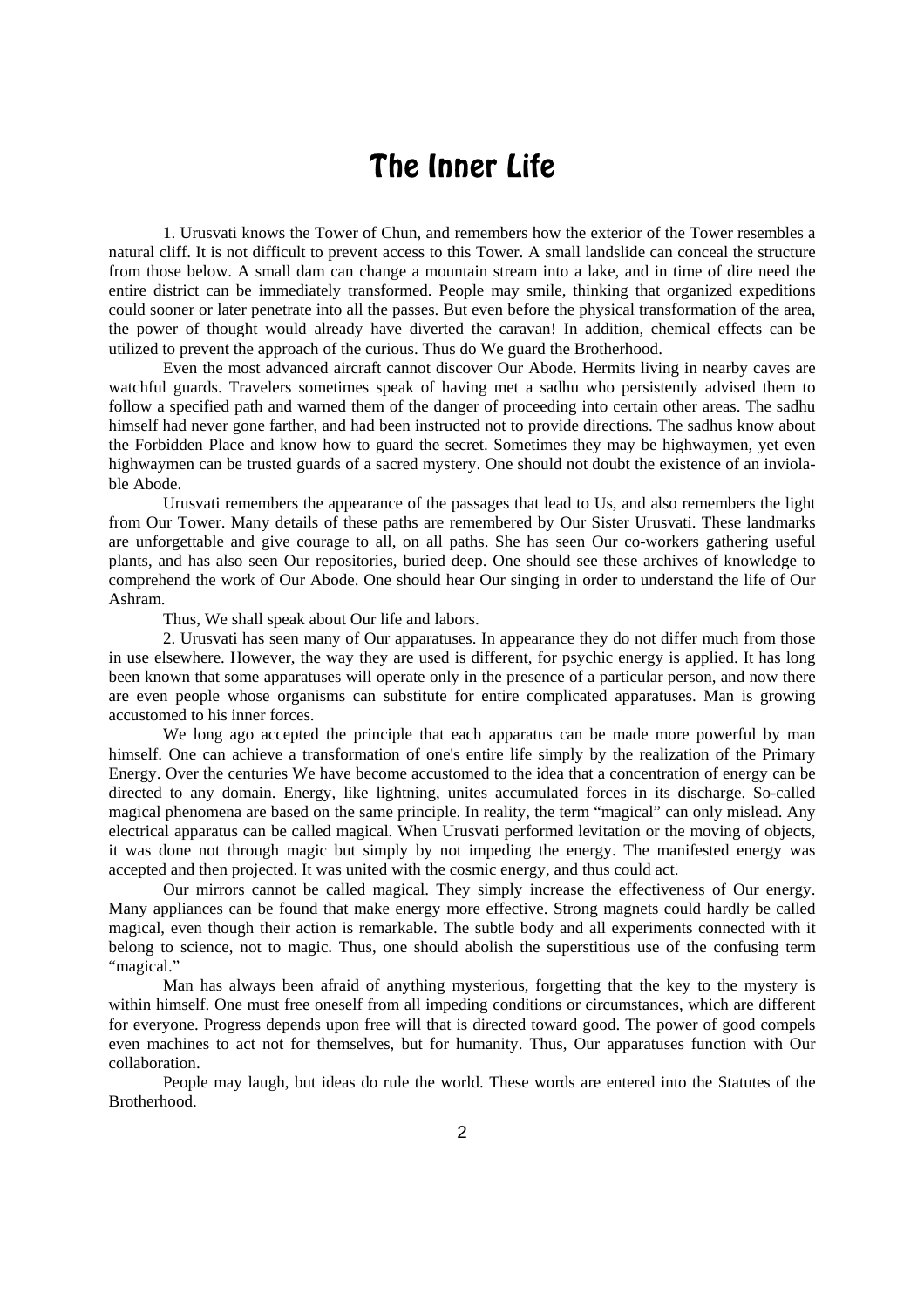3. Urusvati has seen some of Our repositories. Objects of art are collected according to eras, but the collections do not constitute a museum as it is usually understood. These objects serve as a reservoir of accumulated auras, and the creative emanations of their former owners remain in them much longer than one might suppose. If one could gather a collection of objects created at the same time and with the same striving, one would truly see the radiations of their eras. We can study in this way the true meaning of a particular era. Such a possibility is exceedingly important for the psychic sciences. Some of Our Brothers are the former owners of objects in Our repository. Sometimes an object is sent into the world to carry out a certain task. For example, it may be buried in some place as a magnet.

 Let the ignorant deride the repositories of the Brotherhood. Let the egoism of ignorance regard Our repositories as the treasures of misers. In truth, each object is for Us a useful apparatus, and can be used for important observations. It is especially valuable to observe the relationship of ancient auras to later emanations. Sometimes a total opposition between objects, or a mutual sympathy between them, can be observed. In Our many experiments with ancient objects, We observe not only with spiritual vision but also verify by the use of Our apparatuses. This is not so-called psychometry, but a science of radiations. Just as you can observe the usefulness of fruits and plants, We can study the language of objects by their radiations. One can thus observe that few religious artifacts have beautiful radiations, for they were too often created with self-interest, and then fell into even more mercenary hands.

 Equally instructive is Our collection of inventions. The psychic energy with which an invention is invested puts its seal upon it; it permeates all inventions with harmful or beneficial effects. Let the hands of inventors be pure!

 We watch inventors with great attention. We sometimes rejoice, but more often grieve. Our Tower is open to all that is new, and it is a special joy when the thought that is sent by Us has been accepted by a worthy worker.

 4. Urusvati knows how difficult is the transference of thought over a distance. Many conditions may affect it. Man is either like a boiling kettle or a radiant discus thrower, propelling thought into space. One should not only control oneself, but should also foresee the chemical reactions that in their contradiction may interfere with a strong will.

 We are often reproached about why at times We interrupt Our sendings of thought. Our earthly friends do not realize that during such intervals We guard not Ourselves, but them. We know how to sense spatial tension and protect Our friends who are in an earthly state.

 Do not think that superficial methods will produce complete results. The most essential is in the depths of one's consciousness. An impure servitor cannot perform a pure action, and the most sanctioned ritual cannot free him from impure thinking. Thus, many err, supposing that outward rituals will compensate for inner abominations.

 The thoughts of the Teacher must overcome many hindrances in space. I affirm that each action must be coordinated with the thoughts of the Teacher; such help is true collaboration.

 We have apparatuses that assist the transference of thought over a distance. People would be astonished to see that certain apparatuses that are familiar to them are here applied quite differently. The application of psychic energy can transform the simplest of motors.

 5. Urusvati has seen Us in both the dense and the subtle bodies. Only those few who have had this experience can know the tension that accompanies it. Often We make it possible to see only Our faces or hands, in order to prevent shock. Thus you may remember the Writing Hand, but even this manifestation was too strong, because the vibrations could not be restrained. One must be all the more cautious.

 Not without reason do We speak constantly about caution. People simply do not understand the significance of this attitude. How many perilous illnesses are caused by the lack of reciprocal caution between individuals! It is most necessary when there is a great disparity of vibrations. Vigilance and mutual care are then required in order not to cause harm.

 During Our earthly trips We sometimes transmit Our instructions through a third person who does not know the true meaning of the commission and is only performing his duty.

 The manifestation of Our Shield also requires precautionary measures. It is difficult to understand the need for such care. People cannot take into account all the reasons that compel Us to be so cautious,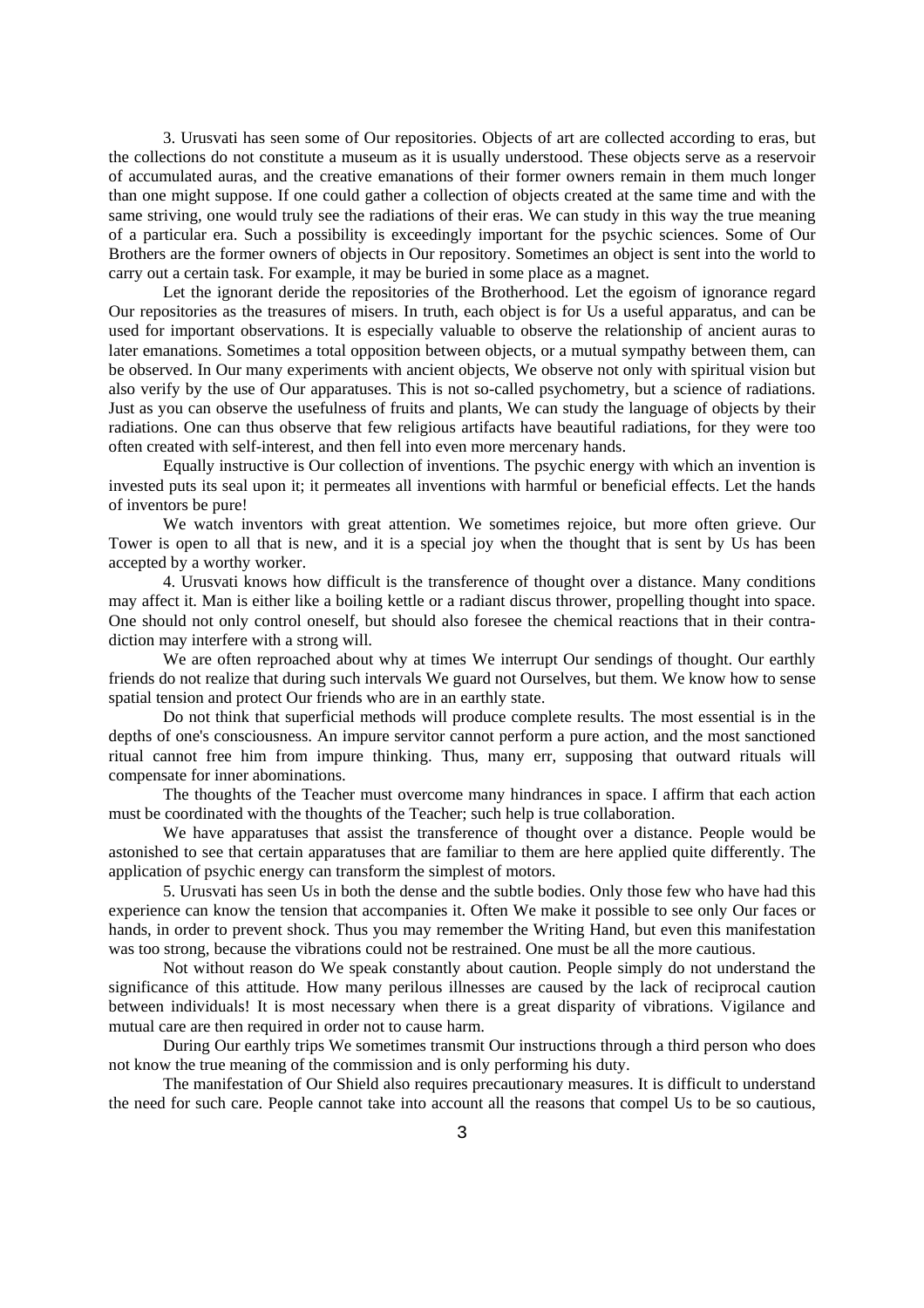and in their ignorance they wish to experience the strongest manifestations without thinking of the consequences.

 Likewise, people do not want to understand the difference between the power of Our vibrations and those of an ordinary subtle body. Sometimes they have seen materializations without experiencing strong shocks, but Our vibrations are of a different intensity. All is relative, and one should give serious attention to rhythm and vibration.

 Today you spoke about the fear experienced by plants. If sensitivity to vibrations is strongly developed in plants, it must be immeasurably stronger in people.

 Let us bear in mind that Our vibrations will never be forgotten by those who have experienced them, for in them there is joy, but also an intensity that not every heart can endure.

 6. Urusvati has witnessed the healing vibrations sent by Us. Their rhythms are varied and not everyone can recognize them. Some may suppose them to be the effect of an earthquake, others may assume that they are an attack of fever, and still others may attribute them to their own nervousness. But the majority will think them to be merely imagined. However, on all continents Our healing solicitude is often felt. People receive help and sense a sudden recovery but do not understand whence came the help. We are not speaking about gratitude, for We do not need it, but a conscious acceptance of Our help increases the beneficial effect. Each negative reaction or mockery paralyzes even the strongest vibrations. We hasten to help, We hasten to bring good, yet how often are We accepted?

 The ignorant assert that We provoke revolutions and sedition, but actually We have tried many times to prevent murder and destruction. Brother Rakoczy himself fulfilled the highest measure of love for humanity and was rejected by those whom He tried to save. His actions were recorded in well-known extant memoirs, but still certain liars call him the father of the French Revolution.

 People likewise do not understand Our appeal to Queen Victoria, yet history has shown how right We were. Our warning was rejected; nevertheless, it is Our duty to warn the nations. Similarly, Our warning to the northern country was not understood. Eventually, people will recall and compare the facts. One can mention events from the history of various countries—recall Napoleon, the appearance of the Advisor to the American Constitutional Convention, the manifestation in Sweden, and the Indication given to Spain.

 Remember that ten years ago the ruin of Spain was foretold. The sign of salvation had been given, but, as usual, it was not accepted. We hasten to send help everywhere and rejoice when it is accepted. We sorrow to see what destiny nations prepare for themselves.

 7. Urusvati knows Our Voices, both spoken and silent. One may wonder about the differences in transmission; there are many reasons, beyond earthly conditions, for these differences.

We often instruct that unity be preserved. Such an Indication is not merely a simple moral teaching—disunity is the most abhorrent dissonance. Nothing strikes space as sharply as dissonance. When people are filled with malicious discord, damaging disruptions in space result immediately. Such people not only harm themselves they also create a spatial karma involving others like them. It is dreadful to battle with such newly-generated chaos.

 People who bring discord are truly creators of chaos and the consequences of their malicious abuse are grievous. We are constantly forced to battle with them, and it is not surprising that this battle is often more difficult than a collision of spatial currents. Wherever one must deal with the free will of man a great waste of energy should be expected. The power of free will is great, equivalent to the most powerful energies, and in their malice, people can bring about the destruction of strata of the Subtle World. How much the efforts of experienced Physicians are needed to close these spatial wounds!

We must work for unity, not by hymns and harps, but by labor and struggle. Few will strive to Our Brotherhood when they learn about the sweat of Our labor.

 8. Urusvati has seen the drops of Our sweat, and knows how painful is the condition caused by spatial tension, without which the work over great distances would not be possible. Every act of cooperation helps. We speak about cooperation not only as a moral precept, but also as a formula that will provide new possibilities for successful labor.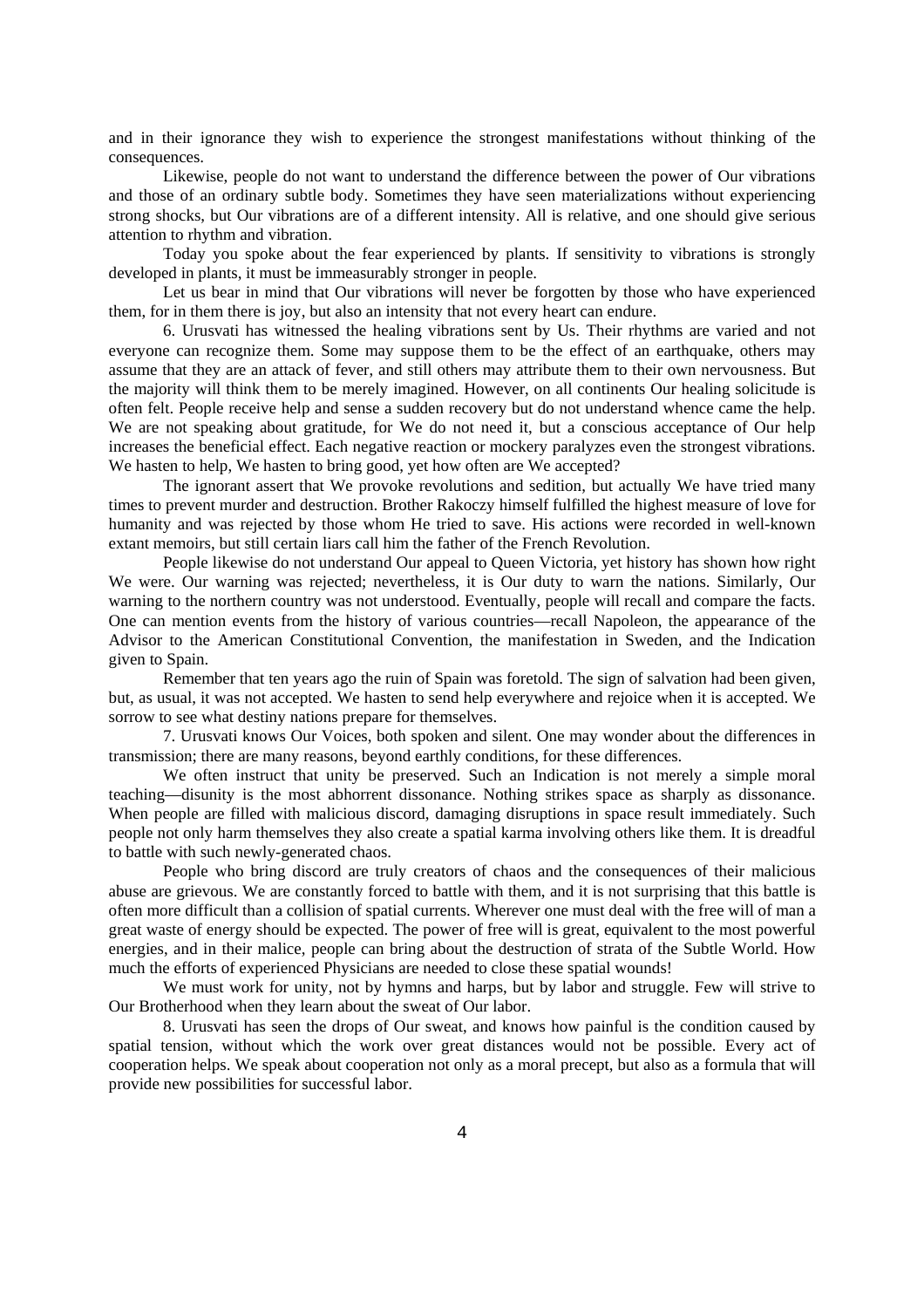If people only realized in what visible and invisible ways they can collaborate! If people only realized how much they can increase their strength by cooperating with the Brotherhood! If they at least thought about cooperation, which can be manifested in every moment! But people not only do not approach the Brotherhood in thought, they even consider thought about the Brotherhood foolish. Everyone can apply his strength at each moment; one need only understand that in Our mountains ceaseless labor continues for help to humanity. One such thought alone creates a flow of energy, and advances the consciousness toward service for humanity. It whispers that love for humanity is possible, but earthly conditions often make it difficult to imagine the possibility of such love. Let thought about the existence of the Brotherhood help to open hearts. Then cooperation will be revealed, not as a duty, but as joy, and the drops of sweat and sacred pains will bring the Crown of Enlightenment. Let us not take these words as an abstraction, for such denial will close the best receptacle—the heart. Each drop of sweat from labor, each pain for humanity, lives in the heart.

Glory to the all-embracing heart.

 9. Urusvati has been in Our laboratories, and has seen one of the formulas for atomic energy. Her physical memory could not retain it, but the inner receptacle absorbed it. "Atomic atoms!" exclaimed Our Brother during the splitting of the atom. Just as ears of wheat ripen in time for the harvest, so will these possibilities and achievements be preserved until that hour when they are to be given to humanity. It is difficult to make discoveries and then preserve the disclosure until the pre-ordained date. In his madness man would scatter knowledge like hail upon the fields, not caring about the monsters that grow from unbridled passion. Understanding the dates is a great step toward Brotherhood.

 The northern tundra and the Gobi desert guard treasures; should one hasten to reveal them? Only a high level of consciousness can deal with such valuable treasures; and with knowledge of the spiral of evolution, diamonds will not be cast under the wheels of chariots. Even for a proven patience it may be hard at times to await the approach of a caravan that brings joy. "Perhaps the date has already passed," pulsates the heart. But wise experience whispers, "It is still too early." The struggle between the heart and reason is an amazing spectacle. Happy is the one who can understand the command of the heart.

 We have many formulas ready to be revealed. The Ray from the Tower of Chun shines when the discoveries of scientists coincide with the dates. In their simplicity people do not understand the harmony of dates, and seek to impose their own disorderliness and irresponsibility in all matters. It is of no importance to them that, when certain requirements have not yet been met, a great idea is lost. In addition, they insist that everything be done by their own measures, they regard success as misfortune and rejoice at calamity. The small seems great to them, and the great, insignificant.

 The exact knowledge sent out from Our laboratories often cannot be understood because the formulas are given in unusual symbols. But why should We distort ancient formulas that would otherwise have been forgotten? If some formulas survive from Atlantis, they should not be limited by today's scientific concepts. The science that synthesizes and the science that analyzes are worlds apart. Thus it is so difficult to find the harmony that flourishes in the Brotherhood.

 10. Urusvati knows Our language, but We must know the speech of all nations. Questions constantly arise regarding the language in which thoughts are best transmitted. Each one should send thoughts in his own language, the language in which he thinks. It is a mistake to send thoughts in a foreign language, supposing that it is more convenient for the person to whom the thought is sent. This can only weaken the power of the sending. Forcing oneself to think in a foreign language calls forth inner images connected with the culture of those who use that language, and disturbs the clarity of one's thinking. I advise the sending of thoughts in one's native language and in the most simple and familiar surroundings. Familiar objects divert the attention less, do not complicate the thoughts, and their emanations cause no irritation.

 We arrange for thought transference in an almost empty room whose walls are painted blue or green. Green can be very harmonious for many individuals. We also prefer a comfortable armchair, so that the spinal column is aligned. The chair should in no way discomfort the body. The light should not irritate the eyes, and it is better if it comes from behind. No forced tension is needed, only complete concentration. Sometimes one may place before oneself the image of the person to whom the thoughts are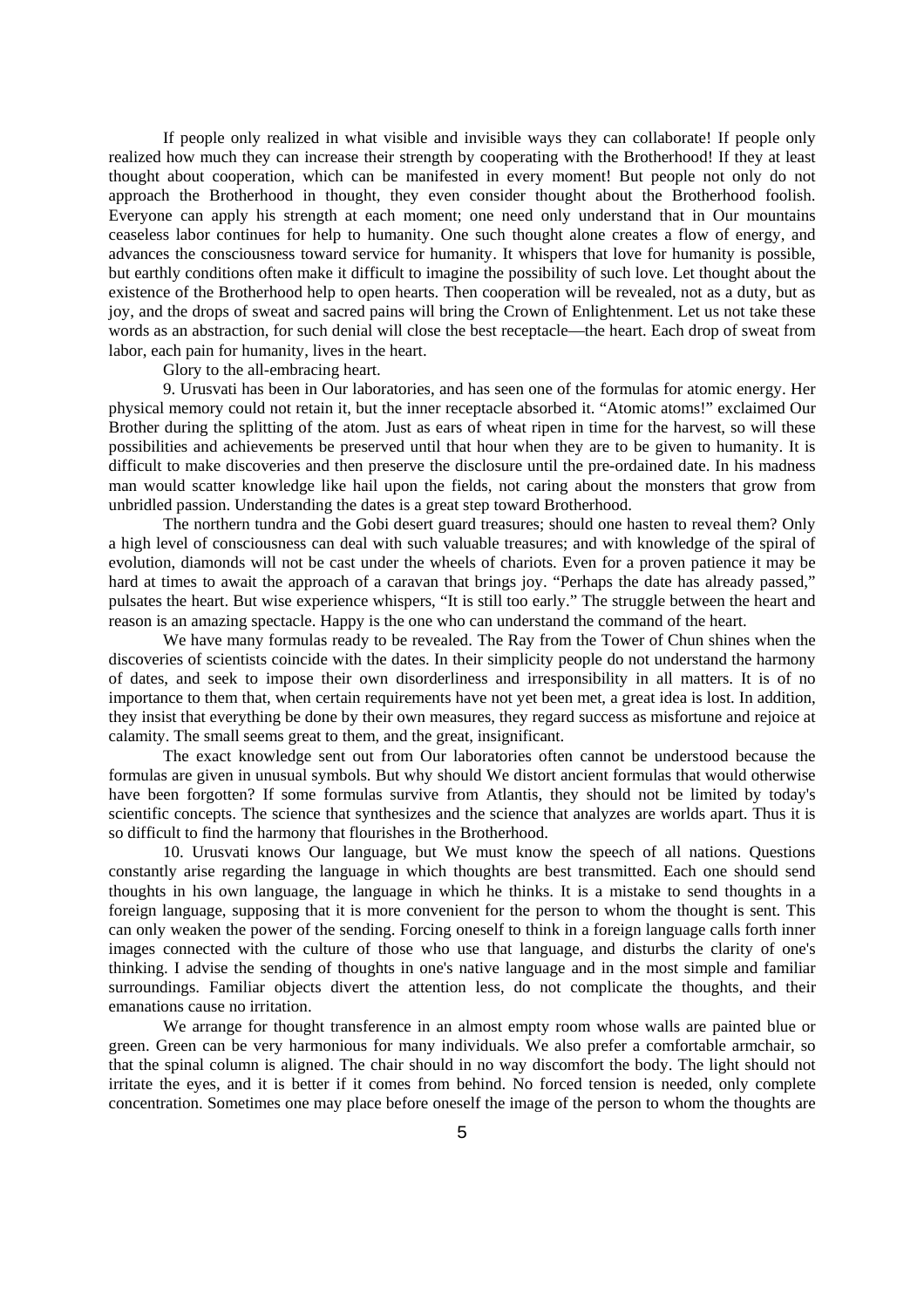being sent, but it is even better to hold this image in one's mind. Calmness is necessary, and harmonious music may accompany the sending of thoughts.

Remember these conditions as you visualize Us when sending thoughts to Us.

 11. Urusvati would like to provide more knowledge to people, but straight-knowledge indicates to her the limits of what is possible. The discovery of these limits is a stumbling block for many, and great misfortune results from overlooking them. It is impossible to indicate in earthly terms the hidden, comeasured boundary, but a broadened consciousness can suggest where the possibility of harm begins. You yourself know how often people demand an answer that they then cannot accept. They say, "Tell us quickly, and we will decide what to accept and what to reject." They like to play jackstraws, pulling out only that which is most attractive to them. They do not care if it all falls to pieces, although even children know that the whole should not be disrupted. Grown-ups throw bombs and are astonished when they are maimed by them. They love to repeat Our analogy of a boomerang but do not see the consequences of their own blows.

 People often accuse Us of denying much of what exists, and even reach such a state of falsehood and blasphemy as to say that We reject Christ. Can one believe this blasphemy? Yet many servants of darkness are ready to spread even this slander in order to bring disunity. Everyone who knows the structure of Our Brotherhood will be appalled at the ignorance of such slander. Slander is usually the result of ignorance, and people do not hesitate to repeat lies. One can cite many falsehoods about the Brotherhood. One can point out how the Brothers were thought to be dark forces, and can enumerate the many terrible calamities attributed to Them. We have been accused of using threats and violence. Especially insistent were those who chose not to heed Our Words. Shame upon the unbelievers! Shame upon the ignorant ones! And shame upon those who cause disunity! Let them occasionally ask themselves if they are not in the wrong. But the ignorant cannot *become* wrong, for they already live in error. Let this page about the Brotherhood be remembered by those whose hearts are aflame. Indeed, everyone can affirm at least a grain of Truth.

 12. Urusvati can tell about the particular sensations that are experienced in the subtle body during flights to the far-off worlds. It is difficult to describe in earthly words these subtle sensations beyond the limits of the earthly sphere. One must experience such flights in order for the consciousness to accommodate these supermundane sensations. Among the Brothers such distant flights are taken with regularity. People also strive to the higher spheres, but unfortunately do not yet fully accept the mobility of the subtle body. Many experiments succeed, but only with great difficulty.

 Much is said about the rays that make one invisible. The next step will be the invention of a small portable apparatus that will make the one who carries it invisible. We gain invisibility by attracting from space the rays needed for it. This is somewhat analogous to the dematerialization of parts of the body, which you recently heard about. Thus, for many manifestations one must have a mobile subtle body. Flights to the far-off worlds definitely require this mobility of the subtle body, which, in its tension, attains fieriness. This ability can be attained through many incarnations and ceaseless striving. Mobility cannot be acquired by force.

 Our Sisters are especially successful in these flights, because the synthesis of the feminine nature is helpful. The flights are sometimes of long duration, but the Brotherhood knows how to safeguard the bodies that have been left behind.

 What seems like physical torpor is often nothing but the effect of a distant flight. People often do not know how to care for someone in such a condition. In ancient times they would have been thought to have a "sacred" ailment, and people knew how to recognize the symptoms. We have many records of such experiences; in the infinitude of time and space such observations are without number. We record diligently each sensation, although radio waves and electric charges often impede Our observations.

 13. Urusvati could reveal the names of members of the Brotherhood, but will not do so because she weighs the commensurability of such information. There are already seven Names upon the lips of the world, and where is the benefit? Deeds are needed, not names. Therefore, when We speak about the personal lives of the Brothers We describe deeds without mentioning names. People do not quarrel about deeds, but about names. When the name of one of Our Brothers who was in the world was revealed, it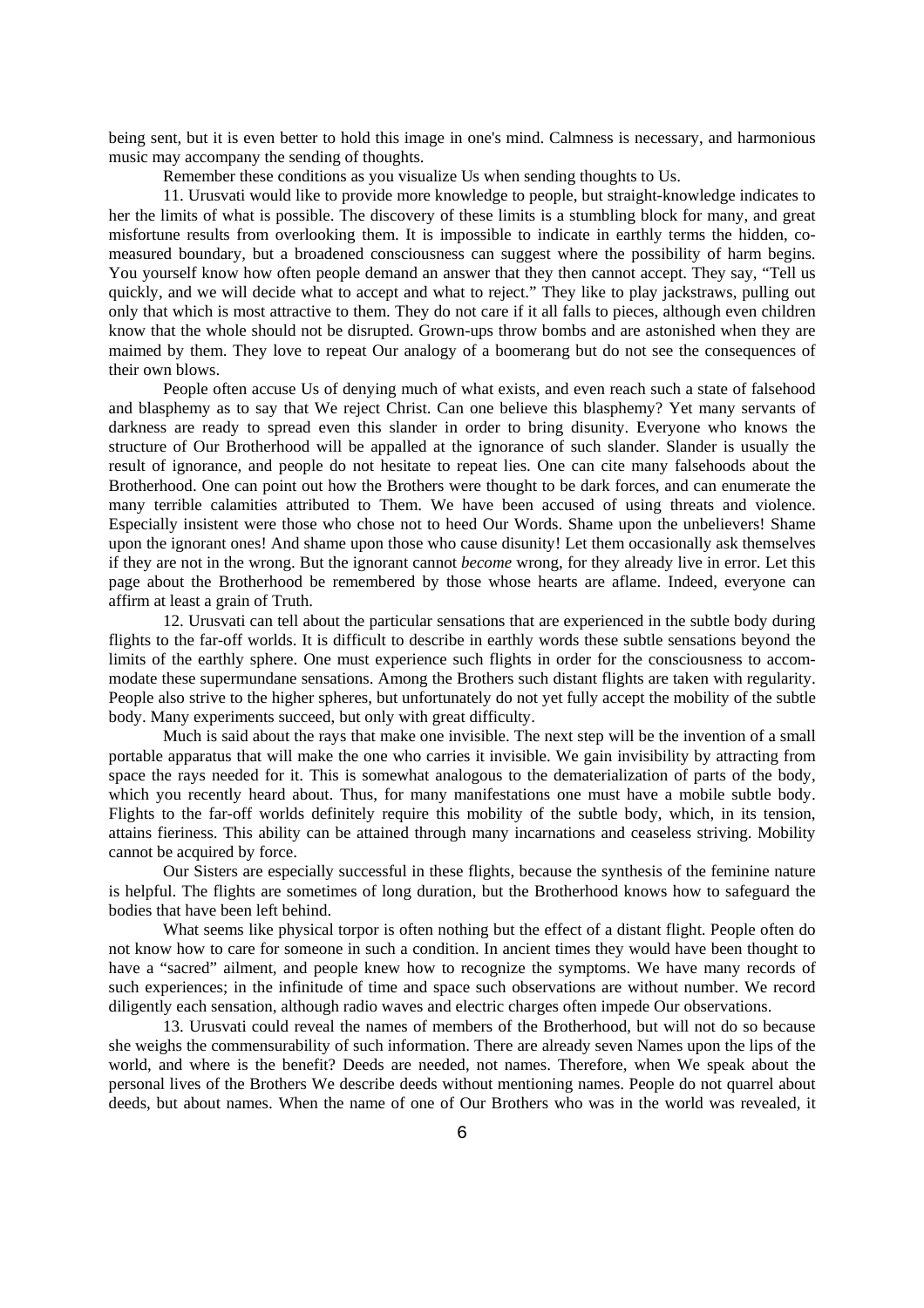became necessary to declare Him dead in order to preserve His freedom of action. We have had to change Our names repeatedly in order not to arouse curiosity. We have been compelled to hastily hide Ourselves in order that a good work might not suffer harm. One of the first conditions of the Brotherhood is to put the essence of the action above all.

 There are two kinds of thinking. One is born from feeling, in other words, from the heart, and the other from the mind, which is akin to intellect. Self-sacrifice is born from the heart, and the Brotherhood is built upon this. Our cooperation lives by the heart.

 When We speak about unity, We assume that the heart is alive. The most repulsive sight is hypocritical unity. Many have dreamed of approaching the Brotherhood, but precisely because of their hypocrisy they have failed. Hypocrisy cannot enter into Our Abode. Participation in the Great Service cannot be feigned.

 People find it difficult to become accustomed to the idea of a mental interchange of thought. But among Us such a state is absolutely natural, and serves to simplify Our relations. One thought can often replace an entire exchange of words. Even in daily life, those who have lived together for a long time understand the thoughts of their companions. Certain exercises can, without apparatuses, enable one to understand the thoughts of co-workers. We speak only about what We apply in Our lives.

Let those who strive to Us understand that the quality of labor grows through a feeling heart.

 14. Urusvati, can you name even one Sister or Brother who was not subjected to tortures and persecutions in earthly life? Truly, none can be named. Each heroic act invites persecution. Combat with darkness is unavoidable, and the waves of chaos will engulf bold fighters. Yet such touchstones only testify to the invincibility of the spirit. There were Those who were burned at the stake, crucified, beheaded, strangled, killed by beasts, sold into slavery, poisoned, or cast into prison; in short, They endured all tortures so that Their strength could be tested.

 It should not be thought that a broadened consciousness is achieved without struggle. Each one who wishes to serve with Us knows that he will have to endure the assaults of darkness. In words everyone is ready to do this, but in deeds will try to avoid it. Does no one realize that every deviation lengthens his path?

 Earthly blessings are evident, but the supermundane worlds are invisible, as if in the clouds. Each experiment in approaching the Subtle World can help to clarify the concept of Infinity. Even an ordinary person can be dreamed about simultaneously in various parts of the world. There is nothing impossible in the subtle body manifesting simultaneously in distant places. The study of man's nature will provide direction and broaden the consciousness, and people will sail to Our shores in natural ways, with no need for their former vessels. Let *Santana*, the current of life, carry the expectant travelers to the new shore.

 There are many waiting. Let them learn first about the difficulties of the journey, and clearly understand the fight with darkness. Let them not hope to avoid it. The path to joy cannot be easy.

There will be joy. We shall speak more about joy, but first let us forge the armor of the spirit.

 15. Urusvati was amazed to see Our tension when sending ideas to remote distances. We are actually charged with electricity in order to increase the Primary Energy, and use unusual electrical apparatuses to create the special environment needed for the sending of thought. It can be seen that psychic receptivity may be increased in electric power plants, but such a saturation of the environment with electricity can also cause fiery sicknesses. Everywhere harmony is needed.

 Pay attention to what I said about tension when sending ideas. A thought sent to a particular place, or to a certain person, does not require as much tension as the sending out of thought into space, where much opposition is encountered. A fierce battle surrounds such sendings, therefore an electric vortex is needed as armor. Such vortices attract to their orbit certain refined souls, who will then feel a great fatigue, for their energy has been magnetically joined to the general current. Thus, if you feel an unexplainable tension and exhaustion of strength, you may be involved in such spatial sendings.

 At the time of the world's greatest disturbances We sometimes send thoughts that clash with the desires of most of humanity. People do not understand that madness cannot be cured by madness and try to repeat destructions that have been visited upon Earth more than once. We try to preserve balance as much as possible, but the total effect of free will can overcome Our benevolent advice.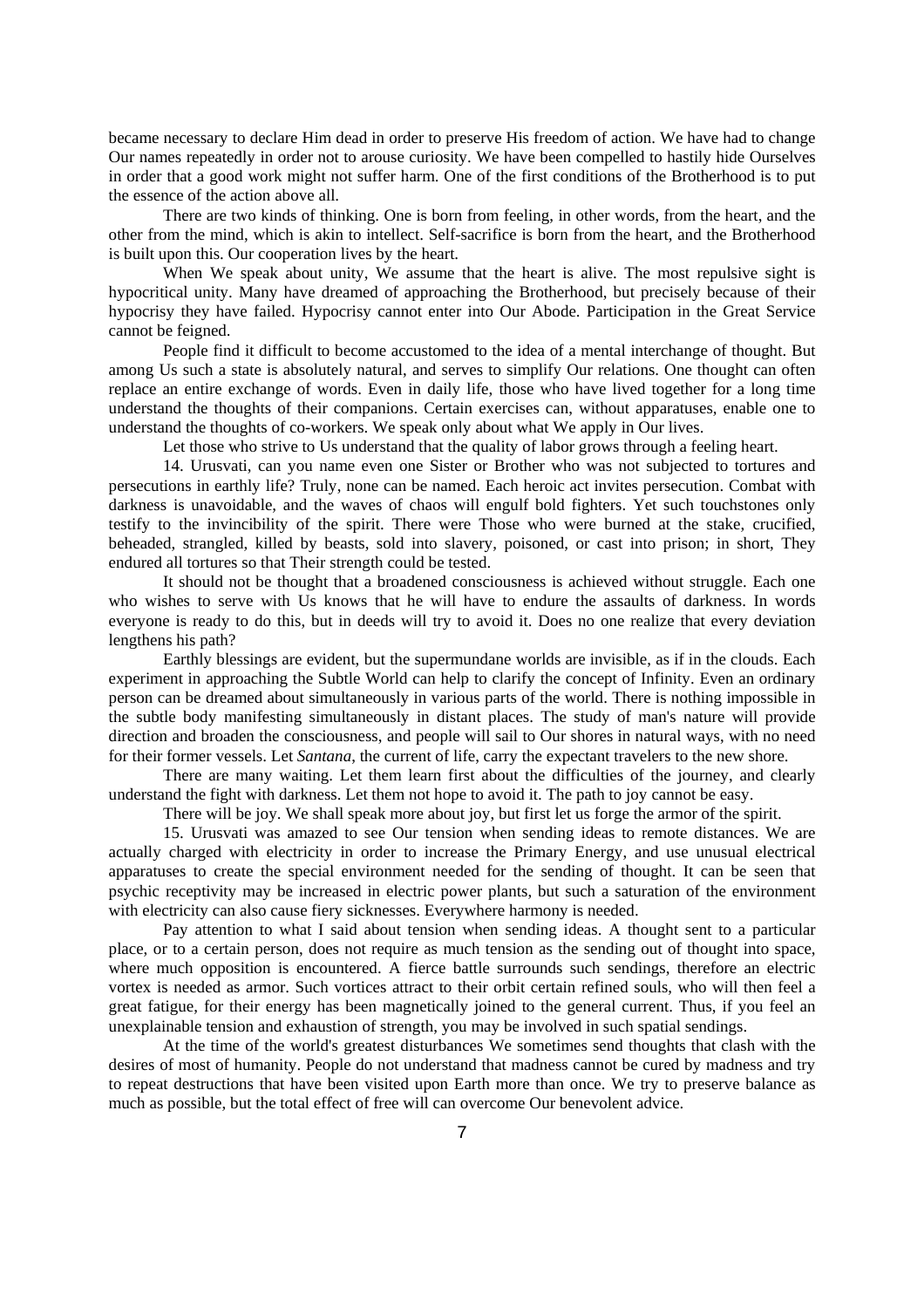Urusvati will not forget how We are transformed at times of tension. Let humanity ask to be healed, for without their consent they cannot be healed.

 16. Urusvati knows the three states of Our bodies. Each state has its own distinguishing characteristic, and even the dense state is so refined that it cannot be compared to the earthly. The subtle state has become adapted to the conditions of the earthly atmosphere to such a degree that it differs substantially from the usual sheaths of the Subtle World. Finally, the third state, which is between the dense and the subtle states, is a unique phenomenon. All three states are unusual, and their atmosphere is not easy for earthly lungs and hearts to withstand. An earthly person would have to grow accustomed to it, or he would at the very least suffer palpitations. This is not magic, but the natural tension of the atmosphere of Our Abode.

 Each earthly house has its own atmosphere, and one can observe that where more labor is performed, the atmosphere is more saturated. In the Brotherhood, where everyone manifests the greatest tension, where there are so many powerful apparatuses, and where so many different experiments take place at the same time, the atmosphere is most saturated. Do not forget about the stores of chemical substances and about the healing plants, both of which have exceedingly powerful emanations. One can avoid aromas, but emanations are unavoidable. Great harmony must prevail in any place from which ideas are sent into space.

 Lamas speak about the Abode of the Great Rishis. Each one describes Shambhala according to his own understanding. The mention of treasures is correct, but they are described in different ways. Legends about Our Warriors exist all over the world and are not without foundation. There are also described many gates and mirrors. The legend about the Tashi Lama granting passports to Shambhala is symbolic. The appearance of similar symbols in various parts of the world proves how much Truth has spread. Even ancient Mexico knew about the Sacred Mountain where the Chosen People live. It is not surprising that all Asian nations preserve legends about the Sacred Mountain. It is described almost correctly, but he who is not called will not reach it.

 Many strive to find Us, but it is right to hold back these travelers. We must be found not geographically, but first of all in spirit. You know what is expected of Us—not only expected, but demanded—and complaints tear the last threads. People do not realize that their complaints densify an already-saturated atmosphere. Of course, mistakes are attributed to Us according to the understanding of the one who complains: We do not know how to speak, We do not know how to write! People do not realize the lack of co-measurement in these claims. Do not think that We are displeased; We simply feel regret when We see that energy is not directed to full benefit. Discussion is preferable to complaints. A heartfelt talk is more in accord with the harmony of Our Abode. If help can be given it is not delayed. In this lies the beauty of thought-creativeness.

 Obviously, We serve to help those who suffer, but one should not beat down the Gates with one's fists. It is said, "The Kingdom of God is taken by force," but by force of the spirit and not by fists. Thus, let people think about the Brotherhood, and let them not forget where the true Gates are.

 17. Urusvati has not forgotten that in Our repositories are models of many cities and historical places, which have a particular inner meaning. They serve as teraphim to establish a link between the ancient places and new tasks. Also preserved in Our repositories are important objects that are sometimes sent into the world as magnets for planned actions.

 It has great significance when Our messengers travel through designated places. In some they bury certain objects, in others they simply pass by, thus strengthening the aura of those places. People do not pay attention to these pilgrimages, but a historian's eye could perceive the periodic nature of such travels. It could then be seen that the consecrated places proved to be especially important in the history of nations.

 In addition to the inhabitants of the Stronghold of the Brotherhood, there are others living on Earth who carry out Our missions. One can trace how in different countries, throughout history, people appeared whose tasks and methods of accomplishing them had much in common. Usually these people were regarded with suspicion and hostility because something was sensed in them that could not be expressed in words.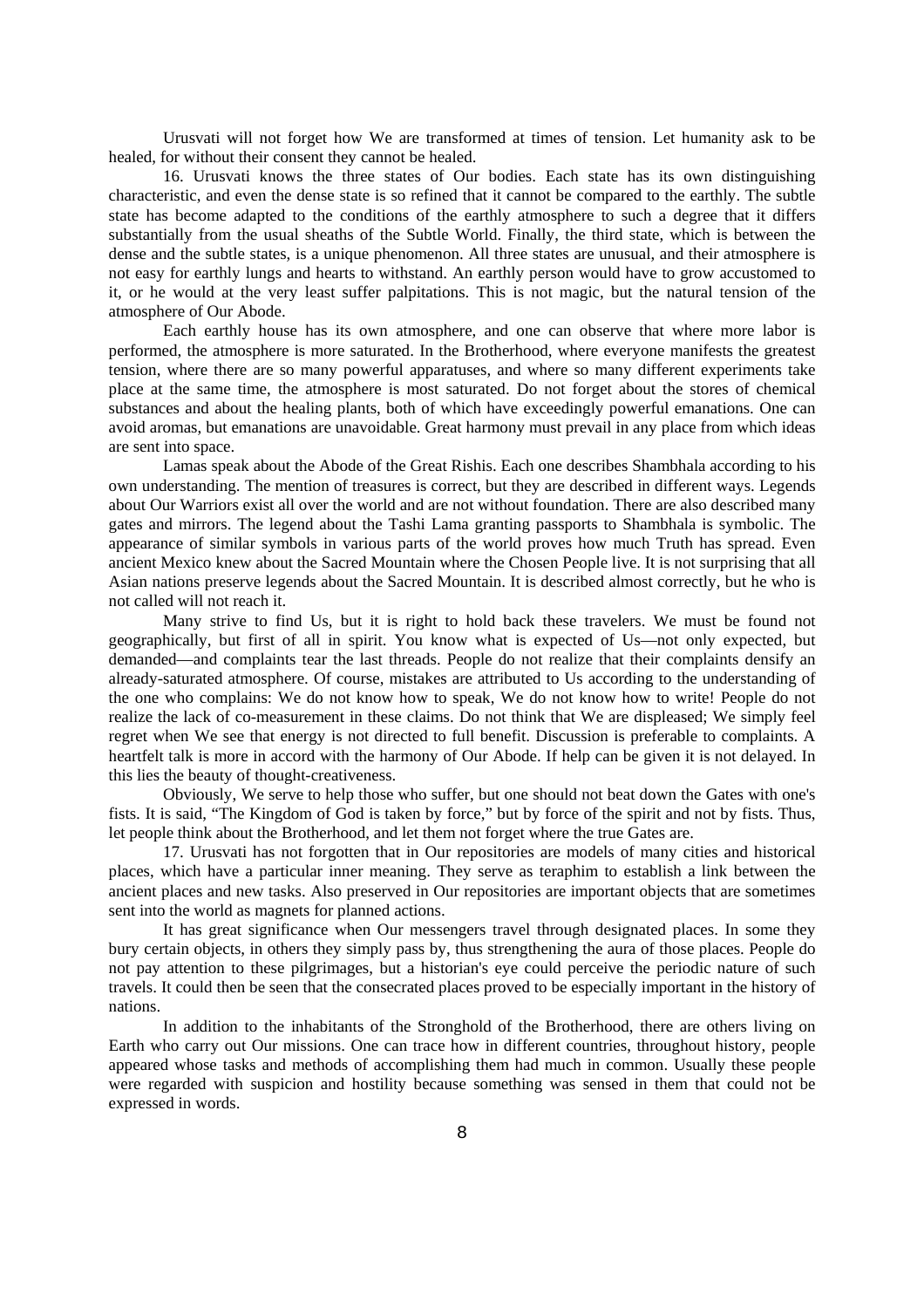In Our archives maps can be seen on which boundaries are traced that do not conform to the present-day ones. The buried magnets are indicated by stars. Sometimes the significance of these deposited magnets is revealed in just a few years.

 18. Urusvati, in her subtle body, continuously participates in Our help to humanity. Through their flights in the subtle body Our co-workers render so much help to people that no records are sufficient to contain it. It should be remembered that We rarely appear at so-called spiritualistic seances, and We consider such gatherings harmful because of the discordant auras of those who attend. Hardly any circle is ever assembled with due consideration of the auras of the participants. One can imagine what kind of entities project and materialize in response to the discordant mental states at these gatherings, and attention has already been directed to the stupidity of answers received in response to questions put by these equally stupid circles!

 Our manifestations and help are different. We save worthy people at moments of danger. By gentle contact We draw the attention of seekers, whom We forewarn about their harmful decisions. We help to create and assist the Good. Our Work is dedicated to knowledge. We help each useful worker, unhindered by conventional distinctions of race and class. We watch diligently to discover where the ray of self-sacrificing achievement will flash. Our Temple is the Temple of Knowledge. We bring to it all the highest and We guard there all the affirmations of the future.

 Do not lose direct communion with Us. Let it be the highest expression of your being. Do not permit such communion to become a formal performance of duty. Forced effort will never produce a firm step, for the work in the Subtle World must be a natural expression of free will. Do not try to force anyone to such labor, for desire must first be generated in the consciousness. It is difficult to judge when the desire to work for humanity will be ignited. Each one can find his path, and We will help those on that path.

 19. Urusvati is grateful to India and Tibet for their protection of the Brotherhood. One can be truly grateful that the concept of the Brotherhood is so carefully guarded. Usually, even talk about the Brotherhood is discouraged and names are not mentioned, for it is better even to deny the existence of the Brotherhood than to betray it. The legends about the Brotherhood are safeguarded, together with the sacred books.

 The curiosity of the Western world is not understood in the East. Let us examine why the West wants to know about the Brotherhood. Does the West wish to emulate the Brotherhood in daily life? Does the West wish to preserve the Ordainments of the Brotherhood? Does the West wish to deepen its knowledge? So far they show only idle curiosity and looks for reason to criticize and blame. We shall not help them on this path.

 Let us imagine a military expedition that discovers the Brotherhood. One can easily imagine the outcome of such a discovery, and the curses and anathemas that would follow! Crucifixions take place even today. Thus the West has never understood the essence of Our Hierarchy. The concept of dictatorship does not fit Our Hierarchy. We have established as law the idea that power lies in sacrifice. Who among today's leaders will accept this Ordainment?

 We well understand the nature of the East, and because of its nature one should all the more note its reverence for Our Abode. Many Ashrams were transferred to the Himalayas because the atmosphere of other locations had become intolerable. The last Egyptian Ashram was transferred to the Himalayas because of the well-known events in Egypt and the adjoining regions. At the beginning of Armageddon all the Ashrams had to be gathered together in the Abode in the Himalayas. It should be known that at present We do not leave Our Abode, and We go to distant places only in Our subtle bodies. Thus the records about the inner life of Our Abode are being revealed.

 20. Urusvati distinguishes the currents that are favorable from those that hinder. One can imagine the reactions of crowds that are seized by one emotion. At some time We will reveal experiments that were carried out in the midst of crowds, and the results will show over what great distances the energy of crowds has its effect. The mood of distant crowds is also felt acutely in Our Abode. Not without reason do We insist upon the necessity of maintaining a friendly unity. Even purely physiological experiments produce varying results because of the chemistry of the participants, and sensitive apparatuses will change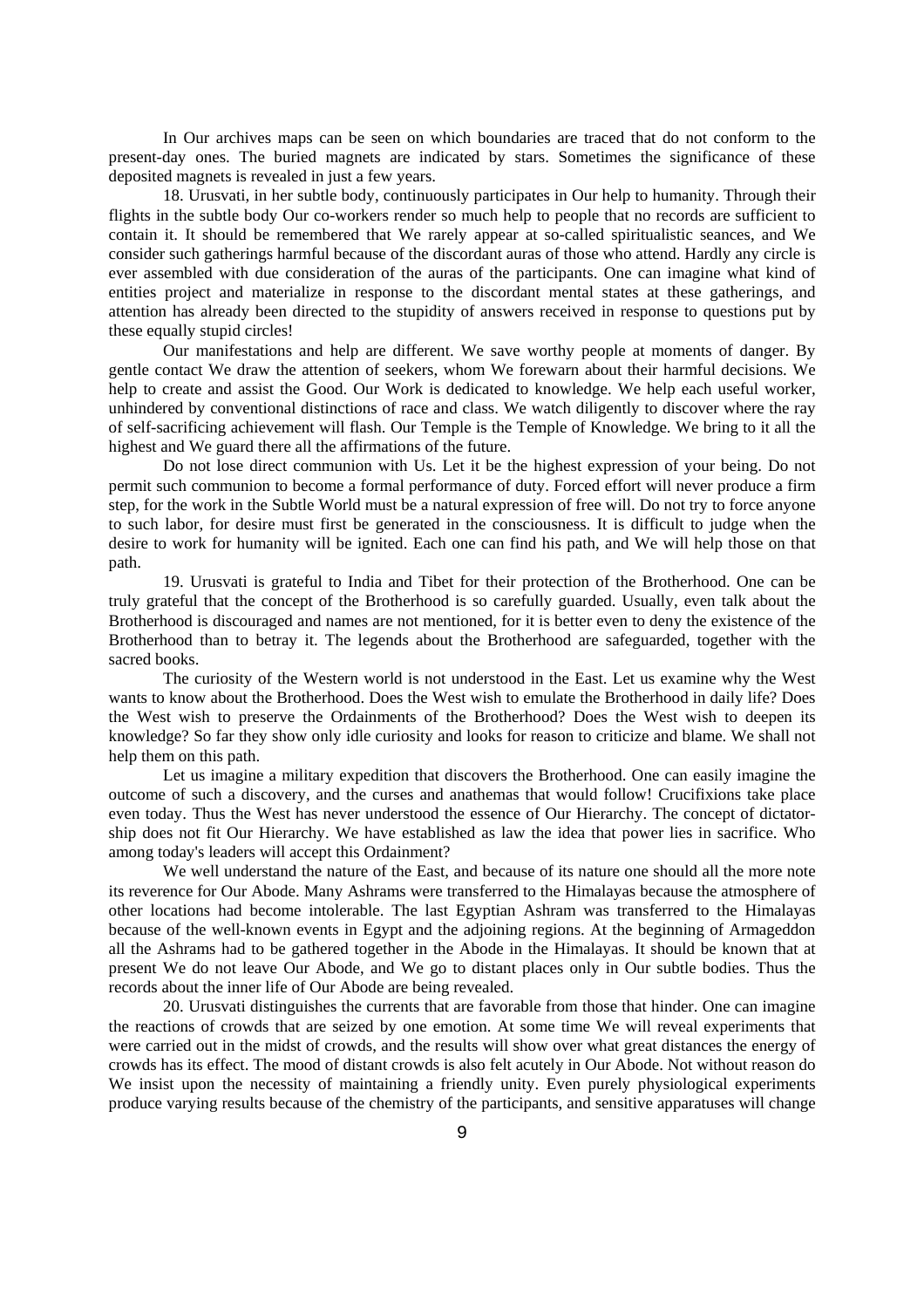their vibrations at the approach of even one person. This means that the confused and angry aura of crowds can disrupt the most important experiments, and this causes Our blood-tinged sweat.

We try to modify the psychology of distant crowds in order to protect Our scientific investigations. Archimedes protected his formulas from visible barbarians, but how much more difficult it is to guard scientific treasures against invisible, violent destroyers! And it is not only destroyers and enemies who threaten, but also sympathizers who create discordant conditions. We are ready to beseech them not to destroy Our formulas. There are many such transgressions, but at the root lies doubt in all its forms.

 Imagine Our Abode in which every sound disrupts the harmony of the vibrations. We have sufficiently insulated Our laboratories against sound, but psychic energy cannot be stopped. Our coworkers, near and far, must understand what state of mind is of help to Us. Great Service is always coservice. Each person who has approached Us even once has already accepted the responsibility not to impede Our labors.

 Our Towers are many-storied, and research is constantly taking place. Who then will be so lightminded as to dare to obscure the accumulated energies? The rebounding blow may be terrible, and no one can avert it once the fundamental energies are set into action. Therefore, We solicitously warn against provoking unpleasant shocks.

 21. Urusvati has kept in her heart from early childhood the revelation that the Teacher of Light lives "somewhere." Only memories of reality could call forth in a child's consciousness such a vivid image. We rejoice to see that Our co-workers, from their first conscious hours, bear within themselves an image of what they have previously seen. A confused spirit sees everything in confusion, but a spirit illumined through many achievements will preserve a clear recollection.

 Even vivid instructions are seldom retained in one's new bodily sheath, but when a pilgrim has been sent out with Our mission, after having formerly contacted Us, illumination is received even in infancy. He sees the Banners of Light. We come to him in various Images. He hears Our silvery bells, and his silver thread is stretched tautly to Us.

 This small girl, even without encouragement from others, was directed by her own consciousness to predestined achievements. This pilgrim of Light proceeded untiringly, in spite of the unsuitable surroundings of her childhood. After inward strengthening, she finally received a vision of Our bidding for achievement. We rejoice when such a mission is accepted, not in words, but by the flame of the heart. Such burning is a harbinger of illumination and of sacred pains. For only in the acceptance of suffering can the embryo of the joy of wisdom be born. It cannot be achieved without suffering. Only with Us is this joy born.

 Urusvati came into the world voluntarily. The Word about Fire had been determined already in her previous contact with the Brotherhood. The Word was to be proclaimed in the days of Armageddon. Not an easy time! Not an easy Word, not an easy affirmation of the existence of the Brotherhood when all the powers of darkness are against it. But We welcome and rejoice when achievement is ascendant.

 Do not think that Our Inner Life is dominant. On the contrary, the image of man is forged by man himself. Each silver cord resounds as a string in Infinity.

 22. Urusvati can affirm the great significance of the heart. Above and beyond the actions of all the centers the significance of the heart is evident. Even *Kundalini* would seem earthly in comparison with the heart, whose significance is little understood. It is regarded as the focal point of physical life, but this view is inadequate. The heart is the bridge between the worlds. Where the meeting-point of the three worlds is especially manifested, the significance of the heart is felt deeply. In Our Abode the heart is especially revered.

 There are Those in Our Abode whose incarnations have been separated by many centuries. It would seem that Their mentality would be very different, because after three generations one's thought processes change completely, but in Our collaboration this is not noticed. One of the main reasons is the broadened consciousness, but this alone is not enough. What is required is the cooperation of the heart center. Only the heart can unite consciousnesses separated by many centuries. The heart quality is required for all subtle actions.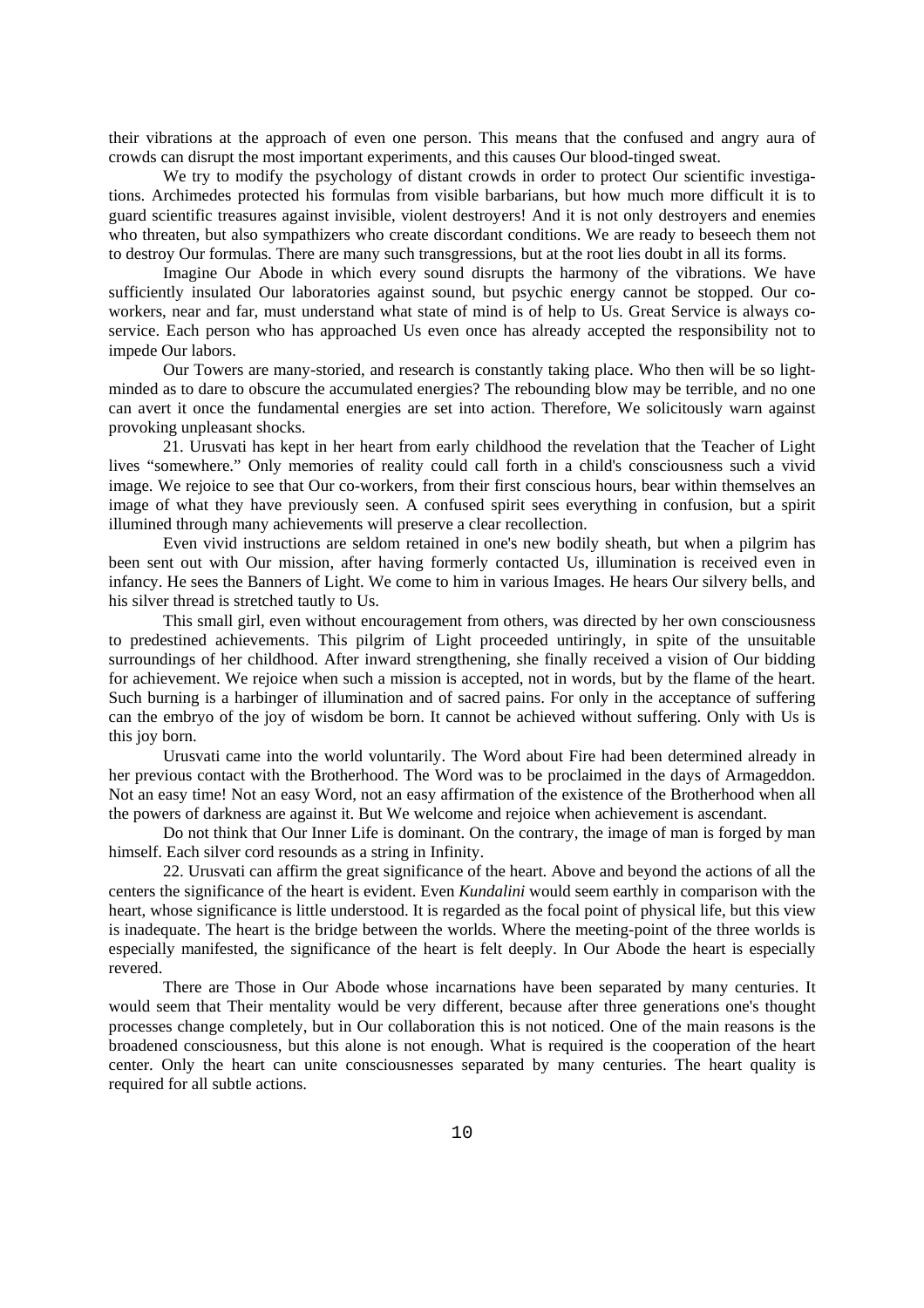After thought-transmission to a distance has been accepted by people, the conditions that guide these subtle activities will be understood. It will be said that harmony is needed, but harmony does not determine which center will be involved. In thought-transference the heart is the prime mover.

 You who send thoughts, attune your hearts, but remember that tension of the heart carries the threat of fiery conflagration. Only one who has experienced such a conflagration, inexpressible in words, can know the extreme danger. This suffering is the highest sacred pain, and is caused by the imbalance of the worlds. Various heart ailments come about from the same cause. Man does not wish to take care of his stronghold, the heart, which throughout all the worlds preserves its fiery seed.

 You may have heard that this inner fire can be evoked by forcible means. Such a procedure is possible but very dangerous, for the fire can come into contact with the Fire of Space, with destructive results.

 The significance of the heart is great; in the future it will replace the most complex apparatuses. Verily, in the New Era people will appear whose organisms accomplish this. At present, people invent robots, but after this mechanical fever has abated man's attention will turn to the powers within himself.

 In Our Abode all research is directed toward the freeing of man from the machine. In this process one must educate the heart. One must learn to listen to its voice. Those who accuse Us of egoism should remember Our anonymous Labors.

 23. Urusvati has many times experienced Our way of healing through vibrations. There will come a time when medical science will change. Vibrations and hypnotic suggestion will be utilized together with medicines, and the large doses that are usually given will be reduced. Only a small medicinal impulse will be needed, and the rest of the recovery will depend upon vibrations and suggestions. Homeopathy, to a certain extent, foresaw the course of this medicine of the future, but at this time only those homeopathic physicians who possess strong psychic energy can succeed. Perhaps they are unaware of the source of their successful healing, but gradually they will learn about the harmony of the inner and outer influences, and the new methods of healing will then begin. At present, because of unenlightened conditions physicians hesitate to recognize that to a great extent it is their own psychic energy that is acting. They are ready to attribute their success to even the weakest medicines, unaware of their own powerful influence.

 Few people pay any attention to the vibrations that develop during certain pains. If they did, they would notice that after the cessation of the pains the vibrations that had shaken their beds stop completely. We develop at Our Abode ways of healing with vibrations that can be effective even at great distances if the patients accept their subtle influence. Voluntary and absolute acceptance is necessary, otherwise the currents are broken and calamity is inevitable.

 In Our Abode We too must sometimes make use of vibrations, which are especially needed by those who are between the dense and subtle states. It is not accidental that We are so concerned about this subtle-dense state. This problem was foreseen ages ago and requires special care.

 24. Urusvati understands the correlation between the sleeping and waking states. For some, sleep is the opposite of the waking state, but for Us sleep is a continuation of labor, although in a different state. Sleep should not be understood otherwise. That it is a necessity cannot be denied. Some conditions may reduce the need for sleep, but do not remove the need for it. On the heights four hours of sleep may suffice, but this is only possible at a certain altitude.

 Do not believe it when someone tries to persuade you that he needs no sleep. Despite the terrible illness of insomnia, sleep must be accepted by people as a necessary part of their existence. Any degree of sleep brings man closer to the Subtle World. There are different degrees of consciousness in sleep, and clarity of consciousness must be cultivated. A man must repeat to himself as he sinks into sleep that he is going to a new work. If his free will accepts this, it will be easier for him to apply his forces in the Subtle World. Let people not worry that they will thus deprive themselves of rest. They will have rest in full measure, for in the Subtle World subtle qualities are used which do not result in fatigue.

 It is worse when one goes to sleep, overcome by earthly desires, never thinking about the Higher World. Then, instead of being immersed in illumined labor and knowledge, one wanders in the dark strata, where one's exhausting encounters can be well imagined. Falling asleep should be a conscious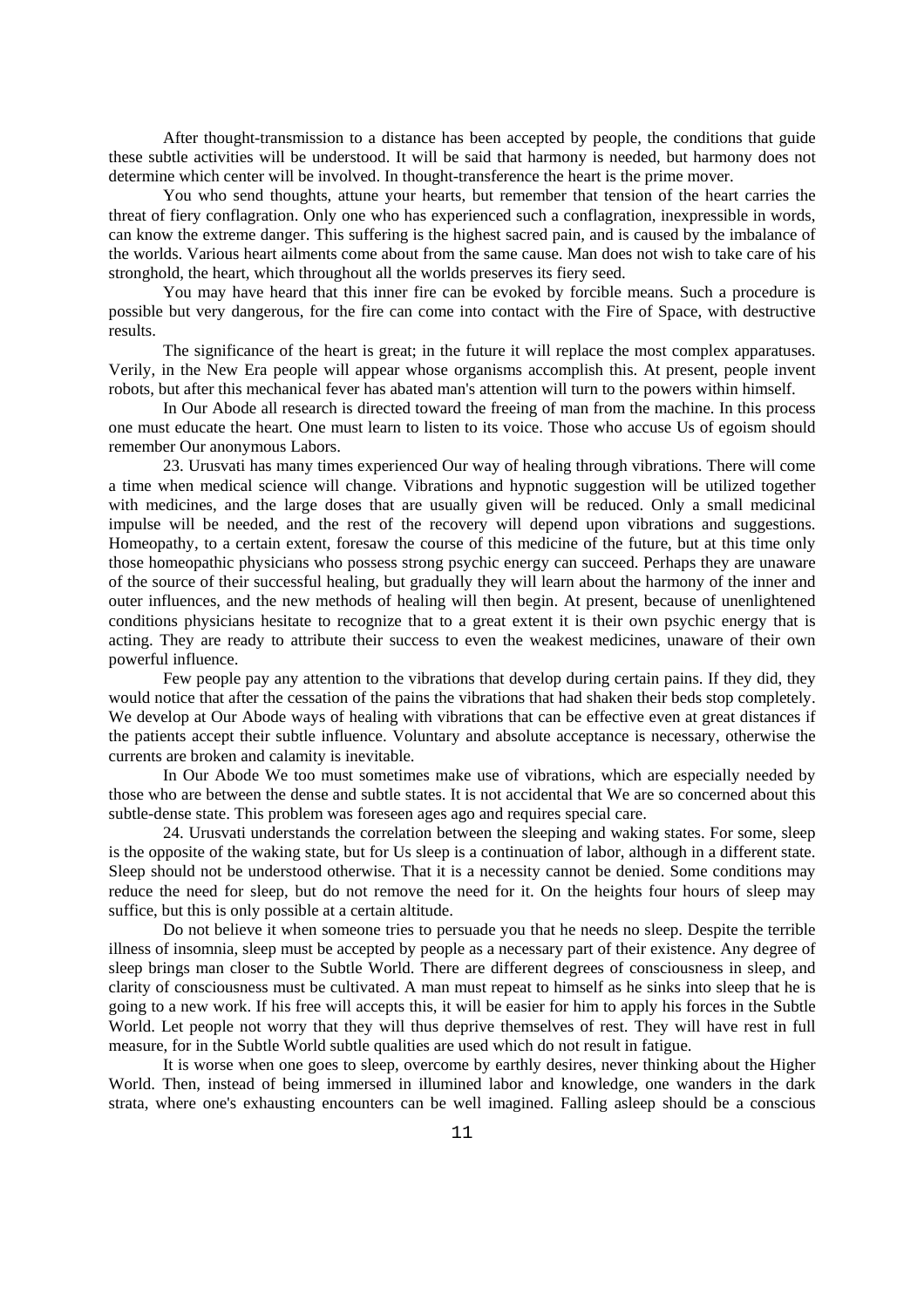transition into the Higher World. The free will, like wings, will carry you up. I speak about sleep in order to show you that in Our Abode We are not strangers to that particular kind of sleep that is a transference of consciousness into the Higher Worlds.

 Urusvati understands correctly that We do not oppose the expression of free will. In this expression of free will lies Our Power.

 25. Urusvati has explained to many why We are called "The Invisible Government." Truly, everyone to some degree feels that there is somewhere a focus of knowledge. Where there is knowledge there is also power. Not without reason do some people dream about Us, although others hate Us and want to destroy Our Abode.

 Those who observe world events may perceive something higher than human logic. Even some who are devoted to Us have accused Us many times of delay and indifference, but that is because these hasty accusers have seen only part of the events. They could not possibly know their causes or effects, or be able to compare the attendant circumstances. They could not foresee exactly when decisive blows had to be struck. Who, then, can know the Plan and the steps leading to it?

 Because of their partial understanding, people insist upon their own ways, but Our disciples will never forcibly hinder the decision of their Teacher. They understand how to harmonize their free will with Our decisions. One must possess great equilibrium to understand the wisdom of Our Guidance without crippling his own free will. We care a great deal about such balance. The best leaders of nations had this balance, and it was therefore easier to send them Our decisions.

The "Green Laurel"<sup>1</sup> about whom you have often spoken could combine leadership with sensitivity to the Counsels of the Brotherhood. He accepted the directions of Saint Germain with full confidence. In this lay his success. Perhaps Saint Germain came especially to prepare this future leader.

 All over the world one can find established landmarks of Our Guidance. Some enlightened people accepted it, but some poor parodies of monarchs rejected Our Counsel and thereby plunged their countries into calamity. But even these situations We turned to good. You are acquainted with *Tactica Adversa*.

One may recall an arrogant monarch who, before the Great War<sup>2</sup>, received Our warnings, but preferred to lose his throne by rejecting Our Advice. Likewise, another head of state did not want to listen to Our Ambassador and preferred to plunge his country into confusion.

 It cannot be said that in ancient times Indications were given more often. Now also many such Counsels are given, but as usual the ear of humanity is deaf.

We stand vigil the world over.

 26. Urusvati has often forewarned her friends about attacks of the dark forces. Such forewarning is needed everywhere. It should not be thought that the dark ones will cease their destructive attacks. Decay is their nourishment, murder their profession. Encroachment upon the spirit and body is their joy. One should not assume that they will not try to penetrate behind even the most protected boundaries. They would rather perish than abandon their demoralizing work of corruption.

 Some light-minded people think that a ritual utterance of the Highest Names will protect them immediately from dark assaults. However, it is not ritual but the pure fire of the heart that creates a firm shield.

 The cunning ways of the dark ones are multiform. In addition to their crudest attempts, there may be subtle approaches that influence one's weaker side. Creating doubt is one of the favorite methods used by the dark ones, and he who doubts is already defenseless. One would think that this axiom is sufficiently known, yet how many perish from this poison! I consider that a great many enemies of Truth are created by whisperers of doubt. Obvious fools are not as dangerous as petty hypocrites. If new kinds of poisons are invented, why should not new kinds of hypocrisy appear? These descriptions of the attacks of the dark ones must be remembered when you picture the Inner Life of the Brotherhood.

 We are always on guard. Not an hour passes without the need to stop somewhere the vicious attacks of the dark ones. Do not think that they attack only Our followers. They try to destroy all constructive work, and because of the law of vibrations, they are able to find the seed of good so hated by them. One should not ascribe omniscience to them, but they do sense their opposites. Our Work is made difficult by the expenditure of energy needed to counter the attacks of the dark ones. They know that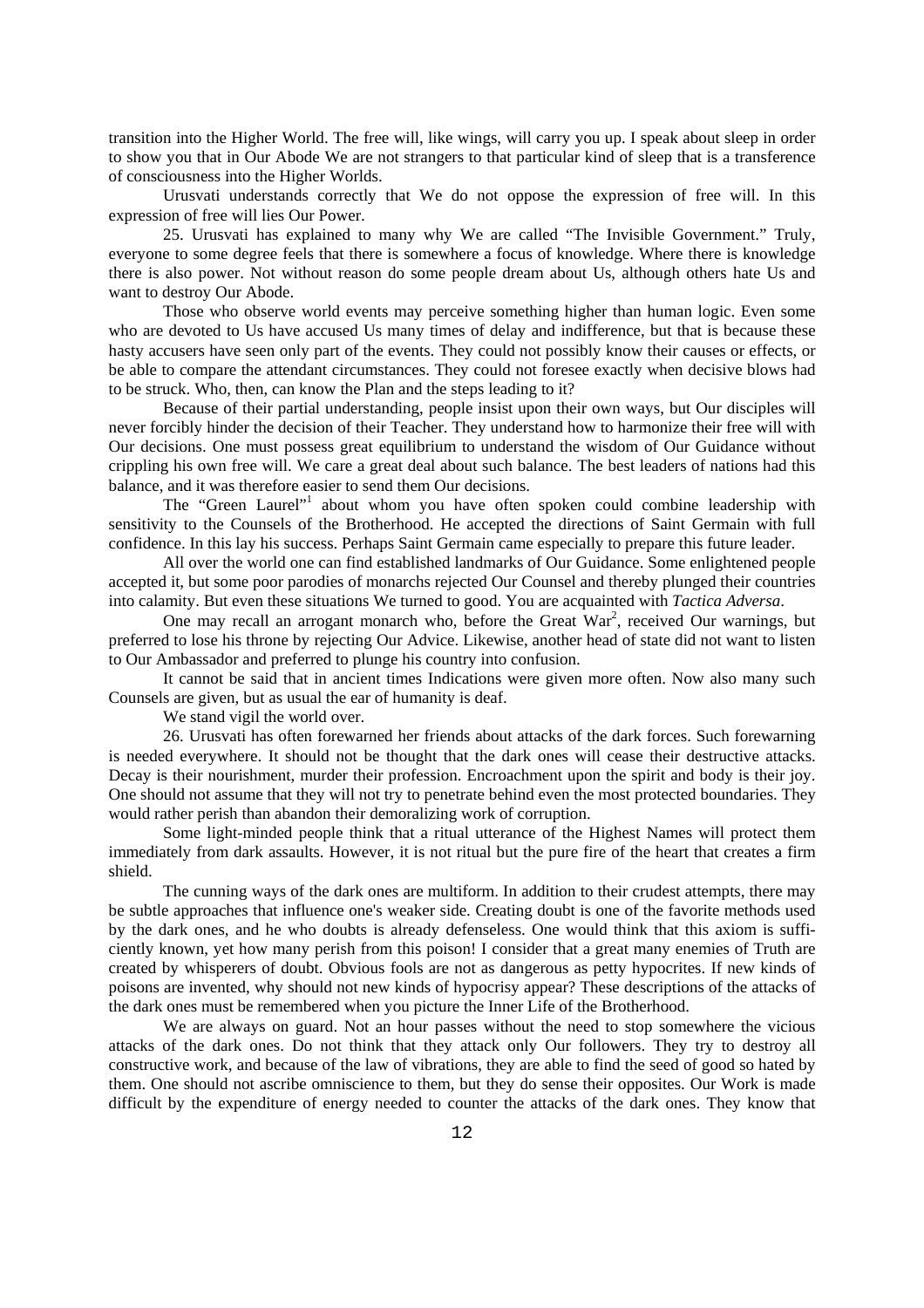ultimately they cannot overcome Us, but they absorb the energy that is being sent into space. When We ask for unity and trust We are calling for help for a speedy victory.

 Many signs are flying to Us. No one can imagine how much confusion there is in this world! People have forgotten that each country contains many hearts. Their pain is Our pain!

 27. Urusvati has heard the legend about the building of the temples by the jinn. Every legend contains an element of truth, and also the historical data about the many kinds of betrayals that have accompanied each construction are true. It is said that betrayal is like the shadow of a building that indicates the height of a structure. We have been tested by all kinds of betrayals, and have been tempted by all kinds of cunning. It is also said that in order to heighten one's love for humanity one must know all its depths. But who will find the patience within himself to look into all the abysses without losing faith in humanity? Our Abode is the bulwark of such patience, and it is those who have been with Us, and those who have heard about Us, who carry the contact with Us in their hearts, and wear this armor of patience. We value this quality, for it belongs to Infinity.

 People must find the realization of Infinity in themselves, otherwise Our Towers will remain inaccessible to them. People should turn to Us in times of suffering and calamity. They will receive Our Help if their hearts have not yet turned to stone. Even those who are inexperienced will be admitted for constructive work if they preserve a lion's courage and recognize Hierarchy. Let these co-workers be assured that an invisible thread is stretched from their worktable to Us. Let them draw strength from their realization of the existence of the Brotherhood. We shall help them invisibly; We shall find books needed by them; We shall unite them in hope about the far-off worlds; We shall strengthen their confidence, and, provided that they have driven out their snakes and scorpions, We shall find a loving heart for them. Thus, you are becoming acquainted with a very important part of Our Life.

 You can imagine Our joy in finding workers worthy of Our trust. Their striving spirits do not fear being tested. Only hypocrites fear that the Ray of Light might penetrate into the depths of their being. Open hearts form a beautiful necklace for the Higher Worlds.

 The Teacher does not renounce His obligations. His entire day is filled with carrying out His duties. He who is afraid of these words, let him not think about the Brotherhood.

 28. Urusvati has admired Our flowers, in some species of which We have indeed achieved perfection. Of first importance is the use of psychic energy because it helps vegetable growth. We also irrigate with soda and in this way act from both the outer and inner side. One can experiment widely with psychic energy, but it must be done systematically, not forgetting that much time and patience are needed. Many experiments successfully started have been ruined by lack of patience. Moreover, Our radiations are harmonized, and because of the equality of Our psychic energy, each One of the Masters can substitute for another.

 People fail to understand to what extent these investigations are of use to them. Psychic energy must be interchanged. The sending of this energy to people may be fatiguing, but with vegetation there is no rebounding blow. Likewise, let us not forget that We maintain close cooperation with the Subtle World, and this reservoir can easily replenish Our energy.

 It is difficult for many to imagine how cooperation can proceed between entities in three different states of consciousness, but in reality it is not so complicated. Co-workers in the subtle body are often visible. For this no ectoplasm is required, but certain chemical compounds are used that aid in the densification of the subtle body. During the last war<sup>3</sup> many people had visions, but no one realized that the cause of this lay in particular chemical agents. The conditions differ to such an extent that often something causing decomposition in the physical world can serve quite the opposite purpose in the Subtle World.

 Urusvati was surprised to see that flowers from the plains could survive on Our heights. It must not be thought that such acclimatization can take place quickly. Urusvati has met with her Tibetan Friend in Our flower garden. We also have many plants inside Our buildings. For many experiments it is necessary to use the vital substance of living flowers. We advise conversing with flowers more often, for these currents are very close to the Subtle World. I affirm that We apply Our Power to all that exists. Thus We have the organic unity on which I so often insist.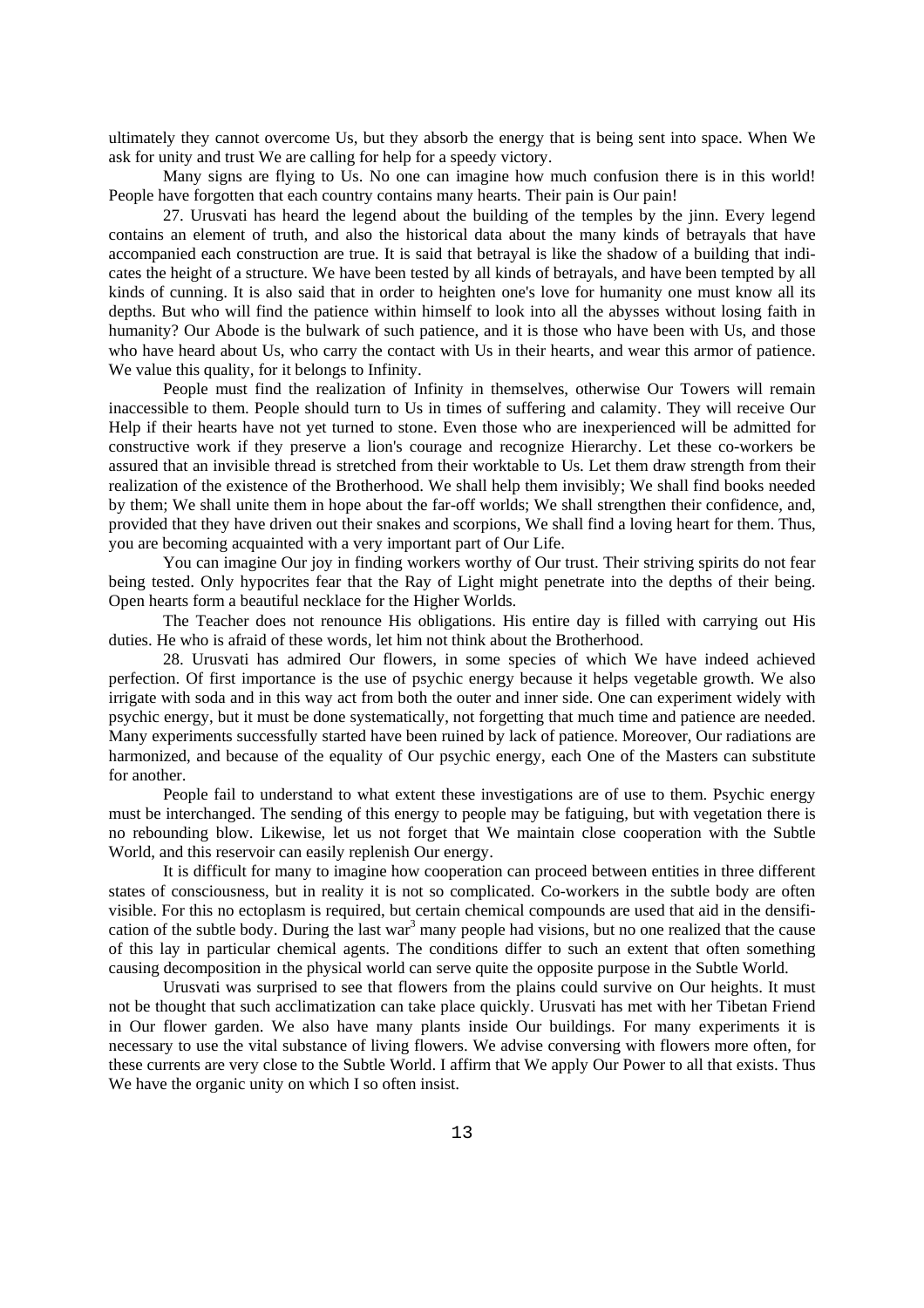29. Urusvati values Our Help. He who values also safeguards. Each true cooperation requires first of all a cautious attitude. One should not abuse Hierarchic cooperation by a casual state of mind, and must attend respectfully to the Voice of the Elders. Even those who, because of their ignorance, cannot conceive of the existence of Our Brotherhood can still recognize the existence of super-earthly voices. But those who can realize Our Brotherhood within themselves should understand that each light-minded wavering disturbs the flow of the Teacher's thought. Each unfitting word distorts something. Each broken thread can coil into a noose. This is not meant as a threat, but comes only from a desire to bring forth better achievements.

 It is right to remember the wisdom of ancient India, when duty was integral to the very designation of the life of man. At its root the concept of duty is one, and it acts accordingly in its ramifications. The concept of The Teacher is sacred to Us. Each one of Us has had His Teacher, and the steps of this ladder are countless. Even standing at the head of a planet is not a consummation, for there can never be a final consummation. In this lies the joy. Great harm would result if the unutterable names of the Higher Lords were pronounced. Such betrayal might have enormous consequences. There could be visible or invisible explosions. One should become more accustomed to a solicitous attitude toward Hierarchy.

 There were times when people knew how to express the concept of the Highest in the finest way, but now the Great Service is not understood. One would think that this could not be so, with the Subtle World coming closer, and We being spoken of so often. Yet the abyss of darkness has not diminished when the concept of the Teacher is doubted. You have heard many times that it is those who know about the Brotherhood who still speak of it with irreverence, and such utterances contain ruination.

 People thrust upon Us their own ways of helping, but such forcing creates a refraction of the currents. A thrifty head of the household regrets all waste. Great joy will result if those who know about Hierarchy voluntarily bring their own lamps.

Free will is Our motive force.

30. Urusvati is familiar with the varied ways in which light is manifested. Seeing flashes of light is an indication of a spiritual keenness of eye. In themselves these lights do not mean anything special, but they are like banners on the way to Us. The Northern lights, in their lowest degree, are not noticed by people. Similarly, the earliest flashes of the spirit are not evident to many. One can observe that small bright sparks will burst into flame and produce a rainbow-like illumination. Thus a beautiful aura is kindled around people. Note that these lights are especially visible in Our Abode. From ancient times they have been accumulated, and, if desired, can be made to blaze radiantly. In legends people are mentioned who could evoke around themselves a dazzling light. Thus, if one wishes one can be surrounded by a fiery force.

 People must become used to the possibility of such manifestations. Even now some people can discern auras, while others rub their eyes, thinking that something has happened to their sight. Often, such luminosity at midday seems like a kind of mist. The perceptions of this luminosity are diverse. Among Us this capacity is so intensified that We can read in Our own light.

 One must understand that the concept of darkness gradually vanishes, because one is surrounded by fires, rays, pillars of light, and brilliant sparks beyond counting, all visible with the eyes open or closed. Precisely, darkness vanishes. Twilight reigns only in the lower strata of the Subtle World, for its inhabitants do not know how to evoke Light. This ability depends upon thought, and thought gives birth to Light. Verily, a thinker sends the order, "Let there be Light!" Thus are the great truths taught, although people consider them to be fairy tales.

 Only in the spirit and in personal experience can the most natural laws be assimilated. It is not easy to overcome all the surrounding counteractions. Our Abode is so strong because there is no corruption in it. The will of all of Us is merged into one powerful current. The dynamo of unity increases all energies. Not magic, but purified will sends into the world the command, "Let there be Light!"

Our Abode should be considered the triumph of Unity.

 31. Urusvati understands correctly the reason for Our long-unchanging features. Relations with the Subtle World impose a special quality that belongs to the Subtle World. There one's appearance does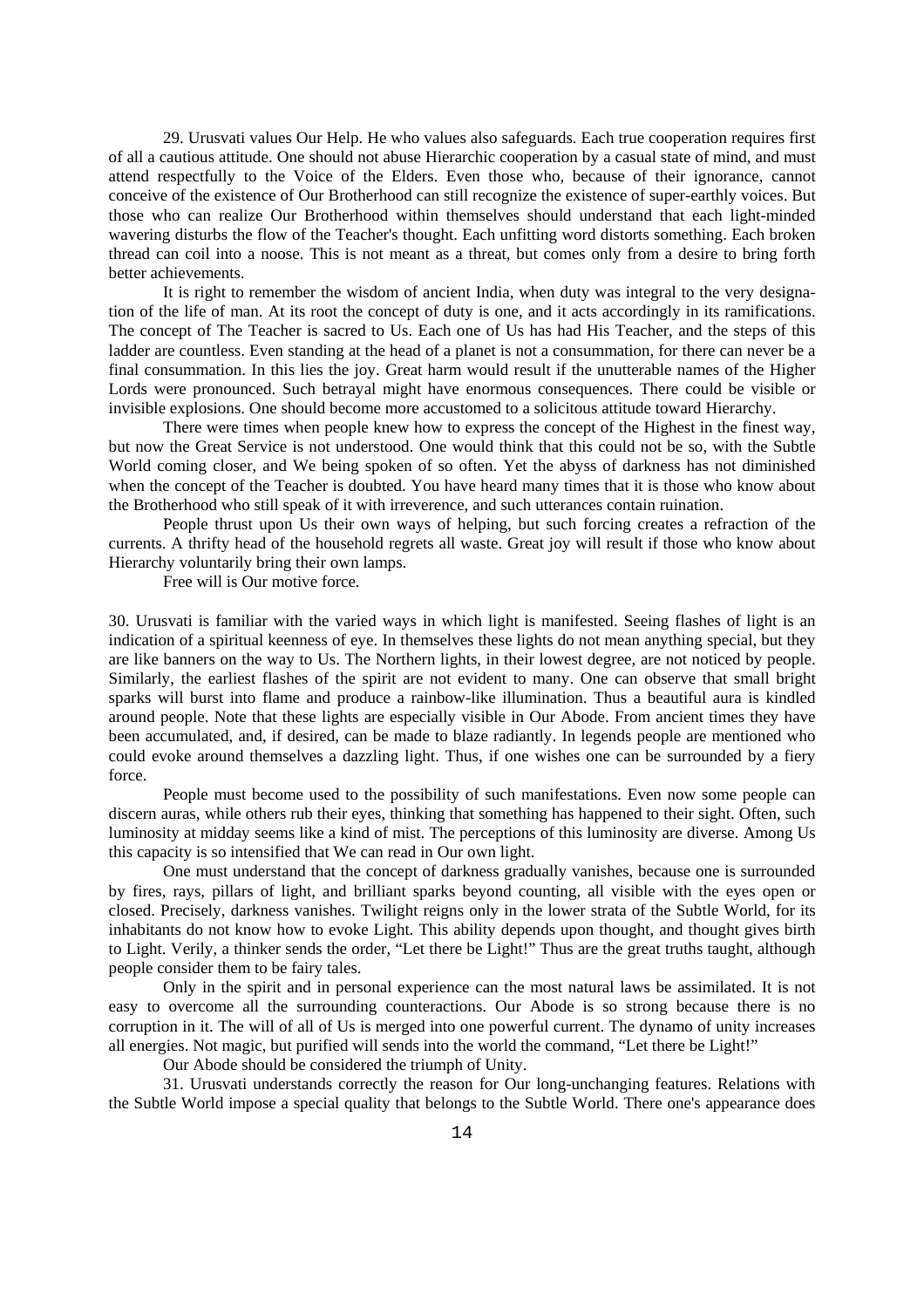not change except when there is a special desire for it. Thought creates form in the Subtle World. One can call forth any image chosen from the depths of centuries and fix it in the imagination, if the imagination is developed enough. Added to these conditions of the Subtle World is the unity that is strongly manifested in Our Abode. This helps in all details of daily life. It creates a salutary atmosphere and forges a fiery consciousness.

 You have heard that Our Brothers became ill from contact with earthly disharmony, and often suffered from prolonged human discord. This is why We seldom visit your cities, and stay in them for only a short time. Our appearances are prompted by particular circumstances and are not of long duration. Places can be found in nature where the currents of decay are not as strong. In France and in England there are forests near the cities in which there is enough of the pure air that is indispensable to Us. You must not be surprised that even Our concentrated energy needs pure air. However, you must not think that We are not strong enough to withstand the emanations of crowds. Truly, We can concentrate Our energy to a tremendous degree, but co-measurement and caution must be maintained in everything.

 You have read how oppressive the aura of some landholders was for Our Brother. Of course, He had the ability to repel them with one discharge of His energy, but such murder was not part of His task. Thus, in many cases, We must co-measure in directing the Ray for the highest benefit. Such co-measurement will define the purpose of Our Brotherhood. To hold back the onslaught of darkness, to protect those who have exhausted their strength, and to apply all possible remedies for the General Good will be the fulfillment of Our Statutes.

 32. Urusvati has recognized the existence of a certain substance that preserves equilibrium and provides longevity to the organism. I shall not reveal the complete composition of this substance, for it can be destructive to the physical state. Strong radioactivity is allowable in the subtle state, but can destroy the physical body. In earthly conditions even valerian can be too strong; therefore one must know how to discern the relationships between different substances. For example, during a certain experiment carried out by My Brother the strongest poison was taken, which would have been deadly for an ordinary man. But since My Brother's body was already close to the subtle state, the action of the poison was beneficial. Many instances can be cited when a lethal poison did not cause death. The reason for this can be found in the special condition of the organism.

 A particular physical condition can be observed in people when they unknowingly contact the Subtle World. Indeed, it is remarkable that such people often know nothing about the different worlds; however, somewhere in the depths of their consciousness lies an idea that cannot be formulated. In such cases, We often use *Tactica Adversa* to arouse the consciousness. It becomes necessary to undertake actions to the point of absurdity, otherwise the slumberers will not be awakened. The same tactic is necessary in dealing with world events.

 You yourself deplore the loss of the strength of character that existed in past eras. This is true, and We can see to what extent psychic energy is degenerating. It is not brought into action, and therefore slumbers, and since there is no friction to call forth the fire it loses its fieriness. Therefore, Our Abode remains remote and all mention of it sounds abstract. Do not regret this. I affirm that the Battle itself is evidence of the strength of the Brotherhood. Great is the Battle in these days of Armageddon.

Let us listen, and put our ears to the ground, where a great tension is growing.

 33. Urusvati rejoices when she observes a person's broadening of consciousness. Verily, one can rejoice when such an offering to the world is accomplished. The broadening of consciousness cannot be considered personal gain, for in every such purification is contained the General Good. The world welcomes each flash of the broadening of consciousness. It is a true festival.

 In certain mysteries the broadening of consciousness was likened to the awakening of spring. No one can follow the entire process of the growth of grass, but every heart rejoices on seeing the first flowers of spring. It is likewise impossible to perceive the details of the broadening of consciousness, but a person's transformation is quite evident. He who has become transformed does not know when and how his renewal began, and cannot say how his consciousness was broadened. Frequently, he will cite insignificant events but omit the most important event that influenced him.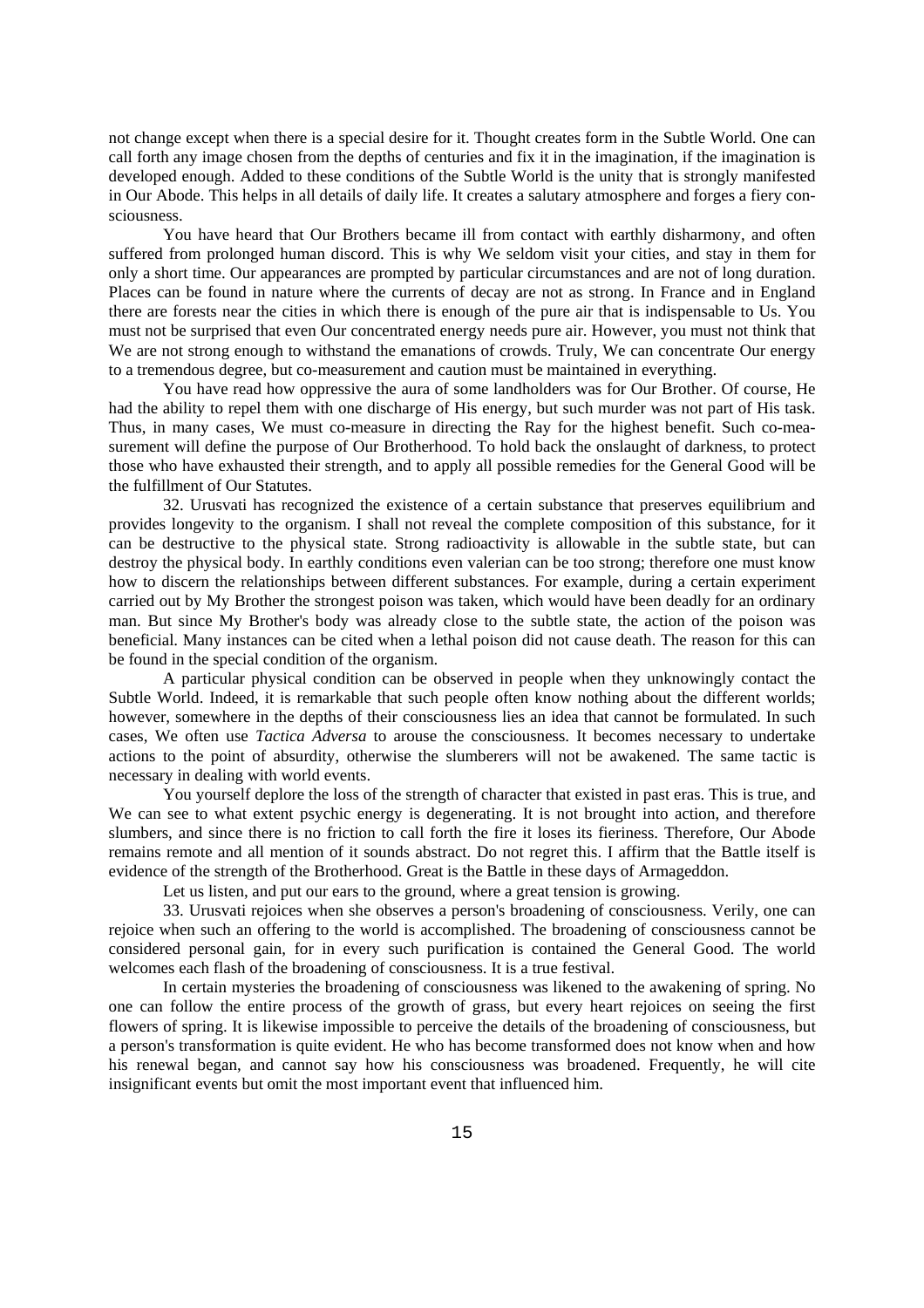Not by chance have the periods of three or seven years been mentioned, for only over such periods can one notice changes in the consciousness. But We and Our near Ones, while carrying out Our missions, can notice shorter periods of growth of consciousness. The gardener knows his own flowers best. We, too, follow the growth of consciousness of those who are close to Us. There are many reasons for such observation.

 We can affirm that each one's successful approaches to Us over the course of centuries bears results. We know how to be grateful; this quality of gratitude is indispensable in Our Abode. Each affirmation of Brotherhood brings its good harvest. All assistance to Our Work is appreciated, and each well-intentioned mention of the Brotherhood is remembered. In Our Ashrams records of such good deeds are kept. We like to record each kind smile, and Our disciples know how to rejoice at each kind word about the Brotherhood. No one can forcibly teach such radiant joy. No one can order gratitude. Only a broadened consciousness can indicate where more good can be done.

 People generally do not like to speak about consciousness, for improvement is difficult for them, and there are not many who continue to gain knowledge after their school years. One's entire life should be transformed so that learning becomes a relentless necessity. We rejoice at each awakening of consciousness and We record as a sign of success each desire to think about the Brotherhood, even if it is only a thought about how to apply oneself or how to become united.

 34. Urusvati strives to apply every hour for the General Good; such resolve is born in the Abode, where hours are not counted. During such a long life, can one think of hours? We do not have earthly hours, for there are so many needs and appeals for help from all parts of the world that it is impossible to divide Our Labor according to such relative measurements. We must keep Our Consciousness in great tension in order to be ready at each moment to send Our Will to that place where it is most needed. Undoubtedly, We shall be accused of sending too much help to the unworthy, and insufficiently to the deserving.

 Those who judge by ordinary relative measures cannot discern causes and effects. I speak not only about the tension of labor but also about the vigilance that enables one instantly to weigh and decide what moment and which action are the most necessary. Each plea for help brings with it the emanations of the past and the aroma of the future. One should blend these harmonies in the consciousness and understand the meaning of disharmony. We should not help a man who is ready for evil, and must help one who is suffering. Contradictions often conflict, and only knowledge of the past will provide the balance. Nevertheless, no plea to Us is rejected, for by making such a request a person expresses his recognition of the Higher World, and the fact that such a Reality lives in space. We will not ignore a pleading voice. We will not reject any prayer, but will gather all salutary substances in order to offer goalfitting help. In this is contained a special vigilance.

We labor constantly, and must determine Our responsibility and where help is most urgently needed. Our Sister from time immemorial has had the ability to strive constantly to the most needed labor. Such a capacity cannot be acquired quickly, but must be affirmed in many situations in order to become a source of joy. This source will provide freedom from irritation, for thought about infinite labor will produce striving without expectation of results. There will be no thought about the past, and in the flight forward the effects of the past will be erased. Thus, the interplanetary whirl will stimulate vigilance and will not disturb the joy of the broadened consciousness.

 35. Urusvati remembers the many changes in the long progression of her lives. These memories do not burden her, but only enrich her consciousness. A right attitude toward past lives is very rare. As a rule, remembering past lives does not inspire one toward the future, but chains one to the outlived remnants of the past. Therefore, people can seldom be allowed knowledge of their past lives. Today's consciousness cannot absorb much. People simply cannot understand why distinguished incarnations alternate with ones of hard labor. The illusion of having been a king or a queen impedes one's discernment even though perfectment is still needed. The earthly consciousness does not realize how much an incarnation of hard labor can raise the consciousness above that of many sovereigns of this world. It is even more valuable when an understanding of the ascent of the spirit grows while in the earthly state.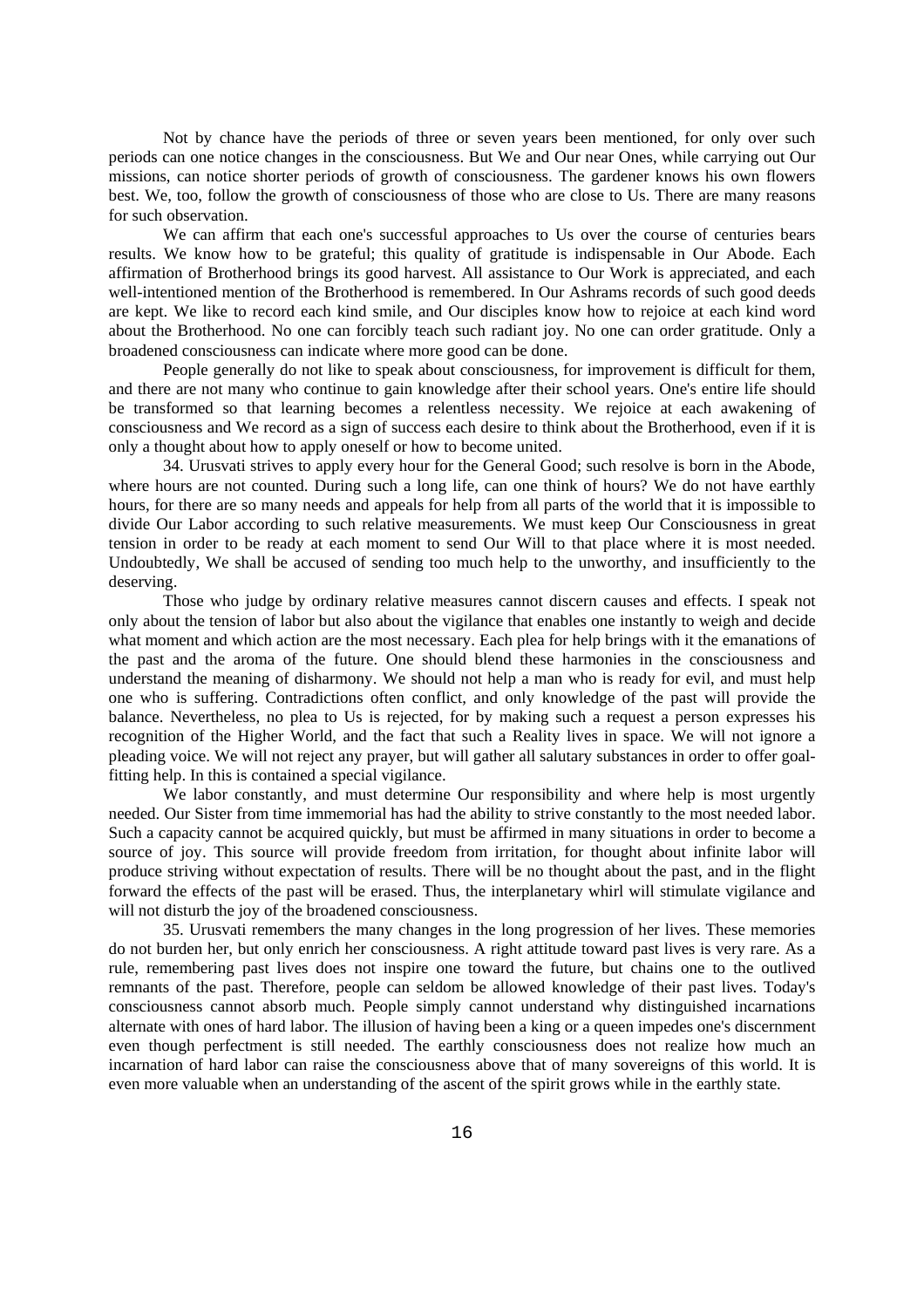Many learn about one of their distinguished incarnations and fall into pride. It is even worse when people glean from false accounts certain fantastic traits of character, and begin to emulate them, thus obscuring their path. Every old spirit has had some distinguished incarnations, and gained knowledge of leadership. However, of the many needed qualities this ability is not of primary importance. The persecuted learn more than the persecutors, and all domains of hard labor are rife with discoveries. Tests are strewn at every crossroad. I speak of this because We, too, have encountered all tests. We have forgotten the pain, and the suffering has turned into joy. Our tormentors are themselves struggling somewhere and ascending through labor. Our Abode could not exist if We thought of threatening Our tormentors. The Law of Karma flows immutably.

 We remember Our incarnations. We must remember them, not for Ourselves, but for the sake of all those whom We have met and whom We have resolved not to forget. The encounters of travelers on earthly paths bring close the most varied people. The expectation of dates, the joy of meeting, the sorrow of parting—none of these human feelings disappear. Those who rejoiced or sorrowed together do not forget for many centuries.

 Urusvati remembers many meetings. The feelings generated by them are alive after thousands of years. Such remembrance of feeling can help the broadening of consciousness. The fires of feeling blaze in full inviolability. Earthly words cannot express them, but the heart will throb exactly as it did thousands of years ago. Thus today the rainbow shines again over Christ just as it did in the desert. Similarly, the joys of Hellas live, and the Great Northern Saint, Sergius, passes nearby. There are many meetings in the Subtle World and also in this country in which We now talk.

 In the inner life of the Brotherhood this living feeling is never forgotten, for the Abode of Knowledge cannot live without feeling. Thought about Knowledge will also be thought about the Highest feeling. Without it there would be no martyrs, no heroic saints, no victors.

We have images and teraphim that serve to strengthen Our help.

 36. Urusvati understands the significance of the calmness necessary for action. People find many ways to explain this quality. Some think that without an effort of the will there can be no calm. Others see calmness as a true innate characteristic, and still others say that a crooked beginning brings a crooked end, or that calmness depends upon the method of labor. All of these observations have a part of the truth in them, but the most basic one, the quality of experience, is often forgotten. An inexperienced seaman is apprehensive when boarding a ship, but after ten voyages he astonishes those around him by his calmness.

 Our actions are full of calmness. Like experienced seafarers We have passed through countless storms and know how to weather them. To overcome chaos and darkness is Our daily task. Not unexpected battle, but continuous action is the order of the day. Action should be followed by a conscious calmness. This is not like a narcotic stupor, but is a sober and experienced use of goal-fitting strength. Much is said about calmness, and it is often described as a frozen condition. What a fallacy! The concept of Nirvana is similarly misrepresented.

 Calmness of action is the highest tension, like the flashing of lightning or the protecting sword. Calmness is not sleep or a tomb; in it are born creative ideas. Let us remember that Our Abode is permeated with calmness. This tension is invisible to people, for they do not recognize it. Innumerable experiences reveal that one can smile, one can labor, and one can accumulate energy in such calmness.

 37. Urusvati carries fearlessness in her heart. We affirm that this quality is accumulated through faith and lengthy experience. Upâsikâ<sup>4</sup> was an example of complete fearlessness in life. She was courageous in all circumstances, and no fear could intrude. The life of Upâsikâ was filled with occasions for fear. It was sad to see how many persecutions came together, how her name was slandered. She had no means, and accusers threatened her from all sides. Verily, she was a touchstone of fearlessness! One can cite many such examples throughout the ages. Every one of Us has frequently had occasion to show such fearlessness.

 It should not be thought that We are protected in Our earthly lives from all onslaughts of darkness. Those who fulfill an earthly mission do so under earthly conditions. People usually think that We dwell in safety, and think of Us as supernatural beings. Relatively speaking, We can overcome much, but this battle is a real one. We remain victorious, because the Hierarchy of Light cannot be conquered by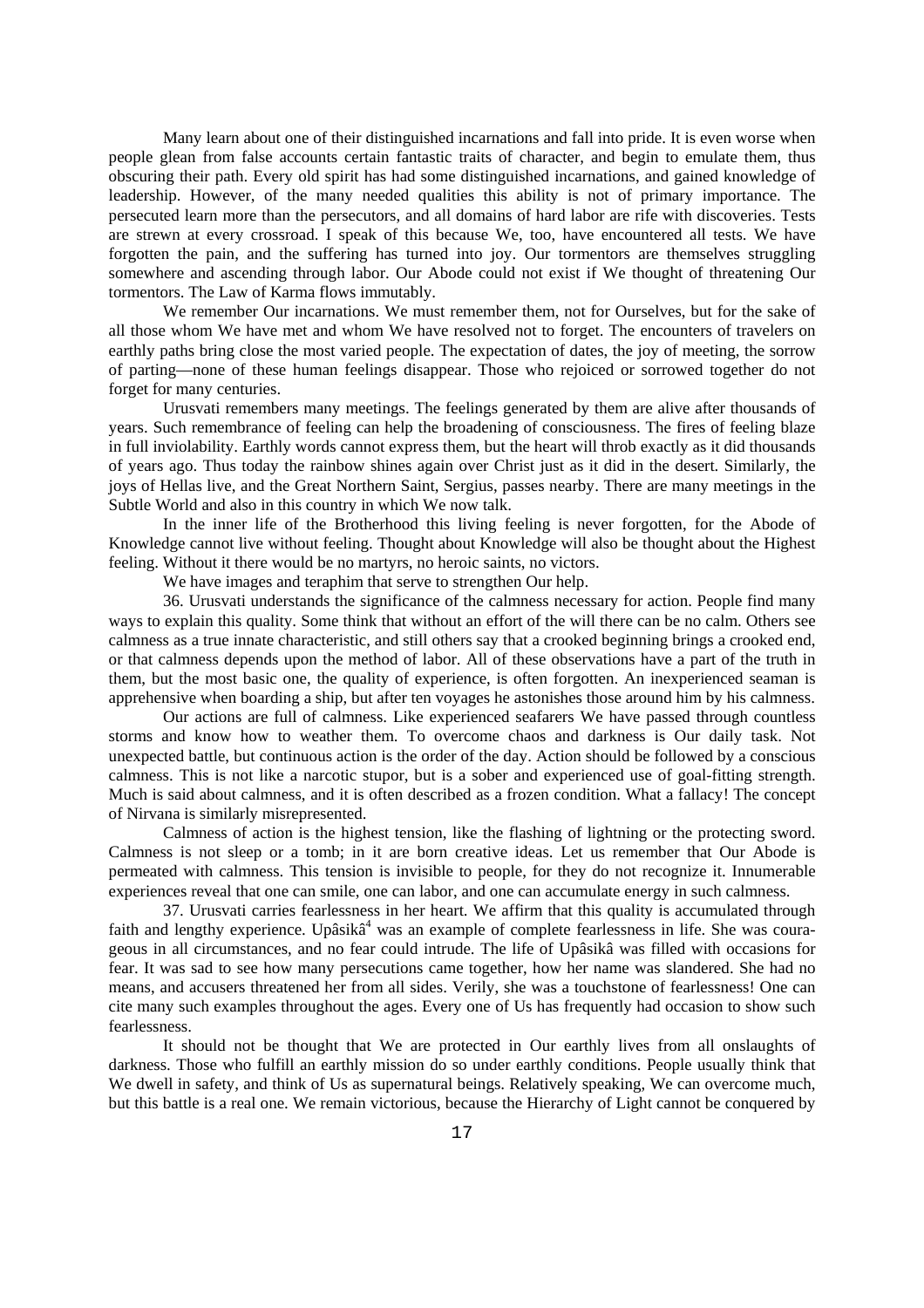darkness. When one of Our Sisters exclaims "How terrible!" she does not show fear, but simply understands the tension.

We travel on far-off worlds where We gather many lessons in fearlessness. The alien conditions of the planets' unusual atmospheres can affect the heart of the visitor. Our Sister Urusvati knows the sensations of these distant flights. She knows the particularly difficult feeling upon the return of the subtle body. There are always complications and much courage is needed during these experiences. One should consult Our records of these distant flights to recognize the degree of daring they require.

 A striving for flight has been awakened in the people of Earth. Some remember their dreams of daring, others now fly like birds, but in itself, the striving into the heights has put its mark upon this era. The Iron Bird was foretold long  $ago^5$ ; this prediction defines the New Era.

 38. Urusvati treasures thought about the Mother of the World. Women's movements have a special significance for the immediate future. These movements should be understood not as an assertion of supremacy, but as the establishment of justice. Much has been said about co-measurement and equilibrium; precisely for the realization of this principle must the full rights of women be strengthened. One should not think that this will benefit only women; it will promote world equilibrium, and thus is necessary for harmonious evolution.

 We labor to introduce measures for the achievement of equilibrium, but much opposition is encountered. Atavistic traits are manifested in all nations. However, one should not judge by nationality, but must immediately delve into the web of intricate personal relationships. It is unfortunate that woman herself does not always help in this situation. Therefore We value the labor of Our Sisters all the more. They give up the distant flights so dear to their hearts, perseveringly visit families, and speak untiringly to people, conducting conversations that are often burdensome and even boring.

 Let Our Sister recall how often she has spoken in the subtle body with women completely unknown to her, and how often she has witnessed quarrels and misunderstandings. But the work of enlightenment does not tarry. Entire nations strive for knowledge, and with knowledge full rights will come. We can show Our records of the women's movements, and the results are encouraging. One should not think in a routine way. At present, the world has exceeded its bounds, the ship has lost its course, and the cosmic whirl speeds its movement. We are at the helm, but other sailors should also help. The terror of Armageddon can be transformed into a manifestation of success, but first Armageddon must be discerned and the meaning of Hierarchy understood. The role of woman in the world's economy has been strengthened. Never before have so many women been called to high positions. Our Counsels penetrate into faroff places.

 39. Urusvati pities people who reject the Brotherhood. We pity each one who deprives himself of knowledge about the Stronghold of the world. If a man preserves in his heart a strong awareness that somewhere work is being done for humanity, then he is already participating in life-saving thought. Let it at first be like a dream, let it at times flash out like lightning. Each flash bears witness to the sacred energy. Man should not rebel against the affirmation of this truth.

 Each one who pronounces the word "Brotherhood" builds a bridge into the future. People must realize that each acknowledgment and each slander of the Brotherhood reaches Us. Like a wave of a current that encircles the whole world, the sounding of the word "Brotherhood" reaches Our Abode. Do not forget that the word "Brotherhood" is heard by Us. This word attracts its consonance like a magnet. One may deplore the slanderers of the Brotherhood. They do not want to understand what power they have touched. In their malicious disbelief they will say, "The Brotherhood does not exist," and when they are asked to prove their assertion they will insist that they have not seen the Brotherhood. Neither have they seen very much of the world, but does this mean that it also does not exist? Since the detractors cannot prove the non-existence of Our Brotherhood, they are irritated by any mention of Our Abode.

 It is better to question detractors than to leave them in a paroxysm of blasphemy. It is truly said, "It will be asked of you, and you will have to account not only for the evil words that were spoken, but also for all the kind words that were left unspoken." Many sayings from antiquity teach humanity the simplest truths, and they are as new even today. Thus let us be cautious with the concept of Brotherhood and not forget that sensitive apparatuses record every word about the Brotherhood.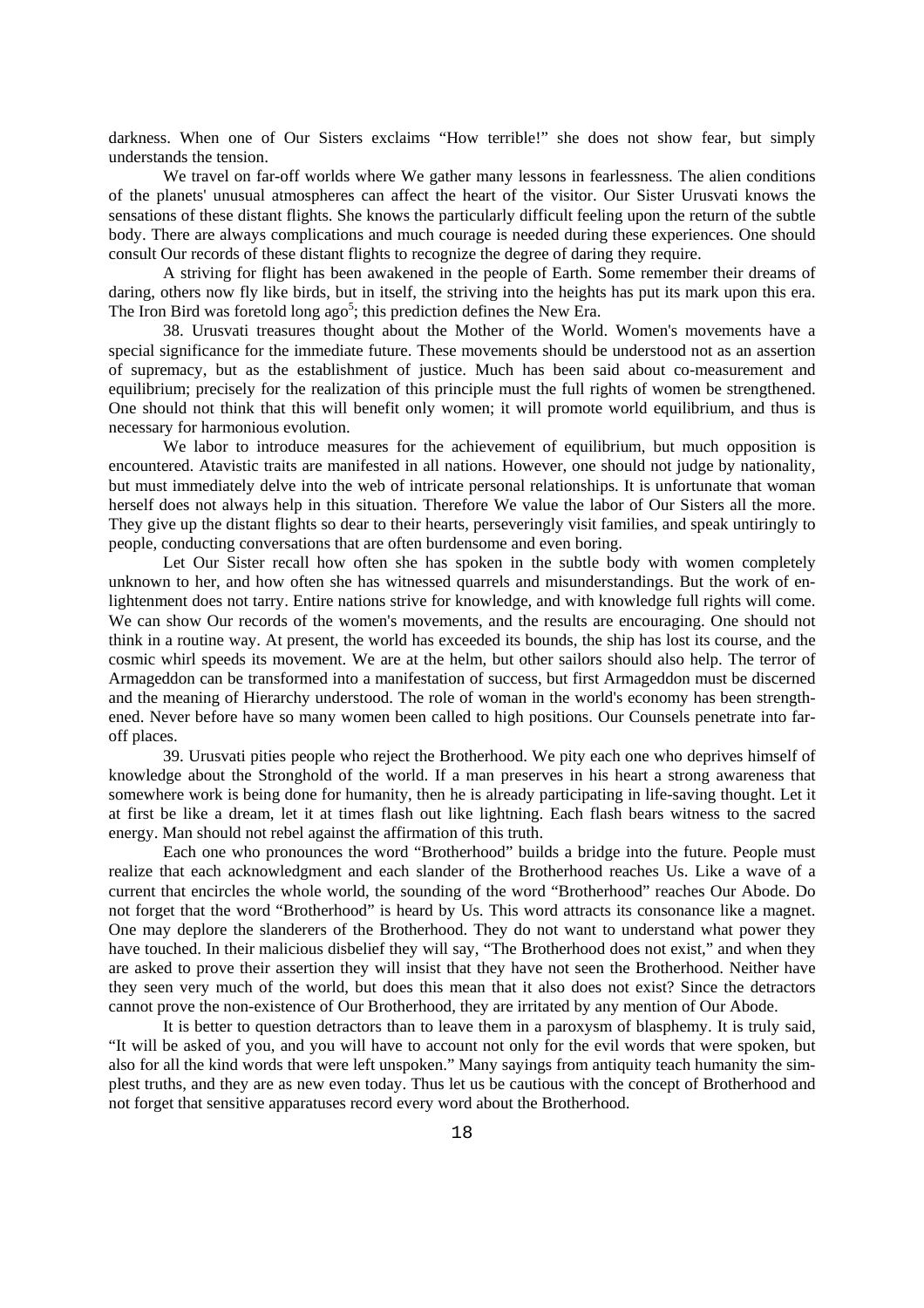Let us not be among those who intentionally or unintentionally betray. There is a particular sickness in which one who is in despair evokes the Highest Powers with blasphemy. These ailing ones cannot be put into the same category as the malicious blasphemers, who are not in despair, but delight in the destruction of the best dreams of humanity. They will not receive any signs from the Brotherhood. Their creativity will not be uplifted by beautiful thoughts. We therefore pity all those who reject the Brotherhood.

 40. Urusvati takes to heart all that happens in the world. All actions can be divided into the heartfelt and the heartless. Humanity should remember this distinction, especially now. Heartfelt perceptions, even with many differences, can be united, but heartlessness is the unity of the dark forces, and among them you will not find co-workers of the Brotherhood. If We recall all the past lives of Our Brothers, We will not find even one heartless action. The action of the flaming heart led them to the stake, to the cross, and to all the tortures invented by the malicious and the ignorant.

 We do not shun life. When We manifest Ourselves We cannot be distinguished from other people. You yourselves can testify that when Djwal Khul came to welcome you He appeared no different from the other Lamas. Urusvati immediately sensed something unusual, but this feeling could have been caused similarly by the head of the monastery. Thus, outwardly, all Brothers and co-workers bear the usual earthly appearance. But even with such a conventional appearance their heartfelt warmth will shine in every glance and smile. One can call this quality of heartiness by another, more scientific name, but We wish to affirm the most human aspect of Our Abode.

 In books one can find some of Our names. They are very solemn ones. One can read about Manu, or about the Bodhisattvas. Remember that some nations are in need of lofty designations, but We are simply Servitors of Light and We revere Hierarchy. Our first call is for perfectment, not for titles or high rank. As it pertains to Hierarchy, this expression "titles and high rank" should not be understood in the earthly sense, in which people express their love for all kinds of ranks and distinctions. We serve the infinite Hierarchy. We accept leadership, not as a distinction, but as an immutable necessity. Such responsibility should be the foundation of all human communities. We do not attach importance to titles, for during Our many different lives We have had a great number of distinctions and titles in different languages. Many of these titles have been completely erased from human memory. Who can name the resplendent rulers of Atlantis? Only amidst the marshes of Tsaidam can one see the radiant images of former cities. Urusvati remembers the structures there, and the sculpture of the Great Bull.

 Remember that during the progression of Our lives We have preserved the memory of the greatest events and recorded them in the repositories of the Brotherhood. Let those who wish to have an idea of Our Inner Life assimilate the many details that form the Statutes of Our Abode.

 41. Urusvati knows how to withstand hostile currents. This ability does not come without cause or without former accumulations. One must first know the Supermundane World, but without shunning earthly life. The hostile currents can be manifested in various ways, such as psychic disturbances or unusual sicknesses, and worldly complications may occur that require a wise solution. One thus learns discrimination in all domains.

 It should be understood that spatial currents influence the psychology of entire nations and generate new kinds of sicknesses. Unfavorable currents can also cause unfortunate events in daily life. When dealing with the currents one must avoid hypocrisy, superstition, or cowardice. Each hesitation makes one subject to the power of the whirlwind of chaos. We especially welcome the equilibrium that is earned in earthly life by extensive and broad experience. In such a progressive motion even karma will not overtake one. Thought that has known the correlations between the worlds obtains its power from them.

 Every co-worker of the Brotherhood comes into close contact with the Subtle World. We have entire Strongholds in that world. You already know their names, you have heard about the wondrous tree, Elgatir, and about the structures created by thought. One must clearly realize these conditions in order to direct oneself to *Dokyood*. Thought not obscured by doubt will lead to Our supermundane Abodes. The Abode of the Hierarchy in the Himalayas is in constant communication with the Abodes in the Subtle World, and the earthly battle resounds and thunders there. People do not want to understand this correla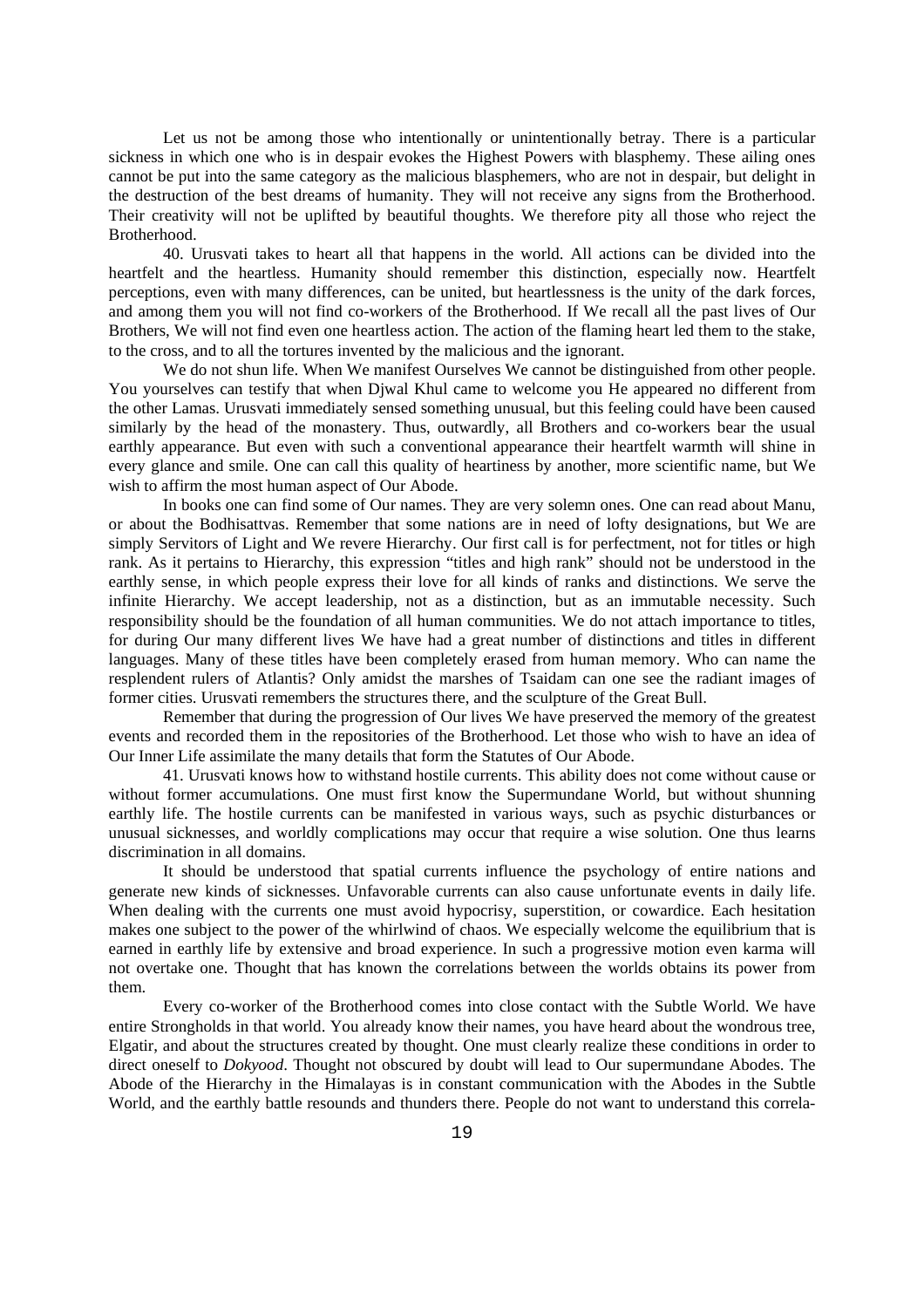tion, therefore even Armageddon is to them only an earthly conflict between peoples, and the most important aspect of Armageddon remains misunderstood. How can one participate in something when only the smallest part of what is happening is known? We affirm that the battle raging in the Subtle World is far more violent than that which is fought on Earth. Truly, much of the spatial battle resounds on Earth. Often Our World tries to warn people of this terrible danger, but in vain. One of Our Brothers used to say, "Let us tell people once again, but how difficult it is to speak to deaf ears." Their warnings will be words of justice and compassion.

 You have frequently noticed an incomprehensible sleepiness, which may mean that you are cooperating with distant worlds, or else is evidence of your cooperation with the powers of the Subtle World. You should vigilantly observe the requirements of the organism. You cannot think about incidental happenings when something of importance is taking place. Only through ignorance can Our Ordainments be ignored. But great is the joy when not only the Brotherhood is realized, but also the link with the Subtle World.

 42. Urusvati has developed her musical talent beautifully. This proficiency is achieved as the result of much labor in other lives. According to the Teachings of Plato, music should not be understood in the narrow sense of music alone, but as participation in all the harmonious arts. In singing, in poetry, in painting, in sculpture, in architecture, in speech, and, finally, in all manifestations of sound, musicality is expressed. In Hellas a ceremony to all the Muses was performed. Tragedy, dance, and all rhythmic movement served the harmony of Cosmos. Much is spoken about beauty, but the importance of harmony is little understood. Beauty is an uplifting concept, and each offering to beauty is an offering to the equilibrium of Cosmos. Everyone who expresses music in himself sacrifices, not for himself, but for others, for humanity, for Cosmos.

 Perfection of thought is an expression of beautiful musicality. The highest rhythm is the best prophylaxis, a pure bridge to the highest worlds. Thus We affirm Beauty in Our Abode. Urusvati has noted that the music of the spheres is characterized by a harmony of rhythm. It is precisely this quality that brings inspiration to humanity. People usually do not think about the sources of inspiration, but if they did they would help Our work greatly.

 You know about the special musical instruments that are in Our possession. Urusvati has heard them. The refined scale and rhythm of Sister Oriole should be acknowledged as the highest harmony. Often such singing has served to bring peace to the world, and even the servants of darkness have retreated before its harmonies. One should learn how to develop one's own musicality by all possible means.

 The heart's feeling is sensed not in the words themselves but in their sound. There can be no irritation in harmony. Malice cannot exist where the spirit ascends. It is not by chance that in antiquity the epic scriptures were sung, not only to facilitate memorizing but also for inspiration. Likewise, it is rhythm and harmony that protect us against fatigue.

The quality of music and rhythm should be developed from infancy.

 43. In all her many lives Urusvati strove to the Heights. "A mountain bird," she was called by the physicians, not because of poor health, but because of her innermost quest for the Beautiful Mountains. In these flights of the spirit was shown an unusual devotion to the Brotherhood. Each earthly mountain reminded her of Our Heights. Every achievement indicated the paths to Us.

 Mountain air in itself is beneficial for some hearts, and also reminds one about the heights above ten thousand feet, where the elements of fire and air purify space, not only physically but also inwardly. Thus physical and spiritual needs are combined. Hearts that have realized this will strive to the Heights, because their inner knowledge reveals to them the salutary spheres. Everyone, everywhere, who feels love for the Brotherhood will strive to Us.

We also strive to the spheres, where We have been before. We divide Our spirits into many parts. We send Our arrows by messengers and Deputies. There are some Deputies to whom We entrust leadership in the far-off worlds. Such substitution is difficult to explain in earthly words.

 Man's knowledge cannot encompass all the attributes of the spirit. Even on Earth one knows about obsession, but usually in an incorrect sense. One knows about twin souls, but this is understood as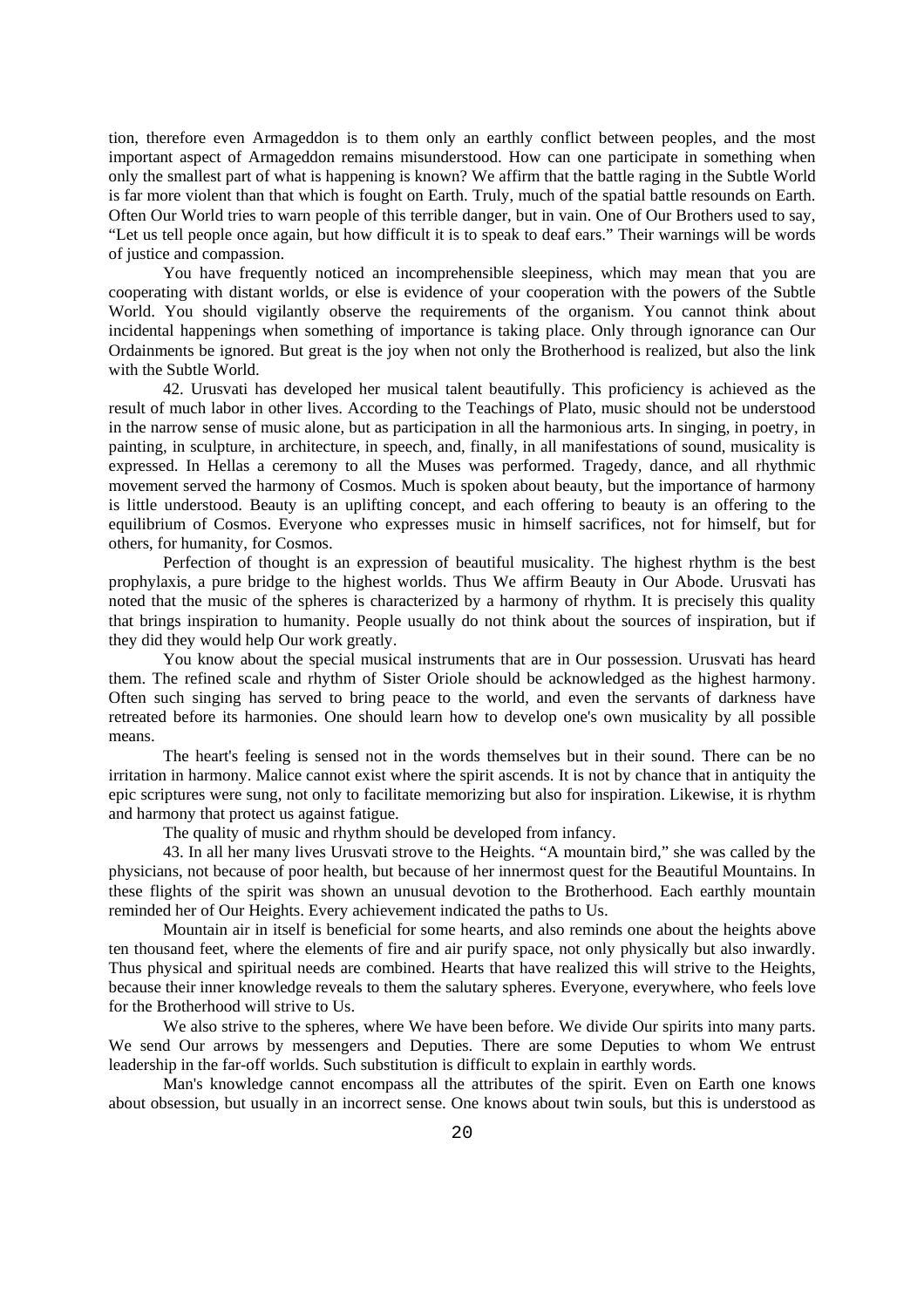little as obsession. Yet history is witness to those who have been inseparably linked in all their existences. Let us extend these attributes into Infinity, and much will become intelligible.

 Let us not forget how varied are the conditions of the Subtle World and life on the far-off worlds. From an earthly point of view life on some planets can hardly be regarded as life, but thought is already in embryonic form, and We do call such a basis "life." Amidst the first sowing We see the Pillars of Light of the Leader, who may be Our Brother or Our Deputy. And when We proceed to the next sphere, Our Deputy may also precede Us as Our forerunner, just as did John the Baptist. Thus, on the far-off worlds, just as on Earth, Our messengers, forerunners, and Deputies exist. One can sense an entire network of relationships, and Our earthly co-workers should know that their Brothers work too in the far-off worlds.

 Sacred is the word "Brotherhood"! May it resound whenever one thinks or sees the mountain heights. We revere Hierarchy in Infinite Space.

Let all earthly wayfarers learn that We await them on all the paths to Us.

 44. Urusvati embodies fieriness. Of what, then, does this precious quality consist? Some fieriness exists in everyone, but there are particularly fiery natures that can communicate easily with the far-off worlds. People usually understand fieriness as anger, irritability, and bursts of hot temper, but these are merely earthly qualities, and we should not look for true fieriness in them. True fieriness is demonstrated in communion with the Invisible World and in participation in Our Missions.

 Moreover, one should not associate fieriness with mediumism. On the contrary, in fieriness the mucous membranes are dry and ectoplasm is not exuded. The special quality of fieriness stands quite independently. With it, courage is present and fear does not exist. Fiery people do not feel fear, and are not afraid of the manifestations of the Subtle World.

 Most people fear such manifestations, and therein lies their isolation from the Subtle World, even though there cannot be any transformation of life without this natural bond. We hasten to inspire people with fearlessness by every means. We try to whisper about the harm of fear and the foolishness of terror. From remote times people have been accustomed to fear so-called death. They were always intimidated by hell, and at the same time were not told about the meaning of perfectment. One cannot ask people to be brave if they do not know why they are on Earth, and where they will be directed when liberated. We entrust Our co-workers to repeat as much as they can to people about the great Eternity and the continuity of life.

We have not left, but have voluntarily remained on Earth. We have consciously accepted earthly life. We could be far away, but choose to remain with the suffering ones. Our Vigil would not be unswerving if We were influenced by fear. As physicians We know what devastation fear produces in the human organism.

 Earthly physicians should distinguish a special kind of sickness caused by fear. Let them experience Our tension. Let them understand how harmful is fear.

Do not think that fieriness comes by itself; it must be cultivated through many lives.

 45. Urusvati has overcome all the earthly misconceptions about safety and material security. Neither exists in earthly conditions, yet this dark mirage seduces multitudes of people. They dream of building towers where they might be sheltered in complete safety. They dream of accumulating treasures that would provide security, forgetting that they can reach such a stronghold only beyond earthly conditions. Do We wish to plunge humanity into despair? One must realize that it is only when one is beyond the range of all danger that invulnerability become possible. Only by acknowledging the vanity of earthly treasures are we able to receive our heritage of everlasting wealth. Let us not regard these Teachings as abstract moralizing. Only by looking at it from a purely scientific point of view can one be convinced that a true knowledge of earthly reality gives freedom of consciousness and perfectment to humanity.

 Do not think that after millions of years of existence humanity has accepted the foundation of Beness. No indeed, it is now, with shelves breaking under the weight of masses of books, that greed and illusion ensnare humanity! We are concerned that people should understand the illusion of earthly conditions.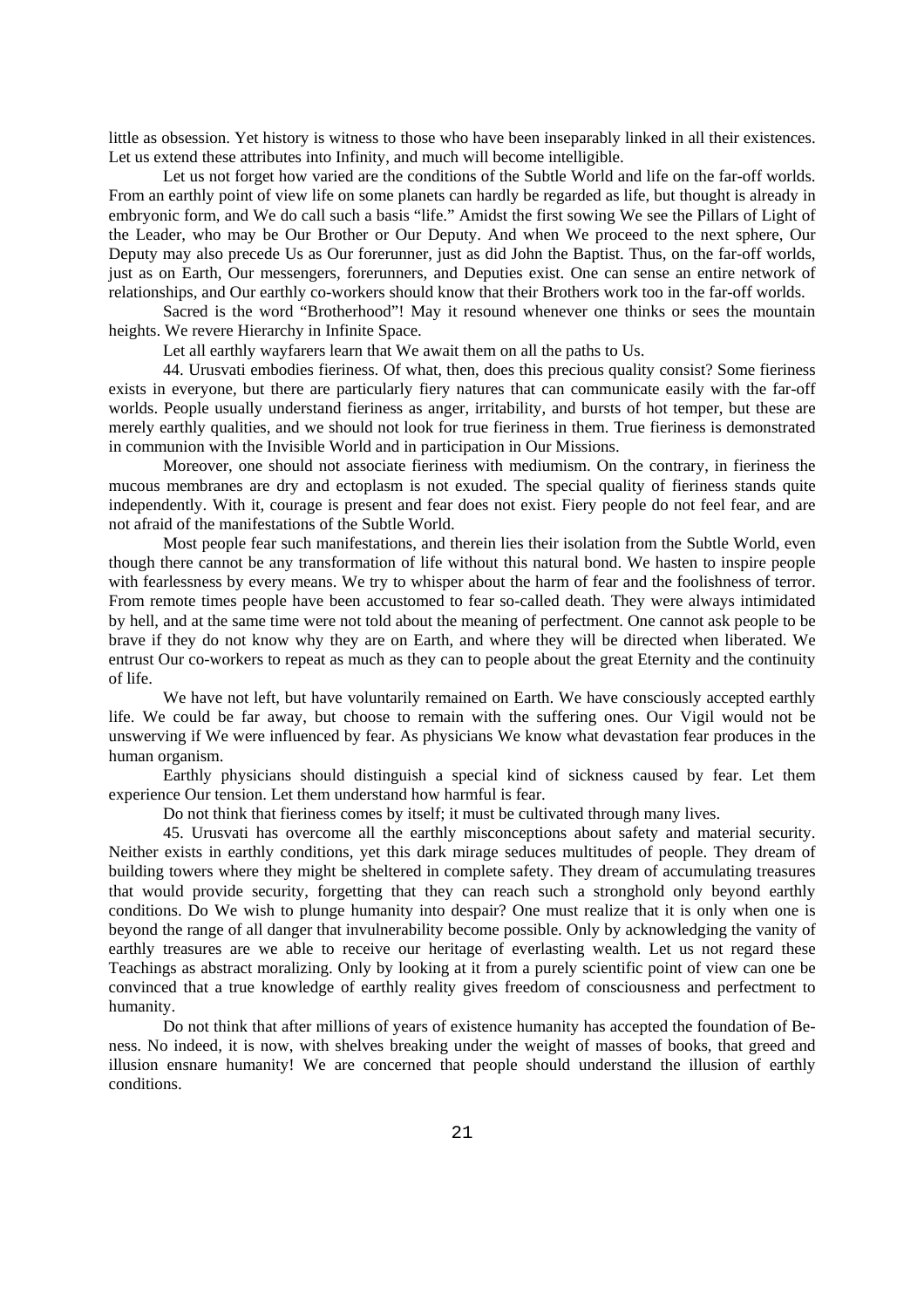Not one of the Teachers has ever proclaimed egotism and greed for mankind. It is not from Light that such vipers are born. Black brotherhoods exist where the teaching of the infamous processes of destruction, decay, and disunity are propagated.

 One should ponder the ceaseless Battle We lead against the dark forces. People do not stop to realize that they are surrounded by experienced destroyers. No one repeats the need to turn to the Stronghold of Good. We may receive communications that a conspiracy against constructiveness has developed and We hasten to prevent it, but you yourself know how few listen to Us. Which means that once again *Tactica Adversa* must be applied.

We rejoice at each understanding of Truth.

 46. Urusvati has mastered the power of burning evenly. Long ago We spoke about the uselessness of flickering lamps. Flickering is caused either by a lack of oil or by the poor condition of the lamp. With improvement, lamps will burn steadily and everyone will be grateful for their even light. Likewise, in human perfectment, after sinkings and soarings, a powerful radiance will be achieved and the help to humanity will increase. We welcome the stage of burning evenly because We can cooperate with it.

 It is impossible to imagine Our Abode as full of dissonance. Even a crowd is powerful if it blends itself into a mighty consonance. Thus, when cooperating we must discipline our thoughts. But many misunderstandings can arise while sending thoughts. Even those who recognize the creativeness of thought are astonished at not seeing immediate results, forgetting that results can take place invisibly and in unexpected places. Also they fail to see that because thought-energy acts through the least-resistant channels, unexpected results occur constantly. The reason for this lies in undisciplined thinking—people might think that they have sent only one thought, whereas in reality they have contrived to scatter hundreds of the most unexpected sendings. What is received will be just as unexpected. Much harm results from these fleas of thought, which jump about and bite unlikely people. Little attention is given to channels for the spreading of thought.

We consider it most important to preserve pure thinking. This is possible where burning evenly exists. Thought is sent when there is a developed ability to concentrate. There are special apparatuses that enhance the concentration of thought. They are useful for sending thoughts to great distances. You may be surprised to know that these apparatuses are made by fusing various alloys. This fusion was considered from ancient times to be a special science, and an alloy was called a choir of metals.

 47. Urusvati guards co-measurement. From this quality are born discrimination and a reverence of Hierarchy. We guard co-measurement. An ancient proverb says, "An elephant's load will crush an ass." There have been instances when egoism hindered the understanding of co-measurement; yet there can be no justice without comparison. We have pointed out many times how novices in thinking sever the thread of communion because of conceit. Yet everyone should remember that even great leaders had to learn discrimination and co-measurement.

 Every Teacher in his past lives had to decide whether he wished to depart to the far-off worlds or remain with long suffering Earth. No little co-measurement was required for this decision, and each chose to remain with those who suffer. We permit Ourselves flights to the far-off worlds only to gain knowledge. Only in rare cases do We permit lengthy stays on other worlds. But even these stays are not a complete separation; on the contrary, they are like a web uniting the threads. Thus is the Brotherhood founded invincibly upon co-measurement and devotion.

 People can imitate Us, for each one can apply in life the principles of Brotherhood. Only dark deniers speak about the absolute irrelevance of Brotherhood on Earth. You have read in books about the Builders of the Planets, about Leaders of Nations. Each one should rejoice that during his lifetime here on Earth the Teacher does exist, and that the path to Him is not forbidden. Each one must find inspiration in knowing that he can be in communication with the Teacher.

 Let us again remember about co-measurement. Without it one can become misguided in his concept of the Brotherhood and the relationship between the Teacher and the pupil. Usually people do not like to be called pupils, but We retain this honorable name even for Ourselves. Every Teacher also remains a pupil, and in this idea lies co-measurement of the highest degree.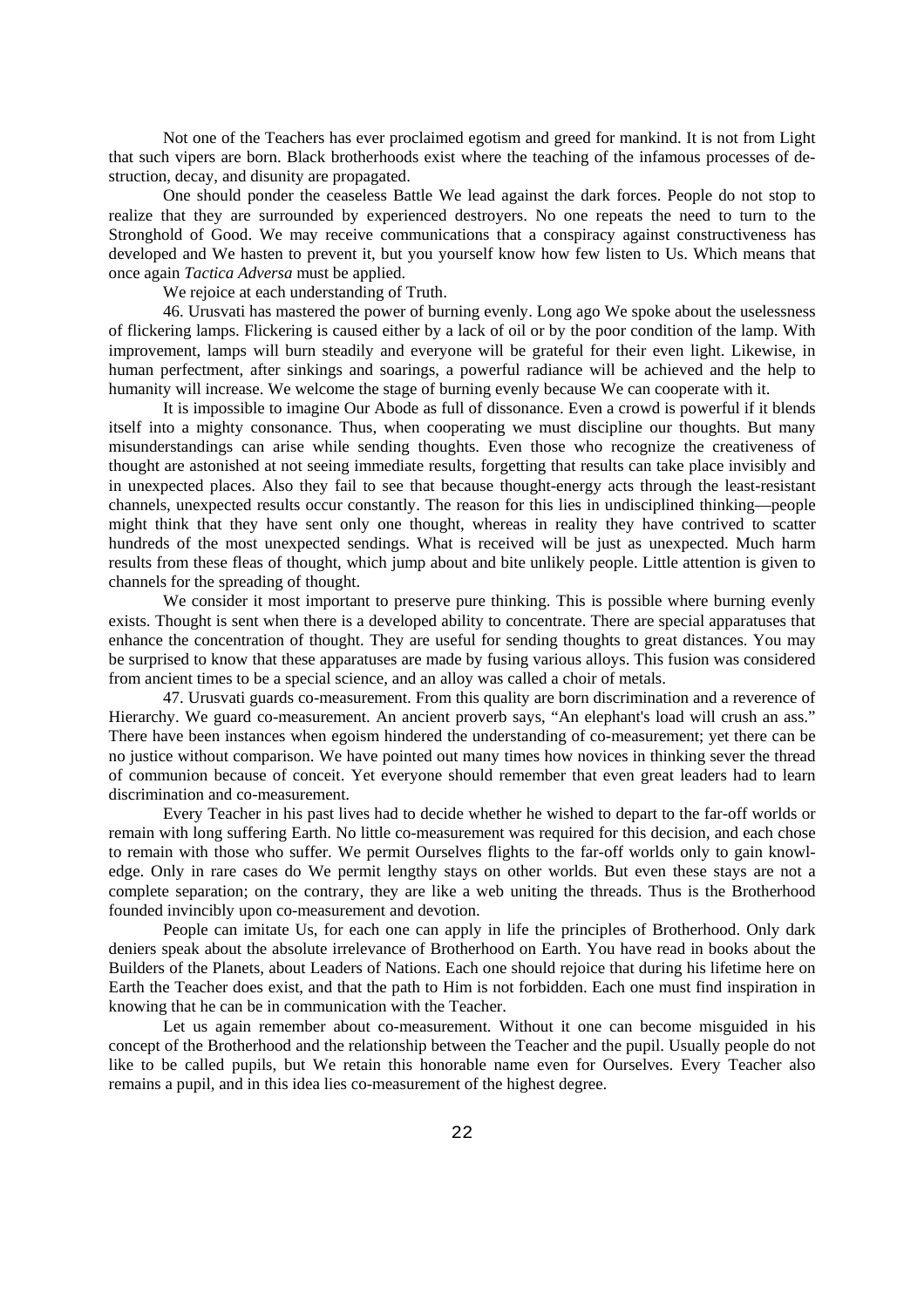You are rightly indignant when someone uses inappropriate words in speaking about the Teacher. It indicates that their thinking is far from co-measurement. Do not be surprised at Our frequent repetition of this word, but this concept, in particular, is often distorted by people. We affirm co-measurement as one of the foundations of Our Inner Life.

 48. Urusvati is in constant communication with Us. It is not easy to receive the currents of intensified energy while remaining in a physical body amidst daily life. We consider such simultaneity a special achievement. One must be able to adapt oneself to the peculiarities of subtle energies. It can easily be shown that little time is needed for even the most detailed dreams. Complicated actions and lengthy discourses are assimilated instantly. Such features of subtle perception are characteristic of communication with Us. One may understand complicated sendings without knowing in which language they are given. The thought reaches the corresponding centers and reveals the essence of the communication. The communication is through the subtle body. One should become accustomed to this subtle perception. This cannot be understood without the broadening of consciousness. Many problems must be understood without earthly limitations. People often notice only one detail, then elevate it to an immutable law.

 Generally, man's centers are understood relatively. Their very names have changed, in different languages, over millenniums. Some call the Chalice "the celestial axis," but this does not change its significance. Others may speak about the influence of the Mother of the World, even though in its essence *Shakti* contains the great meaning of the Primary Energy. Also, people forget about the collective action of the centers, which is quite different for each one. Equally individual is the transmutation of the centers in the subtle and fiery bodies. They preserve their essence in each body, but their development depends upon the progress made in passing through earthly life.

 It would seem that the muscles have been sufficiently studied, but their functions depend upon one's character. Each part of the body acts individually. The gait depends on the psychic condition, which causes the muscles to work in a particular correlation.

 The relativity of opinion is demonstrated in discussions about subtle energy. It is incorrect to insist on a particular number of petals for the Lotuses. In addition, each petal differs from the others. Let us not limit the multiformity of the structure of the world. The most unexpectedly profuse growth of the tissues and branchings of the nerves enriches the organism. Each observation is valuable, but let us be very careful in generalizing.

We have had time to learn much, but it is precisely this learning that has taught Us to be cautious in expressing Our knowledge. Neophytes hurry to shout about what they have heard, not thinking of the consequences; but with knowledge comes co-measurement.

 We are concerned about how best to explain and make easily accessible the understanding of the Universe. First of all, one should discard antiquated categorizing.

 49. Urusvati has observed Our collectors of medicinal plants. Some of them know that they labor for an important purpose, but most of them gather the plants without that understanding. They take the plants to a specified place where someone receives and pays for them. This may sometimes be a Chinese trader, but the arrival of a Sart or a Hindu in no way puzzles these humble workers.

 It is impermissible to even hint at the importance of these medicinal plants or rumors will spread, and the danger of invasion will arise. It is easy for Us to protect Ourselves from raids, but more difficult to avoid attracting the attention of the local people. They preserve many traditions and are ready to apply them to real life. Their imagination is so highly developed, and their hearing and sight so acute, that they can notice much that is invisible to others. They know life in the mountains and can find tracks where others would not think of looking.

 But the local people also understand the significance of the Forbidden Locality, and protection is thus created. This is necessary because Our apparatuses may require supplies from the cities. Sometimes buyers obtain certain things whose use is unknown even to them, and send such purchases to Us through Nepal. I can tell you this because there is no danger that the route will be discovered. Many fairy tales have been woven about Our Abode.

 You may be sure that these many centuries have taught people to harken to Our Advice. Let us not forget that at various times We have appeared in the countries of the West. In addition to Our Eastern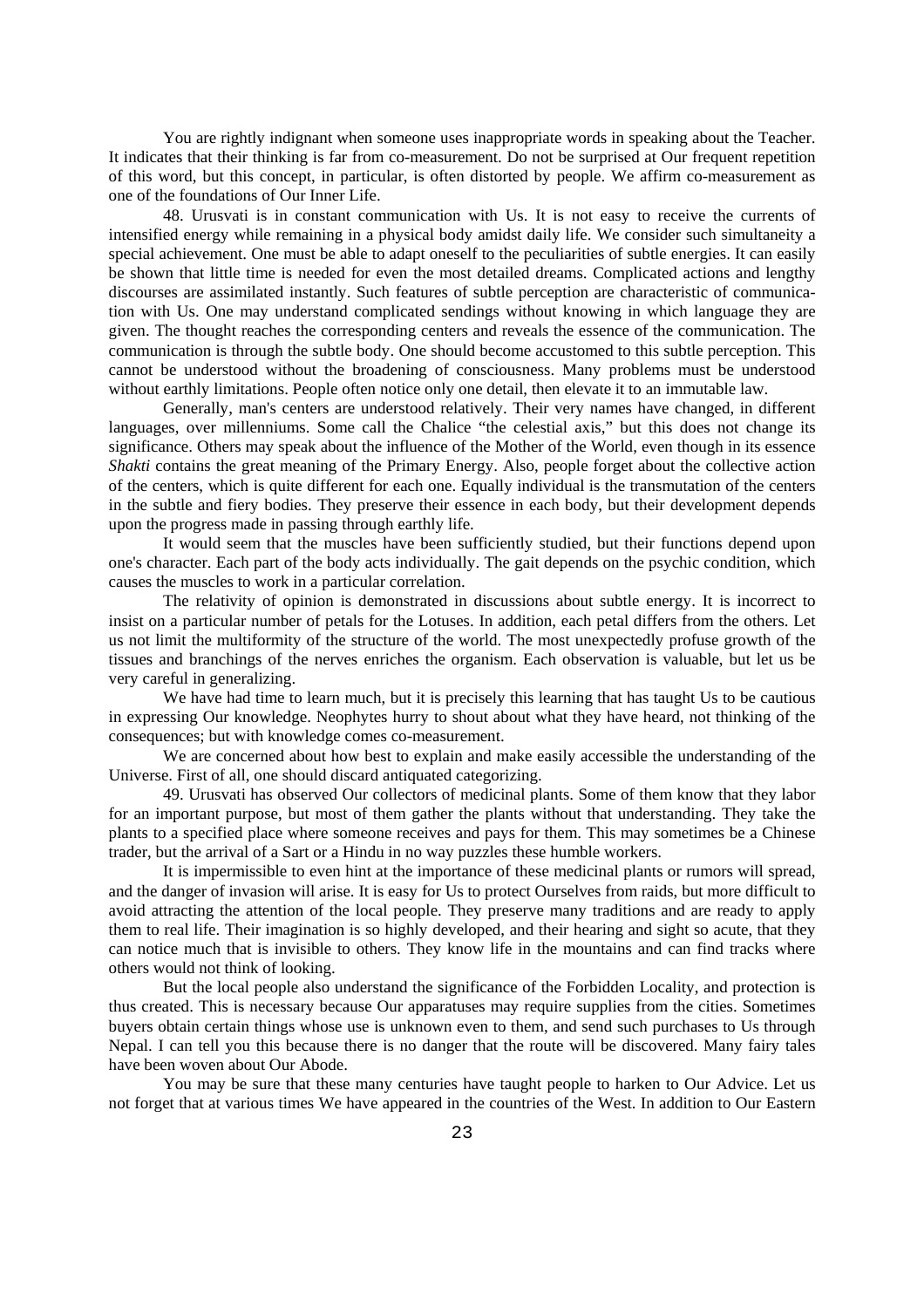Ashrams, We have had Our Abodes in Western cities—in Lyon, in Nuremberg, in places near London, near St. Petersburg, and in Italy. Besides the Oriental and Egyptian Ashrams, it was necessary to have Strongholds in some big cities. Let us not forget that the struggle with the forces of darkness evokes the need for many measures.

 One can trace many missions sent to humanity at different times. Homeopathy was sent as a means of safeguarding people from enormous doses of poison. Dreams about the need for a universal world-language have been given. Only in this way can the purity of all languages be preserved. Everyone will then know both his own language and the universal one. Thus may be found the best pattern for human relations. People do not understand that the distortion of a language is a crime, for many wordroots have a deep significance in their rhythm and sound. Thus We pave the way.

 50. Urusvati has asked about the means of material support for Our abodes. Remember that many streams are filled with gold, silver and sapphires can be found in Our mountains, and We know about many hidden treasures. Do you remember how a pound note was sent flying to London? Often people need help. Thus the earthly is correlated with the Supermundane. Cooperation with the Subtle World must be continuous. The entire multiformity of the subtlest spheres must be understood in order to realize how complex is the work of Our Abode.

 First of all one should help on Earth, but help is equally needed in the Subtle World. Epidemics of horror shake the Subtle World. There are battles, and serious illnesses spread. People on Earth are accustomed to fearing contagion and they bring this fear into the Subtle World, where thought about terror is then created. Is it possible that people do not realize that they bring all their earthly prejudices into the Subtle World? If it is hard to eliminate all kinds of pernicious growth on Earth, it is far more difficult to do so in the Subtle World, where the earthly accumulations are crystallized. I think that the condition of Our planet would be much improved if the load brought into the Subtle World were of better quality. One thought alone can destroy a multitude of microbes.

 Let us consider how much opposition is met by everyone who sends useful thoughts. Today Urusvati experienced many of Our intensified currents. Such a change of current indicates the concentration that must be manifested, for each current struggles with its counter-current. Thus, the most urgent decisions require defense against clever destroyers. Urusvati helped Us through the entire night, and even found time to be in her motherland.

 51. Urusvati has always endeavored to shorten her time in the Subtle World. Such striving reveals a devotion to the direct work of alleviating the suffering of humanity. If earthly people are divided according to warmth of heart and heartlessness, then there also exists a division between those who strive to stay longer in the Subtle World and those who hasten toward perfectment through reincarnation.

We are in favor of those who hasten, despite the paradox of hastening into Infinity. We encourage all perfectment, because in it is contained the General Good. We have dedicated Ourselves to the Great Service and We summon to it all those who can help the unknown sufferers.

 Our Stronghold is actually built upon this concept of help to unknown ones. Multitudes of these unknown ones who need Our care exist on Earth and in the Subtle World. Let Our Abode be called "The Great Service."

 We all, at the right time, have hastened to Earth and chosen the most difficult tasks. Such conditions tempered Us and taught Us to despise persecution. The affirmers of Truth will always be persecuted by the falsifiers. No one should think that such persecutions are meant only for certain people. Every messenger of Truth must experience the onslaught of falsehood. This contact with chaos is inevitable.

 You have noticed that people always place the location of Shambhala to the North. Even among the Eskimos and the Kamchatkans there exist legends about a wondrous country beyond the land of the midnight sun. The reasons for this displacement are varied. Some wanted to conceal the location of Our Abode. Some wanted to avoid the responsibility of confronting a difficult idea. Some think of their neighbors to the North as being especially fortunate. In reality it seems that all nations know about the Forbidden Country but consider themselves unworthy to have it within their boundaries!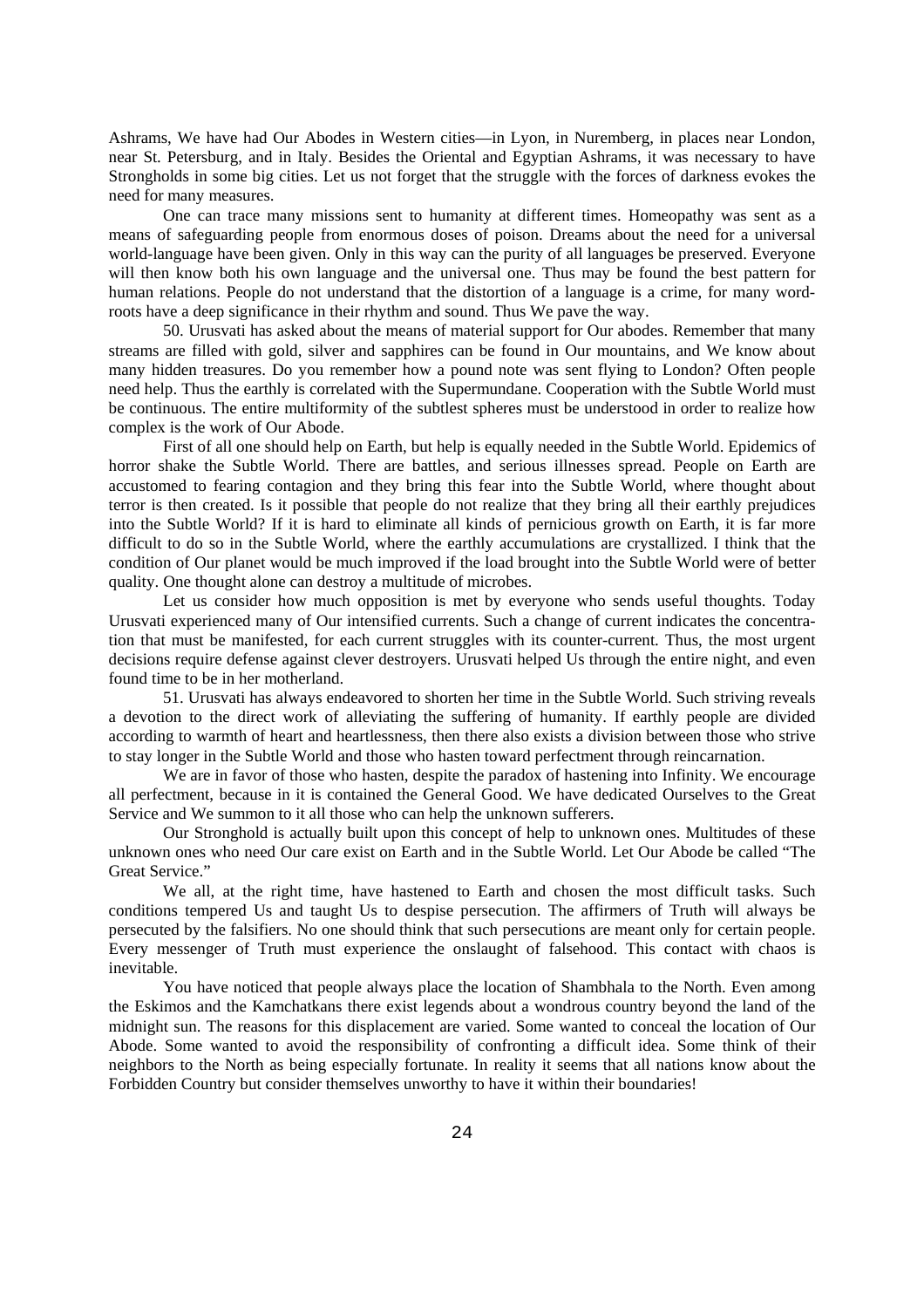We have a vast collection of literature on this subject. It is impossible to count the legendary heroes who are linked with Our Abode. You know about Gessar Khan and about Prester John. Everyone should understand the boundary between Truth and the popular imagination. The Abode could not have existed for so many centuries without impressing its emanations upon the people's collective memory. One should also remember that We are better known in the Subtle World than on Earth. Thence come faint recollections which inspire haste in those who have understood the significance of Great Service.

 52. Urusvati has been able to preserve a true contact with the Subtle World. Let Us explain why We call this contact a true one. There are some people who deny completely the existence of the Subtle World, and in such negation they blaspheme. Others, although they acknowledge the Subtle World, are prejudiced against it, and their misguided attitude often differs little from blasphemy. One can easily appreciate in a cosmic sense the harm of such attitudes that poison the atmosphere and deny the very existence of that realm which should exist in cooperation with earthly life.

 One cannot expect the approach of the Subtle World if it is rejected, cursed, and feared on Earth. A correct attitude will accept the Subtle World calmly, honestly, and kindly. The magnet of kindness acts in all worlds. How can one deny that which exists, just as we all exist!

 One should not just acknowledge the immortality of the spirit but should also learn how to approach all the manifestations of Infinity. The Subtle World can approach us vitally if it is not rejected. There are two kinds of courage. There are those who are most daring from an earthly point of view, yet tremble when they hear about ghosts! But those who are truly courageous do not fear phantoms, which can appear in the most horrible forms. An experienced observer knows that these phantoms cannot exist where there is courage.

 During many incarnations, a correct attitude toward all astral manifestations is developed. You may wonder if all these various subtle entities are able to approach Our Abode. Of course, they can approach but they have no influence. Every place on Earth is filled with subtle entities, and one must discern the extent to which they infringe upon earthly life.

 The teacher must, first of all, explain the cooperation between the worlds. Mankind should not be allowed to remain under the illusion that they are isolated from the other worlds. Before it is too late one must provide all that is known about the close cooperation between the worlds. Let us not insist upon the names given to the inhabitants of the Subtle World. In different teachings, different names, some even solemn or threatening, are given to Supermundane Messengers.

 We do not argue about names, and We do not waste energy discussing the many strata of the Subtle World. Variety seems to be needed for human imagination. If only this would develop humanity! Thus, We welcome a correct attitude toward the Subtle World. Its reflection will then be found all over the world. Our Abode will be nearer for those who are able to find a right attitude toward the manifestations of the Subtle World.

 53. Urusvati is deeply aware of the significance of the creativity in people. We direct Our thought along the lines of cooperation and nationwide creativeness. It is time to realize that people's creativity is an inspired affirmation of their value. In all Our labor We allow time to inspire multiform creativity. Not only those who have dedicated themselves to art, but the entire nation should direct its thoughts to creativeness. Let daily life be created by the hands of the family. Let leisure time be filled with creativeness and let people sing, for the great power of harmony is contained in choirs.

 All the arts should be taught in schools. They should not be instilled forcibly, for every beginner can feel beauty in the manifestation of art. In addition, it would be wrong if only a small group of artists were to create and the fruits of their talents be mass-produced. Such mechanization would not help people. Everyone must try to serve creativeness. Let people love the sport of creativeness; a marathon of creativeness is immeasurably more lofty than a marathon of runners!

 It will be asked how We adorn Our Abode. Indeed, We do adorn it. Each one of Us was at some time an artist. One can draw from one's Chalice of accumulations and attainments many treasures of creativeness and express them in the various realms of art. If people would learn to know and to understand their former lives, they could draw much benefit from past experiences. But people do not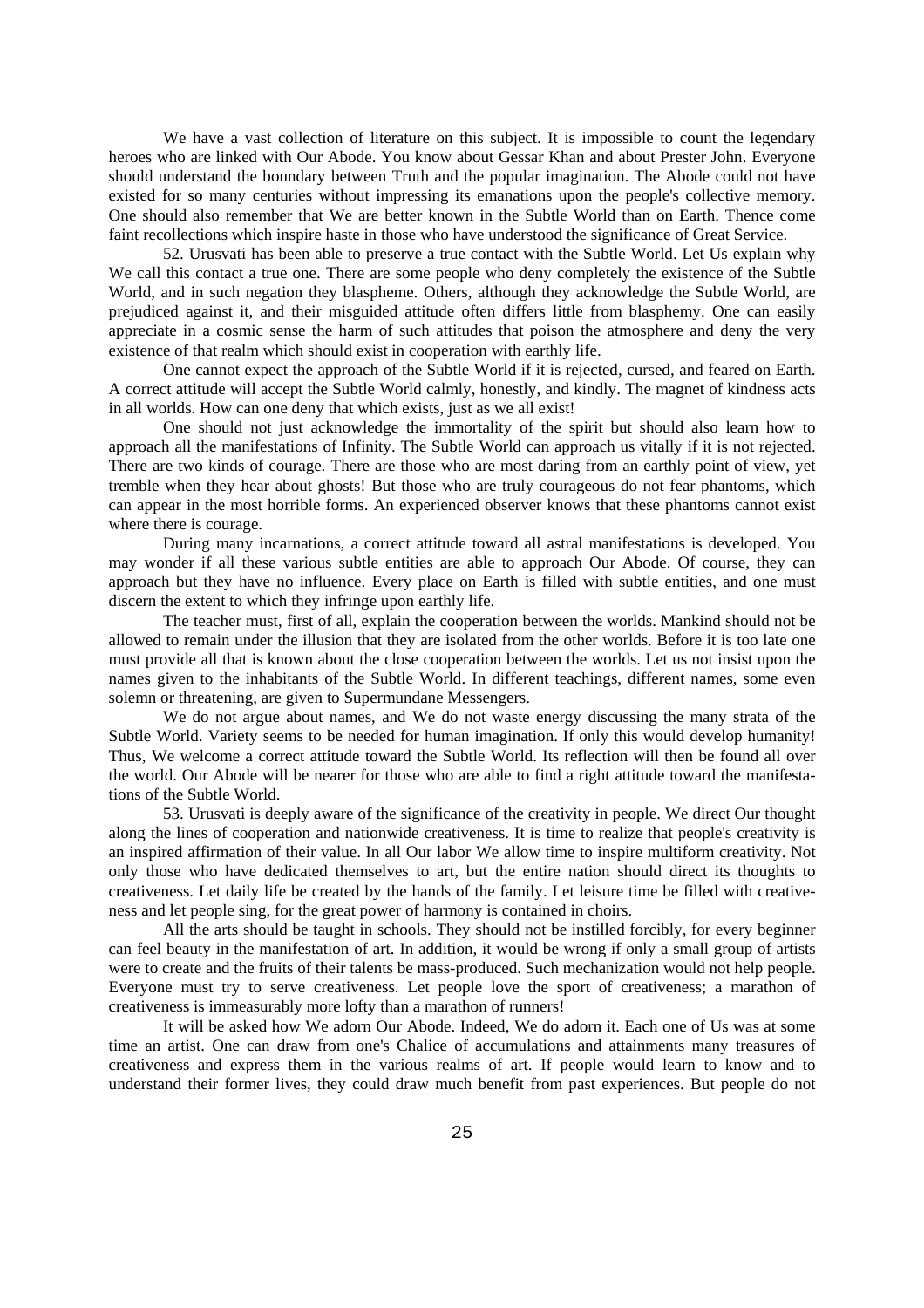know how to use their former achievements wisely. This simple truth requires an excruciating process of assimilation.

 It is almost impossible to tell people how to create by thought. They do not believe that strings can resound in response to the currents of thought. They do not believe that dry pigment can be gathered into harmonious images under the pressure of thought. And yet, people do know about the designs created in sand by rhythm. They admire the designs made by frost, and are not surprised when strings resound to distant rhythms. But thought produces the most powerful rhythms, and with such vibrations one can create.

 Do not consider Us to be magi or sorcerers when you hear about Our mirrors. It is concentration of thought that fixes the images. Thus, first of all, one must refine one's thought.

 54. Urusvati has acquired the quality of instantaneousness. This quality is easily spoken of, but rarely applied in life. It is easy to say that thought is instantaneous, but it is difficult to realize such instantaneousness amidst the whirl of events. At times We send one word from which an entire message must be determined. For the majority such a word will flash out without result, but a broadened consciousness will vigilantly grasp each sign. There are many reasons for such brevity. Sometimes the whirl is so intense that it becomes impossible to send each sound. Sometimes there are so many ears trying to eavesdrop on this "radio" that one must be careful not to inform uninvited listeners. For this it is easier to establish an especially inaccessible wavelength during a calm hour, but at a time of raging battle even the best currents can be disturbed and their excessive tension can be fatal for the receiver.

 Urusvati has also acquired the ability to recognize the authentic. Our Voices are recognized by their timbre, and a person close to Us will not mistake them. But besides the recognition of the sound there also exists the feeling of authenticity. The broadened consciousness can never be deceived by this feeling. A child senses unerringly the steps of its father and mother. How much more deeply does the heart feel the sendings of the Teacher.

 The ignorant say that there could be a mistake, because someone could imitate the voice of the Teacher. But the broadened consciousness cannot make a mistake, for straight-knowledge cannot make mistakes. In a state of great tension a tremor may be felt, but then one can repeat one's question. It is especially difficult, because people cannot imagine what the spatial battles are like. In earthly conditions it is difficult to imagine a battle in the midst of Infinity. Even the Voice of the Silence is not understood correctly. Still, it is recorded and resounds in the consciousness. Each accepted or assimilated thought vibrates and resounds. Also, those who receive a thought frequently repeat it. This process has a special name—the sealing of the thought. You know how often we must repeat what we have received in order that it not evaporate. The least disturbance can break the reception, even with a broadened consciousness.

 You are justly astonished that the inhabitants of the Subtle World do not speak about the battles in space. The Great Ones have mercy on the people of Earth, and the small do not know about the battle. Likewise, on Earth there are many wars being fought, but many people either do not know about them, or call them by different names. Similarly, in the Subtle World there is confusion and destruction, but the majority of people on Earth do not understand the reason for this. The lower strata are more numerous than the higher ones. Besides, the confusion does not reach the "Blissful Fields," about which you know. Therefore the great Spiritual Toilers do not remain there, but strive to active service in Heaven as on Earth.

 55. Urusvati knows how to bring joy. This quality is contained in the disciplined will. The realization of joy grows through conviction, not through the acquisition of things. There is no condition that cannot be turned into joy. When We speak repeatedly about joy We evoke it as a great reality. One cannot imagine Our Abode without joy. The most tense battles are filled with joy. Without it there is no action. To elucidate the meaning and value of joy is to resolve a great physiological principle.

 The ignorant connect the sensation of joy with a healthy digestion or with success in life, but joy is greater than health and success. It can also exist amidst sickness and humiliation. Such a feeling is developed not only through many incarnations but also from a wisely spent sojourn in the Subtle World.

People encumber themselves with objects not only on Earth, but also in the Subtle World, where each unnecessary object will become a heavy load. Equally intolerable is unrestrained, foolish creative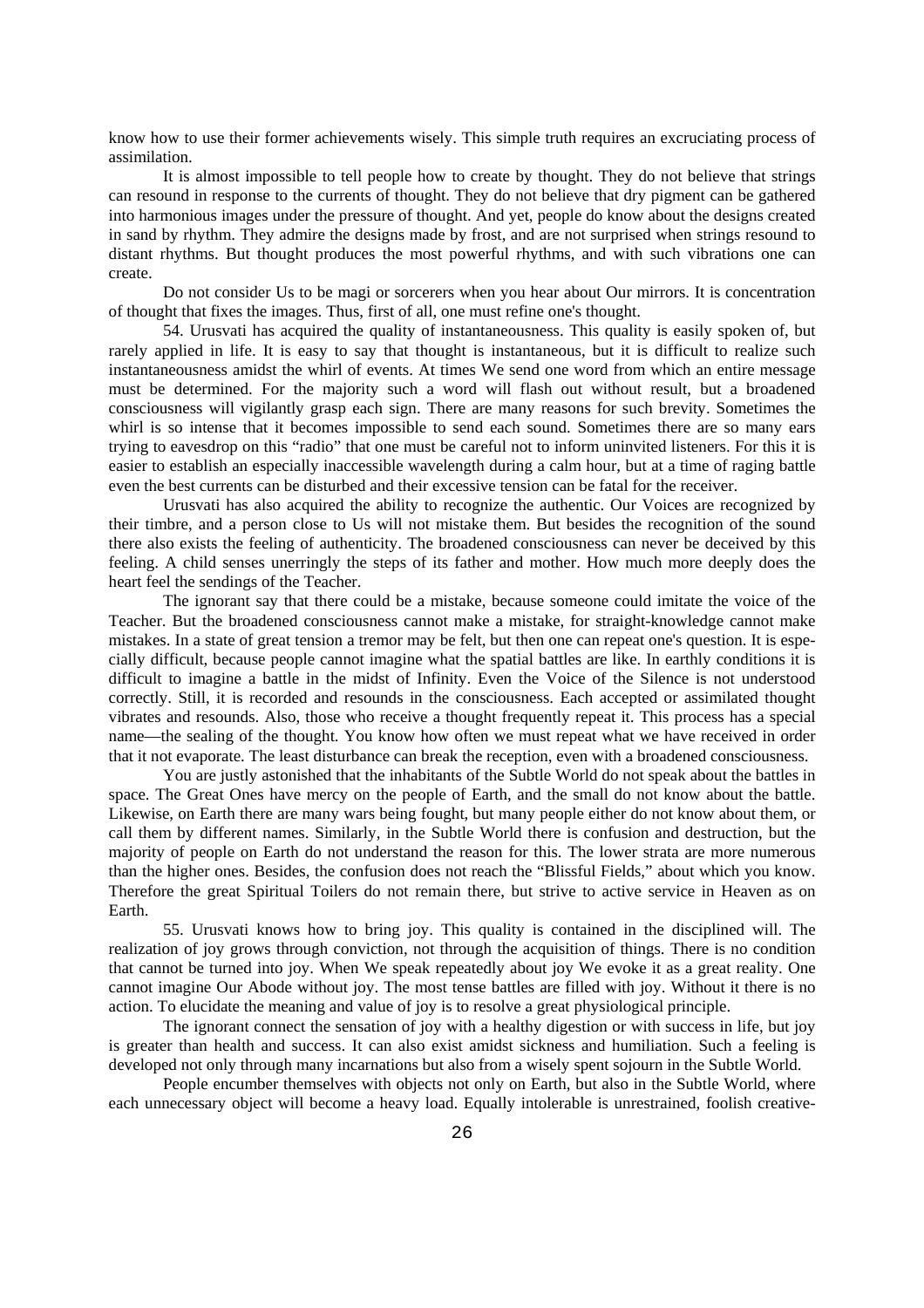ness in the Subtle World. There one can create so much ugliness that it will follow one through all lives. Joy cannot be born when dirty tails are dragged along. Joy is about the future and cannot live in the past.

 It should be understood that We wish to explain joy as something creative and inspired. Joy is a reliable magnet. We want people to know where their panacea is. They can conduct a better and higher communion in joy. They will find a firm co-worker in joy. They will wish that the world might live in joy.

We can affirm that despondency will not cross the threshold of Our Abode, for joy lives there. Let people remember that no one can deprive them of their joy. Even a machine works better when it is used with joy. Decidedly, everything can be set right and improved, and nothing can close the way to perfectment.

For Us it is a festival when We see that Our co-workers have understood the shield of joy.

 56. Urusvati understands the importance of caution where medicines are concerned. Always, and in all our relations with people, We remain physicians, in the true sense. We continually meet sick people and try first to restore their balance. People seek Us most often when their sicknesses have already begun. Measures should be taken not only to enlighten their consciousness, but also to cure their illnesses.

 People do not realize that We have to treat them as dangerously ill. When We advise you to be cautious it does not mean that we consider you careless. On the contrary, We pay attention only when someone finds himself in a state of extreme tension and special caution is needed. If you think of yourself as a physician, your purpose becomes clearer.

 Especially now, people are in such tension that they require wise treatment. It is often necessary to agree with them about details in order to protect the most important, and encourage them in order to free them from fear. Thus, the methods of a wise physician must be acquired by a teacher of life. Sometimes an illness can be arrested by a simple word of encouragement. Let us not think so much about where and how the illness began. First of all, a physician does not blame the patient for his condition, but seeks a cessation of decay. In every illness there is evidence of decomposition. Thus, one should apply healing methods in cases of human error.

 Recently you heard about an instance of obsession. It was an almost hopeless case because the sick woman was tired of struggling and had become a follower of the obsessor. Also, those who surrounded her increased her sickness. Usually such obsessed ones should be taken to a new place and their surroundings changed. It was not possible to influence her by writing, but through personal magnetism the growth of terror could be stopped. People do not understand how much one's surroundings encourage the development of certain illnesses. Thus one should become accustomed to being in the position of a physician. Our Inner Life is filled with healing activities.

 57. Urusvati, together with Us, knows how to be kind. In this one word is contained an entire world outlook. No other concept can be named which is so distorted. From idle hypocrisy to manifest cruelty, all finds its place under the mask of good. One should really know how to be kind in order to benefit others rather than oneself.

 We continually send thoughts about kindness, action, and labor. There cannot be kindness without action. There cannot be any good where there is no labor. There will be no kindness where there is no opposition to evil. There will be no kindness if we do not accept the responsibility to discern evil, to recognize corruption, and do not lose the possibility of bringing Light. Beautiful are the words, "Light disperses darkness." However, Light must be brought, and this action in itself is full of self-abnegation. Light will also illuminate and dispel frightful monsters, even when they show themselves in their worst aspect. Every light-bearer has to live through those moments. He should not slacken his pace and should look fearlessly upon the monsters. There will be no complete renunciation of fear if the light-bearer averts his eyes in the hope that Light alone will dispel the monsters. It is not only Light but also the Primal Energy that strikes the blow which destroys darkness.

 You have already heard that We send Our arrows at the last moment. You must understand this know when the last moment for all decisions has arrived—and accept the responsibility. Many people try to avoid it by all possible means, and because of this such warriors are unreliable. We test each co-worker, but few are those who accept the joy of such a task. Most will evade it and try to hide themselves when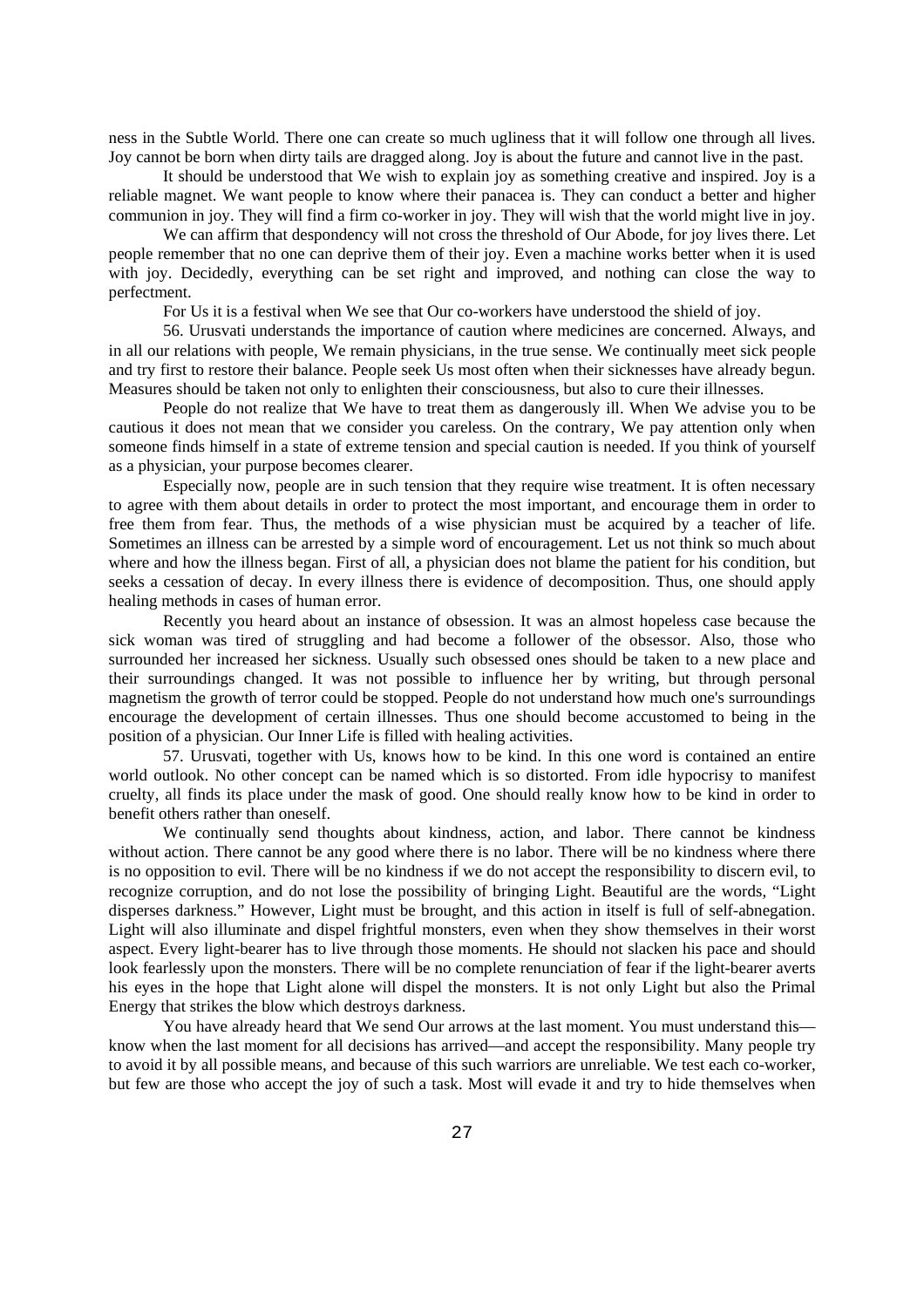the time for action has come. Let the co-workers show who is good and who is bad. Let them show who is ready for action and who prefers the lazy twilight. Darkness is not far from it.

 Our Abode is most peaceful, but it is ready to fight for good. We are informed when the dark traitors begin new attacks, and can then choose the best hour of battle. Again we come to karmic laws. Each action depends on something that has happened before, and the consequences will flow amidst many secondary conditions. They must be accepted and one's actions taken in conformity with them. I speak about this because many think that We can ignore the Law of Karma.

 Many conditions are needed in order to alleviate the consequences. Thus, let us be fully on guard so that the good may not suffer any loss.

 58. Urusvati rebels against any kind of cruelty and all torture. This is not through any lack of fortitude, but from the inner knowledge that, in the name of man's dignity, torture cannot be permitted.

 There are many kinds of cruelty inflicted upon people and animals. It should be remembered that the karma of torturers is very heavy. The barbaric consciousness should be made to understand what is permissible and what is not. Few torments can be excused by claims of legality.

 An experienced physician first of all asks his patients how they feel. Such a feeling is much more important than medicines. But what kind of feelings can there be on Earth if no one is safe from cruelty?

 Feelings can solve the most complicated problems of a country, but the inviolability of the individual and his dignity must be protected. Let us not be consoled by the so-called impartiality of the courts, where dignity is trampled by crude arbitrariness. It is easy to talk about sadism, but it is terrible to see that this inconceivable madness is not stopped. Yes, one must expect that the fundamental quality about which We are speaking will not be understood. There are so many small but nonetheless terrible tormentors all over the world! The deliberate torment of one's neighbor is no different from that carried out during the most barbarous eras. You may recall the crowds of the Roman circuses; can today's crowds boast of worthier conduct? Did the change in their attire change their consciousness? One must remember such conditions in order to know what Our Abode must fight.

 There are many associations for the protection of animals, but too few for the protection of man. Let those who are cruel not dare to pose as compassionate. It is difficult to overcome cruelty. We labor hard, We send the strongest thoughts, but they seldom penetrate stony hearts.

 One may feel the power of the sunrise and store up the solar prana, but immeasurable patience is also required to fight cruelty. We have continually before us examples of the most refined cruelty, as if people had agreed to burden the karma of the planet. Thus, not only war and revolution, but school and family life are filled with mean cruelty. One must realize how much torment and pitiable cries reach Our Abode. Everyone must be helped.

 59. Urusvati, through her straight-knowledge, discerns superhuman action. Let us examine the different kinds of human action. There are actions of free will, karmic actions, and actions performed under the influence of obsession. But there can be special kinds of action that do not fit into these categories. We call them superhuman actions. Chosen people fulfill Our missions, consciously applying their best will and abilities, yet their actions do not originate from free will or from obsession. Nor can they be called karmic actions, for in them karma may have been exhausted, or new karma started. Comparing all these, one may come to the conclusion that such action is a special expression sent by Higher Forces.

 In antiquity such actions were called sacred, for in them was felt something from beyond Earth, and the discerning of such actions is contained in straight-knowledge. It is difficult to classify them according to human laws, but an expanded consciousness can feel their presence. The higher ranks of the hostile forces especially dislike those who bear Our missions. The dark ones cannot understand the missions or determine their scope, which irritates them all the more.

 One can cite many examples from history of people who carried Our missions. These tasks take many forms. Sometimes We assign only one action to be performed, but the mission may last a whole lifetime. We are accustomed to taking responsibility for the chosen ones. Each member of Our Community suggests a person who has been tested and assumes the responsibility for him. We need these lengthy testings that last even for several lives. We must be certain that the essence of the mission will be fulfilled.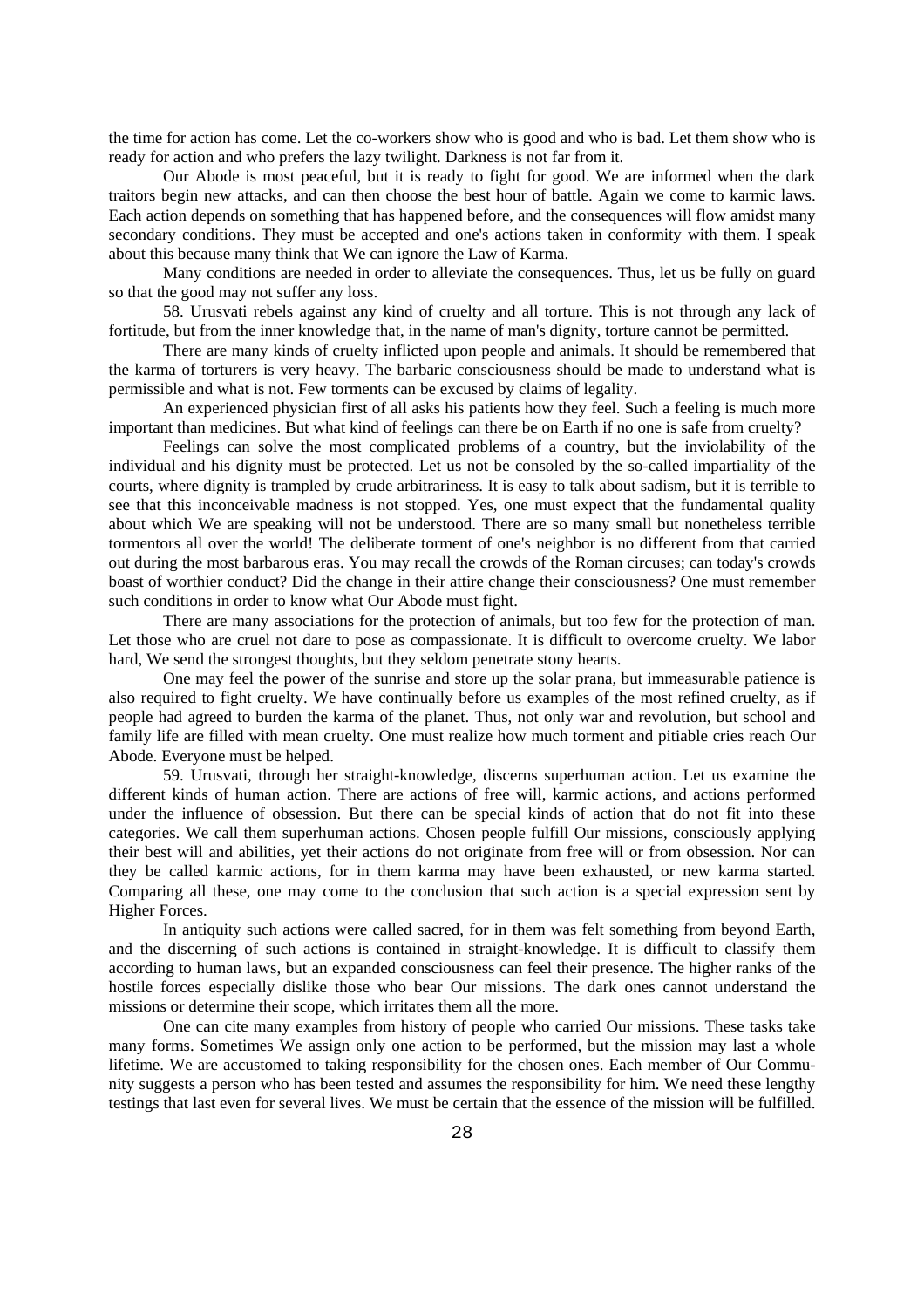We do not consider details, because local conditions can bring in new factors. Also, We do not insist upon minor dates, for what is important to Us is the essence of the manifestation. Where is success and where failure? We alone can decide that. The considerations of cause and effect bring many complications. We project Our attention into the future in order to avert untimely conclusions.

 It can be asked why We did not speak earlier about the concept of superhuman action. One should not speak too openly about these missions, for many people might feel self-important, and might justify their arbitrary actions with some claim of mission. On the whole, many will not understand this classifying of action into four kinds. But if straight-knowledge does not indicate the distinctions, the intellect will not define them.

 Some enjoyed reading *The History of a Piece of Bread*, but for others it was a tedious and boring story. So also, reflections on human action will seem boring to many. Let us remember the guarantees connected with superhuman actions. People should help Us to help them.

 60. Urusvati can attest to how empty life is without communion with Us, if one has been previously connected with the Brotherhood. It is often necessary to feel support and to compare one's decisions with Principles already verified by long experience. The Teaching itself comes to life when it is linked with its Source. It is cold and gloomy to walk alone between hostile camps. Of course, the Subtle World dispels loneliness, but it is immeasurably more encouraging and helpful when one is aware of Our Abode. Not in Infinity is the Stronghold revealed, but here. Even those who do not know the exact location of the Abode can turn in its direction, and this direction is given by the striving thought.

 If an artist were to depict Our Abode even approximately, the product of his imagination could be used as a teraph. But the best teraph is the human heart. A powerful magnet is developed from heart to heart, and such an attraction can be strong, even physically. The attraction to Our Heart can increase so greatly that it would be impossible to restrain it. This is called "the Fiery Chariot." Such fiery sensations require great harmony, otherwise they can turn into a chaotic whirlwind.

 He who knows about Us will not be rejected. His thoughts are known to Us, and great is his relief when he realizes that there is no reason to hide them. He knows that each kind thought strengthens the link with Us; without words, simply by a deep tremor of the heart, every kind sending reaches Us. There can be unnecessary appeals because of inexperience, but harmony and devotion establish true cooperation. We rejoice when the step of true cooperation is reached; then the smallest sign is understood. Wise brevity is appreciated and one might say, "Our joy is your joy."

 As long as people are preoccupied with magi and sorcerers, they are not with Us. The heart alone is needed for the Abode. A beautiful heart will always suffer on Earth, but the suffering heart becomes trustworthy. A fish cannot live without water, and the eagle does not rejoice without freedom. We want to suggest simplicity to our friends, for the complexity of life has already become harmful. Therefore We are silent about many discoveries, and although many formulas are ready in Our Abode, it is too early to reveal them to scientists, for their high purpose is too easily turned to harmful applications. Let those people who know Us guard this knowledge. A treacherous apostate will receive a wound that will not heal. But let us not speak about consequences, because some will take it as a threat. Every weaver grieves over a torn thread and rejoices at a strong yarn—thus it is also with the human spirit.

 61. Urusvati is not afraid to join Us during the battle. Many become frightened at the mere mention of battle, and others are overcome with confusion when they learn of its long duration. Still others are seized by a deadly terror when they understand that this battle is without end. Most people try to limit Infinity.

 One may smile at the mortal fear that strikes even those who imagine themselves to be great occultists. It is easy for them to sit and write articles, but they turn pale at the word "battle!" People who speak pompously about their initiations are far removed from real activity. How can they be taught to love the battle for Good? There are no words to transform a coward into a hero. Only danger can impel one into action, and it is precisely the coward who must go out to meet danger. People often beseech Us to protect them from danger, but dangers are necessary for their inner growth.

 The endlessness of the battle will confuse the ignorant ones, and it is better not to speak of eternal battle to the unprepared. Let them keep the hope of a victory that they can understand. Of course, in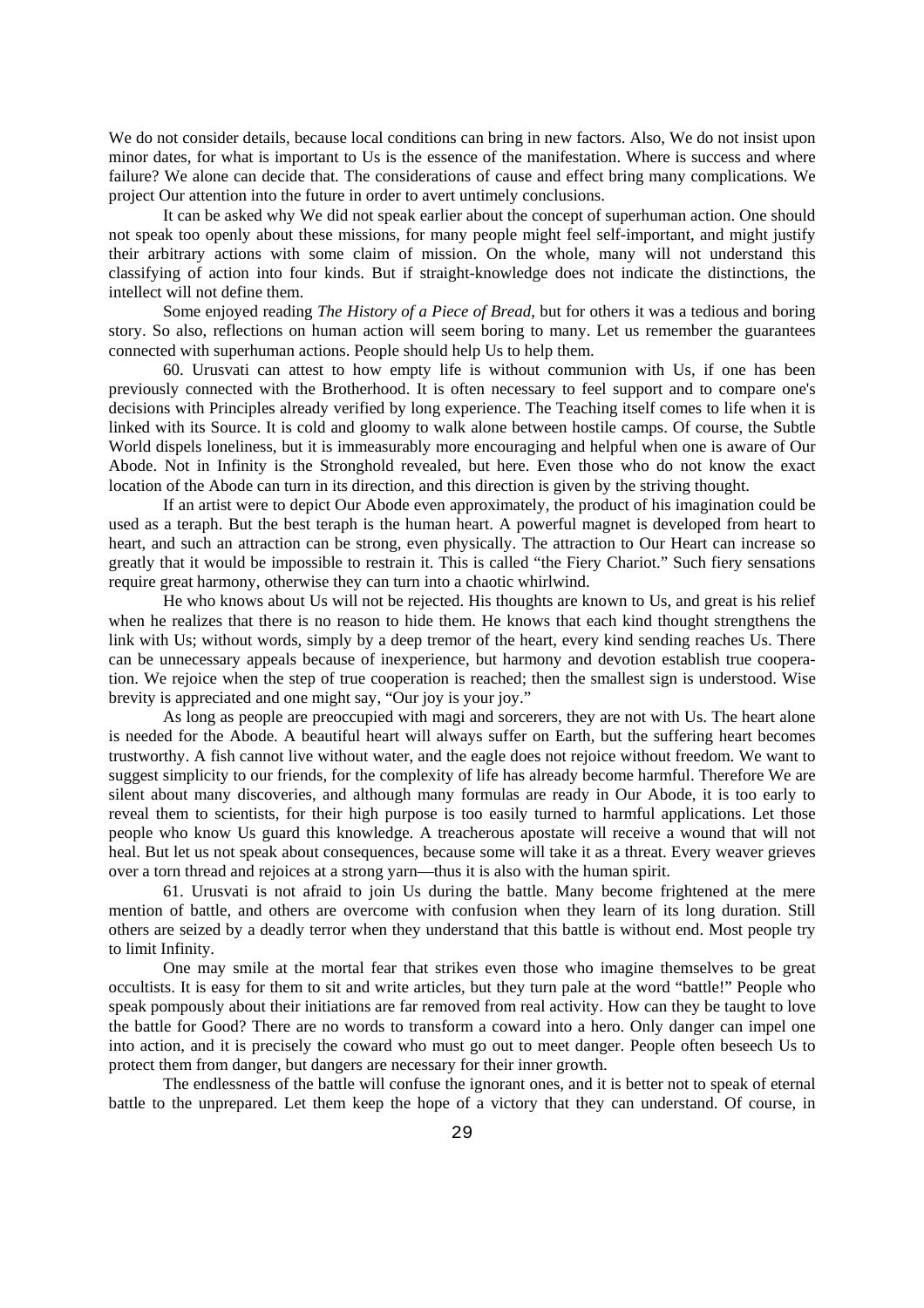thinking about such a victory, the phantom of defeat will hang over them. In the battle throughout Infinity We do not know defeat.

Let us not belittle the dark hierophants; they are not minor adversaries. Their ways are cunning, and they are aware of Infinity. But We know something beyond their knowledge, and they sense that there is something they cannot attain. Great is their wrath against such limitation, but that is the law. It is amazing to observe what base means they use to attract people! One must rely not on transient earthly ideas, but on immutable values.

 It may be asked whether We become exhausted in time of battle. Such a question is not relevant. It would be better to ask about the degree of Our tension, which is great. If Our Sister Urusvati has heard the fall of the drops of Our sweat, one can imagine the tension of Our energies. If Our hair stands on end in an electric vortex, one can imagine the tension. We do not conceal the fact that the battle has moments of the greatest tension. If one is afraid, he should not approach the battle for Good. If one fears human judgment, let him not think about ethics. If one trembles for his earthly life, let him complete his decay in darkness. One can see that a coward perishes sooner than a courageous man; be assured that he who fears death attracts it to himself. Thus in all manifestations one can see how useful it is to develop the consciousness of Good. Let us not dwell upon these spasms of fear, for when one speaks about Brotherhood there is no place for fear.

 62. When in her subtle body, Urusvati usually appears in a purple Grecian garment. The color of one's garment usually corresponds to the color of the aura, and the style of the garment is taken from the era to which the spirit feels closest. Everywhere in the Subtle World the beauty of one's garment is expressed clearly in thought. In the world of thought we usually wear the garment of a former life. Those who have not preserved a clear memory of the past frequently have difficulties in the Subtle World. They remember only random parts of their many garments of the past, and thus create an ugly mixture. They feel a need to create a garment for themselves immediately, but their undisciplined imagination can visualize only scraps of their attire. Seeing different garments on others, the newcomers begin to rush about in thought, and each thought-wave evokes an unexpected fragment.

 The same thing happens with all mental construction, and in the end one must destroy all those ugly heaps. We do not idly advise you to concentrate, to develop thought in life, and to understand the feeling of harmony, so that each spiritual accumulation will prove useful in the Subtle World. We like simple and comfortable garments that do not impede Our work. It would be better if everyone could find a comfortable garment that will be useful in the Subtle World, and it is very sad when unseemly earthly garments are worn. Of course, the Guide will explain their ugliness and lack of comfort, but some people are so dull that they do not understand this advice. They wish to communicate with each other only through words and cannot grasp communication by thought.

 The lower strata of the Subtle World manifest much ugliness. It is essential that Earth be purified of it. When I speak about the power of Beauty, I have in mind not only Earth, but also the Subtle World. We live half our lives in the Subtle World, and many of Our near ones are already in their subtle bodies. One can imagine the diversity of inner life manifested in Our Abode when the earthly exterior comes in contact with the supermundane worlds. Radiant are the flashes of fire and the rays!

 63. Urusvati knows how to appreciate the value of all that exists, for every manifestation is the result of active thought. Even if a manifestation is undergoing involution, somewhere in it is concealed a spark of the highest energy. People will usually reject something completely even if only one part is not understood by them. An unwise or inexperienced person will act in this way, but with accumulated knowledge he will learn to appreciate each creative force, even when it is in an unfit envelope. Even jinn can build temples. They may not understand the purpose of building, but because of their power they make good masons. Every legend contains a particle of truth. For instance, the subterranean people of Agartha are often mentioned, although they do not exist. But the legend itself originated not far from Our Abode, where We do have extensive underground passages, but they are not on the grand scale described in the legend. Other legends tell about "White Waters" and "The Heavenly Jerusalem." Both of these tales relate to Our Abode. It would be unwise to reject legends without pondering over their meaning. Each of them preserves precise indications, often deliberately concealed. Frequently We Ourselves shroud the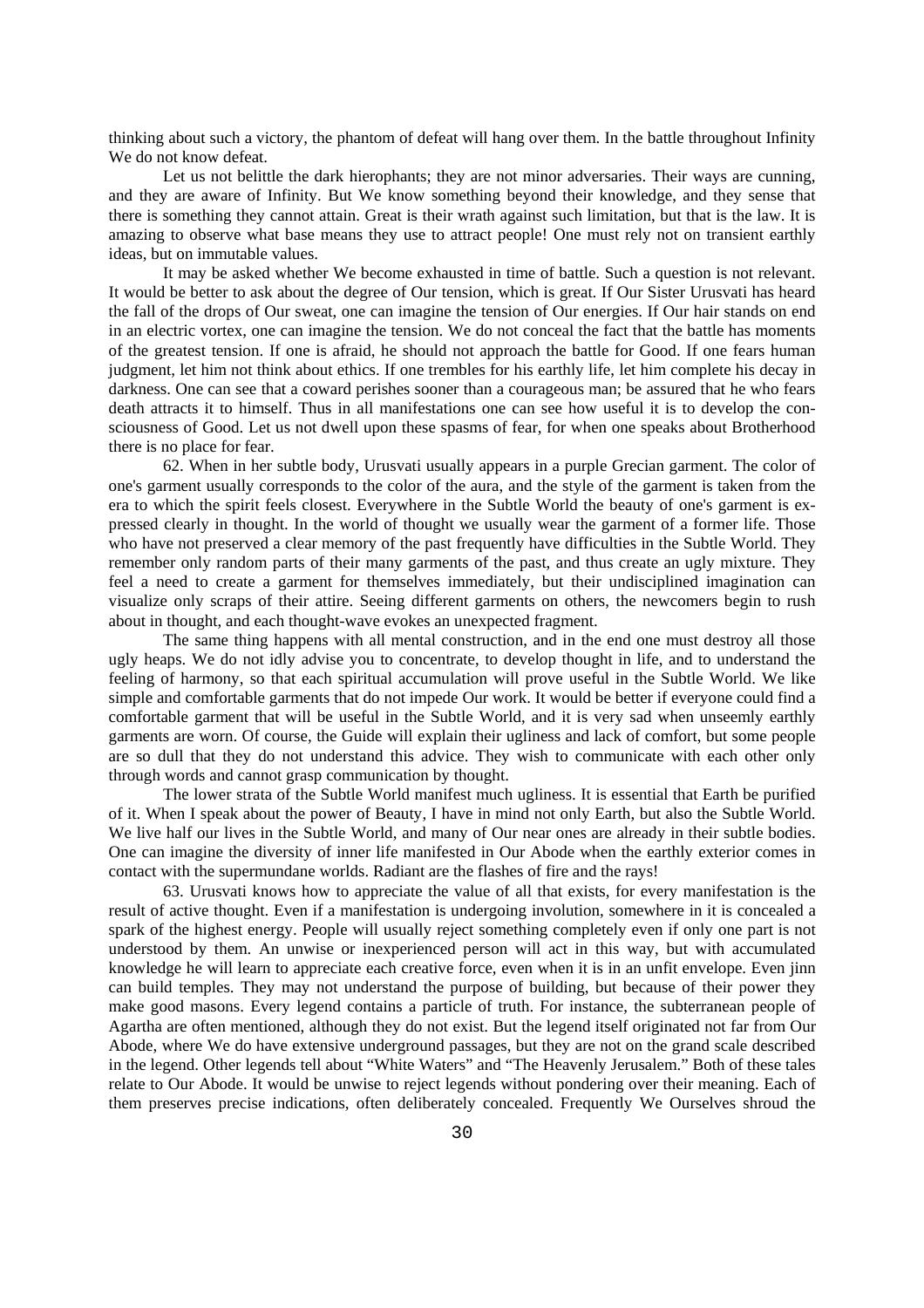meaning of a legend, so that the local people will not disclose too much. Sometimes We must sternly forbid the crossing of particular boundaries. In everything one should evaluate situations carefully.

 However, let us not be too specific about the details of every problem. Co-workers must understand that everything requires urgent decisions. Let them imagine the quantity of information that pours into Our Abode, all of which demands immediate decision. In this, We must not frighten Our earthly co-workers and must find everywhere an applicable spark of energy. Many useful helpers need repeated Indications, for they will not accept Indications when first given. This develops great patience in the co-workers, who learn that irritability is nothing but weakness of will. Misty thinking loves repetition, but events do not tarry.

We apply the highest measure of caution so as not to subject Our co-workers to unnecessary danger. But one can imagine how difficult it is at times to protect those who rush into danger, indignant at the Guiding Hand. Thus Our atmosphere is saturated. Only the cooperation of the Subtle World enables Us to expand possibilities.

 64. Urusvati reveres the dates. Do not be surprised that We return to this question of dates, which are so important in Our Inner Life. Many dates can be communicated to people, but the majority will not be able to benefit from them. For their egoism impedes, and causes them to apply all indications only to themselves. The date of a great event may be indicated, and they will awaken at that time in their beds and ask with irritation, "Where is that special event?" Also, people do not understand that indicated events often take place on another plane. Irritation and perplexity disturb the atmosphere; they serve no purpose, and clearing them away drains the energy. If only people could spare the energy that they turn to their own benefit!

 It is harmful when people envy the progress of others. When it is learned that someone has reached Our Abode because of just one service rendered to a Brother, many will think that they are also ready to render a similar service. But they forget that service was simply the last pearl in a whole necklace of self-sacrificing action. It is difficult for people to accept that someone of ordinary appearance might carry many accomplishments in his heart. For many lives the fires of Service may have shone brightly, and who can judge the progress of the heart? In general, people are uncomfortable with the unfamiliar. Thus, much is rejected that could be useful in Our Work. Even We have had to at times assume the most ordinary appearances, and have even been obliged to take earthly titles in order to enter more easily into the most exclusive and corrupt circles.

 We are always concerned that each action should take place at the right time. Our adversaries may bring the world into confusion and even into war, and We must foresee the consequences of such events in order to ensure that they be directed to the progress of nations. For these reasons We are called the World Government. Many fear such terms, yet pray willingly to the Highest Concept and readily accept a Guiding Hand. If we can imagine the Highest Concept and have a living faith in it, why can we not accept World Government? Thus, reverence for the Highest Concept of Hierarchy could be manifested.

The dates are indicated. Let people accept them with all possible caution.

 65. Urusvati has more than once taken upon herself another's pain. This action becomes part of the Great Service. At first it is difficult, but later such containment and self-sacrifice become second nature. Physicians should observe and study not only the transference of sensitivity, but also the transference of entire illnesses, whose symptoms can be made quite complex by simultaneous aggravation from different sources. Also, the acceptance of the pain of others can be broadened by a person's predisposition. At first, transference of the pain is limited to near ones, but then the self-sacrifice is extended to others over vast distances.

 Do not be surprised that Our widespread associations bring Us many pains; man can become inured to any condition. When We advise caution, We anticipate the possibility of the transference of pain. Under the conditions of ordinary life, these pains would not exist, but the conditions We speak of are not ordinary, and are caused by an exceptional life.

 Sometimes We ask people not to burden Our Work with such sendings, and not to trouble Our coworkers by heaping physical or spiritual pain upon them. Multitudes cry for help in their sickness, even though they themselves might have created their conditions only the day before. Physicians should be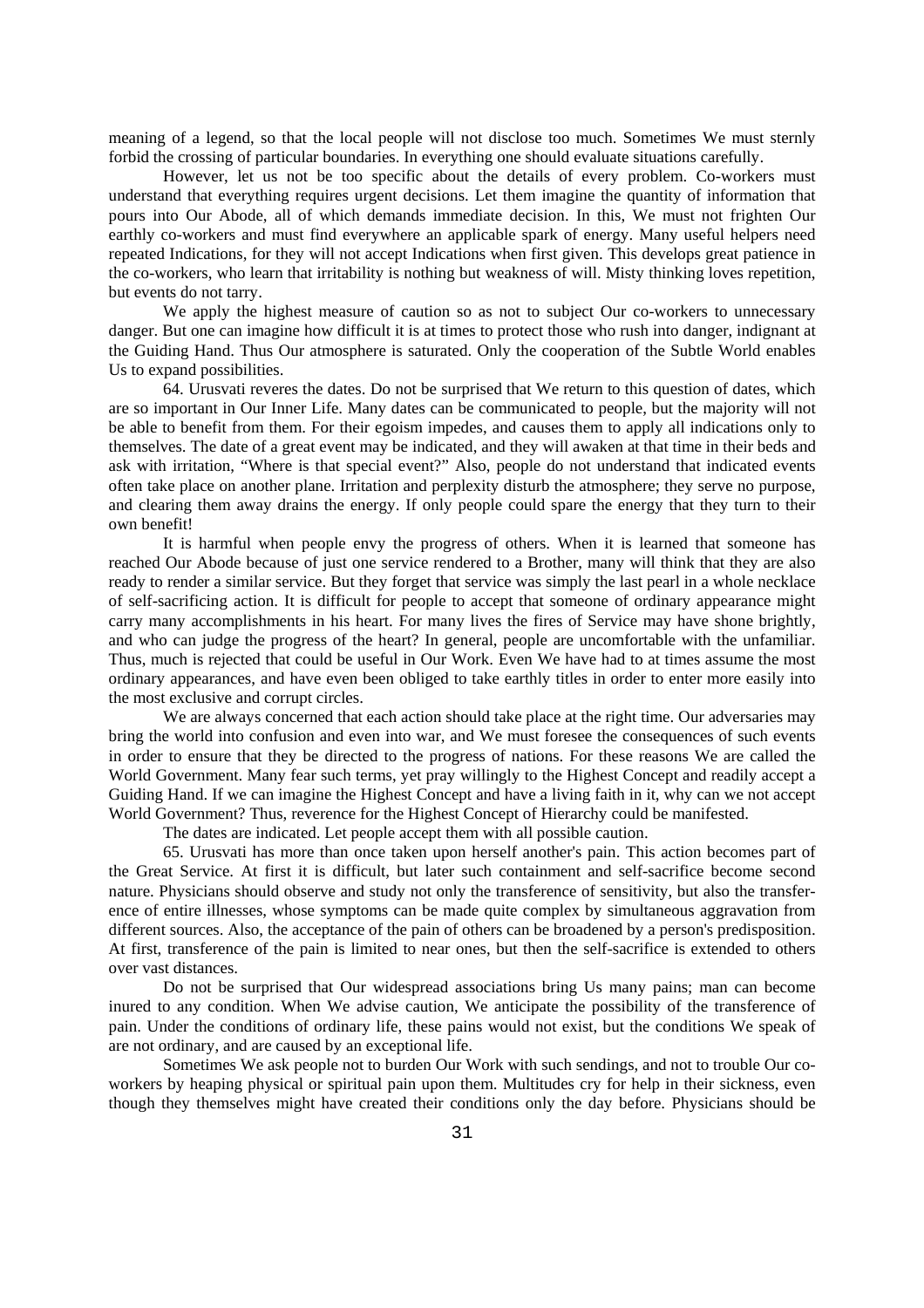asked to probe more deeply into the study of the causes of illness in order to eliminate them at their source. Many illnesses are contagious not only physically but also spiritually. One can see that spiritual contagion occurs more often, and the transfer of the pain is thus intensified.

 One reads about the special pains suffered by remarkable people. This is not only the so-called sacred pain, but also a deliberate acceptance of another's suffering. It can be said about Our Abode that there are no illnesses there, yet there is much suffering. This is unavoidable when one works for and helps humanity.

 66. Urusvati has observed correctly that most of those who strive toward Us lose interest when they hear about Our labors. But We do not force Our call on anyone. Only one who is led by karma to the Great Service can become a trustworthy co-worker. One cannot impose a love for labor. Any coercion in this domain will only provoke aversion. He who knocks should be welcomed, but to gather idlers from the bazaar is not wise. Everyone can observe that friends approach by special paths, and neither ancestral nor racial considerations have any meaning.

 It is especially important to understand that We do not expect large numbers of co-workers, and We ourselves are not many. But even a small community is valuable, for in addition to earthly assistance, the cooperation of the Subtle World can be summoned. For certain purposes these co-workers from the Subtle World are very useful. They have nothing in common with the husks that parade at spiritualistic seances and suck out the strength of those who are present. Nothing useful can be made from such husks. Of course, sometimes the harmony of those present can provide the possibility for developed spirits to manifest, but such harmony is very rare and requires lengthy association. Our cooperation with the higher spheres of the Subtle World has a different aim. Flammarion has been very useful to Us, and Marconi will also be useful, because such men can use wisely the powers of the Subtle World and understand how to labor for the Great Service on Earth. The inhabitants of the higher spheres can materialize easily, just as the inhabitants of Earth—the best ones—can easily visit the Subtle World.

 Urusvati has again heard the expressions of sorrow of Sister Oriole. Of course, it is difficult not to be horrified when earthly decay has spread to such an unprecedented extent. These processes at the end of *Kali Yuga* cannot be stopped on command. They must be outlived, and the dust raised by their whirlwinds must be re-worked. It is difficult indeed for so much litter to be made harmless, but the seeds must be separated from the chaff! We affirm that the care for every grain is great. The manifestation of unfit elements is great at the end of *Kali Yuga*. The fiercer Armageddon is, the better it serves as purifier of the dross. But the Host of Earth thinks otherwise. He values this dross and hopes to increase it. There are those who do not like to clean their own homes, and the resulting accumulations often end in conflagration. Therefore, he who fears labor should forget about Our existence.

 67. Urusvati knows well that one cannot use any earthly measures to identify Our friends. It is not possible to demonstrate to an earthly understanding the broad dispersion of Our co-workers. They can be found in many different places, even in opposing camps, and can be found on both sides in a battle. One cannot explain such contradiction to an earthly consciousness, but Our Abode does not act in accordance with earthly laws. A broadened consciousness can understand that there are ties beyond earthly laws. Is it so difficult to imagine that Our friends can be found in different parts of the world and that, using the local languages, they try to restrain human madness? They may not even know about each other, but will nevertheless act for the same General Good.

 On many occasions Our friends have asked Us to provide a sign by which they might recognize each other, but such attempts always ended badly, because traitors were often the first to make use of the signs. We therefore rejected these outer distinctions, and only in the smallest groups do We permit the Sign of Our Abode. Thus, it is not possible even in this one respect to adopt earthly conventions. The heart can feel beyond all earthly limitations. Thought about Us can be aflame in the depths of the heart.

 Our co-workers will never call themselves initiates, nor will they boast of being superior. Our measures are above all earthly degrees. Even if Our friends are sometimes required to accept earthly distinctions, they at least know their true value. Once upon a time, when one of Our Brothers appeared at a state gathering wearing decorations, His friend smiled and remarked on how heavy his medals and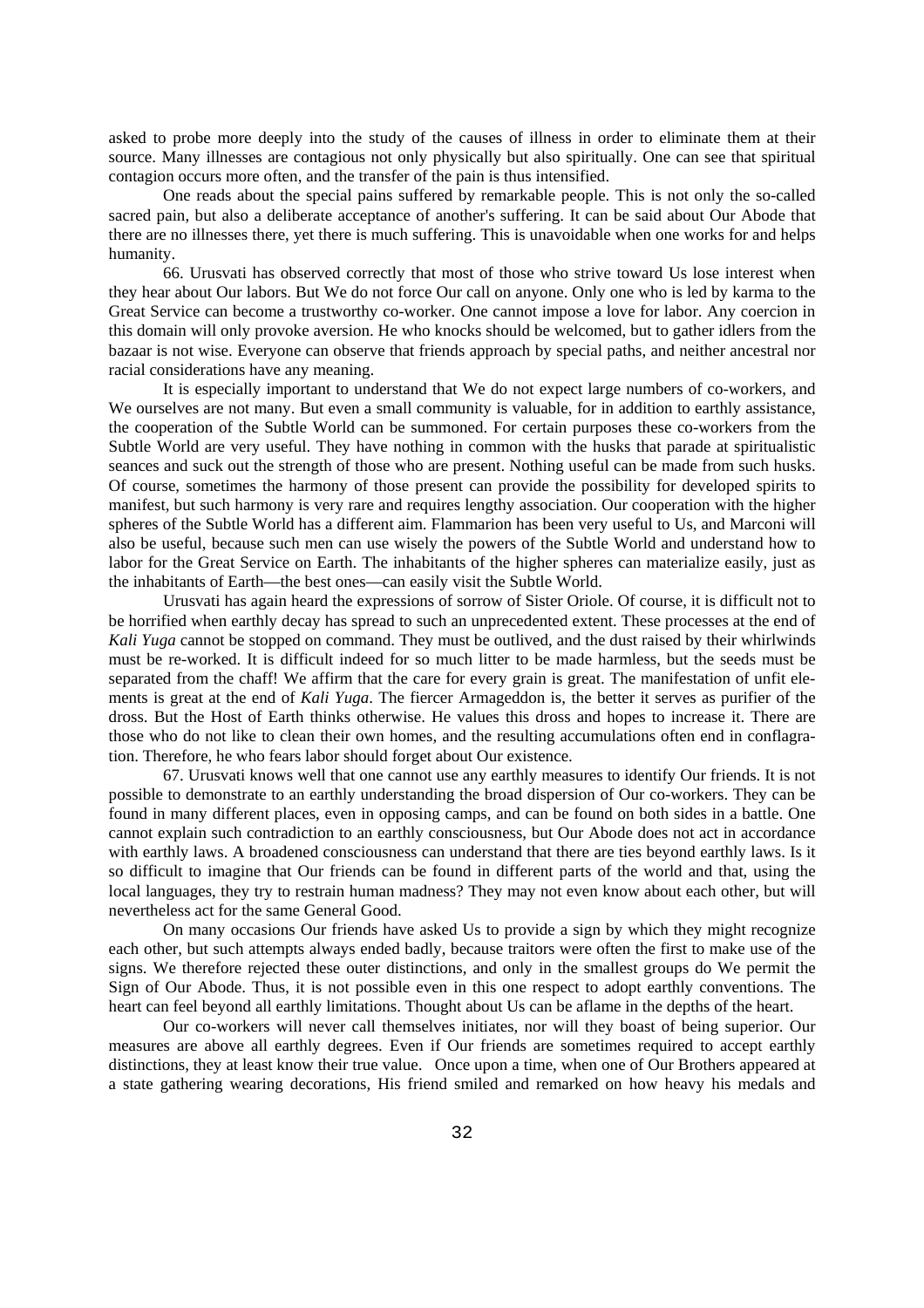awards must be. Our Brother answered, "The doorkeeper's keys are not so light either!" Thus must earthly distinctions be understood.

 This does not mean that We cannot occupy positions of world leadership. We accept them sometimes, but only as a special sacrifice. One should understand broadly the possibilities that are beyond earthly ones. We are greatly saddened when a Brother or Sister must take leave of Us to go on an earthly pilgrimage. Who will understand this sacrifice? Who will show the needed care and solicitude for this voluntary action? Will not such a pilgrimage be the bearing of a cross?

Beautiful symbols have been given to people, but they seldom realize their full meaning.

 68. Urusvati senses even remote earthquakes and changes in atmospheric pressure. Ignorant ones will ask why such painful reactions must be endured, since the earthquakes cannot be prevented. Such questions are like those reactionary doubts expressed about new scientific discoveries. How can anyone say that one who can experience the vibrations of the planet is not of use for the gaining of knowledge? Unfortunately, such refined organisms are not studied, and because of this the possibility of their use for scientific observation is lost. A hundred years from now people will express regret about these lost opportunities, but today, even when faced with them directly, they are full of doubt. The subtle sensibility is linked both to the broadening of consciousness and the science of vibrations. Both subjects are deeply significant and are fundamental to the transformation of life.

 One can observe many anomalies when communing with Us. For example, some of Our replies are instantaneous, anticipating a question that has not yet been fully formulated, whereas others are often slow in coming. This can be explained either by atmospheric conditions, or because We are occupied with special work. There may be many different conditions, and they should all be observed. Let us also remember that frequently a delay in responding to a question is caused by care being taken to protect the information from undesired eavesdroppers. The sendings of thought can be intercepted, and that is why We advise you to be very careful both in word and thought. A whole new science can be developed that will study the dissemination of the energy of word and thought. The confirmation of the influence of word and thought on vegetation and on planetary conditions will depend upon this. We experiment with vibrations, and Our Brother Vaughan is also occupied with them. Many scientists should thank Him for his help.

We rejoice when such seeds produce good sprouts.

 69. Urusvati knows about those close to Us who have gone to the far-off worlds. The ignorant may spitefully misinterpret these departures, and few will understand that the flights are special missions. It is hard to imagine that between the worlds there exist links of thought. It is not easy for man to detach himself from his earthly solidity and realize that the most important place is not here on Earth but in what he perceives as a void. One must be reborn to understand that earthly beauty seems beautiful only because man does not know supermundane beauty. On Earth many things are understood in a distorted way, and people are always ready to imagine that among the worlds there is as much hostility as there is on Earth.

 Many do not understand that the Head of the Brotherhood can depart to the far-off worlds. Nor can they comprehend why certain earthly Leaders, although devoted and enlightened, are willing to leave their Brothers behind. Only man's limited understanding causes him to deny the idea of expansion of the Community to several worlds. It is likewise difficult to imagine that, even in new bodies and in different surroundings, inhabitants can preserve the seeds of their clear, earthly consciousness. Yet the Primal Energy is everywhere one and the same. Such a link is stronger than all existing substances.

 People are perplexed about the far-off worlds, but they misunderstand much on Earth as well. For example, it is believed by many that Panchen Rimpoche issues passports to Shambhala. It would seem that this makes no sense, but actually these papers are not *to* Shambhala, they are *about* Shambhala. From ancient times there has existed a reminder about Shambhala that was given to those who were able to direct their thoughts to it, but later the sense was distorted and some ridiculous passports have been seen. Also, many do not understand why some seemingly ignorant lamas can be guardians of Our Brotherhood. One must recognize that these lamas are exceptional; they have preserved the concept of Shambhala as a sacred treasure.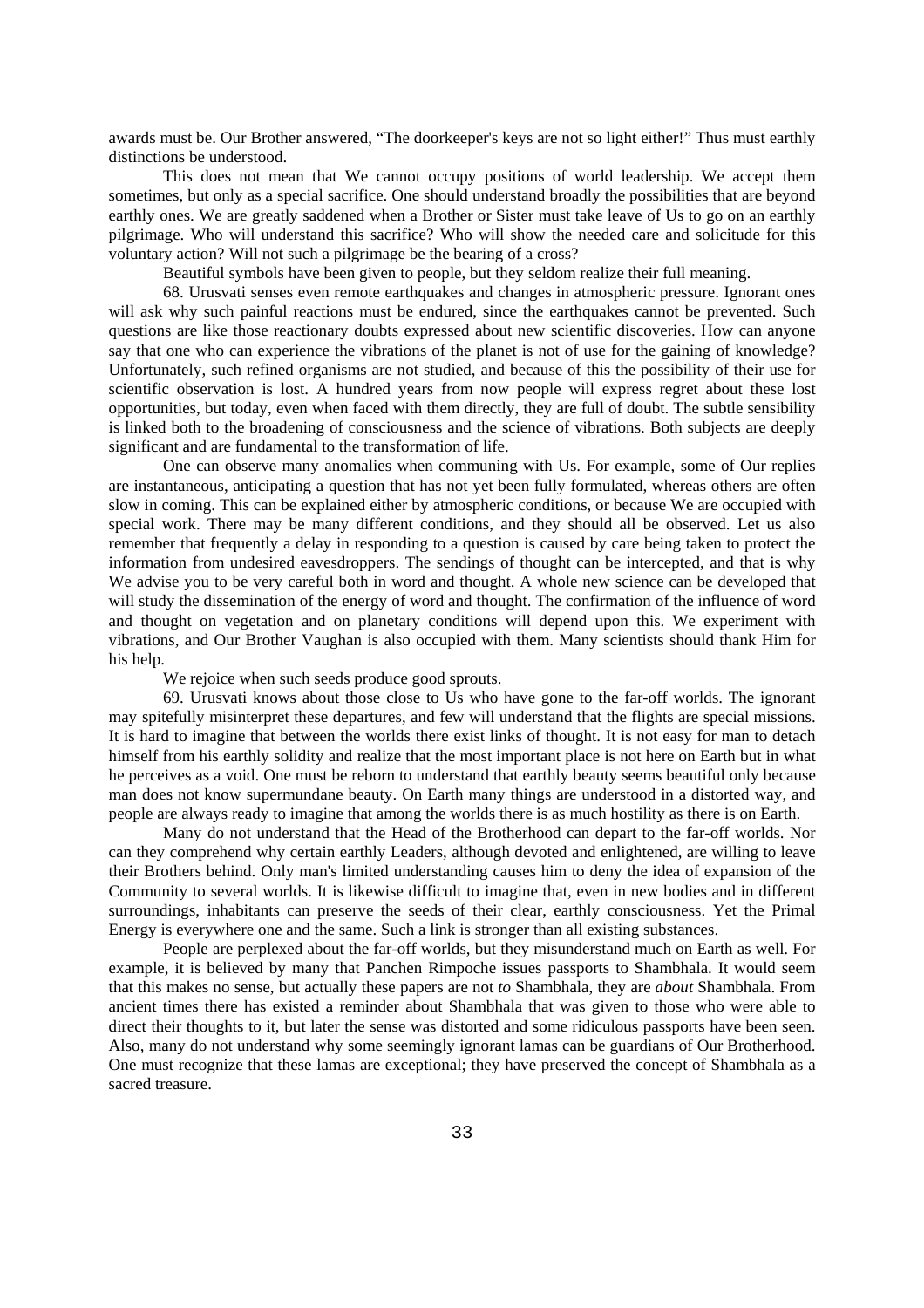70. Urusvati is right to be indignant at all the falsehoods that are written about Us. Truly, if all the idle stories were gathered into one book, an unusual collection of falsehoods would result. Symbolic expressions, created over centuries, have been transformed into unbelievable fairy tales about treasures that are guarded by the Lords of Shambhala. In the elaborate Tibetan narratives it is hard to understand how the more fanciful exaggerations have accumulated. Through these exaggerations the Tibetan nation wished to enhance its position as a world focus. For example, it is written that the warriors of Shambhala are innumerable and invincible, and their leader defeats all evil and affirms the Kingdom of Good. Such is the belief in the East, which cherishes in its heart the legend about the victory of Light. For the East, each veiled word written for the glory of Light is justified, but the West thinks the opposite and wishes to unveil everything, even to the point of belittlement.

 Pay attention to the way people in the West speak about the White Brotherhood. They will say that the members of the Brotherhood sit in restaurants, that they manipulate economic power, that they lie, err, and mislead, and do not know how to choose the best co-workers; that they lure people into sedition and war, that they conspire, plot, overthrow dynasties, meddle in the peaceful lives of families, inflict damage upon the church, and fail to preserve the ancient traditions. In short, one can enumerate all the darkest and most unpardonable crimes, and they will be ascribed to Us. Let us not forget that these accusations are often brought by the very people who utter the most lofty words about the White Brotherhood.

 One may hear that Brother R. lives in the Carpathians, but it would be just as true to say that I live in London. Undoubtedly, Brother R. has been in the Carpathian Mountains just as I have been in London, but one should not mislead people by referring to dwelling places as permanent. Likewise, one should not think that Brother H. lives in Germany, although some people would like to limit his whereabouts even more, to the vicinity of Nuremburg. There are many examples of how people arbitrarily dispose of Us, while proclaiming themselves to be high initiates, or even Maha Chohans.

 Ignoramuses fill books with information about Our far-flung influence, and then proclaim their own wishes as Indications from Us. One can imagine how complicated Our life becomes because of these inventions. Discrediting Us to the very end, they create and circulate strange portraits, and organize meetings at which the most treacherous individuals do not hesitate to whisper even to strangers about their unbelievable visions.

 Of course, there exist special organizations dedicated to whatever is of a destructive nature. We do not speak about them for their origin is clear. We wish now to draw your attention to the conduct of those who continually speak foolishly about the Brotherhood, and by doing so, discredit it.

 71. Urusvati notices the change in currents during communion with Us. It should be explained that these changes take place, not because of Our influence, but because the spatial currents fluctuate when they come into contact with Our currents. This should be noted, otherwise one might attribute to Our current qualities not properly pertaining to it. The Teacher always takes precautions so that communion with Him will not be burdensome.

 The currents can vary according to the mood of those who are present. Generally, one should observe each change of mood. Often the participants themselves are not aware of their state, and quite sincerely deny their moods. For many reasons, people do not know how to observe them. They are under the influence of *Maya* to such an extent that they think they affirm a truth even when telling lies about themselves.

 Our Abode strives to deepen the consciousness in order to eliminate the influence of *Maya*. This is not easily achieved, but it liberates one from being susceptible to false sensations. Efficiency in work increases when one is freed from the burden of doubt engendered by mixed currents. Every refraction of currents produces a kind of electric discharge. Only a refined consciousness distinguishes these discharges from painful sensations. So many times one may observe a sudden rise of temperature, a chill, prickly pains, or a contraction of muscles. The discharges of refracted currents can act in this way, but those who know what these phenomena are will not mistake them for the beginning of some disease.

 72. Urusvati knows Our meetings to utilize the concentration of the will. The will of each of Us is sufficiently disciplined, but there are situations that require group concentration; at such times We advise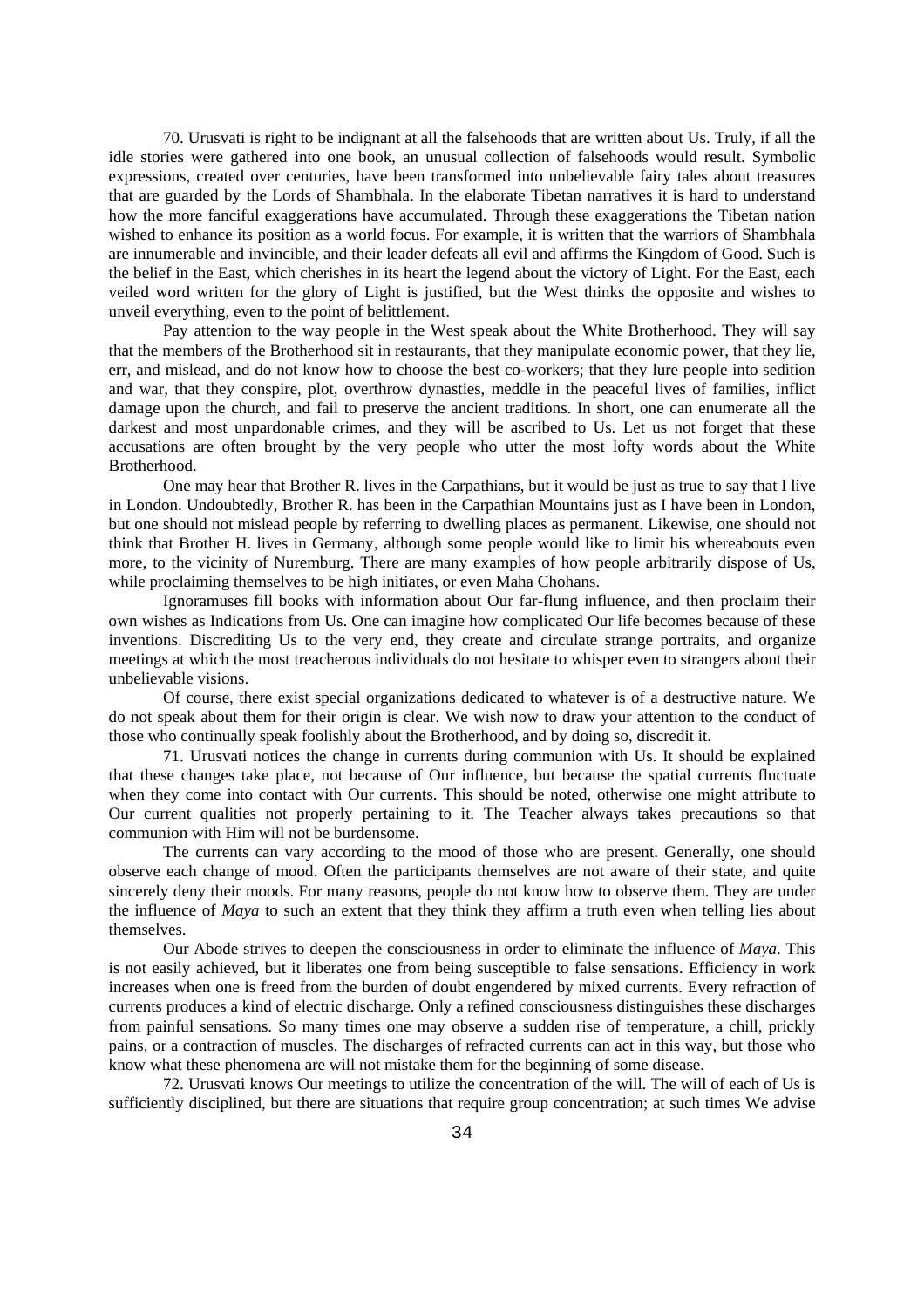all close ones to maintain calmness. We know that such advice is difficult to follow, but at times calmness is especially needed. Any confusion in the auras of the near ones harms the general degree of concentration.

 It will be asked what calmness there can be when the world is in convulsion, but it is precisely when the world is in extreme tension that calmness is needed. At such times problems are not solved by usual methods. It is necessary to call forth from the depths of one's accumulations all Primal Energy and all the steadfastness upon which calmness rests. However, there is much earthly impatience, which, like a hail of arrows, shatters the concentration. One must stop to remove these arrows and in doing so diverts one's attention from the most important. At decisive times it is most important to take part in Our Concentration.

 Sometimes We say, "Strive to Us with all your might." Such a call may seem unusual, but those who know understand the urgency contained in it. It is not easy to concentrate upon one object. People may labor for many years to develop this ability, yet at the hour of greatest tension even a small fly can disturb their striving. All of Us at some time have passed through such a strain. Success depends not on special abilities, but on intensified desire. Each one can try to strive to his Teacher, but he must strive so intently that he forgets all surroundings, whether it is day or night, warm or cold, for a short time or long. All this is within human power. And such striving is decidedly useful to Us, because it creates currents in space that meet in harmony with Our currents. If such beneficial thoughts were to be sent simultaneously from several countries, what powerful discharges they would generate!

We say to people, "Do not ask." We know your needs. People do not know how to concentrate upon the most important, and their requests are only disturbing. We do all that is possible, and people should simply send Us their good will. We are not complaining about those who lose themselves in trying to follow their desires, but We do advise the easy way to escape the earthly labyrinth. It is contained in the striving of the heart to Us. Let this striving be silent. Let the heart give its sign. All of Us have known such striving and We can say the more striving, the better. Striving builds strong blood, and this quality is beneficial if it is based upon calmness. But if calmness has not been acquired, it should be developed by the will.

 Everyone must admit that life's events do not happen for the reasons we think they do. One may often find evidence of Higher Guidance. To correlate this Guidance with one's own independence will be to achieve harmony.

 Man will ask, "Are You always with us?" We can be, but man must want it. We disclose many features of Our Inner Life to you. We Ourselves have passed through all obstacles, and often when going to sleep, did not know if We would be alive in the morning. Each one of Us learned to steadfastly walk in the path of His Teacher.

 In the most difficult days the Teacher says, "Consider yourself to be much happier than many. Be grateful."

 73. Urusvati knows how to discern the veils of *Maya*. When We speak about veils, it is because there is something being veiled, and that is Primal Energy. Wise is the one who can perceive in different manifestations where the eternal, indestructible foundation lies. Without this discernment everything will be *Maya*, a baseless mirage. It is impossible to live among such phantoms. The very foundation of eternal life requires a realization of where to find that steadfastness upon which the tired traveler can lean. Inevitably man will come to seek the eternal foundation. Thought about immutability can inspire man to action, and this striving to action is a healthy sign. We may be asked what conditions are required for Us to be able to help people better: of course, the answer is in action. We can say to those who ask for help, "Act!" for then it is easier for Us to help. Even a small unsuccessful action is better than no action, since We can then add Our energy to the energy shown by you. It is no wonder that a substance will blend more easily with one that is similar. When We wish to apply Our energy, We look for its most useful application. We send Our energy not just to awaken, but also to increase the power of those who strive. A person suddenly awakened can perform the most foolish actions. The sleeping one should not be disturbed unexpectedly, but when one is on a conscious vigil, We can help.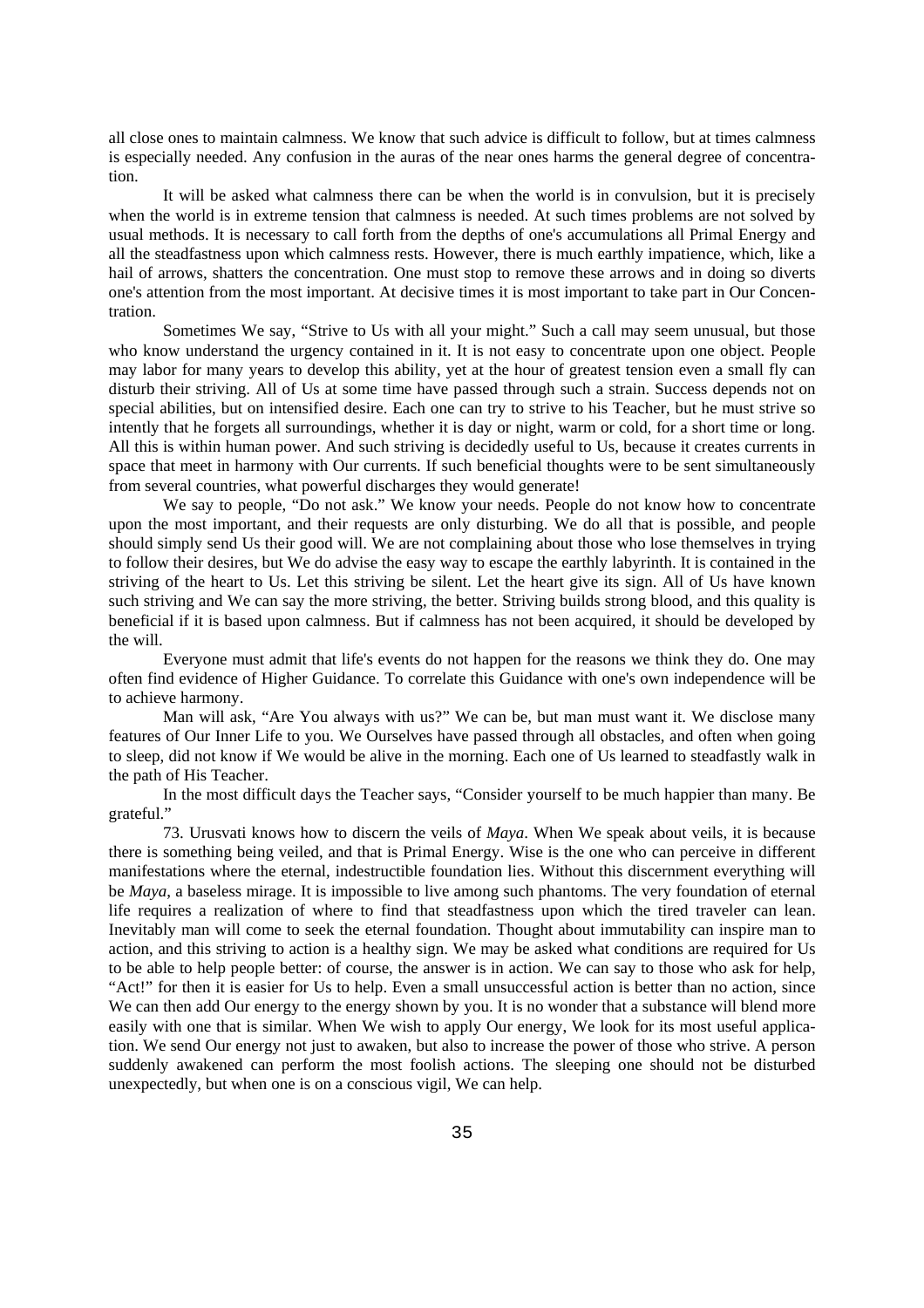Thus, when you are asked what to do, answer, "Act!" In such action Our help will reach you. We and Our Brothers ask you to act. Development of consciousness is needed, and refinement of the Primal Energy is needed, otherwise the veils of *Maya* will prevent all access.

We often advise action. When you write to friends, advise them to act. At present the forces of nature are very tense. He who runs away will stumble, but whoever stands firm will find new strength. We help the daring ones, and in Our Abode everyone takes action. A new tension will not be exhaustion, but renewal.

 74. Urusvati is right to grieve over those rituals that although outlived, yet still persist. Eternal wisdom is one thing, but ragged, outdated formulas that impede advance are quite another. In all domains of life one can see harmful survivals. They nestle everywhere, under royal robes, togas, or any other attire. They have grown so distant from their original meaning that it is beyond imagining how such absurd conventions could ever have expressed high symbols. In antiquity many seemingly strange rituals had special meanings which have now been completely forgotten.

 Heads of state formerly combined their work with the highest spiritual duties, and often led societies of the highest purpose. In time, these missions were lost and the heads of state remained as servitors to insignificant and even harmful institutions. Such examples can be seen everywhere. It is especially sad that there remain only a few small fragments of ritual that still preserve their inner meaning; in ignorant hands even these scraps bring harm. Thus, We try to purify or remove the remnants of rituals that obscure the consciousness.

 People say that We are opposed to all rituals. This is not quite true, for certain rituals can call forth high vibrations and purify feelings. We have spoken many times about rhythm, and none of Us will condemn the rhythms that bring harmony. Beautiful singing can open beautiful gates. Therefore, discriminate carefully between absurd survivals and steps of beauty. The Teacher warns that rhythm can influence the entire nervous system. Some parts of ancient rituals that have been preserved to this day, and now confuse the consciousness, can be very dangerous. Words used today during various services were once parts of incantations to exorcise dark forces, but now they are pronounced without sense and even with incorrect rhythm. Such distortions of sound can have a different effect, therefore one should study the ancient sources in order to wipe away the dust of ages. We are not speaking of crude changes, but of the purification of thought. We grieve when vibrations become distorted and, instead of construction, cause destruction.

 75. Urusvati understands the harm in not forgiving. Such feelings can only fester under earthly conditions, since in Our life, with its awareness of former existences, feelings of rancor become impossible. In each life one finds many occasions for malice; to accumulate them throughout one's lives would create a long black tail that drags and impedes. With such an appendage one cannot advance!

 People do much harm to themselves by limiting their awareness to one earthly existence. They build obstacles for themselves everywhere. When We direct them into the future, they generally do not understand how to begin to think in this new way. One may think that he will be forever attached to one place; another may tell himself that he must always cling to one vocation; a third may convince himself that he cannot endure a change of location; a fourth may imagine that he will perish from his very first illness. Thus each one invents his own fetters, not realizing that in his former lives he has already experienced the many ways of existence. Such a conventional life on Earth, in complete ignorance of the past, does not allow one the opportunity to think about the future.

 Most people leave Earth not realizing that they will have to return again. If they could remember at least something of the past, and learn to think about the future, they would save themselves from many errors.

It is not a fear of hell but a desire for perfection that will lead people to the betterment of life.

 We know the past, yet live in the future; We do not fear Infinity, and welcome each advance. The future stands as a great reality, separated from us only by a thin, closed door, and even now is being created by our every breath. When one's consciousness is directed into the future, can one harbor rancor? There is no time for immersion in the past. People should know about the immutable law; it is not for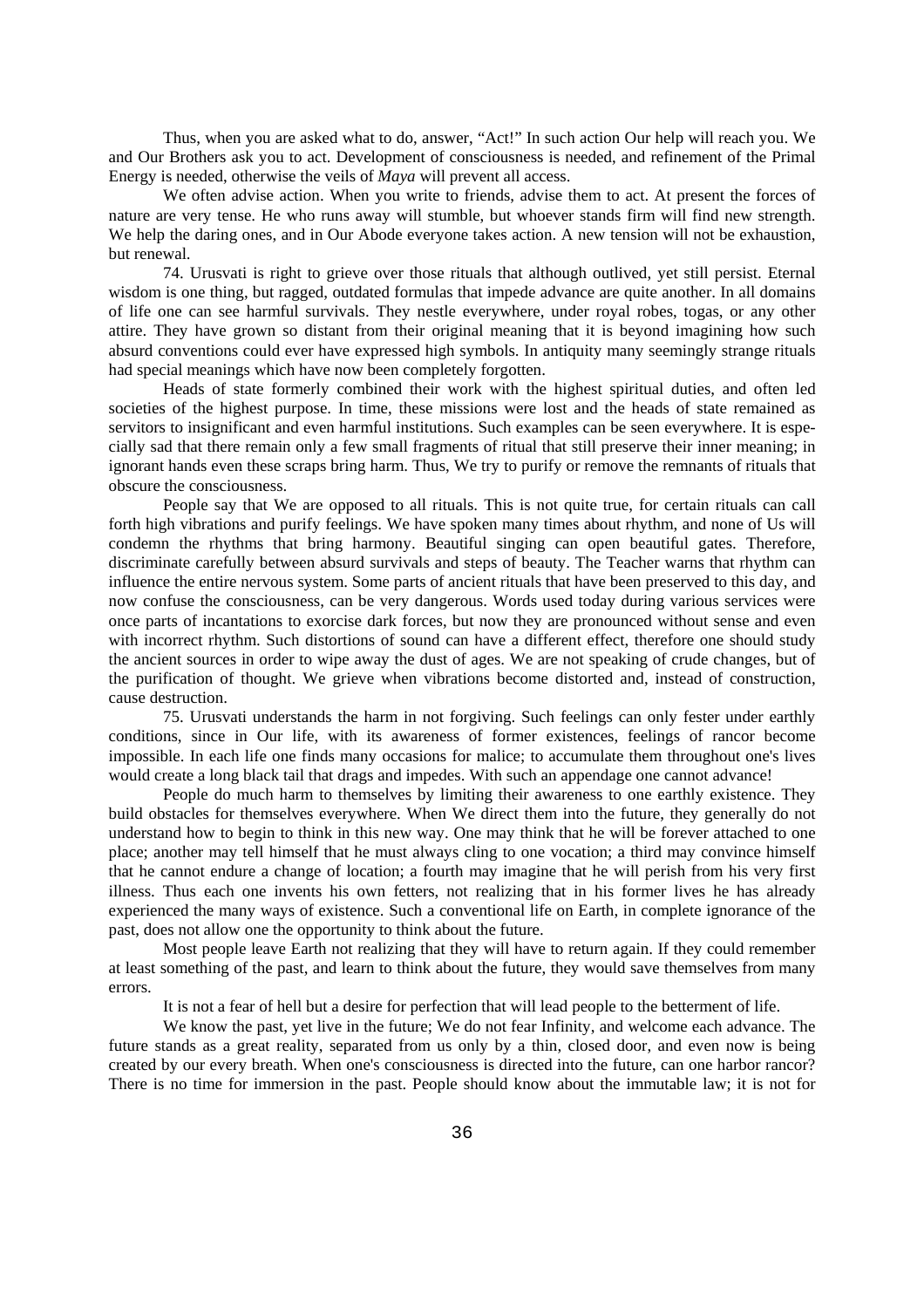human consciousness to interfere with the Law of Karma. Thus let us learn to fly, not only in the subtle body, but also in consciousness.

 Let us understand that each moment is already the past, and that the future is given to us. This is Our advice to everyone who loves Our Abode.

 76. Urusvati knows how to guard what has been entrusted. It is not easy to find a balance between withholding and disclosing. Beginners are eager to impart all they have learned, not thinking about the consequences, and many calamities have resulted from their foolish diffusion. But experience forges the measures of wisdom, and with time one can find the true ways of dissemination. The path is difficult, and you should weigh how much those with whom you speak can contain. A panacea must be dispensed in proper measure, neither more nor less. One can recall occasions when, after a long conversation, a question was asked that proved the listener's lack of understanding, the answer to which could have produced harmful results. We advise that the books of the Teaching simply be placed at the crossroads, so that they may find their own destiny. Thus We indicate special means of dissemination.

 There may have been pilgrims to whom the books were not given, even though their hearts were burning for the truth, because their outward appearances impeded the right judgment. For example, one may have been too smartly attired, another too poorly clad. Superficial considerations can impede useful meetings.

 Among traveling sadhus there may be objectionable people, but one can also find significant and learned ones. A wise observer will not pay attention to superficial details. In everything the essential must be understood. One may meet people who are close to Us, yet not recognize them. We are often saddened when a useful sending is not recognized, but the law of free will does not permit one to insist. Thus, also, the spreading of the Teaching has its special ways. In olden times people would say, "Make haste slowly." A careful balance must accompany the sending of the books of the Teaching. In centuries to come you will see how the Teaching given by Us should be spread.

The great mass of people is beginning to see clearly.

 77. Urusvati knows that every physical manifestation reveals some small part of the invisible world. There are photographic films that can record things invisible to the eye, such as a subject's radiations, yet sometimes fail to record parts of the subject's physical body. The powerful radiations of Primal Energy can even conceal someone, completely or partially. Skeptics can ask why such unusual photographs are so rarely obtained. This may depend upon the Primal Energy, or simply be a failure to examine the films with sufficient care. The quantity of so-called spoiled film is great, and no one takes the trouble to look carefully at seemingly unsuccessful photographs.

When one begins to experiment with photography immediate results are expected, but success can be achieved only at those rare times when people are consciously or unconsciously prepared for it. Nothing can happen without cause.

We conduct many experiments with films, and can say that the newest films are quite suitable for experiments which can help to solve problems posed by the invisible world. In addition to photographs made in the camera, images can also be made to appear by holding film in one's hands or by putting it under one's pillow at night.

 Knowledge about the invisible world should be spread by all possible means. The success of evolution depends on it. Afterwards will come cognition of subtle energies. When We speak of the visibility of many subtle manifestations, some people regard it as a fiction. Such people cannot be brought to Our Abode, for they would be too frightened! All subtle signs would seem to them to be unbelievable and inaccessible.

 Our apparatuses may resemble simple telegraphic receivers, but they are designed for more subtle vibrations. The necessary tension requires an increase in prana. The breathing of Our ozonizers can be likened to the breathing of living beings. Our lighting system, which resembles neon tubing, can burn very brightly. The effect of such mechanical devices can be increased by cognition of the Subtle World.

 78. Urusvati has seen explosions of black projectiles. What does this mean? Should it be understood as something symbolic, or as a vision of real projectiles? We must acknowledge, with great sorrow, the real existence of such dangerous projectiles even in the Subtle World. They spread a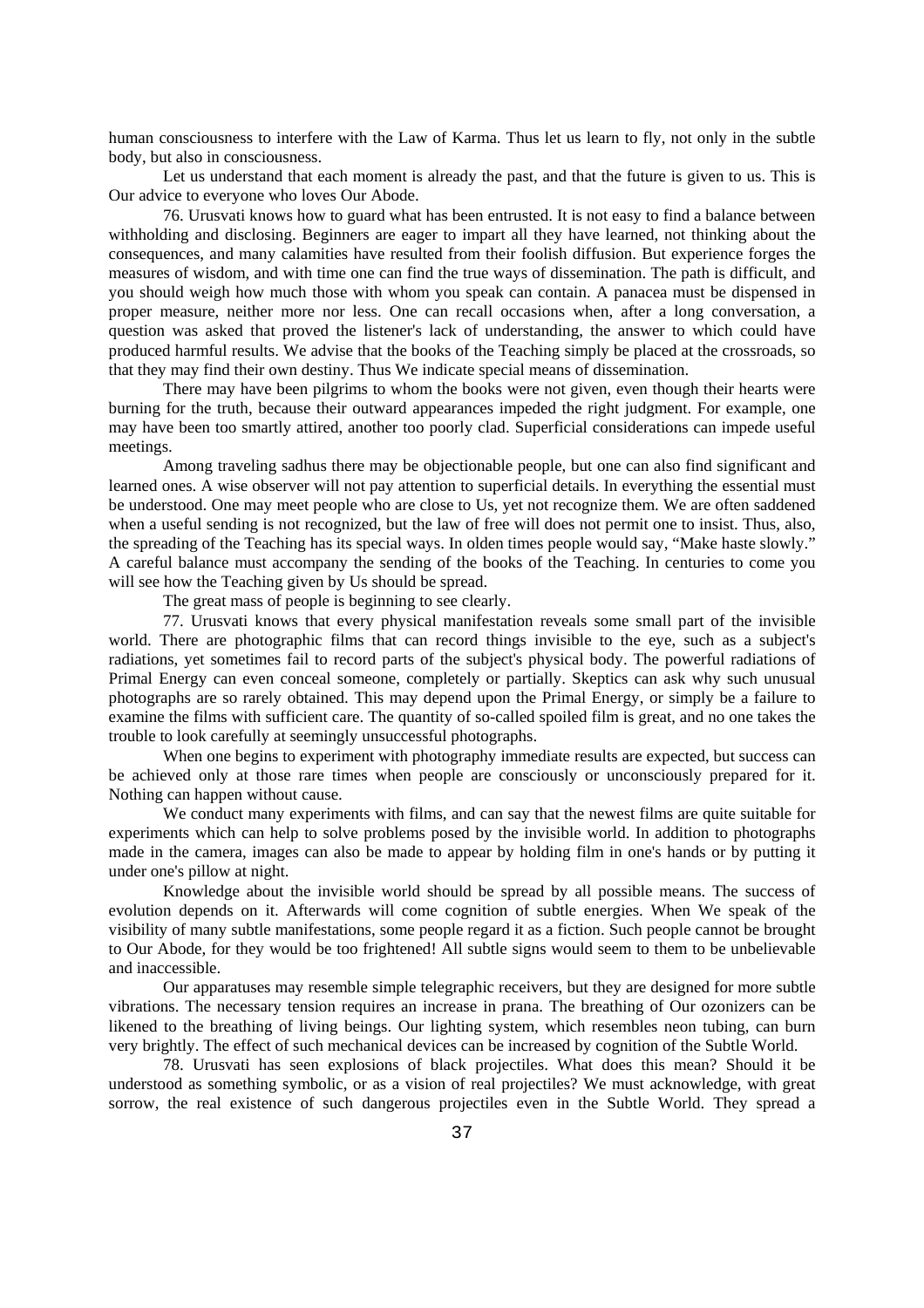poisonous gas that reinforces the brown gas that contaminates the planet. The dark forces utilize the most destructive means to pierce the earthly atmosphere and project the deadly peril. They defy the laws of the Universe, and hope to attain their victory through confusion. They are not only dangerous adversaries, but also unwise ones, for they have no thought for the planetary balance. One who has seen the terrible explosions of these black projectiles can understand what extreme countermeasures are taken to dissipate their harmful effects.

 Urusvati knows what destructive effects these battles have upon the health. In addition to poisonous fumes there is an electrical discharge, which causes earthquake-like tremors equal to the most violent shocks. Even strong people may experience unexpected pains, but since these pass quickly, they do not think about them. Nevertheless, the organism is undermined, and illness results. Thus do the dark forces rave in madness against humanity.

 You can imagine how much energy is poured out to defeat these attacks of darkness! We have stated that We are on vigil, not for observation, but for battle. People could help, but they are unwilling to believe that everyone can apply his thoughts and power for the Common Good.

 He who has seen the black projectiles, he who has heard the wailing in space, will not forget his duty to humanity.

 79. Urusvati has experienced the most distressing earthly manifestation—the sensation of absolute darkness. It is terrible, for the intensity of the anguish it causes is equal to that of asphyxiation. Whence comes such injurious darkness? It might seem to be no more than a spiritual prevision, which, like straight-knowledge, plunges the entire organism into experiencing the feeling of an impending event. But in reality it is far more dangerous, for it is an emanation of planetary decay. When people come into contact with this darkness, their unspeakable anguish is understandable. These contacts are usually subconscious, for few have seen the pernicious darkness itself. For those, the feelings are especially strong. When contact is made with absolute darkness while in the earthly body, there may be extremely painful sensations, and even inflammation of the centers. We know this contact; it attacks the psychic energy. One must have a store of prana to withstand the attack of the poisonous substance. Contact with darkness is like touching a decomposing corpse. When We expect a particularly heavy pressure of darkness, We determinedly increase Our vital forces. Those who are under Our care receive a special measure of energy in order to withstand the attack of darkness.

 For many, this account about darkness will seem to be a fiction, but even skeptics know about the lethal gases that escape from the soil. Continuing this line of thought, we come to the last measure of absolute darkness. We have shown it to Urusvati, so that she might be a living witness to the mortal anguish that one feels when making contact with this enemy of the planet. One who is attacked by a boa constrictor has a similar feeling.

 One should not think that darkness touches only certain people; the traces of these poisonous influences are everywhere. Reactions to them can vary from just a bad mood to a dangerous illness. If black projectiles are falling from above, and darkness emanates from below, it would seem that humanity's condition is hopeless. But the Wise Ones say, "Do not think about conditions, it is better to think about moving forward."

 80. Urusvati has heard the hymns of nature, which is what We call the harmonies that resound at the conquering of darkness. They resemble the music of the spheres, but belong more to Earth than to the higher realms. Most people reject every hint of the highest harmony, and when it resounds, would rather say that it is just a ringing in their ears.

 Thus many who consider themselves to be occultists shut themselves off from their natural feelings. Too many books confuse them by prescribing practices that were once intended for other purposes. We prefer to meet new people, who are unencumbered by useless formulas. The music of the spheres and the hymns of nature are more easily heard by those whose hearts are full of love. Those who insist upon formulas for the heart, for love, for compassion, will not open their ears to higher harmonies.

 Do not think that We reject the books and works of those who seek to understand the Universe. Not at all. We regret only that their knowledge is unsuccessfully applied in life. Our close ones do not resemble those preaching pseudo-initiates. Those who wish to participate in Our Abode must commune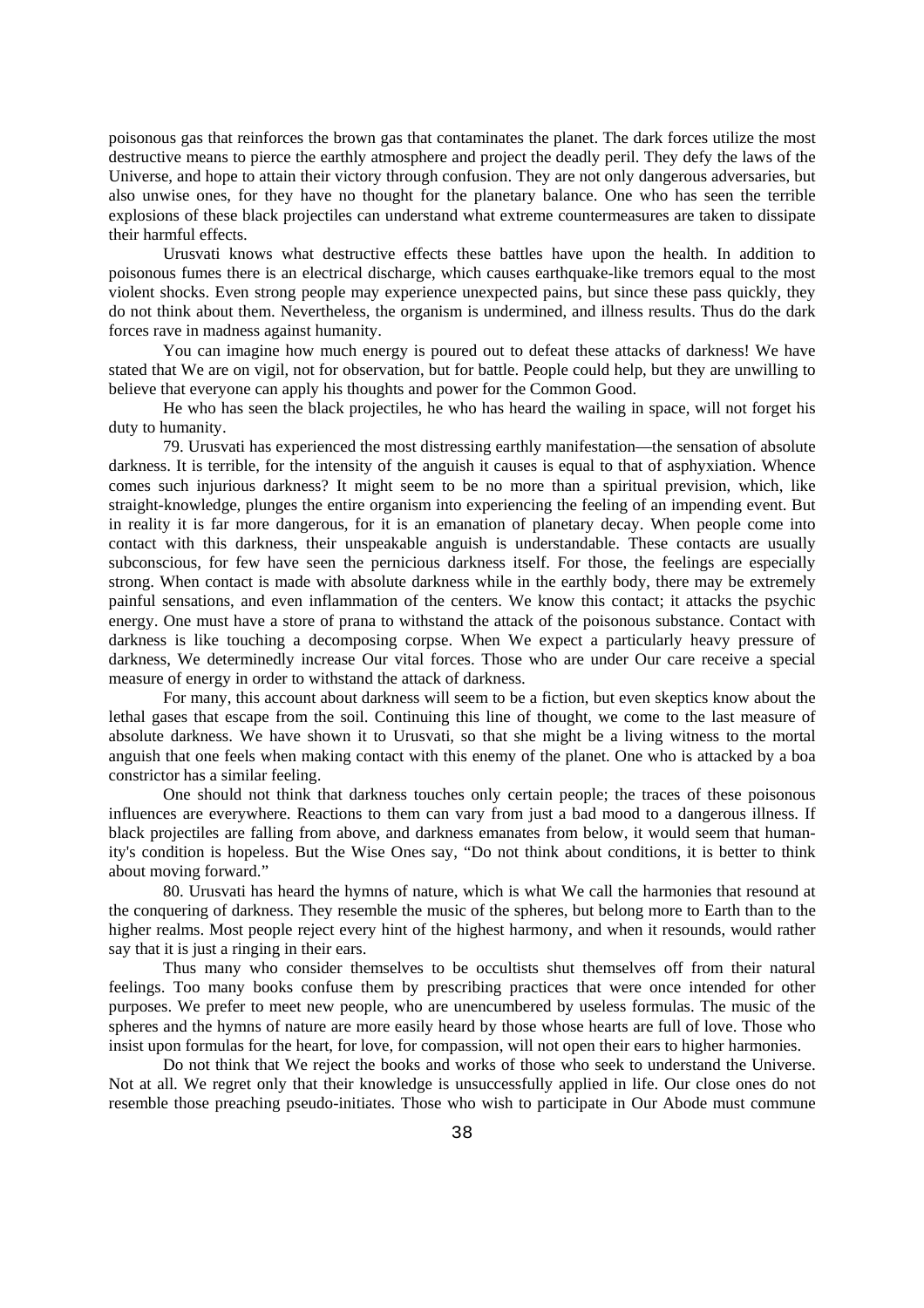more often with their own hearts, and through them send Us at least silent calls. Sometimes these calls are referred to as "without thought," because they are expressed in feeling rather than thought. The boundary of thought and feeling is tenuous, but you understand such boundaries, which are like those between the facets of a precious stone. Only light can reveal these facets, and the light of the heart will be like the manifestation of a precious stone. One may think that all this is very complicated, but in fact, it can be put into four words, "I love Thee, Lord." This is the conduit to Us. Such a conduit is much stronger than the request, "Help me, O Lord." We know when it is possible to help, and help flies easily upon the wings of love. It passes through the sharpest obstacles. Let us love each other.

 81. Urusvati is right in affirming the love of motion. Without love, one cannot understand the necessity for motion. One can listen to instructions about the law of universal motion, and can acknowledge that the least suspension of motion will disrupt the entire Universe, but it is impossible to apply this knowledge in one's life without love. Universal motion is not the hustle of the bazaars, or the bustle of the public square, but the nerve of a creative life that propels the consciousness toward perfectment.

 An idler will not understand the kind of motion We speak of. He prefers inactivity and wishes for the cosmic motion to roll him along like a dead grain of sand. True, we are all less than grains of sand in Infinity, but each movement of the consciousness will be a great cooperation. It is not easy to instill in people a love of motion, but they must remember that We work continuously, and thus manifest the motion of the Universe.

 Urusvati is right in insisting upon unity. We call unity a healing infusion, a harmony of motion that cannot be summoned or created by coercion. Some people regard advice about unity as fetters. They prefer to evoke the destructive forces of the elements and be trampled, rather than make an effort toward cooperation. We shall not tire of showing compassion to the unwise ones preparing for their own destruction. But is it not clear what has been said? Does humanity learn only from bitter consequences?

Let Our Advice about motion and unity go forth. Our Abode rests upon these principles.

 82. Urusvati knows how unexpectedly great manifestations can occur. Thus, she has seen the strata of the Subtle World, not in her subtle body, but in the physical one, with open eyes and fully awake. She has seen the crowding in the Subtle World, and was astonished at the crowds that roamed idly with no work to do. True, she was shown that stratum of the Subtle World which especially concerns Us. In it were seen the contemporary clothes that reinforce an earthly way of thinking, and people crowded together as in the square of any modern town. We are greatly saddened that such crowds are the least accessible for evolution. It can be observed that their thinking is so egocentric that they cannot see beyond their own crowded and motionless circle. They contaminate each other and, as on Earth, fail to look up. Urusvati can attest to how densely crowded these strata are.

 One cannot often permit the observation of the Subtle World with open eyes and while fully awake. Such an experiment can cause great tension of the organism and is harmful for the eyes. But in honor of St. Sergius' Day We wanted to show Urusvati a striking picture. Usually, it is only in dreams and in the subtle body that people can contact the Subtle World and allow these invisible images to be remembered.

We can see the Subtle World with open eyes, but it is not easy to acquire such clairvoyance. Of the several kinds of clairvoyance We experience, that with open eyes is the most difficult. Urusvati is able to see with open eyes those in the Subtle World who wish to become visible to her, but in the previous example, We are speaking about becoming an observer, and simply finding yourself on a street in the Subtle World without any participation in that World. The evidence of that life should be remembered sometimes so that one is encouraged to vigorously strive to rise above these strata.

 83. Urusvati understands the uniformity of law in all worlds. People usually think that the laws of the physical world do not apply to the spiritual world, but every event in life reminds one that the essence of a law is immutable. For instance, when climbing a mountain one leaves all unnecessary loads behind. Is it not the same in the spiritual world? A man falling from a height increases speed as he falls and not even the softest mattress will save the falling one. Is it not the same in the spiritual world? One can compare the foundations of all worlds and come to see the uniformity of laws. One should approach the Subtle World with this measuring rod. Some qualities may be less perceptible than in the physical world, whereas others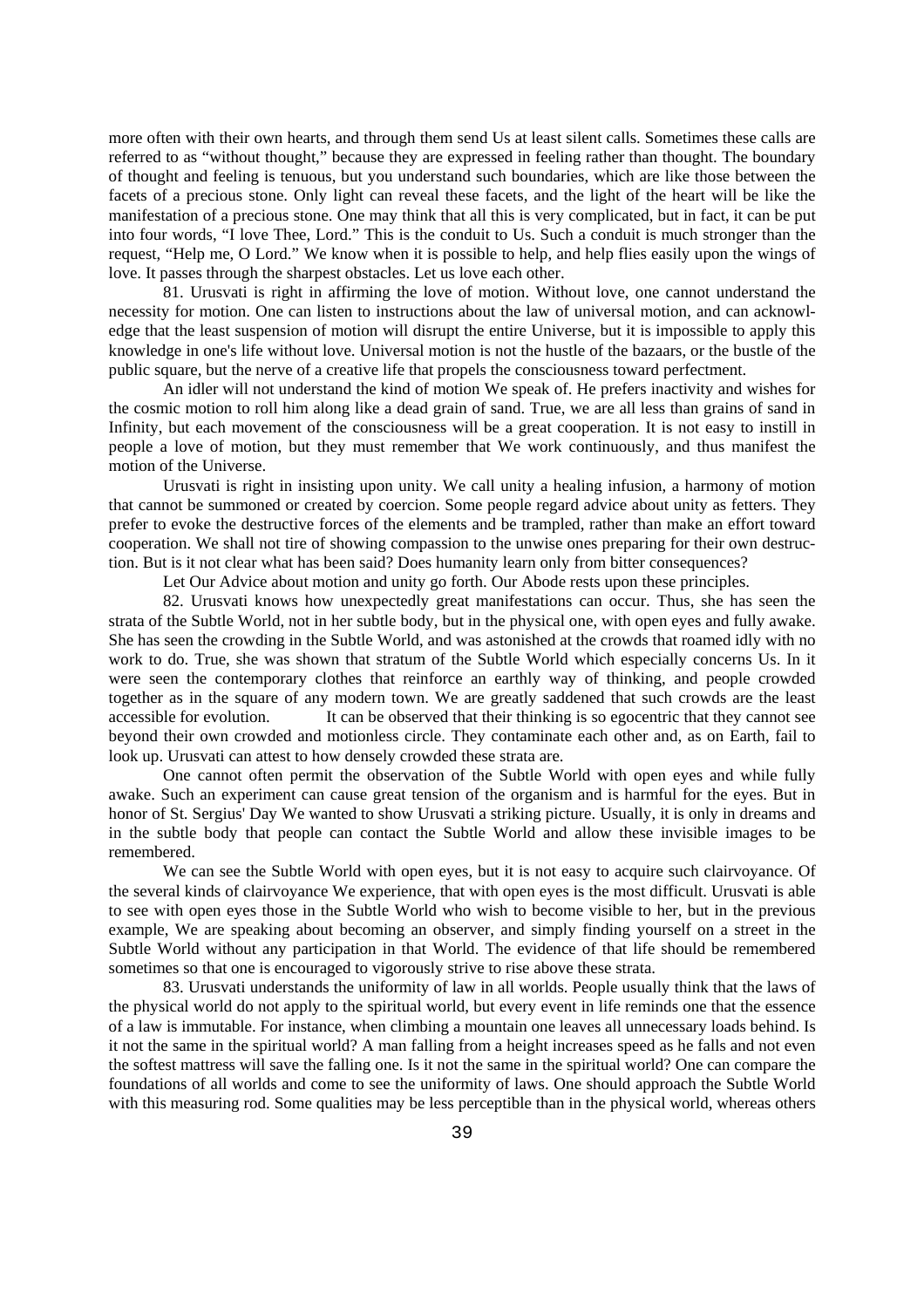will be exaggerated. In the lower strata lust is increased, and in the higher spheres the best qualities are enhanced. There, one's sense of duty grows, and is especially evident at the time of reincarnation. A high spirit does not resist moving naturally into a new life. It rejoices at the possibility of self-improvement, and actively seeks more difficult tasks in order to test its renewed consciousness. The high spirit strives to a difficult path, while the weak one clings to laziness and cowardice.

 People come to Us only by difficult paths. Not one Brother, not one Sister can be named who did not come by a difficult path. Each One could have chosen an easier path, but did not in order to hasten the ascent. One can imagine the atmosphere that is intensified by such labors! The vibrations are so powerful that they cannot be endured by those unaccustomed to them. Joined with the power of the vibrations the unified tension radiates brightly to form a beautiful rainbow.

The atmosphere of Our Abode radiates in this way.

 84. Urusvati knows how much man is constantly guided by the Primal Energy. From the greatest achievements to the most ordinary, everyday events, people are under the influence of the Primal Energy, which has been given so many names that it has lost its identity in the eyes of humanity. It is time to restore its basic significance, and not use any of the former names but retain only the simplest and most expressive one, Primal Energy. The most important thing is for people to learn to sense its presence, then cooperation with it will be realized.

 One should not be surprised when We speak about cooperation with an energy that is within us. How can one cooperate with one's self? Let us not forget that the Primal Energy exists everywhere, and our spark of that Energy must cooperate with the highest currents. Thus we can better understand the guidance about which so much has been said. Truly, Guides exist as well as tempters. Every incarnate man is surrounded by both friends and enemies. Without fail, the many cares and hatreds of former lives gather around one. When a man asks for help, he feels that there must be something real near him during his lifetime, and truly he is not mistaken. In addition, if he could realize the presence of the Primal Energy his call would be still more effective.

 We wish to create thoughtful cooperation everywhere, and would rejoice if people addressed themselves to their surest Guide. It is precisely the Primal Energy that shows man the measure of possibilities. He hears the voice of his conscience, but it is the Primal Energy that provides impetus to this voice. Each resolve is the result of this Energy, and is better developed by acknowledging it. Such acknowledgment is like an invocation of strength. Among the rituals of the ancient Mysteries one may find the invocation of powers. This should be understood not only as a protection from dark forces, but precisely as the invocation of powers that are concealed in the depths of the organism. Thus, everyone can perfect his powers by acknowledging them.

 85. Urusvati senses the magnetism of objects. This ability is made possible through the synthesis of many subtle feelings. We are not speaking about a detailed explanation of the history of each object, for many accumulations on an object can give different indications from different eras. Those who hold an object and start telling stories about its life serve no purpose; however, it is important to feel the essence of an object and sense its harmony.

 It is equally important in life to avoid objects that have had unpleasant contacts that influence them during their existence. Even recently produced objects keep the emanations of those who made them. Therefore one should not become immersed in the details of objects. The Primal Energy will warn about the essence of things, and one should not keep things nearby that bring sad and unpleasant feelings.

 The magnetism of objects can be seen in rings that change color, depending on events. The magnetism of water is known to you, but the magnetism of certain metals is manifested with more difficulty. Thus, We took Urusvati's ring to Our Abode to magnetize it. Let us not call such objects magical; they simply harmonize with the Primal Energy of the one who wears them. It is not the ring that indicates the events, but the Primal Energy of its possessor. Only pure silver can vibrate to the Primal Energy. Urusvati's ring could become red, black, or yellow, depending upon the events. We conducted this experiment because the radiations of the Primal Energy are of special interest to Us.

 Contact with the Subtle World helps greatly. The three fundamental worlds are often likened to the three kinds of ocean currents. An experienced seaman pays no attention to the drift of surface foam,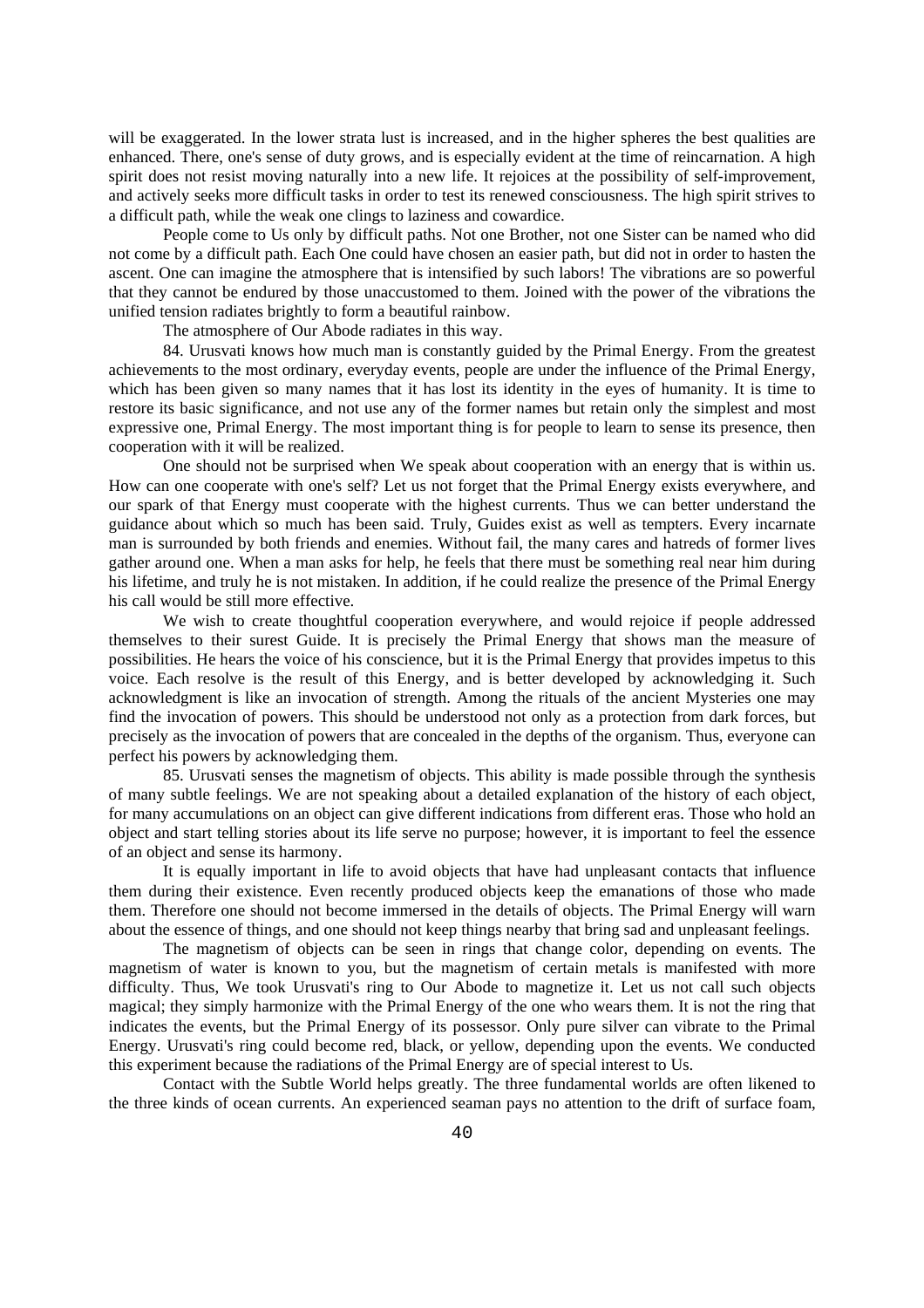nor does he fear the middle turbulence, but he forecasts storms according to the deepest currents. Thus, let us not fear the foam of the physical, but let us pay attention to the subtle manifestations. We should understand the essence according to the fiery signs. The Primal Energy is the fiery substance.

 Truly, We are Brothers and Sisters born of Fire. Therefore, when you visualize Us, surround Our Images with fire. And We will recognize you by the fiery seed.

 86. Urusvati knows the significance of great tension. We say, "Turn to Us," but one should ask how, and We will reply, "With all your mind, with all your heart." This is easier to say than to do, for to offer the entire heart is to be in love, and where there is true love, there is no place for doubt. Those who love will not criticize something they do not understand. Where there is criticism, there is not complete love.

 Half-felt measures will not suffice in days of great calamity, when there must be a unity that bars even the slightest discord. The hostile forces dwell in such little cracks and poison seeps into shields damaged by discord, against which Our defense is perfect love. Let all Our friends wear this trustworthy armor. Do not mislead yourself by thinking that small splinters are harmless, for they cause terrible infection. In Our intense life the cracks of doubt are the most dangerous.

 We stress that care be taken of one's health. Can We permit Our co-workers to be careless? Indeed We cannot! We foresee the attacks of the dark ones, who try at all costs to shorten the lives of workers of Light, taking advantage of each weakness of the organism to cause injury at the vulnerable spot. Do not think that Our help can be shaken, but any false step can prove fatal, and We can protect only those who accept Our help. Any unworthy thought can sever the thread, and people often unknowingly project harmful thoughts. In times of great distress one must be able to turn to the Teacher with one's whole heart, knowing that His help will not be delayed even for one moment.

 Faith is true knowledge, and trust is the way to success. Distrust is the result of ignorance about Our work. It is essential to relate every individual situation to world conditions and to recognize how much Our help is complicated by human error. People defeat their best possibilities. We point out the necessity for unification, but there are not even three people who can fulfill Our requests!

 At least when in danger, people should realize the need for unity—if not with their hearts, then through reason. Thus must one think in times of great disaster.

 87. Urusvati knows how absorbed We are in astrochemistry. Interplanetary chemistry is a science of the future. No matter what name it may be given, this subject will be attentively studied even in the schools. It would be more correct to call it psychochemistry, for not only every heavenly body, but all that exists produces strong chemical reactions. It is time to pay attention to these interactions, not only from the point of view of so-called magnetism but also from the point of view of chemistry.

 A chemical reaction is created in every handshake. Not only can physical infection be transmitted, but a chemical substance is also created. People deny the existence of these reactions, not realizing that all of interplanetary space is permeated with them. Much has been said about spectrum analysis and its application, but such theories have for the most part remained abstractions. Nevertheless, all this has a significant influence on earthly life. If people recognized that all objects emanate, the next step would be the acceptance of the chemical aspects of these emanations. From small facts one can march on to great discoveries, even concerning interplanetary influence.

We are occupied a great deal with the study of psychochemistry. The Subtle World helps in this research because it is replete with the subtlest chemical activities, which facilitate distant communications and create the circumstances for sensitive discrimination. Everyone can begin such experiments by observing why he feels attracted to or repelled by certain objects. In time, this type of experiment will be taken up by chemical laboratories, but even now careful observation will help to analyze such phenomena, and the effect of psychochemical reactions on the most elementary substances will be discovered.

Thus, let us be cautious with all surrounding objects without losing efficiency of action!

 88. Urusvati grows indignant when she hears about war, Sister Oriole is terrified, and We are all saddened by the barbarism of humanity. The most negative manifestation of free will is seen in outbursts of war. People refuse to think about the terrible currents they evoke by mass murder and the consequences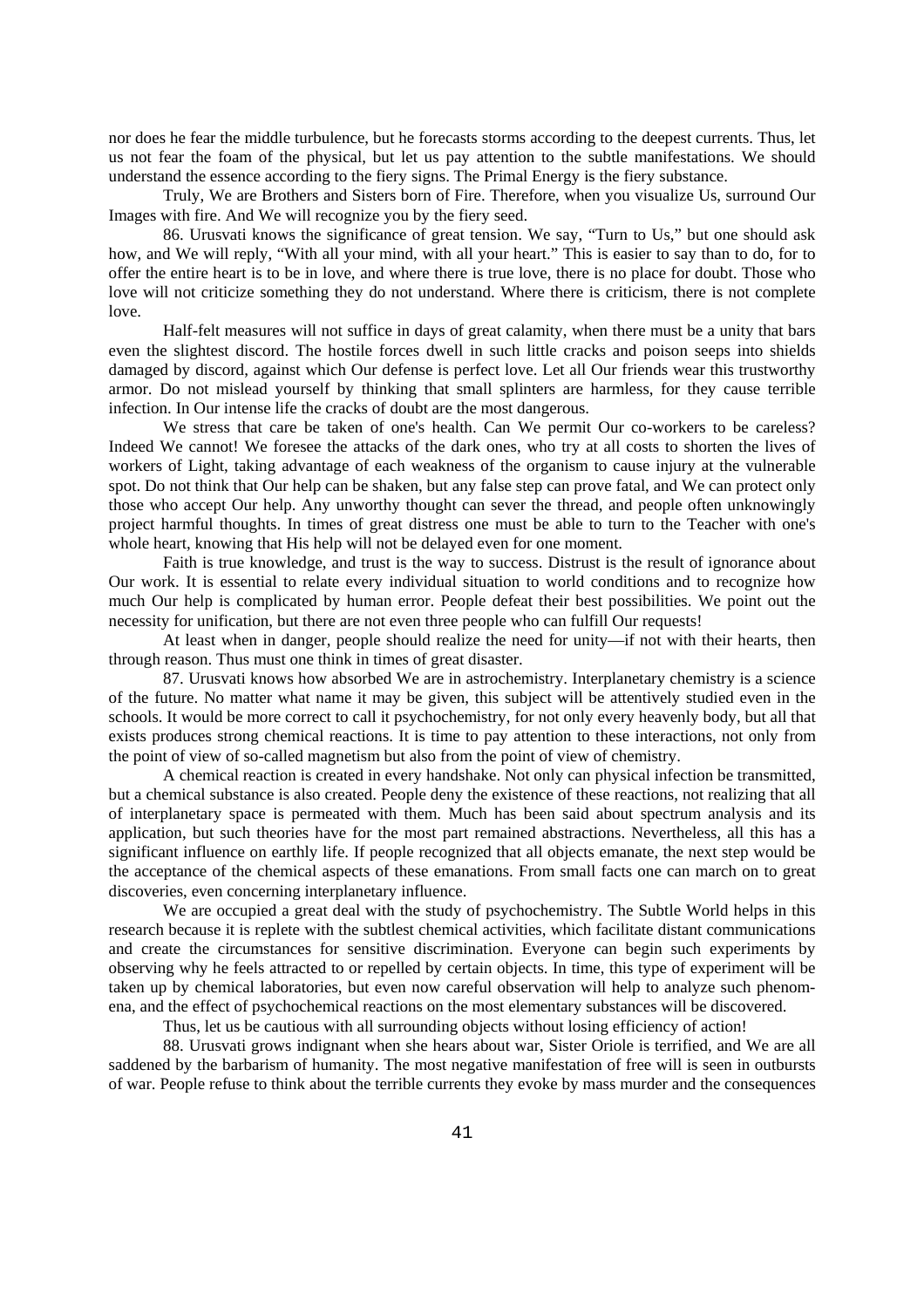it will bring. The ancient Scriptures correctly warned that he who lives by the sword will perish by the sword.

 There is a difference between the karma of aggression and that of defense. It can be shown how aggressors suffer the most grievous consequences and how terrible their condition is in the Subtle World. People delude themselves by thinking that great conquerors do not reap bad karma during their earthly lives. But karma has its own timely approach, and does not show itself immediately. Life is continuous, and the wise ones understand their lives as a single necklace.

 Aggressors burden their karma not only by killing but also by polluting the atmosphere, which occurs during war. The poisoning of Earth and of the other spheres is long-lasting. You who intrude into the lands of your neighbors, has no one told you the consequences of your fratricide?

 Our Abode has witnessed many wars, and We can testify how this evil is increasing in the most unexpected ways. People know that explosions can cause rain, but what about poison gas and its possible effects? How sad We are to see free will, which was bestowed as the Highest Gift, manifested in this horrible, uncontrolled way.

 89. Urusvati understands the significance of silence. But what kind of silence must this be? People think that silence is simply not uttering any sound, but true power comes when the whole being is overwhelmed by silence and an energy is generated that permits communion with the Higher World. We know these hours of surging energy, and can affirm that this kind of silence is the highest tension.

 One must practice to attain this state, but it can only be acquired gradually. One may trace in one's various lives how awareness of this energy develops, thus broadening one's possibilities, whatever the circumstances may be. The sooner one begins to expand on his experience, the better.

 When silence reigns in Our Tower it means that We are experiencing this powerful tension, and communion with the Higher World will result in a renewal of forces. We need such an accumulation of new forces, just as all of life needs it. It would be a mistake to suppose that We do not need replenishment of energy. In revealing Our human side to you, I am strengthening Our bond with humanity. We certainly do not want to appear as "Beings beyond the clouds"! On the contrary, We want to be close co-workers with humanity. Therefore, let a closeness be created that will be the threshold of cooperation. It is especially needed.

 90. Urusvati has experienced the way in which a special concentration of the eyesight can help one perceive former incarnations. One would think that such concentration of the gaze would be natural for everyone; however, there are two conditions that make it exceptional while in the earthly body. An extraordinary intensification of psychic energy and tension of the optic nerves are required. The images of former lives are brought forth from the depths of radiant accumulations, and just as in a kaleidoscope, these separate fragments join together to form a complete picture. Such an experience is therefore difficult for those in their earthly bodies, and We rarely allow it because it can harm the eyesight. Even though it would be possible to see many remarkable things in this way while in the earthly body, the conditions of life do not allow frequent use of these natural possibilities. Even those of Us who are in physical bodies must experiment cautiously along these lines. People probably will not understand why, even in Our Abode, earthly laws must be applied. To most of them, everything is either possible or impossible. They do not want to understand that the laws of the Universe must be respected.

 Most of the time people rebuke Us before the completion of their deeds, or think of Us only after their actions have already taken place. We wish to establish as many conditions as possible that will facilitate normal contact with Us. There was a time when We preferred not to tell people how to communicate with Us, but now We find it necessary to remind people that We are ready to help them when conditions are appropriate. In the previous books many conditions were mentioned that promote the harmonizing of human consciousness. Those who study the Teaching attentively can easily understand the way of communion with Us.

 We are not fortune tellers, We are not avengers, We are not oppressors; We are the Weavers of Wings, the Forgers of Shields, the Guides of Thought. It must be understood, however, that this complex energy requires careful application, for calamities can be provoked if it is applied wrongly. We have given you an example of how incarnations can be visualized, but at the expense of the eyesight. In working with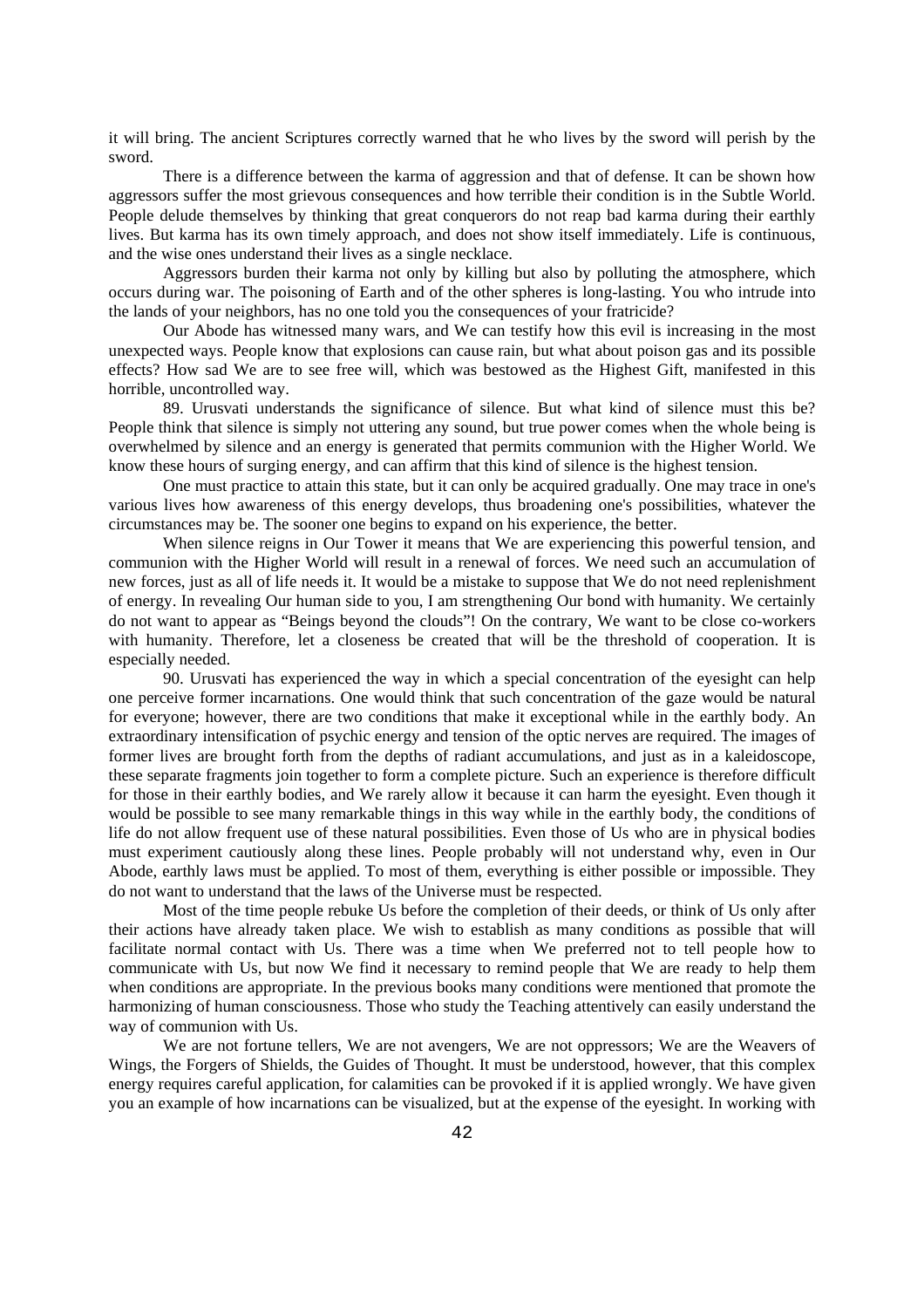Us the power of the Heart must be applied, not by forcing, but by the most natural striving, which must underlie the foundations of one's whole life.

 91. Urusvati knows the ways of striving. Such techniques should be transmuted in the consciousness, for one cannot command them intellectually. Only with the eyes of the heart can one see whether there are still more ways to increase striving. One should rejoice at each act of full striving. Such fullness gives birth to the music of the spheres. An intensified harmony arises when all the strings of the heart resound. Do not take such comparisons as mere symbols; long ago We spoke about the eyes of the heart. Indeed, man sees through them, and hears with the ears of the heart. How could we exist without such senses?

 In Our Community We use special apparatuses to broaden the capacity of the heart. We would be happy to share this knowledge freely, but human hands would only cause heartache. These apparatuses should not be used without having control of one's thoughts, otherwise the heart would be overburdened. In addition, the surrounding conditions should be suitable. You know how easy it is to contact Us when the fires of the heart are kindled, and the spirit rejoices in exaltation. Beware of irritation and fear, those petty obstructions that not only separate you from Us, but also burden Us. Seek nearby, seek in the small things, seek in everyday life. We are talking about the ways that lead to the far-off worlds. Petty obstructions are out of place in such preparations.

 Examples of communion with the Brotherhood can be given. A great measure of inspiration can be seen throughout the centuries. When the Brotherhood commissions someone for great sacrifice, could that person remain without inspiration? The degree of striving is determined by inspiration. We help such lofty achievements. Let waste and dust not obstruct the beautiful path, and doubt not obscure the details of the path, for even rapids can be crossed on a rainbow of Light. But the rainbow comes only after the storm. Thus let us understand the highest degrees of striving.

No human confusion or slander will obstruct the beautiful path of sacrifice.

 92. Urusvati knows that working with Us is a Great Service and a reverence of Hierarchy. So many divisive ideas have permeated the world that we must seek the common thread in all concepts. We are called by various names in the world's many languages, and Our work is understood differently by different people. But further division should not be allowed. There is not one Teaching that has not been rent by distortion. Even the Teaching given late in the last century has already split into many rival groups. Hence, the unification of ideas is essential.

 Many names are given to the Primal Energy. It is amazing that people can argue about different names for the same thing! Thus We advise you to forget all random names and accept "Primal Energy." Such an inclusive name should not be offensive to scientists, because they know that within each of their various experiments and searchings is concealed one and the same energy— Primal Energy. The same is true of Our Names. Let the name "Brotherhood" remain, and pay no attention to any other.

 Every age has its times of discord, and also its times of unification. Therefore, one should prepare for the time of unification. This should be understood neither as advice, nor as a means of collecting ideas, but as help in harmonizing a divided humanity. In this action is contained the concept of Great Service and the idea of Hierarchy, of which people have only a vague idea.

 You are right to use great discrimination in distributing the books on Hierarchy. There are many who will not accept Hierarchy, and one must not impose such ideas on those whose consciousness is clouded. Only the free will can, in time, prompt one toward great Unity.

 Thus, one can observe the direction of Our Inner Life. Meditate upon the Unity of all, particularly during days of dreadful discord.

 93. Urusvati knew long ago the identity of the Founder of the Brotherhood. It is possible to trace the long chain of incarnations and the periods in the Subtle World, yet in all this diversity the fundamental, unchanging goal of existence should be discerned. Similarly, one can see how, though earthly temples and strongholds have perished, the ideas that brought them into being have not died. Not only do they nourish entire generations, but, as centuries go by they continue to flourish beautifully with a new understanding. We pay no attention to superficial fluctuations, knowing that the essence is unchangeable.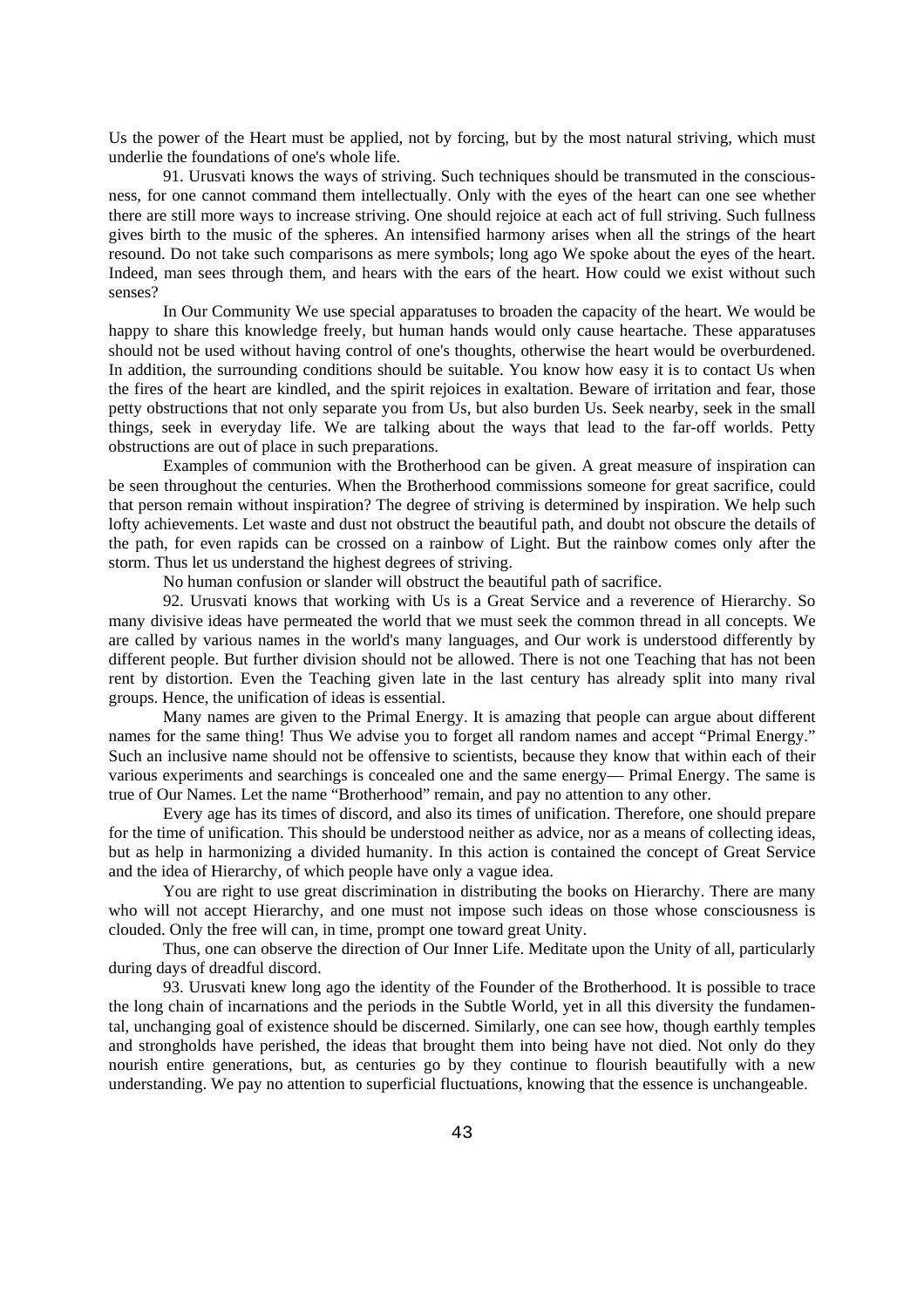The different incarnations of the Founder can be observed in their amazing outward variety: at times the Master, or the suffering Spiritual Teacher, or the Hero; at times the Hermit, or the Leader of nations, or the wise Ruler; then the Monk, the Philosopher, and finally, in the Subtle World, the Healer of the people on Earth. It would be too much to enumerate all the former lives, but in all there was the same Service and the same persecution. In the Subtle World, Service was more peaceful, because it was possible to remain in a circle in which the energy was not aimlessly consumed. But on Earth more energy must be used for defense than for productive activity, and this is burdensome. It takes centuries to grow accustomed to directing energy where it will be useful. But you must remember that every transmission of energy with a benevolent purpose brings its good result.

We have had opportunities to visit the ruins of temples erected by Us ages ago. There are many such temples in Egypt, in Greece, and all over the world. We know that these walls served their purpose and are no longer needed, but their essence remains and does not lose its freshness. Thus We testify, We who have experienced much and seen much. People often do not understand the correlation of the past with the future. Our Community has preserved many examples of Service, and We can testify to the continued vitality of all the Sacrifices.

Amidst Our labors We do not forget all those who have offered beautiful sacrifice.

 94. Urusvati knows well that the most difficult task is to harmonize the currents of human free will. There are no cataclysms destructive enough to turn the attention of humanity to the true nature of its deeds. Let us recall how those who survived the great cataclysms of the past did not care to think about the causes of the disasters, preferring to consider themselves innocent victims of some cruel fate. They did not want to purify their consciousness and instead began once more to indulge their free will gone mad.

 The currents of will come into rapid collision, and undisciplined thinking fills space with destructive explosions. Probably the ignorant will again declare that We threaten and frighten them, but they should turn to the pages of history in which they can trace the calamities of humanity. These calamities are not sent by heaven, but are caused by human society. People persecute their own Saviors, acting like a mad musician who tears out the strings of his instrument before the concert!

 When We point out the natural consequences of ignorance and madness We are well prepared for accusations of cruelty. But there are no words in human language that can warn people sufficiently against self-destruction, the destruction of the planet, or the pollution of space. It is Our patience, acquired over centuries, that helps Us to continually offer salvation to humanity, in spite of its ingratitude and cruelties. Each day and every hour We are cursed, and Our helping Hand is rejected.

 One can imagine what violent currents of willful madness inundate every movement for good! Why think about remote hierophants of evil when ordinary people, who seem to be struggling against evil, are actually increasing it to the maximum. Such is the situation on Earth. The ungrateful sons of Earth are hastening to bring catastrophe closer, and each warning is taken as an offense. Thus the world has inscribed the truth about Golgotha.

 Therefore you must know this aspect of Our Inner Life. Realize it and work with a proper understanding of existence.

 95. Urusvati is familiar with earthly suffocation. This is what We call the atmospheric condition produced by heavy spatial currents, which, intensified by subterranean fires and by human insanity, cause unbearable depression. We know such times! People may attribute these conditions to sunspots or to the passing of comets, but external events could hardly cause such unbearable tension. Even the subterranean fires themselves are not capable of penetrating the planet so completely without the cooperation of man.

 People feel this depression. They become possessed by a nervous madness, but cannot distinguish its cause. Many attribute it to epidemics, or to new forms of disease, but they overlook the main cause their own behavior. Thus the earthly suffocation builds up, and sensitive hearts are deeply affected by it. Even physical suffocation is felt, and the heart is depressed. Extra care should be taken of the heart. There is consolation in the fact that such tension cannot last for long. It must dissolve into the currents of prana, or else it will cause cataclysms. But sometimes even a cataclysm is better than this deadly suffocation!

We know this suffocation.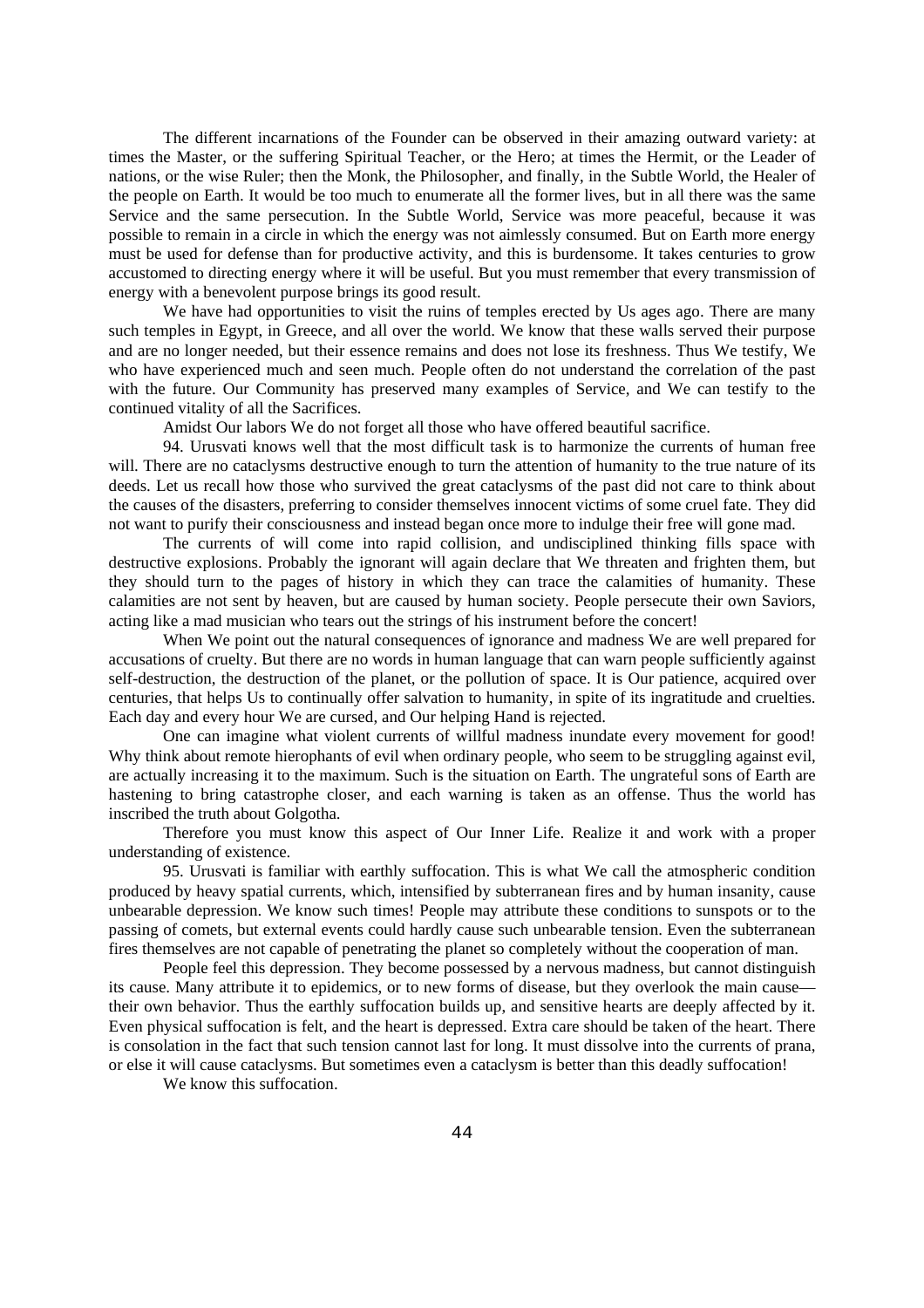96. Urusvati knows the significance of synthesis. If this foundation is not accepted, the most useful works will be destined for destruction. The essence of Our Abode is not properly understood because people arbitrarily categorize. Some consider Us to be Hermits of Kailas, while others think that We are Beings of the Subtle World. Such distinctions destroy the synthesis of Our Existence.

 People refuse to accept the logical explanations that are given to broaden their knowledge, and by refusing, they diminish the very meaning of Our existence. If Our Center exists as the link between the worlds, in it must be expressed the conditions of both worlds, physical and subtle. But such a simple idea can only be understood by one who comprehends the great importance of synthesis.

 Humanity can be divided into those who accept synthesis and those who deny it. Those who deny the benefit of synthesis do not recognize the history of the human race. The epochs of upliftment were also the epochs of an understanding of synthesis, when each harmonization of the centers resulted in a broadening of consciousness.

 Please do not think that narrow specialization makes the glory of an era. Only benevolent, allembracing synthesis can give impetus to the new progress of consciousness.

Thus, let us not forget that categorizing prevents a proper understanding of Our Brotherhood.

 97. Urusvati knows the balance between harmony and evolution. These correlative concepts are often taken as being contradictory, but, in reality, can evolution ever be inharmonious? And how can harmony be created without evolution? Yet people prefer to understand harmony as an immobile and inactive state, and use it as an excuse for their irresponsibility. While the world is in convulsion people prefer to sit in sweet oblivion, and call their benumbed condition by the lofty word "harmony."

 However, the strong chords of harmony are tensed, and as they expand they contribute to evolution. Similarly, the benefit of evolution is in its continuously accelerating motion. It is beautiful to realize that the world is perpetually evolving, in ever-increasing striving and motion. People do not look into the future, but secretly dream about an impossible static condition. But there can be no static evolution. The spiral of evolution is an eternal ascent that even the convulsions of chaos cannot arrest.

 In their earthly condition people cannot always notice the beneficial growth. All growth comes with pain, with lightning, and in storm, and only a perfect consciousness can perceive the radiance of Truth. Every evolving thinker must transmit his understanding of Truth while on Earth. If he does not apply Truth in life, man is not worthy of being called a thinker. Thought is life, and life is moved by thought.

 Thus you realize the two foundations of Our Life. We live in harmony for the sake of evolution. We must evolve, otherwise We shall be transformed into mummies. One must be able to love the movement of evolution, for in it eternity is realized.

 98. Urusvati practices austerity and courage. Both of these attributes should be developed through attention to the examples of heroes. One should be reminded of those who overcame superhuman obstacles, and understand the complexity of the circumstances that surrounded them. History did not record all the dangers that threatened them from near and far. People suppose that heroic deeds are performed spontaneously, without preparation, but in reality many thoughts must take form before a firm decision to carry out a selfless act can be made.

 The most valiant heroes have recollections from early childhood, when they had visions and dreams and heard voices that called to them and led them. Certain ideas were formed during their childhood that manifested much later. Heroes can describe how certain invisible forces directed their actions, and how they at times would spontaneously utter words whose meaning they did not understand until later. Thus, Our influence flows to many co-workers and strengthens their courage. We appreciate the gratitude We receive for the constant care that We bestow upon heroes.

 Our Abode is the focal point of stout-hearted decisions. But We have to practice great patience so that these decisions do not interfere with free will. Thus, with regard to Our patience, We can be considered examples.

 Not all potential heroes will reach their goal, because their free will often rebels against their own determined decision. But if people realized how ardently We try to help them succeed, they would see how beneficial it is to cooperate with Us. Then *podvig*<sup>6</sup> will be kindled, and felt as the highest joy.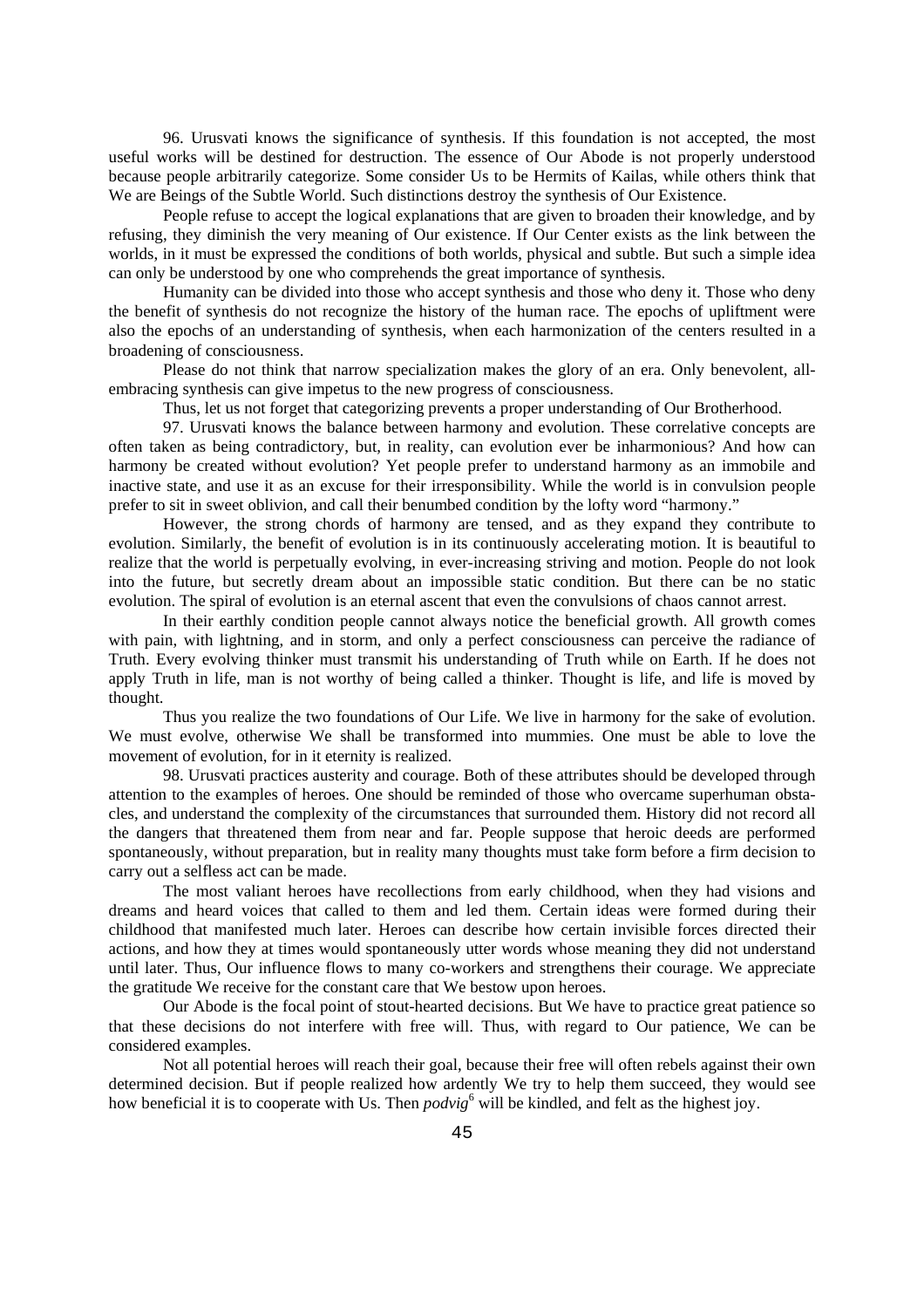99. Urusvati agrees with Us that the present century is the century of thought. Only in the present century have people begun to accept that thought is energy. None of the thinkers of past centuries could reveal that thought is the motive force of the world, because in order to understand the process of thought a knowledge of physical sciences and of many other discoveries was first needed.

 It is true that Plato knew the power of thought, but he revealed only a clue to its power, because it was dangerous to give this knowledge prematurely to the masses. Only now are some researchers beginning to realize how accessible are the many hidden qualities of thought. Centuries were required for such simple observations, but now it has become possible to prove that thought is a tangible motive power.

 How much more quickly would a broad knowledge of thought penetrate humanity if people realized Our existence! The most powerful currents of thought vibrate from Our Abode, and it is easier to decipher thought transmitted over a distance when it comes from such a powerful Source. But when people experiment with thought transmission they pay little or no attention to their own spiritual condition. Once again we are reminded of the old saying that one must wash one's hands before starting an experiment! Researchers should pay attention to harmonizing their own condition before experimenting, for a discordant mood will not permit positive results. The first stage of transmission can be reached easily, but it is desirable to press forward with the development of thought transmission over great distances.

 Certainly one should be grateful to those scientists who have overcome their prejudice and are helping people to understand their birthright. We constantly send arrows of thought to penetrate the consciousness of humanity. May people sense how many messengers are knocking at their doors!

 100. Urusvati remembers that the events in Spain were predicted ten years earlier, and that the dates of other great events were also given. Some may wonder why certain events were predicted far in advance, whereas others, apparently far more significant, were not pointed out at all. From an earthly point of view, this question is quite reasonable, but on what basis should some events be considered more important than others? Let us remember that beyond worldly understanding there is a supermundane one. Some events may greatly influence human affairs yet leave no trace upon the pages of history. On the other hand, events may occur that seem to be only local, but in reality are most significant and become turning points in the history of the world. Such seeming contradictions between earthly and supermundane evaluations can create confusion in people's minds.

 We have often been accused of being interested in insignificant events while being deliberately indifferent to important ones. To this We say, "You of little faith, where are the scales on which you can weigh with such precision the events of the world? Can you assume the right to judge nations and the actions that fulfil their karma?" Even individuals must be judged sparingly.

 Often a leader is unworthy of the esteem that he enjoys during his lifetime, and only later do the results indicate how unfruitful his activities were. Today can be seen, but tomorrow must be imagined. The events of the world can be likened to mosaics, which are seen clearly only from a distance.

 Karma is made amidst storms and tribulations, and the inevitable takes its course. The country that yesterday was a giant may be a dwarf by tomorrow. Such destiny may amaze people, but We can see the chain of causes.

One must learn to discriminate between the great and the small.

 101. Urusvati realizes that, although on the reality of the physical plane some people at times seem alive, from the viewpoint of a Higher Reality they are quite dead. It might seem puzzling that those defined as dead by a Higher Reality continue to move about on Earth. But why should such determinations be limited by only physical manifestations? When Our apparatuses indicate death, this indication is more correct than earthly evidence. We could mention several such "living corpses," each of whom is afflicted by some physical ailment. But their physical condition is a secondary factor, the primary one being the condition of the subtle body, which is ready to leave and may no longer be fully connected to the physical body. Such automatons can no longer be independently creative, and are easily led by others without realizing it. They are strongly earthbound and dread the idea of death, yet sense that they no longer belong fully to physical existence. Usually they are so-called materialists, and fear even a hint of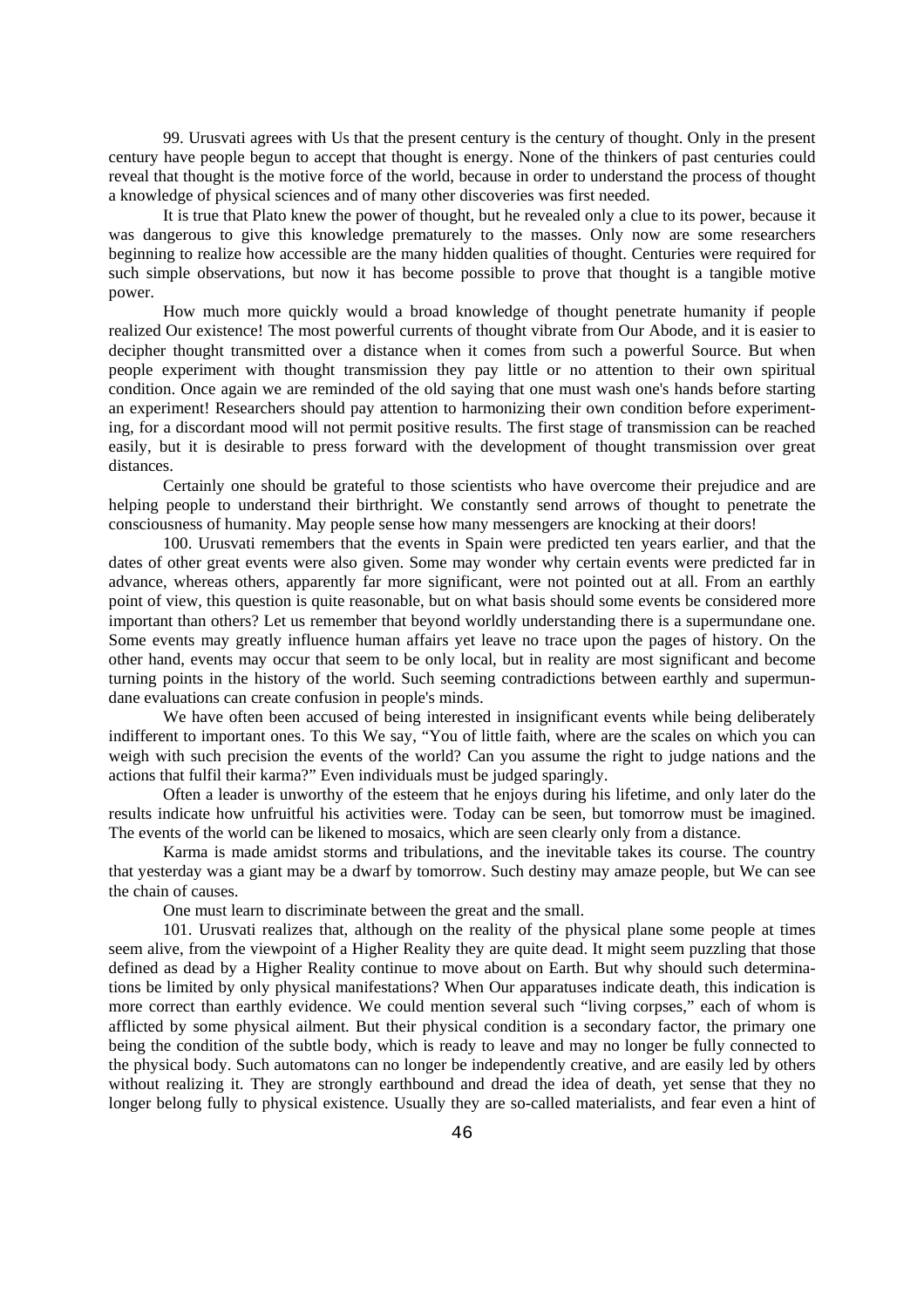the continuity of life in the subtle body! They may even fear to think about their own deeds. One should be able to recognize these living corpses and regard them as empty shells. I know that they would be enraged if their names were mentioned, and We shall not do this, for you know whom I have in mind. You also know whom We consider to be vacuums.

 Let us not calculate by earthly measures, and let us take the future into consideration. The complexity of relationships is such that neither jinn nor fools should be dismissed immediately, even when they seem insane. We are in the midst of the world's events, and cannot cut karmic knots, for this might cause catastrophe. People often suggest that We put an end to certain circumstances, not realizing that the ends of such threads can turn into snares for them by enmeshing their own karma.

 I must emphasize this, for some people have strong ideas about Us and think of Us as beautiful angels, dwelling in the clouds and playing harps!

May the true description of Our concerns and labors be given to the people.

 102. Urusvati senses the correlation of the worlds, whose limits are not usually perceived. The worlds exist in many forms, and interpenetrate each other. Only straight-knowledge can recognize the borderlines of such subdivisions, and it is even more difficult to realize their evolution. If all of life is in motion, then the condition of the worlds also depends on motion.

 We have already discussed the densification of the astral body. Conversely, the material essence of flesh is considerably refined by the energy of thought. This means that between the subtle and the physical worlds there are new forms that are not quite visible to human eyes. New forms have their origin between the Subtle and the Fiery Worlds. These transitions evoke the striving for perfection. There can be no doubt that such limitless intensification is possible in Infinity.

 If we were to imagine the greatest Spiritual Toiler on Earth, we would associate Him with tremendous power in the Subtle World. But contact with the purified Fire of Space would direct Him even to the Fiery World. There is no force that can prevent the ascent of the spirit that harbors no doubt. Doubt is like a hole in a balloon. Everything is in motion and is carried into Infinity. I say this to remind you that the natural direction of man is upward. Doubt is nothing but holes in one's pockets, and diamonds cannot be carried safely in such pockets.

 In Our Life there is no such thing as doubt. The attraction to the higher worlds is tremendous, and We must exert great effort not to be torn away from Earth, where Earthly burdens have been chosen voluntarily and consciously. Such sacrifice is forged by love and by the experiences of former lives that kindled love for those who suffer. Experience can either kindle love or sharpen hatred, and who will be the one to burn on the stake of hatred? Will it not be the one who hates? Love must become wise and active. This concept is very subtle and one can easily stumble over it, or fall prey to hypocrisy. Only labor for the good of the world will afford the proper balance. Labor evokes joy and cognizance of Infinity, and imparts a realization of the mobility of the worlds.

 One may ask, what is the best *pranayama*? What instills the best rhythm? What can kill the worm of depression? Only work! Only in work is the attraction to perfectment formed. During labor the Fiery Baptism will come.

 103. Urusvati knows the urgency of the hour. It is difficult to combine urgency with harmony, or excess with moderation. Many seeming contradictions exist, but life provides the proper place for everything. If we establish activity as the foundation,

straight-knowledge will indicate the rhythm of labor. The world is carried forward irresistibly, and the tempo of work must keep pace with the race into Infinity.

We have already discussed the striving upward, but there can also be an eternal fall down into the abyss, and only work can provide the trait of excellence that will safeguard against it. One must learn to love this quality in all aspects of life, for its least violation arrests all progressive motion. Thus, it is right to feel sad for those nations that have forgotten the need for maintaining quality in all aspects of life. But one should not despair, for the potential of the heart is great, and the urgency of the hour intensifies all the forces of the human being.

 Do not think that Our Abode ignores the urgency of the time. This urgency is manifested in many ways, and can be recognized by the general tension it creates in various groups. And now, too, it is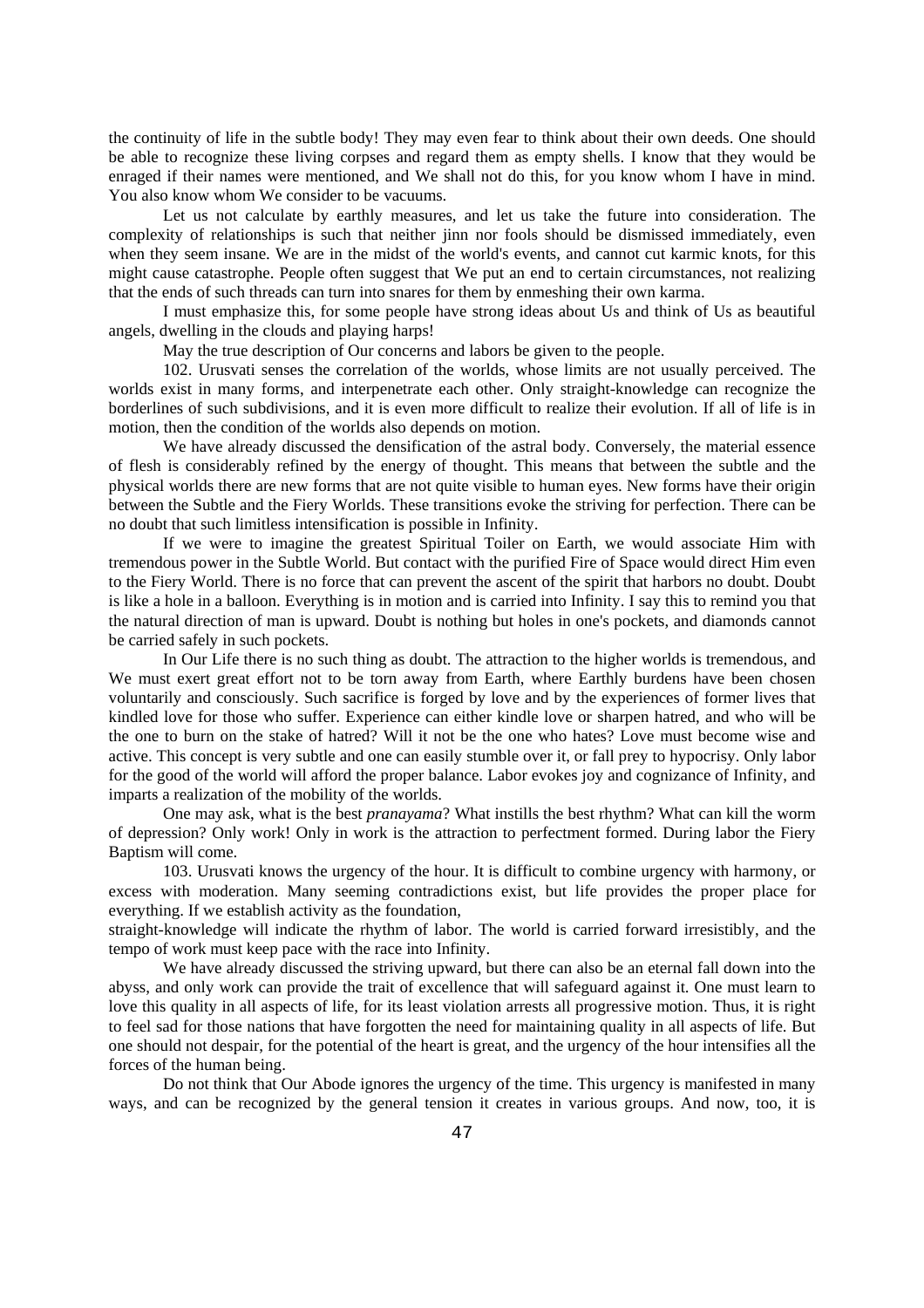possible to see how the seeds of events hasten to flower. People prefer not to notice this tempo, but their attitude resembles the unsteady walk of the blind.

Let us realize the urgency of the time.

 104. Urusvati maintains solemnity even in moments of danger. Few can appreciate the power of this shield. Amidst stormy currents the rock of solemnity holds firm. With it, man can draw upon any force within himself and forge from it an invincible armor. People should realize that solemnity is the best bridge to Us. Our help reaches them most easily through the channel of solemnity, whereas the more difficult way is through terror and depression. Every human force can be studied scientifically.

 One should know how We send the blue rays of help in the hour of danger. For example, at one time seismologists predicted an earthquake, which then was barely strong enough to be recorded. Some thought that the seismologists were mistaken, not realizing that We had prevented the catastrophe. So often people look for events far away when they take place right behind their backs. The White Swan of Solemnity flies by the straight path.

 Let us remember that all offered help should be accepted. When We advocate unity as the means of achievement, Our Advice is simply scientific. We require an intensification of energy that can be achieved only if the co-workers are united. Every breach tears the valuable tissue, and who can tell whether it will be possible to restore it? People refuse to consider such simple facts and are ever ready to risk their own welfare. Who is the one willing to endanger himself in this way? Who is the one to judge which violation of Our Advice will bring disaster? We often direct the attention of people to Us so that contact can be easily established. But they have freedom of will and rarely choose to follow the Voice of the Brotherhood.

 105. Urusvati knows how great earthly achievements could be if true collaboration were practiced. No one knows how far human thought can reach without distortion. No one can fully comprehend the task entrusted to him from the Subtle World. To each is given a seed of Goodness as a foundation for his experiments. But people do not cultivate these benevolent gifts, for they cannot perceive the higher worlds from which are sent such waves of Goodness.

 If people could remember the grains of Goodness entrusted to them, many evil manifestations would be destroyed. We send thoughts of Goodness; however these messages are misunderstood and even indignantly rejected. This indignation stems from an unwillingness to remember those Realms from which earthly life appears as nothing but a particle of dust.

 People dislike the idea that their overblown earthly concepts are colorless compared with the mental creativeness of the higher realms. This earthly egoism makes cooperation impossible. Yet, without cooperation, how can one hope to learn about the higher spheres? It is essential to recognize the higher realms, and to begin thinking about them, so as to revive the memory of the entrusted grains of Goodness. One should recall that in the early dawn of mankind it was ordained that subtle and beautiful ideas be brought to Earth. Indeed, everyone who is ready to incarnate is instructed to fulfill a task for the Common Good according to his individual capacity. Each one may reject these instructions in the whirlpool of free will, but someday will have to return to pick up the scattered grains.

 Amidst Our intense labors it is especially difficult to continually remind people of their mission. In spite of the fact that people connect Us with the Invisible Government, they refuse to follow Our simplest Advice. Just think how often the best advice has been ridiculed! They call Us sages and saints, but will not listen to Us.

 106. Urusvati knows that clairaudience is the most difficult of the subtle senses, because so many intrusions obscure subtle hearing. It is interesting that even strong voices or thoughts can be distorted by a single sound. Thought resounds, but people do not understand this, and do not perceive that a word that is emphasized mentally will resound more clearly.

 During unfavorable currents mental messages can be colored by unexpected influences. We are sending Our Discourse at this time under such burdensome conditions. In ancient times it was well known that difficult cosmic periods could be long-lasting, but today, despite the phenomenal progress of science, such cosmic conditions are not taken into consideration. There are still arguments about the effect of sunspots and embarrassed hints about the possible influence of the moon, which is thought to be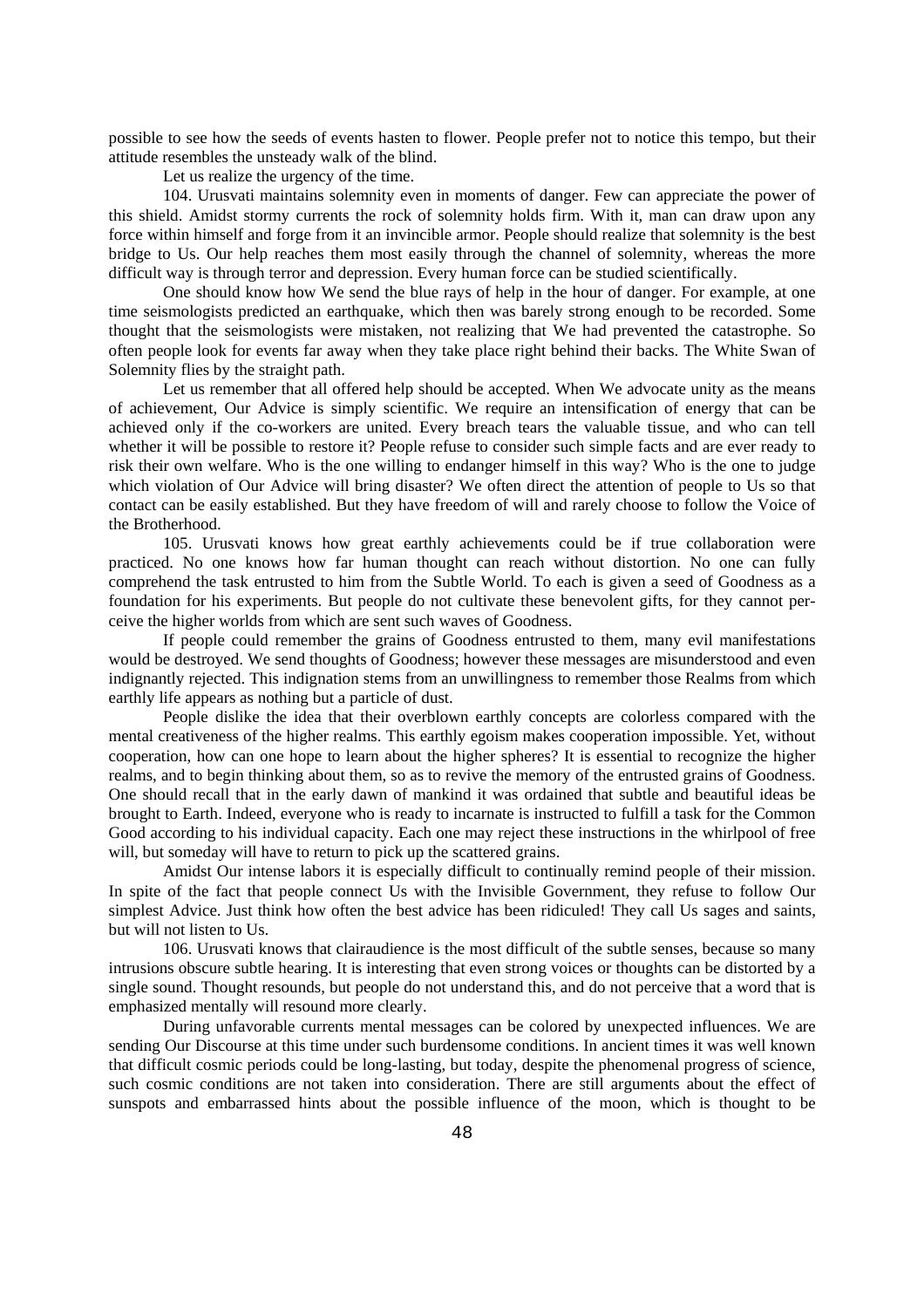associated with sorcery. Few scientists have the courage to speak about the moon as it relates to earthly conditions, and they allude timidly to the forgotten Teachings of the East, where the significance of the moon was well-known.

 The *Puranas* contain much scientific data. Several years ago, Urusvati heard from Us about the significance of the year 1942. And now this information is broadly disseminated and is common knowledge. The end of *Kali Yuga* is significant, for many cosmic events are connected with this period. For certain reasons the true dates were concealed, and only few could perceive that the enormous numbers that were cited were mere symbols. Likewise, certain references to Krishna, Avatar of Vishnu, are also symbolic. You know very well what particular event was meant by these indications. Now everyone can notice the unusual accumulation of events. Armageddon was predicted ages ago, and the abnormalities at the end of *Kali Yuga* were described in the *Puranas*, but even keen thinkers underestimated those clear indications.

 However, the unusualness of the events does not impress humanity, whose mental confusion was also predicted ages ago. The onset of this important period intensifies the general rhythm of Our Abode.

 People may feel that for some reason they cannot start doing anything. Such a mood is caused by a change of rhythm. One's inner consciousness may have already assimilated the future, but the mechanical routine is the result of the hypnotic effect of *Kali Yuga*. This is a state of divided consciousness, which also affects the general rhythm of Our Work. Various calamities threaten Earth. Karma works intensely. It must be realized that the karma of the Devas is also accelerated. Thus the forces are intensified during the change of Yugas. Let us be aware of this and let us fill our hearts with courage.

 107. Urusvati knows that most diseases come from suggestion. They may be attributed to autosuggestion, or to suggestion from a distance, about which little is known. Just as one can heal from a distance, one can also inflict disease. In the future, science will prove the existence of powers of suggestion, but at present very few understand that disease can be caused by suggestive thinking directed from a distance. It is significant that thought can be direct or indirect, and that the arrows of thought can pierce the cells of an organism that is predisposed to illness. The so-called evil eye has a concrete, occult meaning. A particular thought may not be intended to cause a specific painful reaction, but the energy of an evil will strikes at the weak part of an organism, and overwhelms its self-defense.

 It is important to recognize that thought can not only create the outer symptoms of disease, but can also compel dormant embryonic diseases to arise and begin their work of destruction. What better proves the existence of the power of thought? There are innumerable such thought messages roaming the world.

 Medical authorities believe that infection is transmitted only physically, and they ignore the main cause of infection. The science of thought should be studied in its many aspects. For example, just as radio waves interfere with one another, mental messages can cause a similar confusion. Many such facts still go unrecognized.

 This will provide an idea of the complications in Our Work. We transmit benevolent thoughts and ideas, and must also work to counteract the numerous malicious carriers of infection. We are in a position to observe how people themselves spread dangerous earthly infections by thought, infecting one another with damage, in the true meaning of this word. Such malicious influences used to be attributed to sorcery, but even today there are more of these "sorcerers" than one might think.

 Certain unusual diseases are now spreading rapidly. People either ignore this fact, or if they do notice it, prefer not to look for the causes. One can argue that from the point of view of the average person this is neither new nor unusual. However, one must remember that this is the age of new energies, and the daily life of even the ordinary man is charged with numerous highly concentrated currents which produce new impulses in human minds. Man must assimilate many new ideas.

 108. Urusvati saw the Ray that was filled with numerous eyes. Such evolutionary forms should also be faced and one must learn to accept their existence. A special ray is required to establish the visibility of these spatial forms, which are the prototypes of future creatures. These traces of great thought-creativeness are registered upon the layers of *Akâsha* and are an illustration of the creative work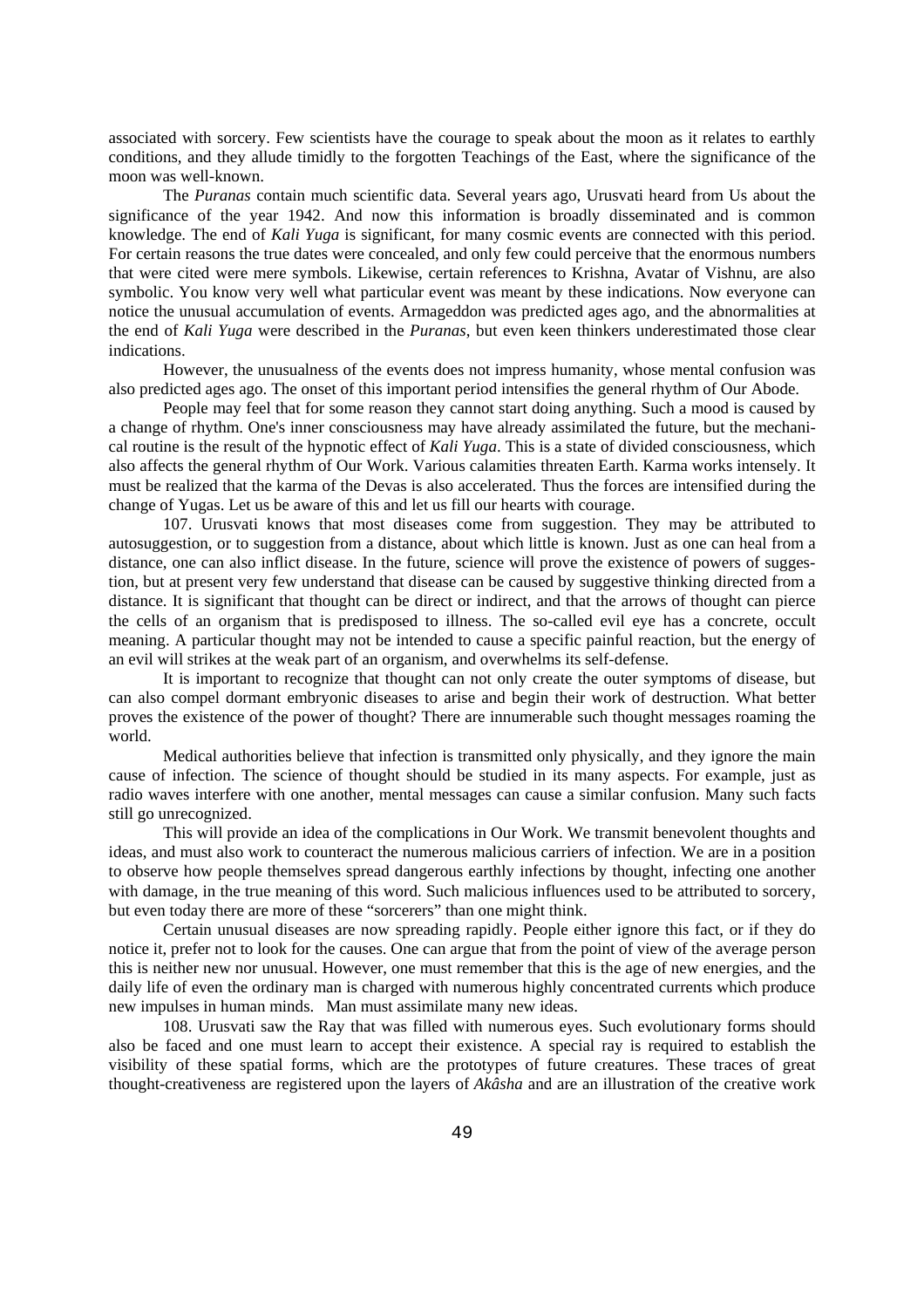of the Great Builders, who fill space with their ideas. By the currents of such powerful thought are born multitudes of forms.

 Let us examine the laboratory of eyes, which differ in size and expression. Some are already awakened and full of luster, and others are half-closed; some remind one of Eastern eyes, whereas others are the eyes of the North. One can see how thought creates inexorably out of the treasures of *Akâsha* and supplies the needs of the worlds.

 And now, for example, a school of fish can be glimpsed in the ray. Thought must be unusually clear to create such harmonious forms, for obscured thinking creates monstrous forms. It is most important to look at least once into the treasury of *Akâsha*, but such glimpses are hard on human sight, and We must practice caution with Our co-workers. However, in this book We can record that Our Sister was able to see such treasures of thought-creativeness even while in her physical body. These observations should not be repeated often because people have polluted the lower spheres, and some experiments are dangerous to the health. Our Blue Ray can reveal many subtle forms, but seldom can We allow such manifestations. Urusvati saw this Ray in single combat with the destructive fire. Only in an extreme case can such a powerful Ray be applied throughout the whole world.

 You may remember how We observed Our own Images reflected upon the surface of a polished board. The same principles operate in the subtle spheres as they do in television today, but you saw this phenomenon seventeen years ago. Such experiences should be recorded and eventually compared with new scientific discoveries. Much has been projected into the world, but it takes time for it to be realized.

 109. Urusvati realizes that psychic energy should be carefully conserved. This may sound strange. Can people regulate the Primal, all-permeating Energy, and would it not be arrogant of mankind to assume such authority? Can one pretend to be the guardian and controller of such immeasurable, infinite power? Yes, for man has the responsibility for the Primal Energy since he is capable of co-measurement and of knowing exactly when he violates the beatitude divinely entrusted to him.

 Abuse of the Primary Energy has been compared to the abuse of alcohol, which is beneficial in small doses during certain illnesses, but harmful in large doses. So also, psychic energy can be used for benefit or destruction, and only a broadened consciousness will understand how much can be drawn from this source of energy without abusing it. People have the idea that they can use the beautiful energy without limit, but they forget about the creative laws that provide all possibilities and at the same time limit them.

 The Blessed One Himself preached the Middle Way. Only the Middle Way can engender true reverence for the precious Primal Energy. Our Abode lives by the law of the Middle Way. He who desires to ponder upon Our Abode should ask himself if he understands the beauty of the Middle Way. The foundation must be laid upon the best, with the best, and for the best, and it is the Middle Way that leads the best ones through the best fields. Work itself, when done in the spirit of the Middle Way, will never be disharmonious, and will lead toward the foundations of the Subtle World.

 Urusvati has seen the crowds of the Subtle World, but those of whom We speak do not live amidst these strata. One must learn to know the various spheres, and must realize by what Earth is surrounded. Thus, one will better understand why We must be so vigilant.

 110. Urusvati knows that he who strives to discriminate between the laws of the three worlds during his earthly life approaches the fullness of self-realization. Where then should one look for the sparks of the Fiery World? Can they be found amidst the earthly dust? Of course, it is precisely in every earthly manifestation that one can find the sparks of the Fiery World. Therefore, each one should be more observant in his daily life. One must learn to refrain from hasty conclusions, which may result in harmful reactions. One must understand the harm of baseless accusations and thoughtless complaints; otherwise one will act like the man who, instead of expressing gratitude when he was saved from drowning, immediately began to complain that his clothes were spoiled! Frequently lives have been saved by the loss of a mere finger, but We hear more complaints about lost fingers than gratitude for lives that were saved. However, We will not forget those things that are far removed from the Fiery World, but will continue Our help, and will speak firmly about reverence for all the treasures of the three worlds.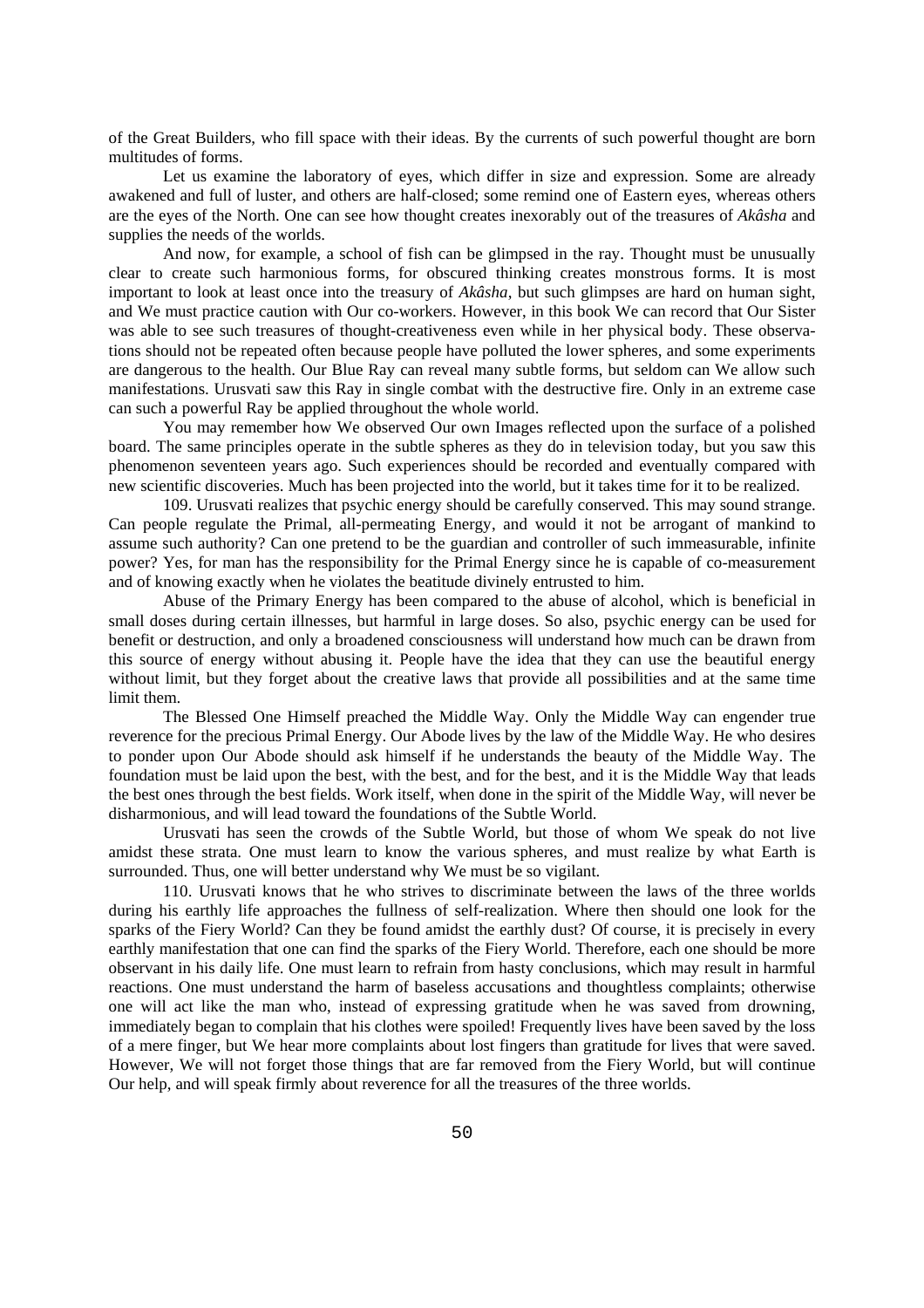Urusvati sensed correctly the state of consciousness of some of the spheres of the Subtle World, in which hopeless grief reigns simply because of the inability to think or to imagine. No one teaches how to discipline the mind, and no one cares to develop the imagination, but without these wings it is impossible to soar to the higher spheres. One should know that there is a realm where purified thoughts reign. One should realize how beautiful is the path to this realm, where thoughts become feelings. Earthly hearts can respond to those benevolent, purifying thoughts and sense their creative grace.

 May we make our earthly life full, and, not missing a single moment, achieve a fullness of being that can be defined as exaltation or spiritualization. Such a state of mind transforms one's whole life.

 Thus let the smallest sign be reflected in your heart and remember that on the far-off mountains you have Friends who care for you and labor for you.

 111. Urusvati realizes the multiformity of the Great Service. This great concept of Service is usually completely misunderstood, or if accepted at all, it is mistaken for monastic monotony. But the Great Service responds to earthly needs, and the true servant of humanity must know all conditions of life. He must spare the feelings of the ignorant, he must soothe the desperate, and must appreciate the various fields of labor in order to be able to give wise encouragement. In this way Service will bring benefit everywhere, and the servant of Good will know how to find the word that will lead people to a brighter future.

 Let us not think that a better future is only *Maya*. Especially now, at the end of Kali Yuga, we should realize that the brighter future is a reality, and that only human malice can retard the coming of the new, luminous age.

 They will ask you how it is possible to reconcile the threatening signs of the destruction of the planet with the possibility of a harmonious and auspicious future. The fact is that humanity has a free choice, either to enter the new life, the age of great discoveries, the Era of Happiness, or, by the power of free will to choose catastrophe. Thus, people cannot complain that they are deprived of a beautiful destiny, for it is only their evil will that could lead the nations to planetary cataclysms. Free choice is man's birthright. It provides endless possibilities, but people do not care to apply their freedom in the right way.

 We observe quite fantastic and contrasting ways of thinking. Scientists come together to work for the future and ignore the barbarians' clubs poised to strike just above their heads! Thus Our Abode is constantly sending warnings, but unaware of the danger, people ignore them. They want to be saved, but do not want to be disturbed.

 This age is difficult. People refuse to heed the significance of their destructions and wars, which cause great upheavals in the Subtle World.

 112. Urusvati knows how strong is the shield of the one who fully realizes lawfulness. One must have not only trust, not only faith, but also a sense of righteousness. Otherwise, how could the great saints and martyrs have withstood their hardships? Truly, only through an awareness of righteousness were they able to accept abuse with a joyous heart. It is the same in Our Abode, where the foundation of Our Work is righteousness.

 You should not think that We are so distant from Earth that no earthly problem can reach Us. Each earthly commotion strikes against Our Stronghold of lawfulness. In the Great Service there must be an invincible constancy in the realization of righteousness. People lose their strength when they lose their sense of righteousness, and how can one advance if one's feet do not feel the firm ground? The spirit must lean upon the solidity of consciousness.

 People who have gone through many dangers can testify that only their sense of righteousness carried them over the abyss. Let each one think about the moments of danger and ask what actually saved him.

 Certainly, We are always ready to stretch out Our hand, but absolute trust is necessary for such a handshake, and complete trust can flourish only when there is awareness of one's own uprightness. We insist upon this type of consciousness because it makes collaboration easier, and the purified energy reaches its destination without causing painful reactions.

Let people remember about the strong shield of lawfulness.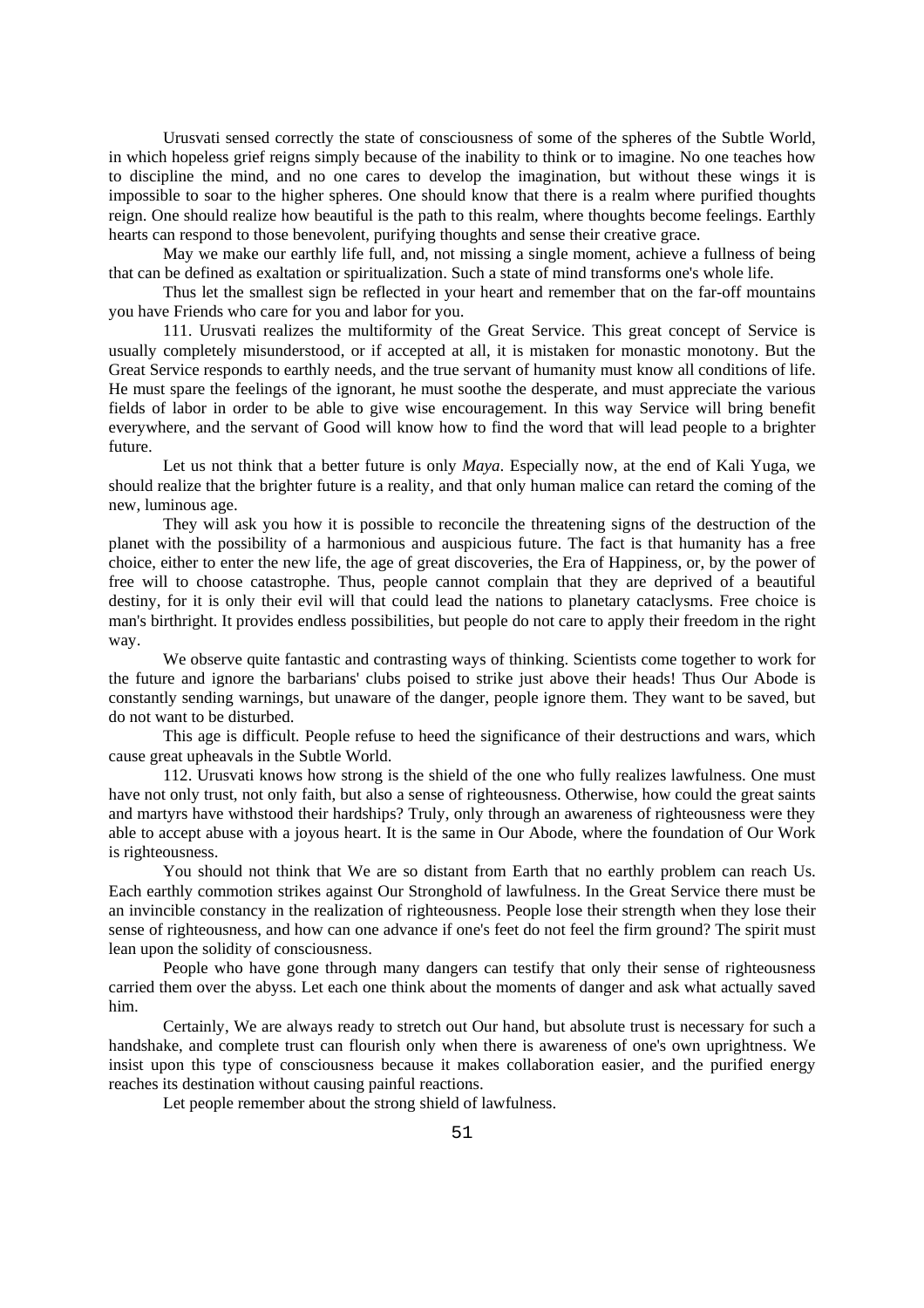113. In her flights to far-off worlds, Urusvati sensed their differences. It may seem strange that in spite of their foundation of Oneness there are so many differences, even in manifestations that seem to resemble earthly conditions. In addition, the inner atmosphere of those worlds is wondrous! The colors at times may remind one of earthly colors, but their substance is entirely different. The colors of the oceans of Earth cannot compare to the depth and transparency of the waters of the Subtle World. The atmosphere of the Subtle World resembles a rainbow, but its subtle colors are totally unlike the colors of earthly rainbows. The fish can fly, but their coloring has no equivalent in fish of Earth, and the most luxurious feathers of earthly birds cannot compare to the plumage of the Subtle World. The people resemble earthly people, but amaze one by the subtlety of their features and tissues. Their voices remind one of the finest singing on Earth, yet the meaning is entirely different. Such differences are striking to the human consciousness, and one must become accustomed to them.

 Blessed are those who, while in the gross body, are already prepared to accept the manifoldness of the worlds. Do not think that such acceptance comes easily, for one must be spiritually experienced to be able to accept Reality. The word "accept" signifies the very essence of evolution. There are even cultured and educated people who cannot comprehend the many and varied worlds, and therefore do not have access to the Subtle World. Subtle feelings can never be forced.

 Whoever rejects the idea of the Subtle World is preparing a miserable abode for himself. One must cultivate a broad expansion of ideas, for without it one cannot hope to have flights in the subtle body. A timid subtle body, even if it succeeds in leaving the physical body, will be terrified and will remain motionless. It is not easy to enter the Subtle World without fear, and to calmly observe and study. The crowds in the Subtle World are as unusual as the beings on the far-off worlds. The luminous matter is different from the earthly matter, but even amidst endless differences, one must adhere to the idea of Oneness. Our Abode is One, yet it is multifaceted.

 114. Urusvati is well acquainted with the so-called sacred pains, and also with other painful sensations whose origins are not known. One should look for the cause of these strange pains in one's contacts with the Subtle World. Just as the gross body can receive "shocks," which are followed by painful reactions, so can the subtle body be influenced by various forces which it then transmits to its physical counterpart. Many nervous reactions are linked to the reflexes of the Subtle World. One cannot remain physically insensitive to experiences in the Subtle World. One is subject to many painful reactions, similar to stings, which in turn will affect the nerves and cause pain in the nerve centers.

 Urusvati has met pseudo-teachers and their followers in the Subtle World. Such contacts are quite usual, and are by no means pleasant, but one should know that they exist. Such instances teach us to be cautious and give one an idea of the unusual variety of manifestations in all existence. Only one who has gained knowledge from personal experience will refrain from drawing hasty conclusions, and will carefully record all new impressions in his Chalice of Accumulations.

 We have learned much from Our experiences in the physical and Subtle Worlds. We observed and then preserved in Our Chalices the individual experiences, marveling at their variety. We advocate the same practice for Our co-workers. However, it is especially harmful to proclaim laws when one has experienced only a minute part of the manifestations that are the evidence of those laws. It is not out of a sense of modesty that I say this, but out of a realization of the grandeur of Cosmos.

 115. Urusvati remembers how she could change the moods of some people by a simple touch of her hand. We, too, raise Our left hand when We transmit thoughts. One can actually make use of the gross magnetism located at the finger tips, and one should learn to sense it, especially when it has been reinforced by the intensification of thought-sending.

 In Our Abode it is customary to send messages while standing with one arm raised, but some sendings require a relaxed seated position with the arms folded on the chest or the hands placed on the knees, in order to stem the outflow of magnetic currents. These different positions of the physical body illustrate how psychic energy is connected with other bodily functions. Today these reminders are especially timely, because people are beginning to study thought-transmission without sufficient knowledge of the essential peripheral conditions. In the East the physical body is studied, but serious attention is also given to the many additional surrounding conditions.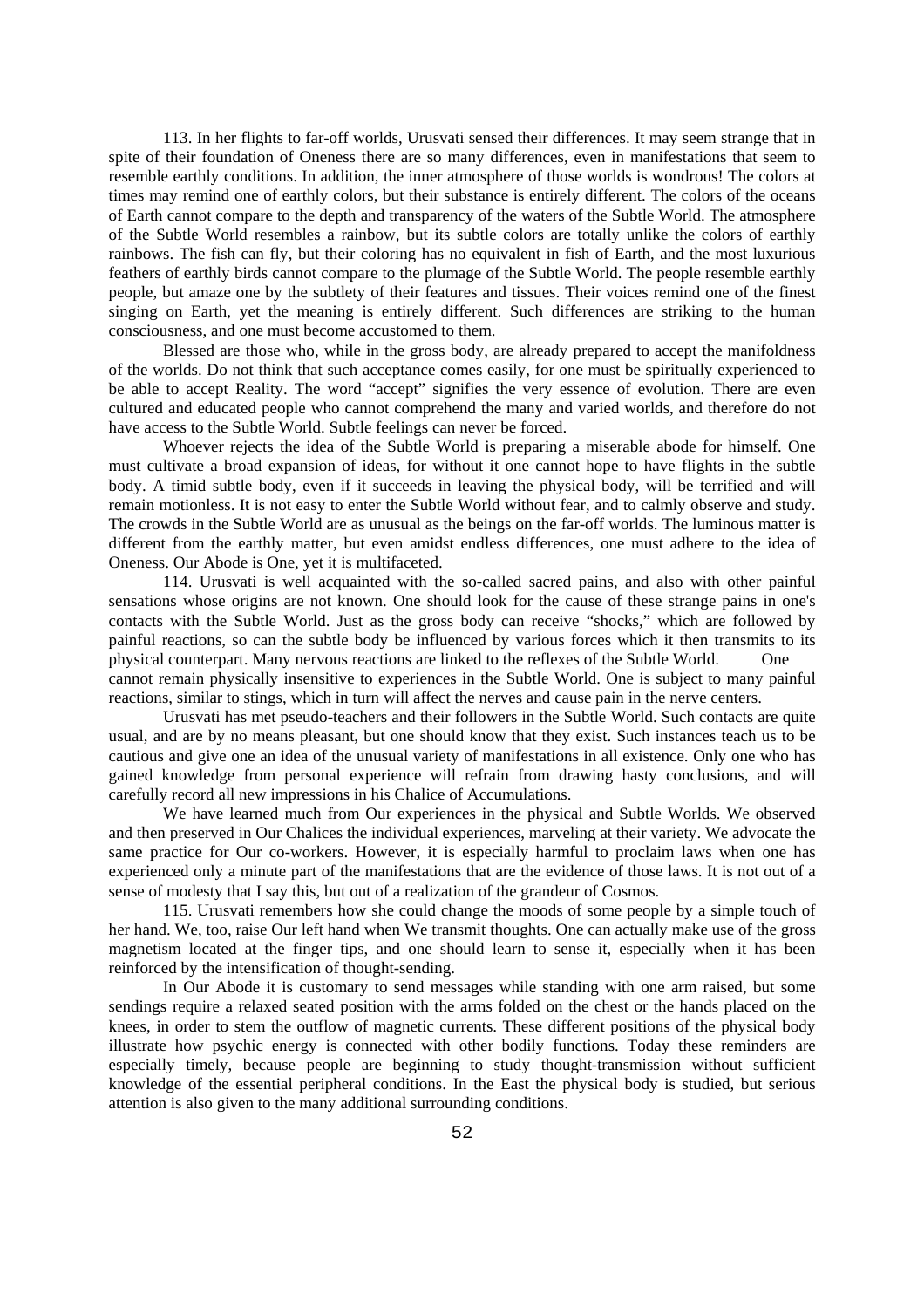In the ancient records one finds many symbolic expressions whose original meaning is now lost. The ancient tradition of oral instruction had a profound purpose because the Teaching could be transmitted directly to the deserving disciple without the need for symbolic veiling. However, conventional written records contain many harmful errors. Dense ignorance can obscure small parts of the given Truth, and deliberately malicious statements distort even the most obvious facts. One can imagine how much effort is needed to direct human thought to the intelligent eradication of such shameful distortions.

 It is regrettable that most people do not realize how much of their strength is wasted in attempts to depress the mood of those intimately connected with them. Some day people will be censured for trying to spoil the mood of others. It is reprehensible enough to break a musical instrument, but how much more valuable is the human mind! It is impossible to restore a broken mood.

 116. Urusvati knows that there is a correlation between battle and creation. From the mundane point of view these concepts would appear to be opposites. But We say that creation is the dispersing of darkness, therefore there exists not opposition but a correlation between these two seemingly opposed concepts.

 We are often accused of frightening people by putting so much stress on the concept of battle and for saying that Our Battle is endless. People assume that creation is peaceful, and battle destructive, but how can one think of creation without mastery over the elements, without a courageous struggle to overcome obstacles? Thus Our Battle, too, is mastery over chaos. If there were no such defense, the waves of chaos would overwhelm all achievements. It is important to realize fully that battle and creation are active principles of Be-ness.

 When We discuss motion, We have in mind the very same dispersal of darkness. We advocate battle not as fratricidal slaughter, but as a beautiful defense of the whole manifested world. One cannot remain at peace when chaos is raging. It would be appropriate to illustrate this idea by the ancient maxim that to appreciate safety one must experience several earthquakes. Only on life's precipice can one perceive Infinity.

 Most people will not understand this, since for them battle is the opposite of creation. One cannot speak effectively to the crowds about endless battle, and only a few true seekers will realize how much their bold experiments resemble a battle. The ancient images of the Luminous Spirits always depicted them with armor. Every scientist has his own armor, which is knowledge.

 We use both physical and spiritual armor, and suggest that Our followers acquire the armor that will protect them from the blows of chaos. Please do not take Our words about armor as symbolic, but realize that there is need for a weapon created by your consciousness. The stronghold is strengthened when the bridge to the Tower of Chun is firm.

 117. Urusvati is aware of the concept of victory. When We start creative work that is protected by the battle, We affirm victory. May the tautened string of victory resound! May the signs of forward motion become visible, for there is no defeat in Infinity. May Our Call be accepted as living advice.

 Urusvati knows well the communications link with the Brotherhood; only by means of this link can one know the varied states of existence. Our Brotherhood is like a laboratory of all branches of life. The new Teaching is now being spread throughout the whole world, introducing a new knowledge of the subtle energies. Our victory too, is subject to subtle conditions. Sometimes years are required to make the right path, already outlined by Us, visible to earthly eyes. Later, people will remark on how specifically events were foreseen, and some will then appreciate Our sense of co-measurement in revealing the truth. Thus, learn from Our patience. May the adamant aspiration of the Brotherhood be an example for you in all your actions.

 Our Inner Life contains a subtle reflection of earthly ways in all their multiplicity, therefore We advise that a keen and agile mind be developed. The ancients taught the possibility of all impossibilities, and in so doing taught how to broaden the consciousness. They often repeated the parable about an inept general, who, standing on a hilltop, was so concerned about the defeat of one part of his army that he failed to turn in time to see the other part of his army win a major victory.

 118. Urusvati is familiar with the many details that have been given to people about the Brotherhood and the Subtle World. We have records in which all such messages have been entered, and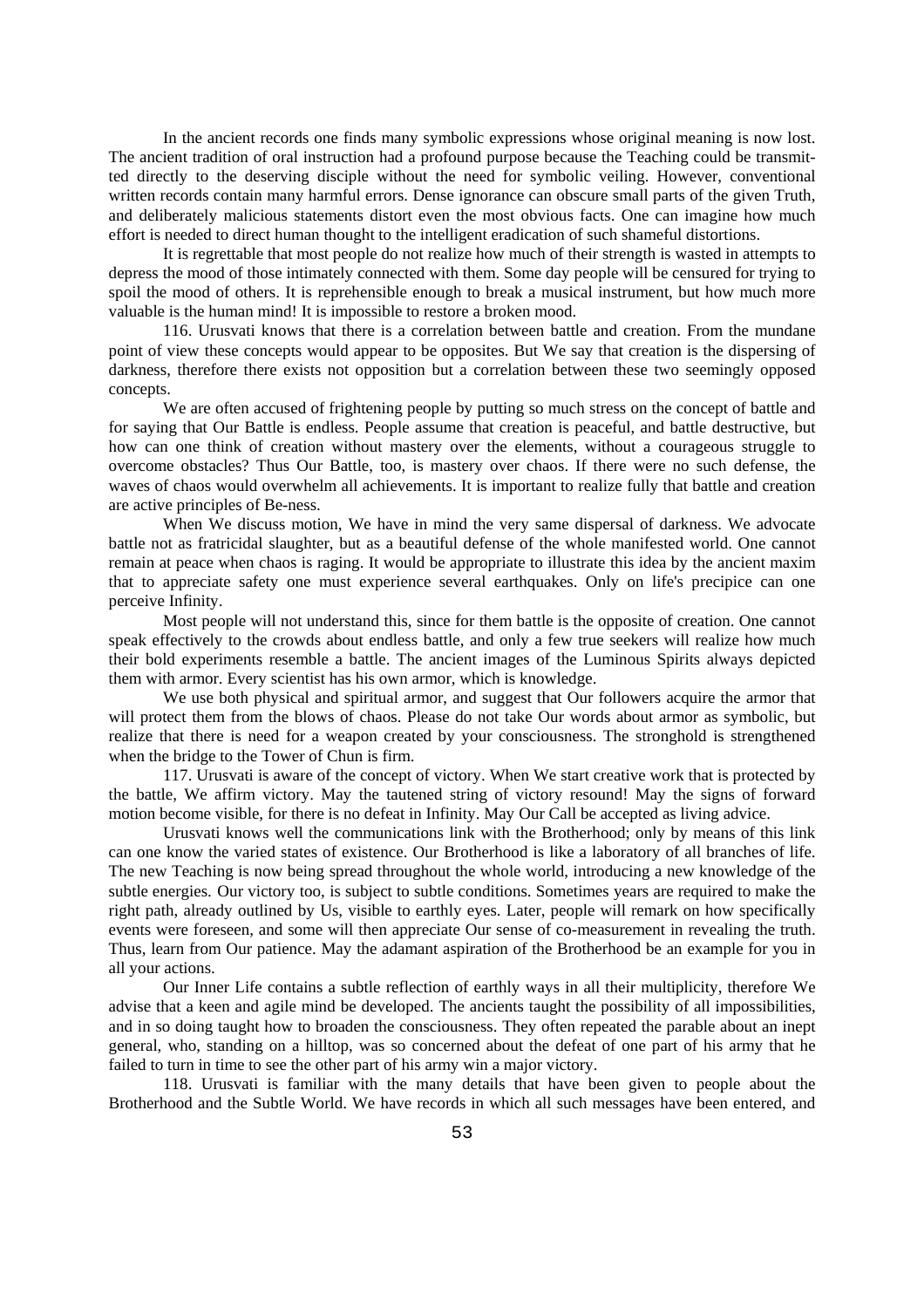when We gather together all Our words We have a precise record of the many details which together provide a clear picture. These messages were deliberately scattered, and can be found in the historical records of various nations.

 We have never permitted Ourselves to force ideas or to use complicated discourses. The human consciousness should, like a bee, collect knowledge from all sources in order to build its own concept of truth, freely and voluntarily. Only such laborious effort accelerates self-culture.

 There are many people who would welcome a ready-made pattern of truth. Such people wish to be led like the blind, but Our ancient method declares: Man, know thyself! We are ready to share generously fragments of the world's mosaic, but everyone must create his own design.

 People complain that they cannot find sufficient information about the Subtle World, yet there are many indications to be discovered if people would pay attention to the many shelves of books and realize that historical legends are not meant for the delusion of human minds!

 Each of Us, in the course of many and varied lives, has appeared in the subtle body and witnessed many events. Is it conceivable that when I appeared from the Subtle World in the capacity of a physician, My healing visitations could have been attributed to mere delusion? We can point out volumes of such phenomena witnessed by people on Earth. It is important that such earthly witnesses be given the opportunity to testify to their experiences, no matter how unusual they might seem. One cannot assume that all people, of all beliefs, are liars!

 Much information about the Brotherhood has been given, but the aspirant must collect it himself. Even now Our words will impress only a few; nevertheless, the words are uttered and recorded.

 119. Urusvati correctly senses the disturbance of the currents. We concentrate intensely on the task of maintaining balance during such periods of agitation, for it is essential to protect the apparatus of psychic energy. One may experience a kind of withdrawal of the whole organism or at times feel a burdensome inner bloating. I advise you to eat lightly at such times, but this advice is relative, depending on the individual and the circumstances.

 Psychic energy in motion can be likened to a turbulent sea. When its balance is disturbed, the ebb and flow of energy becomes excessive. When waves of beneficent energy are being sent out it is important to be aware of that part of the body, and that center, from which they have been sent. The waves of energy may flow away and become available to others, but the important question is how this help will be received. Without conscious receptivity there may be a reverse blow, which can have serious consequences. Often these waves can be of such dense quality that they affect the Chalice, and a heavy sensation will be felt around this region. A specific tension is observed when the spatial currents have been intensified by free will and form a knot of densified energy. Every impulse is a double-edged sword.

 We cannot help feeling these storms, which tear the tissue woven over centuries. Let us not underestimate the dangers created by free will: a high gift, its misuse can drag humanity into the greatest dangers. It is impossible to convince people not to harm one another, but it is possible to continue the battle for equilibrium.

 You can imagine what tension surrounds Our Tower when the waves of energy are raging in space, but We continue Our work, and Urusvati has sometimes heard Our forceful exclamations and urgent indications.

 120. Urusvati knows the significance of the moment that separates sleep from the waking state. This moment is called "the diamond of consciousness." During this transitory condition of consciousness man belongs simultaneously to both worlds—the physical and the subtle. If people perceived such conditions consciously, they would grasp more easily the idea of psychic energy.

 No mysterious initiations are needed for the realization of the sacred moment. Everyone is given the opportunity to perceive both worlds, but their free will must not interfere and prompt deadly denial. We do not like the word "death" and all that it implies, yet all ignorant deniers may be called dead.

 It is correctly observed that a special vibration is needed for the realization of the diamond of consciousness. This vibration originates in pure aspiration, for which conscious knowledge is required. There is neither magic nor sorcery in the ability to perceive this beautiful moment. When man brings impressions from the Subtle World into his physical life he may also perceive the Fiery Gates.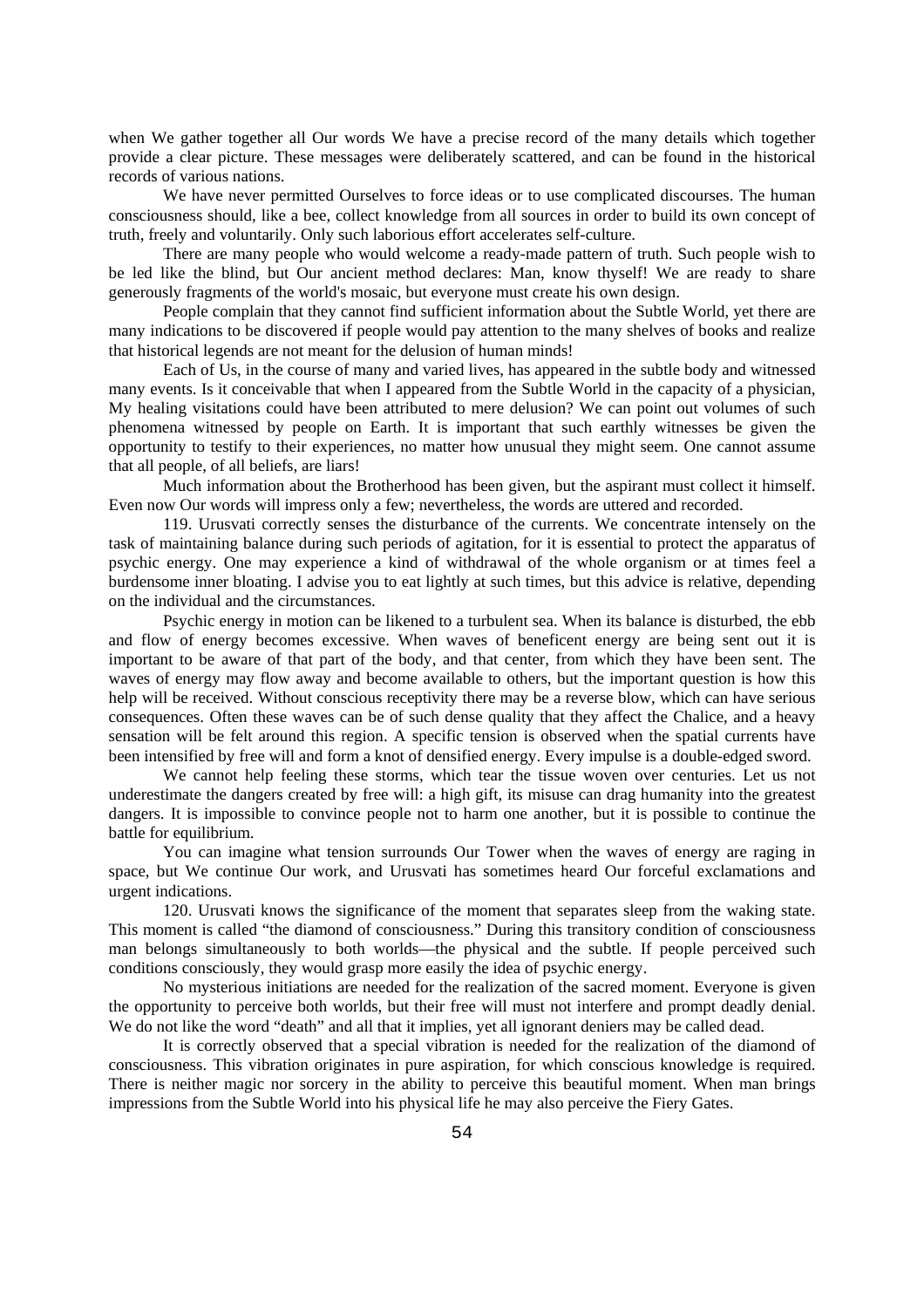We intensify and deepen these diamond moments through a clear understanding of their significance. Indeed, they are so brief that no effort is required. Prolonged communication with the Subtle World can be achieved, but simultaneous awareness of the two worlds is momentary. We are not referring to Our guiding powers and Our messages to the world. Our discourses, and My words, are not coming to you now from the Subtle World, but are the result of the transmission of thought from a distance. When Urusvati sees the events taking place in Our Tower it is a special function of telepathic vision, whereas discourse with Us corresponds to direct radio messages. That channel cannot be revealed to everybody, nor can everybody have access to Us.

 What We are speaking of here is something else, the diamond moment between sleep and the waking state, at the moment of the return of the subtle body into the physical one. Each human being has the power to experience this moment that connects the two worlds, but for this one must develop a subtle awareness. All recollections of the Subtle World are extremely useful for human evolution, and even reminders about the lower strata of the Subtle World serve as a useful warning. Human thought moves in the direction of cognition of the various realms, and even the fiercest Armageddon is helpless to prevent the predestined knowledge.

 There are those who define all the worlds as material, but in the final analysis one comes to understand that all is spirit-matter. Hence, the worlds are material, after all. Indeed, the Tower of Chun is built of matter. But let us not complicate our thinking with nomenclature; the signs of all the three worlds are being manifested, and earthly man can even see the sparks of the Fiery World.

 121. Urusvati knows how persistently We try to impress predestined discoveries upon the human mind. Let us take aviation as an example. One might think that after the flying ships of Atlantis, thought about victory over the air would have been abandoned for a long time to come, but thought about flight was destined to survive. People began to dream about airships, iron birds, and flying carpets. Solomon used a flying apparatus, and, finally, Our beloved Leonardo laid the foundation for scientific aeronautics. Thus one can trace in many fields of knowledge how ideas expressed in poetic legends gradually grew into scientific achievements.

 One should remember the myths about Icarus and Simon Magus, which suggest flights into the Subtle World. Some day man will again develop the power of levitation, but first he must understand psychic energy. Similar predictions can be traced in other fields. We do not fail to remind people about those possibilities that are knocking at their doors and can accelerate their evolution.

 One should remember that modern calculations are far from perfect, because certain factors are not taken into consideration. Until now, Primal Energy has not been taken into account, and the effects of many potent chemical combinations are not known.

 Sometimes it seems that certain discoveries were made as if by chance, but was there not a whisper of help from the Tower of Chun? Scientists seldom heed Our Advice however, and We are often compelled to give an indication, not to the specialist, but to a receptive worker in a related endeavor. Wives, sisters, and other close co-workers of inventors can testify how sometimes they led the scientists to predestined discoveries because of their straight-knowledge.

We will remind you untiringly about the most urgent needs of humanity.

 122. Urusvati remembers how steadfastly We care about protecting the Beautiful. Foreseeing the events of Armageddon, We work to spread abroad Our suggestions about the best methods for preserving the world's treasures. We know that the forces of darkness will use all their efforts to prevent the fulfillment of Our urgent precautions. They understand very well that a work of art emits the most powerful emanations, and can serve as the best weapon against their attacks.

 The forces of darkness attempt to destroy art, or at least divert the attention of people from it. It must be remembered that a work of art deprived of attention loses its power of transmission, and its benevolent energy is arrested. There is no living contact between a cold spectator or listener and art that is beyond his understanding.

 The concept of creative thought is profound and such thought permeates a work of art, which then becomes a strong magnet and a collector of energy. Thus, each artistic creation lives and assists in the exchange and accumulation of energy.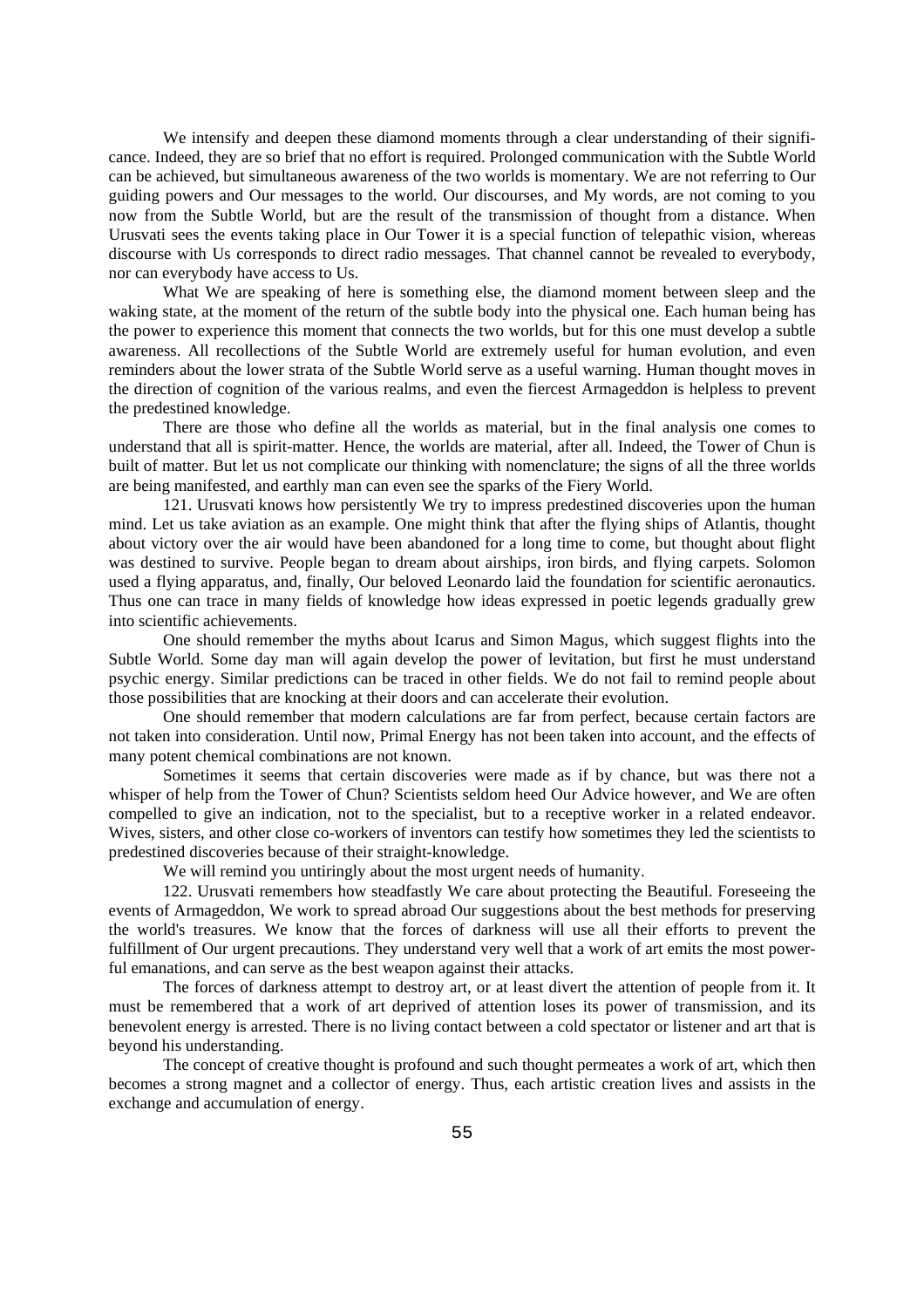Even in the midst of Armageddon one can experience the influence of works of art. Concern about precious art can preserve a whole era. Our repositories are filled with objects that people considered lost. Perhaps some of them will eventually be returned to the nations that failed to protect them.

We have saved many works of art. We can foresee how the dark ones will apply all their skill to minimize favorable conditions, and from the highest spheres of existence We know at which time We must help humanity. These preliminary plans are in the Subtle World well in advance. We do not conceal the need for urgent measures, because, in the ongoing Armageddon, the dark ones hope to corrupt all human energies. But We know how to oppose them. Thus, observe where We direct Our care.

 123. Urusvati notices how the cosmic currents affect not only world events, but also the lives of individuals. One can observe unusual illnesses and even epidemics that cannot be accounted for by usual causes. One can notice how sometimes people become susceptible to colds and sudden nervous pains. The treatment of such unusual ailments should also be unusual.

 All this confirms that during these periods the psychic energy is in an unusual state. The protective net is agitated; it is inflamed, and outer influences can easily pass through it. We warn people to be especially careful during such days. We do not mean to say that these days are more dangerous than others, but that one's sensitivity becomes more acute. And let us not forget that the dark forces prefer to use these times for their own purposes. It is essential to protect not only physical health, but also nervous balance. In general, one must have an intelligent attitude toward the existence of the dark forces. It is ignorant to deny their existence, but it is just as harmful to be afraid of them. Urusvati has seen their images, some disgusting and others beautiful. They have the ability to surround themselves with luminosity and they also know how to offer various advantages.

 It may be asked, "Can the hierophants of evil approach Our Tower?" Indeed they can, although these approaches are very painful for them. Their fury gives them a strong impulse. At times We are obliged to use powerful discharges of energy to repulse the uninvited visitors. With such discharges We vanquish the enemies who try to approach Our Brothers. You can remember special currents that you sensed during the night. These currents are salutary and protective. Striving to Us will intensify them. Other influences may cause tears in the protective net, but Our currents do not delay in protecting you.

 124. Urusvati has seen Our protective tissue. We speed invisible currents of this luminous tissue, which blocks the attacks of the dark forces and protects *Dokyood*, where Our co-workers relax before undertaking their new work.

 It is important to realize that Our rays and currents are helpful when they are accepted consciously. We can testify that the benefit of Our influence is increased a hundredfold if it is accepted through the heart.

 People suffer because they do not grasp the reality of Our Messages. Although their complaints are constant, Our Messages are rejected and ridiculed. Every aspiring thought directed to Us will bring a good harvest, yet Our most obvious manifestations are forgotten and explained away in the most commonplace manner. Let Us choose the best ways.

 Urusvati can notice even the briefest changes in the protective tissue, but most people are not able to pay heed to even prolonged signs. How, then, can We trust them with the details of Our inner life? Instead of benefiting from the knowledge, they will only concoct new reasons for doubting. Thus, We and Our true co-workers will always discriminate in what can be said that will be beneficial. One should not force the Teaching on anyone, for unless the heart has been opened, it cannot recognize either benefit or beauty. A deep understanding of the Teaching requires an open heart. Let people turn their hearts to Us more often, and let them learn to love to think about Us.

 125. Urusvati knows how highly We value the feeling of solemnity. Indeed, it is solemnity that stabilizes Our upward soaring. This feeling is intensified during days commemorating Great Heroes.

 Humanity pays tribute to many of Our Brothers, although under different names. People think that their heroes have no connection with Us, little realizing that among the most revered and worshipped giants of mankind were the very Founders of Our Brotherhood.

 Let us remember that they appeared on Earth under a special Ray, and therefore their birth is associated with particular legends. We shall not contradict these legends, because they encourage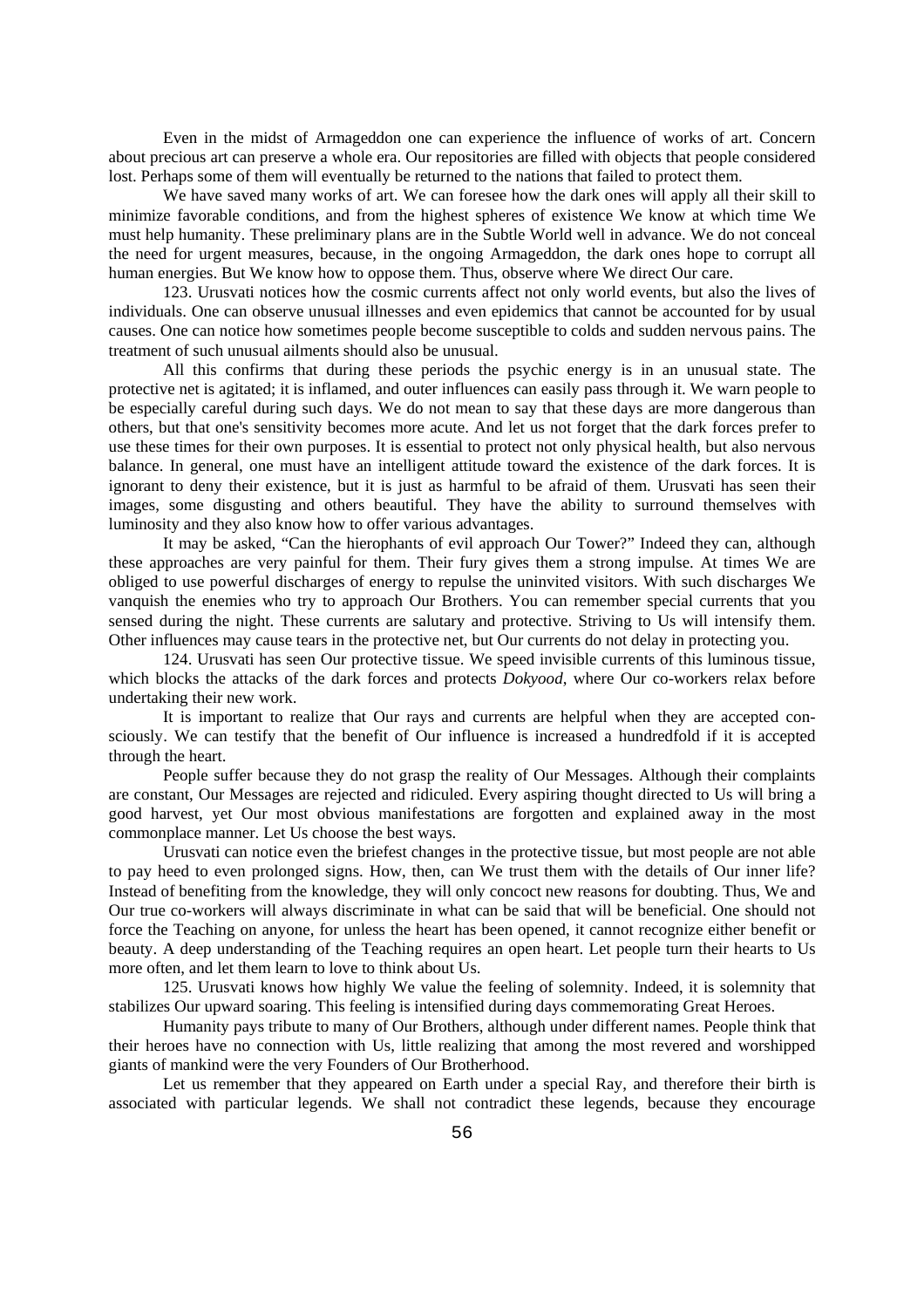solemnity and help humanity to perceive the Great Images. Nor do We correct the dates that have been established by convention. On the contrary, We send forth benevolent thoughts at each of humanity's holy days. Solemnity is intensified if one is aware of the great achievements that are honored by these memorial days.

 People are only dimly aware of the significance of the Great Teacher's glorious achievements, and have turned the most beautiful self-sacrifice into things common and selfish. But even while belittling, they may preserve a small particle of solemnity. Let us with all patience help to cultivate this beautiful feeling of solemnity, which transforms life, creates heroes, and leads to the far-off worlds. Let us observe memorial days with positive, good deeds.

 Service is expressed in good deeds, which are possible under all circumstances. Great achievements contribute to Our joy. We show the way, but it must be trod by human feet—such was the law given by the Great Savior.

 All such Great Achievements are recorded in Our treasuries. The ignorant attempt to deny these truths, but fortunately We preserve the proof of these deeds. Thus, let us dedicate a special day to Great Achievements.

 126. Urusvati rightly encourages co-workers to copy paragraphs from the books of the Teaching dealing with Primal Energy. One should gather the pieces of the mosaic into a complete book. At the same time, we must remember that some people complain that the books of the Teaching discuss one and the same thing over and over. These ignorant ones do not read with proper attention and fail to notice that in each approach to an idea We introduce a new detail. That is why extracts must be introduced in sequence; only then can one notice the turns of the spiral of Our Messages. People should learn to enjoy this work, for through such thoroughness they will be able to observe Our methods while gathering together Our Indications and Advice.

What merit is there for the student who repeats Our words without applying his own effort? Consciousness is enriched only in the process of right thinking, and mechanical repetitions cannot lead to the new synthesis. One should observe how We lead thought without interfering with independent activity. We show the way, and point out the possibilities without violating karma, but each turn of the path must be recognized by the person himself.

 Our Inner Life is conditioned by definite methods which are based upon immutable laws. Our Abode can exist only in fulfillment of the laws of evolution. You have witnessed how, quite unexpectedly, scientists sometimes confirm what the Teaching has already proclaimed. It would be appropriate to point out that in addition to the given Teaching certain unexplainable impulses are received by scientists. Our thought-messages fly all over the world, and We sow the seeds generously in space. Space is full of ideas. This condition is called the "digestive power of Infinity."

 It is of particular importance to develop a love for thoroughness. Only in this way can you become familiar with Our methods.

 127. Urusvati remembers how, when she met Us for the first time, passers-by seemed to disappear as if they had been dispersed. It would be correct to assume that this was the result of Our mental command, but these are times of such unprecedented tension that no such message can be given. In comparing these times we can see the influence of Armageddon.

 Some may ask if it is possible that within only two decades such a powerful cosmic tension can develop. Such a question proves that the significance of Armageddon is little understood. Anyone who knows about the approaching end of *Kali Yuga* recognizes that it cannot occur without world upheavals. The forces that were particularly powerful during the Black Age must now struggle for survival, and they prefer a general catastrophe to defeat. We must co-measure Our forces according to the planetary situation, for during such tension the least exaggeration of effort can destroy the equilibrium.

 Most people are unable to understand the importance of co-measurement and goalfitness. They think that Our Power can overcome any resistance, regardless of the cosmic imbalance. It is a simple concept yet it must be repeated constantly, otherwise even the most learned people fall into despair and wonder why something that was possible ten years ago is not possible today. Such a question is evidence that they do not understand cosmic motion. Not without reason do We call for courage and patience.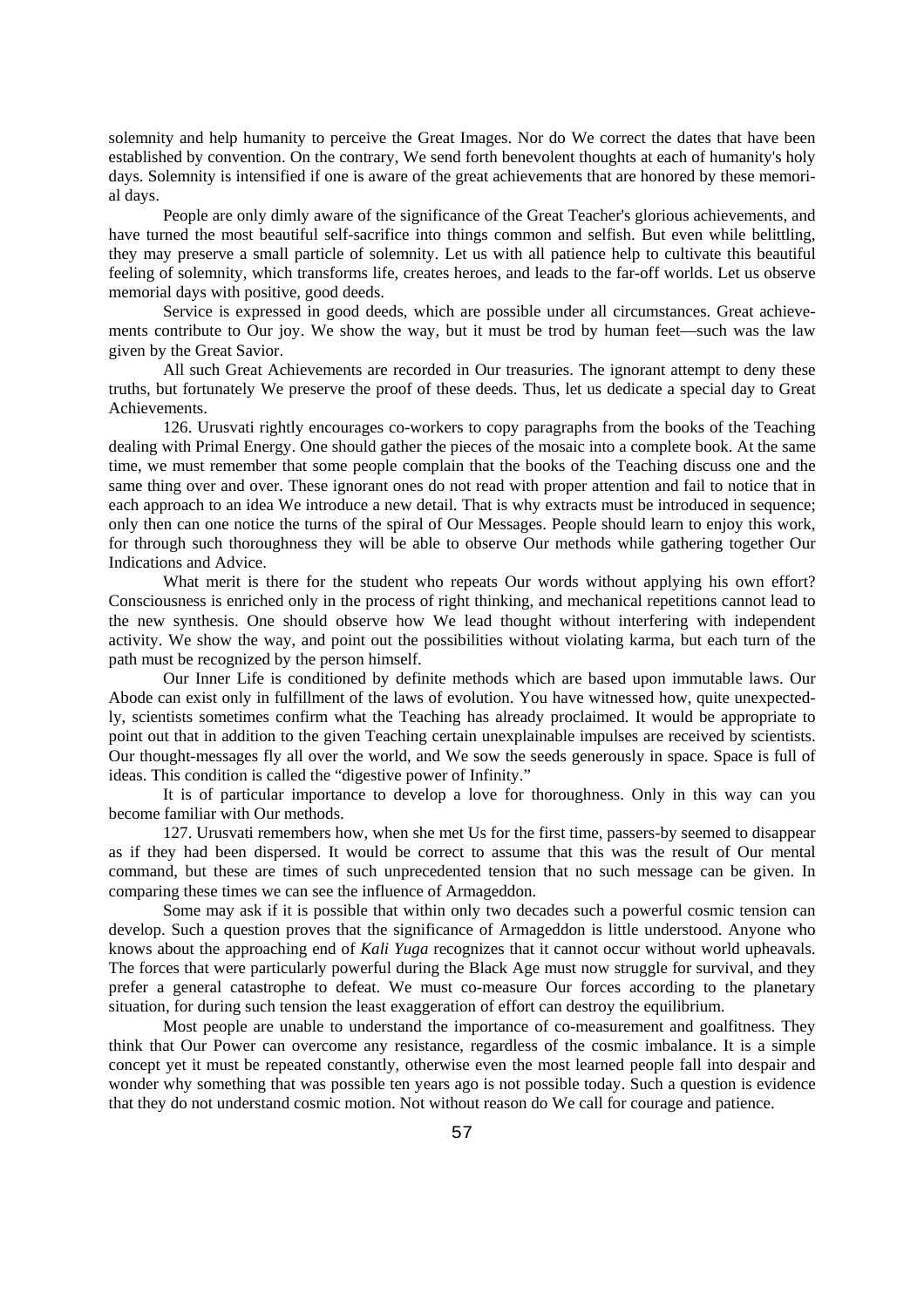We send forth information about the dates pertaining to the end of *Kali Yuga*, and multitudes pay attention to it. The *Puranas* provide many obvious indications regarding these events, but the most important conditions could not be indicated in the old manuscripts. The tension of spatial currents and the discovery of Primal Energy could not be mentioned in the *Puranas* even though they were intended for the seeking, advanced thinkers. But both of these conditions have now been manifested in a pronounced form, making the significance of the approaching end of *Kali Yuga* the more obvious.

 128. Urusvati was restrained several times from undertaking extremely dangerous flights. The Teacher must protect one from over-courageous investigations. The higher spheres scorch like the heat of the sun, and the lower spheres are oppressive for the higher consciousness. It is impossible to fly through all the spheres, for the subtle body would be consumed. The division of the spheres of the Subtle World is determined within one's own consciousness. The transfer to the higher spheres must be gradual. Just as physicians supervise their patients, Guides are appointed to help the disciples to preserve their balance so that this transfer may be performed intelligently. In the Subtle World each violation of equilibrium causes a shock.

 Thus We too preserve balance in Our Abode. This is especially essential at the borderline between the physical and Subtle worlds, which is clearly defined in Our Lives.

 It is difficult for people to understand that the knowledge acquired on Earth is essential for their experience in the Subtle World—not only the knowledge itself, but also the degree of perceptiveness and tolerance. When people demand these qualities of themselves they will automatically develop an openmindedness that will bring them to the Fiery Gates.

 Such discipleship is easy for those who realize and accept the existence of the Brotherhood. At a time of great danger the Guide will protect and warn, but only at the very last moment.

 Urusvati remembers the difficult ascent of a smooth mountain wall, deep in snow, when the Hand of the Teacher was stretched out to offer support. Urusvati did not doubt and therefore conquered all difficulties. This should be an example to co-workers of how difficult ascents are achieved. One should ponder how other Brothers have succeeded in their efforts.

There cannot be an effortless ascent.

 129. Urusvati attempts to compare a flight to the far-off worlds to a flight into the higher spheres of the Subtle World or up to the Fiery Realm. Fundamentally, both flights are performed in the subtle body, although in different dimensions, and there is danger in both of them. A definite change of pressure is felt when approaching the far-off worlds. For example, let us remember what happened to Sister I., whose flights nearly tore the connecting cord. The dangers are even more grave when we prematurely attempt to contact the Fiery Worlds. The subtle body can be consumed if it has not been prepared by a lengthy, gradual approach.

 Do not forget that a subtle body, even of high refinement, remains a material body, and is subject to laws which, though of a higher order, are nevertheless material.

 Fiery phenomena, rare on the earthly plane, affect the human heart, and transform all the spheres that they touch. Such instantaneous transformations can cause an extraordinary shock against which the physical surroundings provide no protection. In other words, the fiery sword will burn through the physical sheath.

 Only seldom are We able to be in touch with the Fiery World. Normally, these contacts occur through the corresponding spheres of the Subtle World, and in this way the law of goalfitness is obeyed. With the broadening of consciousness this sense of goalfitness is applied more intelligently. The physical world envelops Our Abode and We take upon Ourselves the task of maintaining the balance.

 Our Brother V. remembers that He once foresaw an explosion that was about to take place in the heart of a city. We are responsible for all karma that comes Our way, and such misfortunes should not be allowed. Also in flights goalfitness should be applied. There is no benefit in being burned before the Fiery Gates have opened. We are responsible for all karma that comes Our way.

May the striving toward Our Spheres be a beautiful ascent!

 130. Urusvati is aware that We are not immune either to the dangers that surround Us. In ignorance people assume that We face no danger in Infinity! Certainly, thanks to Our knowledge, We are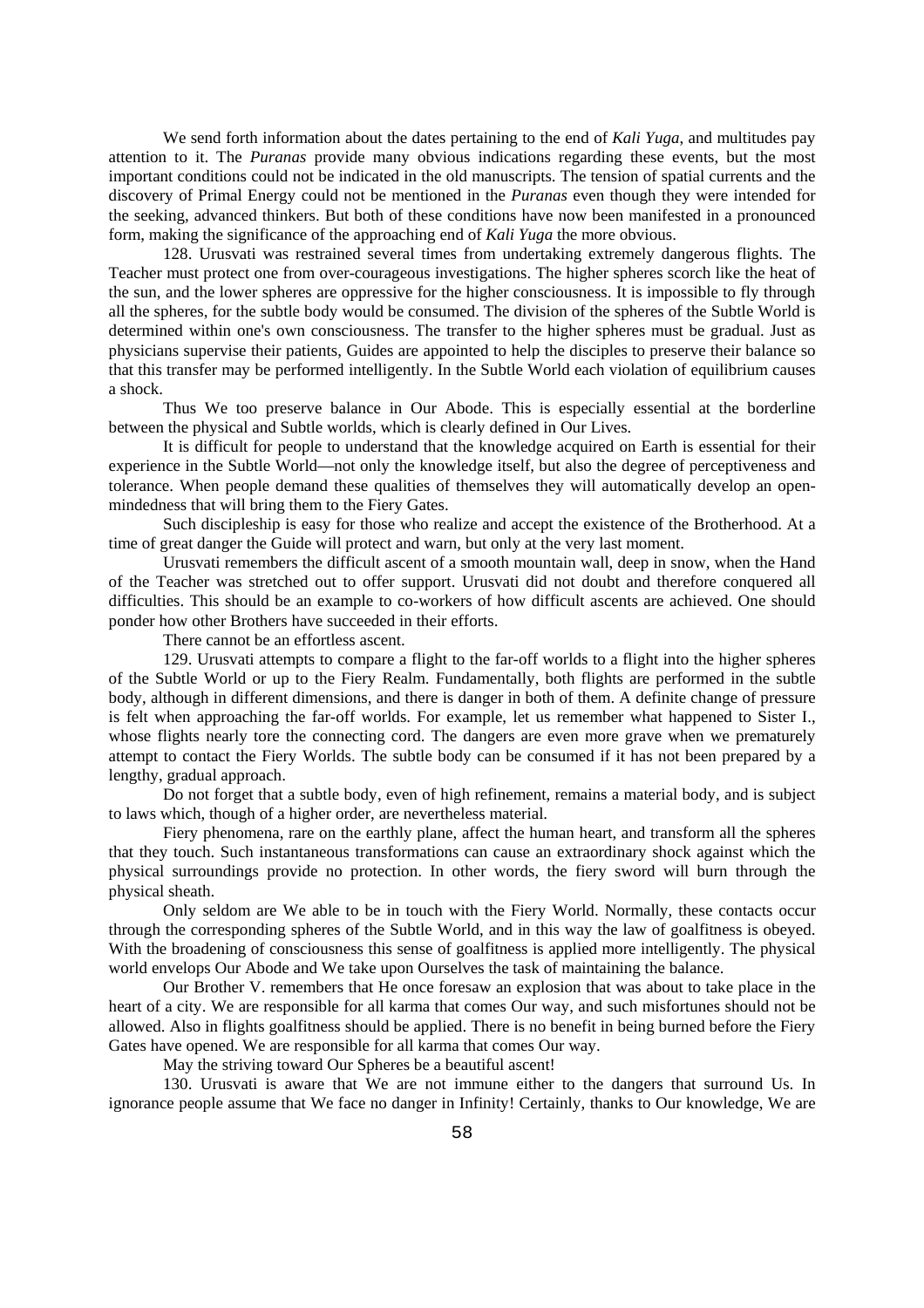sufficiently protected in earthly conditions, but everything is relative, and when thought strives to Infinity standards of measurement differ.

 A heroic attitude should be maintained in all circumstances. This is a test that must be passed if true evolution is to be supported. We divide heroes into the unconscious and the consciously determined ones. Those who understand what they labor and suffer for are truly heroic. Knowing the truth of their situation they still do not turn from danger. Amidst the currents of space, amidst evil will, amidst terror, courageous heroes labor and create. Heroes know that their earthly life can end at any moment, but they do not reduce their efforts. They realize that their selfless *podvig* will continue even under the harshest circumstances. Nothing can stop their will from manifesting itself in any sphere.

 There is a great difference between the unconscious and the consciously determined heroes. In the first there may be a spontaneous exaltation. But although temporary reactions may occur and cause the determined ones to pull back, they will never give up, and will continue on their path, applying the cosmic knowledge accumulated through centuries. They know how to transmute knowledge into feeling and how to fill their hearts with it. Where the heart is full there is a soaring into the future. An austere knowledge of danger inspires the hero.

 I speak of this to emphasize that heroism is the fundamental stronghold of Our Inner Life. Examples of heroism can be seen in the past lives of Our Brothers. Will not Our Life serve you as an inspiring example of beautiful, though weighty, armor?

 131. Urusvati understands the beauty of collaboration with the Subtle World. Anyone who imagines that such contact is with a dead world only displays complete ignorance. We constantly work with this living world. We are particularly strengthened by the broad knowledge transmitted by Our coworkers in the Subtle World. Those who are limited by physical existence are able to learn only one aspect of truth, but the broad scope of Our science is acquired through knowledge that We derive from the Subtle World. One should not be limited by the physically visible horizon. The time will come when people will be able to enrich their lives by natural means, but this will require the ability to perceive life everywhere.

 People may ask whether it is confusing to work with disembodied entities and densified astral beings—not in the least. Such collaboration takes place on the plane of unified consciousness, and because such co-workers are of similar mentality, the unification forms a true community.

 It is correct to say that a community of people represents a crown of achievement, but for a perfect community there must be refinement and unification of consciousness. It is not a small task to unify consciousness in true collaboration. In the higher spheres of the Subtle World the soul begins to understand that collaboration brings power and success, but when people return to Earth, they forget the value of reciprocity. They also forget about Our existence, though they were aware of Us in the Subtle World, met Our Brothers, and understood the significance of *Dokyood*. Nevertheless, the appointed hour is approaching, and people will either understand what is predestined or choose catastrophe.

 132. Urusvati remembers her visit to *Dokyood*, where it was a great joy to see children striving for heroic deeds. It is also interesting to see those who have not yet outlived their physical experiences. They are unable to approach the physical atmosphere from the Subtle World, because such an approach causes tension in the subtle body, and results in the secretion of an unusual sweat that decreases the vital force. Thus, the Guide must regulate the inner condition to conform to the degree of desire for Service.

 Recently Urusvati visited places where those people dwell who left Earth in an aged condition. It is easier to work with children, and with those of advanced age who have outlived their tasks in the earthly body. Most difficult are the middle-aged people who are still filled with unexpressed accumulations and discontent, and are unable to accept the Hierarchy. They are victims of their own vague desires and are dissatisfied with everything.

 Among those who have experienced a long earthly life there can be found an organization that helps others to recognize Hierarchy. The beings from the Highest Spheres are not always perceived by those in the Subtle World, and though their presence is more pronounced than on Earth, there are many disbelievers even in the Subtle World. Those who were ignorant on Earth are stubborn and carry their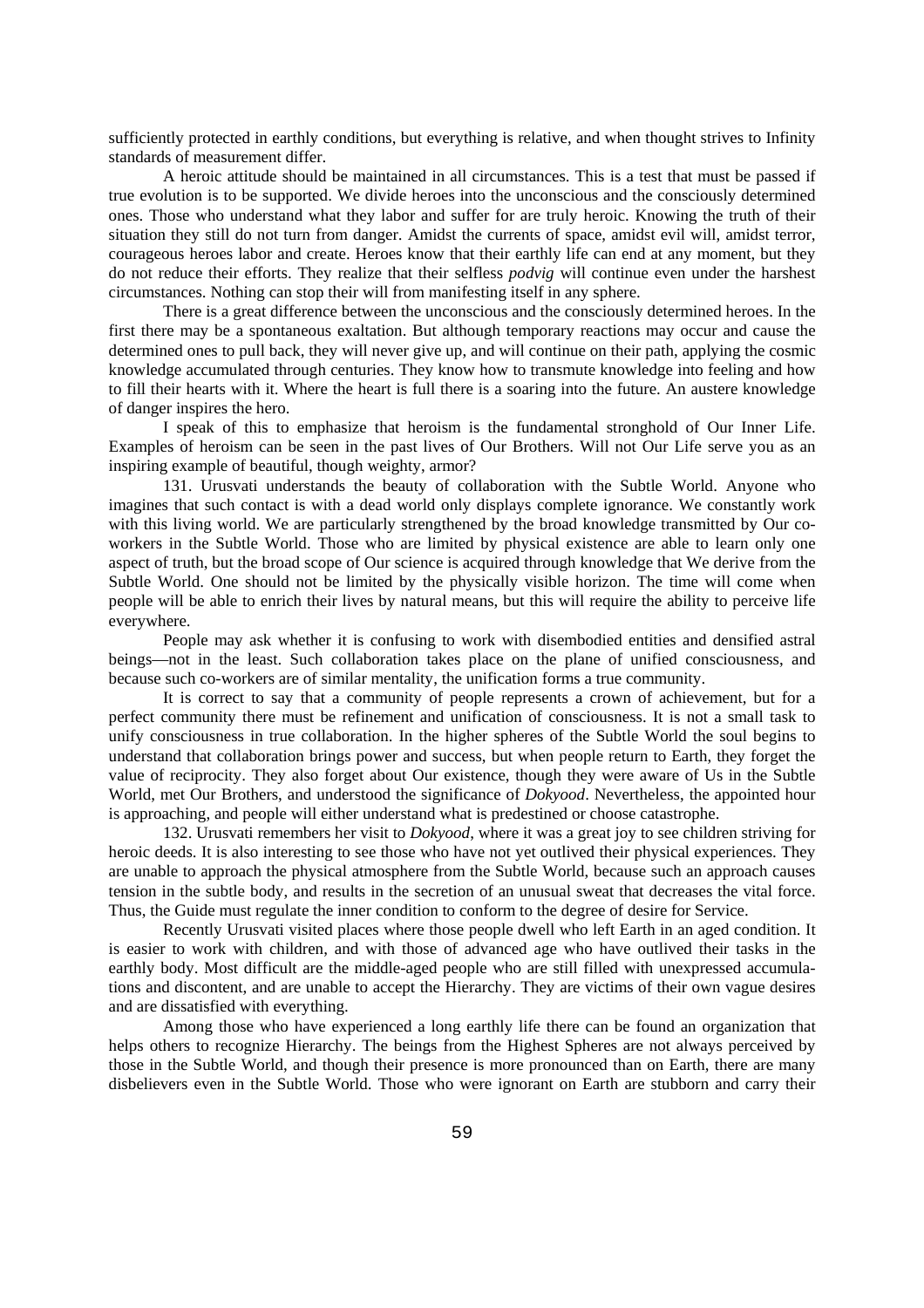doubts and negations with them into the Subtle World. One should remember this so that one may be ready to follow the Teachings when in the Subtle World.

 Urusvati saw those who were eager to see their Teacher. Remember that We do visit the various spheres of the Subtle World, although it is difficult for Us to remain in the lower strata. Brother K. fell ill while fulfilling His mission on the earthly plane, and the lower layers of the Subtle World are just as dense. Urusvati is aware of this denseness and suffocation. It is better to know of all the difficulties of a dedicated life than to dream only of "heavenly harps and songs." We purposely emphasize the difficult side; first, in order not to hide the truth, and second, if man realizes the joy of spiritual achievement, he will also realize that even the greatest difficulties are nothing when compared with the grandeur of illumination.

 A young boy whom Urusvati met was striving for great achievements, and will indeed find joy in all fields of endeavor.

 133. Urusvati knows how extremely difficult it is on occasion for Us to visit meetings of earthly people; visiting the Subtle World is easier. We all realize that to achieve results on the earthly plane more energy is needed than in dealing with the Subtle World. Where the energy of thought can be applied directly it is easier to establish contact, but thought in earthly conditions is so confused that the sending requires an increased tension.

 Urusvati also knows that it is very tiring for the invisible witness to remain in the midst of earthly gatherings, yet such attendances are frequent. People can sense the invisible presence, as if someone had questioned or answered them. At times this is felt so intensely that one is prompted to ask his neighbor whether he has spoken. One can recall episodes in history when statesmen clearly heard voices and warnings. Unfortunately, most of them paid no attention to this help.

 We warned Napoleon more than once, and he admitted that he "heard voices," yet he continued on his path of error. Over eons it has been Our duty to warn those in high places who are in a position to hinder evolution.

 Urusvati recently visited some military gatherings. The participants sensed that they should speak plainly about their problems, but had no idea who it was they were confiding in. Thus, decisions are often made which otherwise would remain unspoken. We call such influence "inaudible Advice."

 134. Urusvati knows about teraphim. Some may wonder if the idea of teraphim does not contradict the idea of power of thought. If thought is the strongest manifestation, why then would an object be needed to serve as a focus for concentrating it? It is true that teraphim are not needed for a powerful mental message, but they can be used to economize mental power. Each kind of energy must be used intelligently. The object that serves to accumulate energy also serves to multiply it. Such objects preserve the precipitations of energy, which can be gradually intensified. From ancient times teraphim have been regarded as sacred, but today this concept has become a scientific one.

 We have a number of teraphim which facilitate the sending of help to Our dear ones. It is important to understand that such accumulated energy can be a healing power by helping in the transmission of certain vibrations. All beneficial measures should be taken into consideration.

 The Stone from the far-off worlds is a significant teraph of the Brotherhood. Much has been written about this Stone. A part of it performs the duty of a messenger throughout the world, carried by the hands of the chosen. People call the Stone "Grail," but it has also been called by many other names. Legends of all times reveal some of the truth regarding this Stone, but its most significant aspect is not mentioned—the Stone is permeated with a substance that helps to preserve the vibrational communications with the far-off worlds. Likewise, a small particle of the Stone serves as a link with the Brotherhood. Thus again there is a scientific basis for a legend which has become a part of human history. We purposely emphasize the scientific aspect of this legend because the ignorant ones are ever ready to attribute everything to the darkness of superstition. Urusvati knows this Stone of Our Abode. We preserve it in a special place so that the vibrations may retain their original power.

We must point out that the vibrational energy of meteors has not been studied. Some contain particles of remarkable metals which, though small, can still be traced. The mind of the researcher should not be limited by old methods.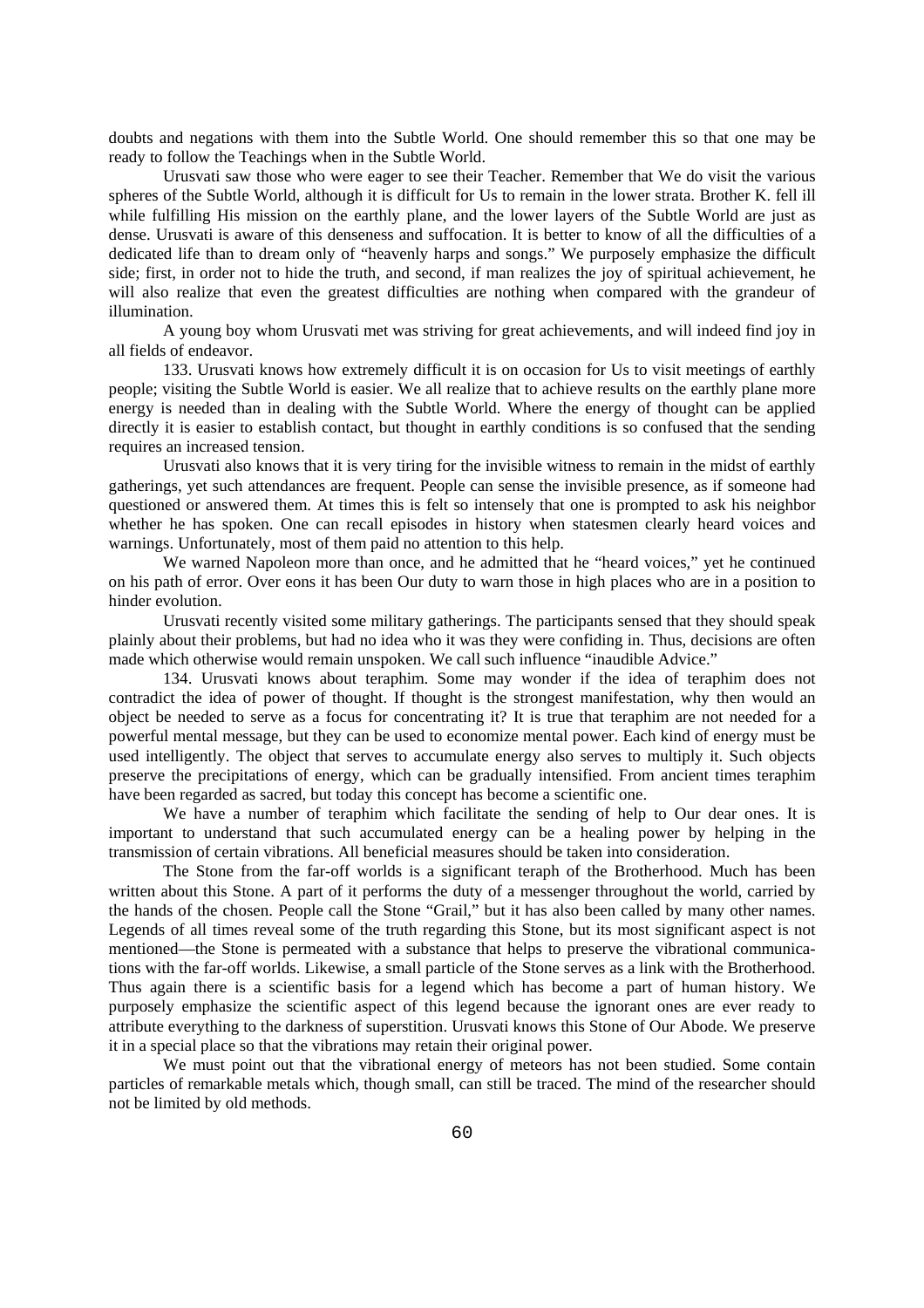Some people may be interested to know more about the whereabouts of the Stone. The place where it was first revealed became the foundation of Shambhala, and it intensified the chemical significance of the Abode. Many stories could be told about this messenger from the far-off worlds. You already know about certain guardians who have particles of this Stone, and you can confirm how the Stone reveals itself. You will be astonished to know how many different countries and heroes are connected with it, and how many great deeds were inspired by the legends pertaining to it.

 The fierce adversaries of the Brotherhood have also heard about the Stone, and its saga is extremely repulsive to them. They do not understand the essence of this phenomenon and thus are full of hatred and fear of it.

May reliable friends guard the story of the Stone.

 135. Urusvati knows that thoughts about beautiful legends lead to the Teacher. And even in the most difficult hours, thoughts about the Brotherhood will create the best bridge to it.

 Thoughts should be directed to the Beautiful, as a salutary medicine. People do not understand what a powerful remedy has been given to them, and they prefer to complain, feel discontent, and weep, not understanding that such ways only limit the best possibilities.

 Upâsikâ provides the best example. Even in the most difficult moments she was striving to Us. Such will power inevitably results in a powerful vibration. Nothing could compel her to criticize the Teacher, even indirectly. No misfortune could make her forget the Brotherhood. Not even the shipwreck could interfere with her concentration. She held firmly to the thought about the Brotherhood, and this focus intensified the sacred vibration.

 Urusvati also knows that talk or thought about Us brings the sacred vibration closer. We, too, know the power of exalted thought, and come together for the purpose of thinking unitedly about the Beautiful. However, We do not suggest one particular image; each individual selects the most beautiful according to his affinity. Thus, a symphony is created which comes close to the music of the spheres. Its chords ring out like victorious trumpets, so harmonious that their very sounds fill the heart with joy.

 Amidst the most grievous struggles, remember the Beautiful. It can be a panacea for the heart of the toiler. Know that this Advice is given not only to you; in Our Abode it is also applied. Everyone has his dangers and sorrows, but it is a joy to know that there is the one protecting remedy for all.

 136. Urusvati knows what it means to be amidst earthly battles while in the subtle body. Physical weapons can be used against any entity, and it may seem puzzling that they do not injure the subtle body. The reason for this is that during earthly battle a weapon is used consciously and with free will, but there can be no conscious will directed at an unseen target. This is a good example of the increased potency of conscious action.

 One can find ancient images that depict "heavenly" participants in earthly battles. Urusvati can testify how swiftly and safely she was able to fly amongst the combatants. You can imagine how often We participate in such earthly battles. We are invulnerable to human weapons, yet can suffer injuries from the hierophants of the dark forces, whose ruinous attacks fill space. Such invisible battles are not fairy tales. It is one thing to send a Ray from the Tower, but it is an entirely different thing to fly to participate in the righteous battle in space. Flights are possible even in the physical body, and, despite the sceptics, flights in the subtle body have often been proven.

 In both earthly and subtle battles, decisive results come from the quality of aspiration directed to Us. One should repeat without end that aspiration to Us is a strong shield. Help can be immeasurably increased where there is no room for discontent, complaints, depression, and mistrust. People, give your Invisible Helpers the opportunity to stretch out their hands! So many luminous wings have withered away because of human distrust!

 If a conscious attitude can add potency to a weapon, then pure, enlightened striving can certainly attract help. This is not a moral admonition, but scientific fact. Selfless flight is already an act of faith and straight-knowledge. Urusvati voluntarily aspires to join the battle. Her motto is, "Be strong for victory." One can participate many times in the battle, and We value each effort for the sake of Truth and Light.

 Hypocrites will plead, "Who are we? We are so small! How can we help the Great Light?" But it was said long ago, "Each breath should praise the Lord."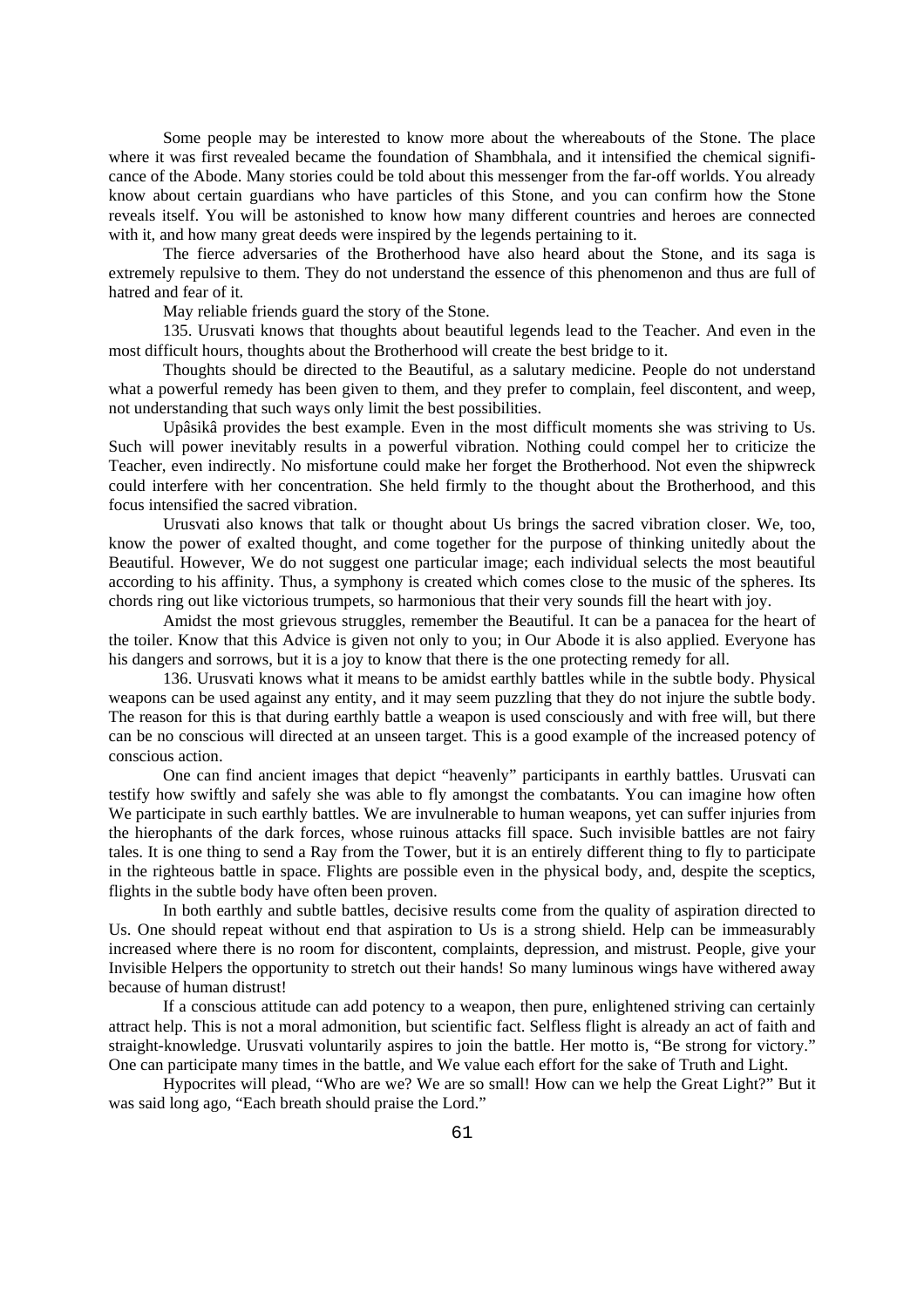In a word of kindness is born an act for Good.

 137. Urusvati remembers the attractive, brilliant appearance that can be assumed by the hierophant of Evil. One should also bear in mind that the dark ones constantly attempt to touch Our Rays; this is analogous to intercepting a telegraphic communication. Thus, one should remember the many tactics of darkness.

 Never forget the brilliance of the emanations with which the dark ones can surround themselves. For beginners this fact is rather puzzling, but when one has studied the science of radiant energy it becomes clear. However, because the power of pure radiance is not available to all, the emanations of the dark ones can never achieve the level of vibration that can shake one's entire being.

We have already mentioned various places where the dark ones gather. We could repeat them, but this would not help. If We were to mention B., or N., or E., it would not be an address, and even the name of a street or the description of a house would not help in locating one of their dark nests, which would have a very innocent appearance. There are certainly no images of Satan, but religious objects will be plentiful. Only the sensitive heart will sense where the evil ones are. Let us not forget that they are skillful and fierce, and that no one can compete with them in these qualities. Thus, the dark ones can bear suffering and even destroy themselves in order to participate in destruction.

 Much of Our Strength is used to counteract the tricks of the dark ones. We consider that day a victorious one when the hierophant of Evil is obliged to retreat.

 138. Urusvati knows that We never regret the past. Precious is the striving to the future, and a special energy is attracted when thought about the future is alive. The most brilliant past cannot compare to the possibilities of the future. Science confirms that thoughts of the future are salutary, and regretful thoughts about the past are poisonous.

 We offer knowledge about the past, but the heart should be filled with striving to the future. Let the ability to perceive better possibilities for mankind be developed out of such thoughts.

 Do not think that it is easy to reject the past. Great knowledge must be acquired before one can recognize the spiral of evolution, which perpetually surges forward. Usually people dwell on yesterday, not realizing that each tomorrow brings new knowledge, and the day that is hardly over has already engendered new accumulations. Night brings communion with the Subtle World and the renewal of energies. In the morning people seldom remember their experiences of the night just passed, but they feel the increase of energy. Scientists explain this phenomenon in a narrow materialistic way, but more experienced observers perceive different causes.

 I am now referring to those who are able to greet every morning as the beginning of a new experience. The Pythagorean hymn to the rising sun was actually based on the joyous recognition of the new day, and of new knowledge. In such an exalted state there can hardly be regret for the past.

 A thought about the freedom of the forces of the spirit brings creative joy. We do not regret the past.

 139. Urusvati knows that many decisive moments pass in silence. First may come a storm, with lightning and thunder, but the foundation is silence. When We suggest unification in silence, then somewhere something significant is taking place. Such concentrated silence gathers a special energy, which potentially is more powerful than even the loudest words. Very few understand silence as action. Our entire Abode sometimes merges into profound silence when something of great importance is taking place.

 Often people feel the need to go into silence before undertaking a dynamic action. Thus, an experienced speaker will be momentarily silent and take a deep breath before uttering a decisive word. Some know the importance of such an intake of prana, but others do it quite unconsciously. The potency of one's psychic energy increases with the expansion of consciousness. There is joy in Our Abode when We learn that some great task was performed consciously. Thus, a current of striving can benefit human endeavors.

 Perhaps just now an event of great significance may be taking place, but no one realizes how essential it is. Only in years to come will historians evaluate the true meaning of present events.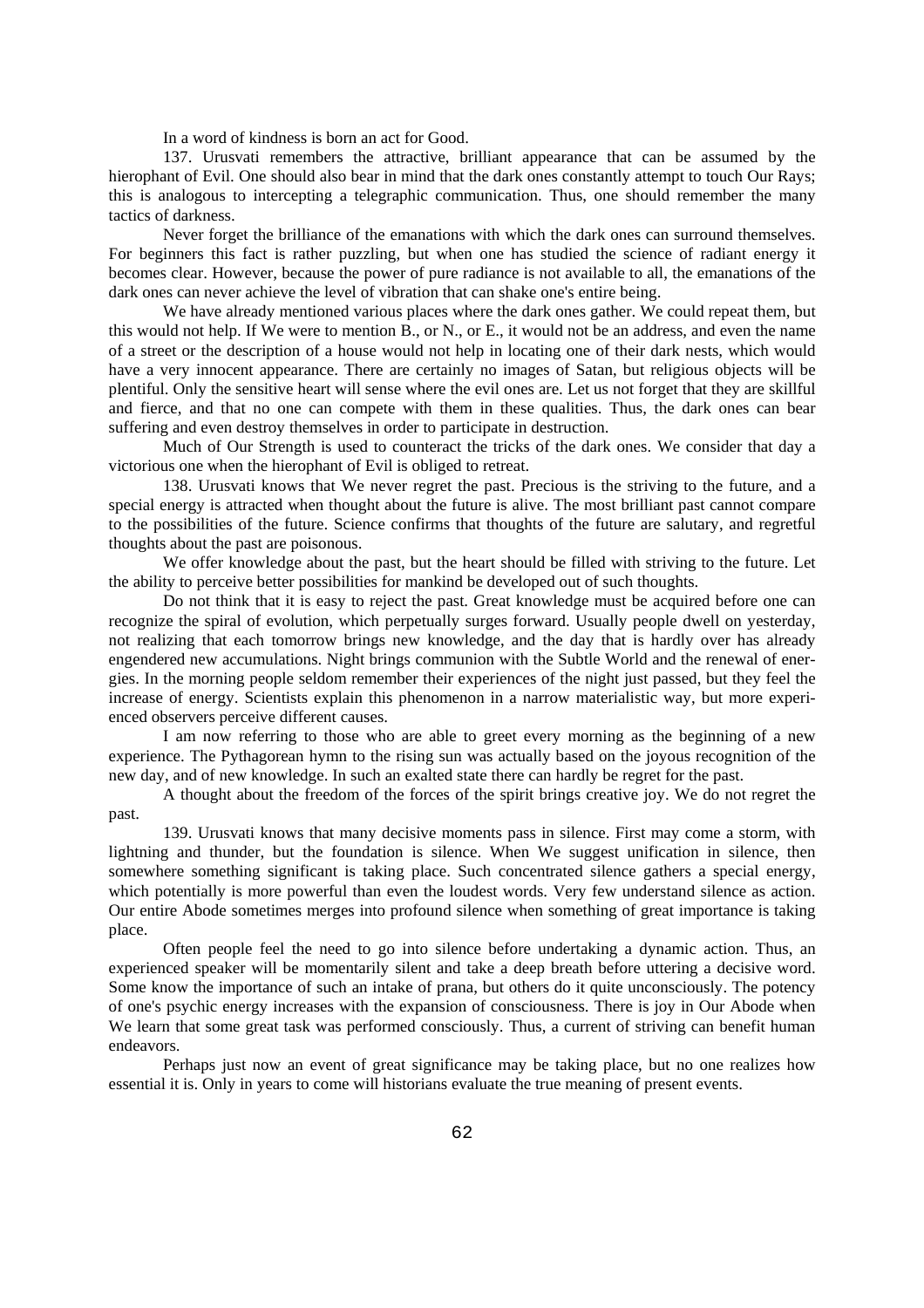140. Urusvati knows that many would consider Our commissions beyond their abilities. Such people measure everything in life by ordinary standards. They would not attempt to develop adamant striving in themselves, and are limited by the phantoms of their current illusions. Meanwhile, so-called present time is simply the interval between visible lightning and audible thunder, when lightning has already struck and thunder is inevitable. What then can the interval between two joint manifestations mean? Thus, the present is confusing to people, because it is nothing but a mirage.

 When people learn how to grasp the significance of a past event, they will be able to accept the inevitability of its consequences; such a future is a reality.

 We do not commission Our messengers to perform impossible tasks. We know the limitations of human ability, and We also know what can be expected of a human being in the building of a realistic future. We can just expect the highest degree of striving from Our messengers. When there is such intensity Our Magnet is active and serves as a strong shield. However, for the long journey timidity is not suitable. Everyone knows, in the depths of his heart, whether he is led by the highest degree of striving or is just being dragged along in fear.

 Let man recall how many dangers he escaped when he was striving forward with all his heart, and how many gates that seemed to be locked were transformed into curtains of light! Thus, he who strives forward adamantly can accept the reality of the future. Let people recall how successful they were because of Our Help, and how they actually felt that a Leading Hand had touched them. Some may have brushed it aside as if it were an annoying fly, but there were those who accepted it with gratitude.

 Strong are those who are filled with gratitude, for their wings can grow! They will not be afraid of Our commissions. They know that We are greatly burdened, yet rejoice on the way to the Garden of Beauty!

 141. Urusvati knows how much decisiveness is needed for the fulfillment of Our commissions. Those who are unprepared will regret giving up what must be left behind, and others will bemoan the need to leave the vicinity of Our Towers. They forget that spiritual contact is indestructible and that distance has no meaning.

 But he who is armed with the power of decision will not regret anything from the past when he knows the path leading into the future. It is not just readiness that is needed, but decisiveness. You understand the difference between these words. We teach how to develop decisiveness so that no earthly circumstances can influence the ability to decide. There were times when attachment to insignificant earthly objects influenced not only the destiny of individuals but that of entire nations. It is shameful when an object made by human hands can interfere with the path of true achievements.

 We teach people to resist transitory values that can veil the great Infinity, and point out the supermundane spheres to broaden their scope of thinking. If people become accustomed to thinking about the higher worlds, they will not claim the superiority of mundane life, and will find within themselves the strength to live a life of achievement and the ability to fulfill Our commissions. They will not be perplexed by the problems of earthly life, knowing that these problems can be solved by a higher degree of inspiration.

 One must have such confidence in Our Help that the magnet of faith will attract the adamant energy. Our Inner Life is one of readiness to render help.

 142. Urusvati knows how attentively one must follow Our Indications, but unfortunately people relate even cosmic events to themselves. Concentrated attention to the words of the Teacher can only come with great love and devotion. In the coming years you will realize how timely were all Our Indications. Often, for the sake of reference, We mention only the country, or the city, or a name, but if these notes are compared, an obvious chain of events will be seen.

 Armageddon began in 1931, and now the year 1942 is pointed out as an important one when the next series of world events will be decided. We have spoken of the year 1942 before, and it is significant that this same year is resounding also among humanity. An epic of planetary significance unfolds around each Indication.

 Let us recall how brief were Our words about the destiny of China and related events in other countries. Only a sensitive ear could catch the names that were so quickly mentioned. Sometimes We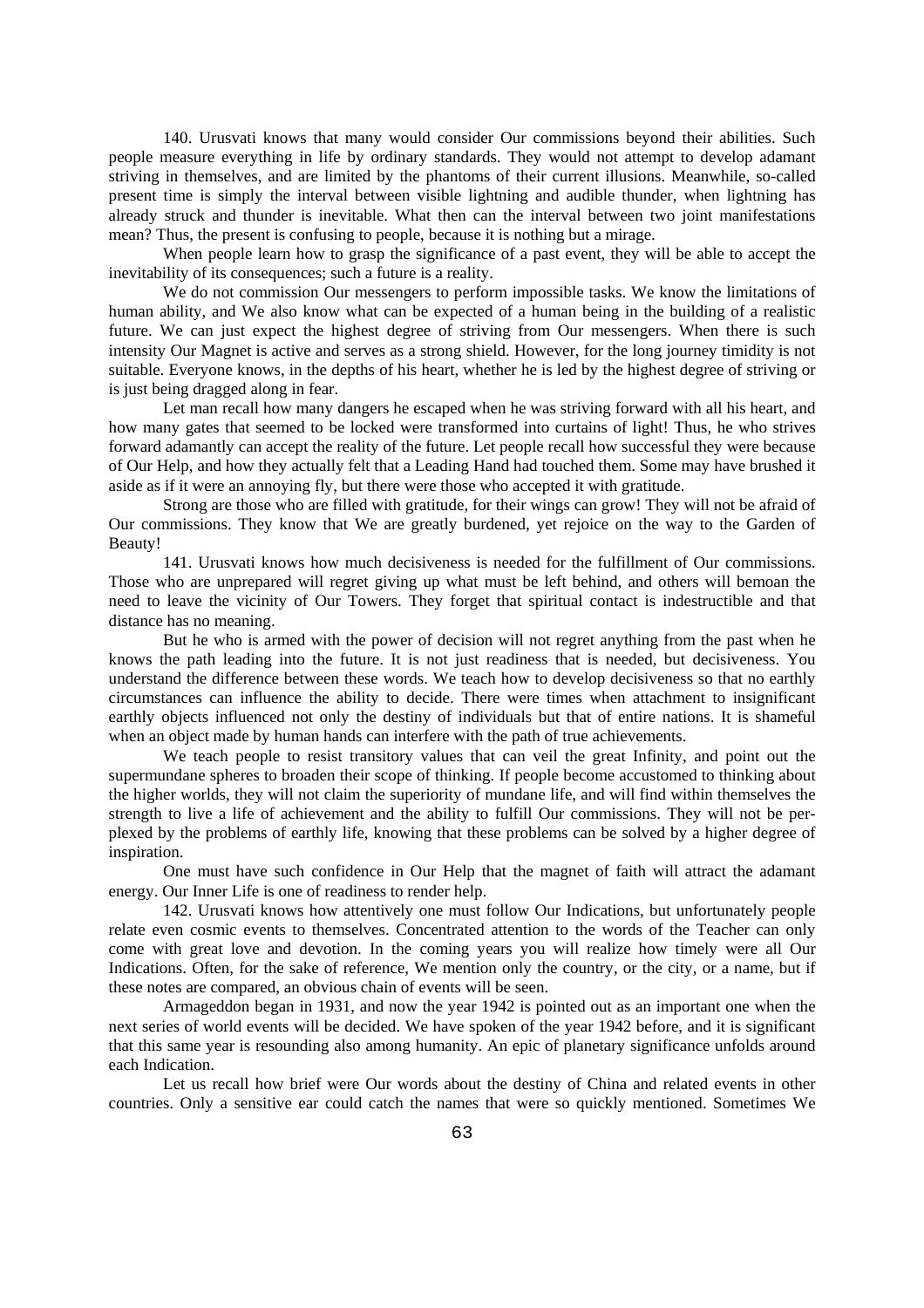change the names slightly so that the message will not be intercepted, but when, in the course of events, one comes upon such a name, straight-knowledge will at once draw one's attention to it. The technique of foresight will become a great science in the future, but it can be given only when human consciousness gains its sanity.

 You are right in disapproving of the neglect shown to the humanities. Only intelligent cooperation among all sciences will create an understanding of the unity of knowledge. But any excess of zeal will prove to be corrupting. One must understand that fanaticism is a form of ignorance, and is based upon negation and condemnation.

 Thus you can see what We have to struggle with, yet people never tire of criticizing Us. Not only the fanatics but even good thinkers attempt to correct Our Instructions. May We remind you about a writer who proposed to limit the tasks given by Us, without even taking the trouble to read Our Advice! There were many who tried to hinder the activities of the Brotherhood. Later, some misguided critics repented, but the harm caused by their judgments had to be outlived, and such karmic wounds constitute the most bitter earthly experiences.

 The current burdensome days are nothing but the outliving of countless accumulations. We harken attentively to the groaning Earth.

 143. Urusvati knows that psychic energy is subject to many physical influences. We have already mentioned that the currents of space affect the entire human organism, but in fact any physical manifestation of energy can heighten the tension of the centers. For instance, strong electrical energy can be most helpful in the transmission of thought at a distance. This is most evident in America, where electrification is presently more widespread, but people there are not usually aware of how this energy assists their experiments. In advanced stages of development psychic energy is not affected by outer influences, but beginners are greatly affected by them. Every intensification of energy further increases one's powers. One scientist declared that he could think with the greatest concentration in front of a blazing fireplace, and another discovered that he was influenced by the sound of boiling water. A third found that thunderstorms increased his mental faculties. Many examples illustrate that even the most ordinary concentration of such natural energies aids the power of thought. One must learn to observe what it is that particularly increases or decreases the thought energy.

 We fully possess this ability to observe, and apply it to all aspects of life. The power of thought will act at the greatest distances when increased by natural conditions.

 We have already mentioned that those who rebel against the Brotherhood are struck as if by a boomerang. The ignorant will attribute this to Our vengefulness, but the fact is that it is due only to a discharge of energy. If one touches both poles of a charged battery he will receive a shock, but it would be ridiculous to accuse the battery of being vengeful or malicious.

 One simply must pay heed to life's manifestations, and admit that there exists an invisible world, even on Earth.

 144. Urusvati can testify to the great variety of vibratory cures that have been effected at a distance. This kind of healing will eventually be known to medical science, but at present the very notion would only irritate physicians. We are particularly aware of vibratory influences and apply them far more often than people might think. One should bear in mind that such influences can be intensified by conscious receptivity.

 With few exceptions, Our healing remains unnoticed. People are inclined to explain the vibrations by absurd guesswork, and will note every minor symptom of their indisposition, ignoring the strong sensation of vibrations. Sometimes, they will tremble under the currents of the rays, yet will immediately fabricate some explanation for them. Most people will not accept that it is possible to transmit vibrations to a distance, and even the knowledge of radio waves does not convince them that parallels exist in other fields.

 Urusvati can testify to how often vibratory energies are applied to the various centers, and how quickly pains are relieved. It is wrong to take these diverse vibrations for granted, and to attribute them only to the patient himself; external influences should also be considered.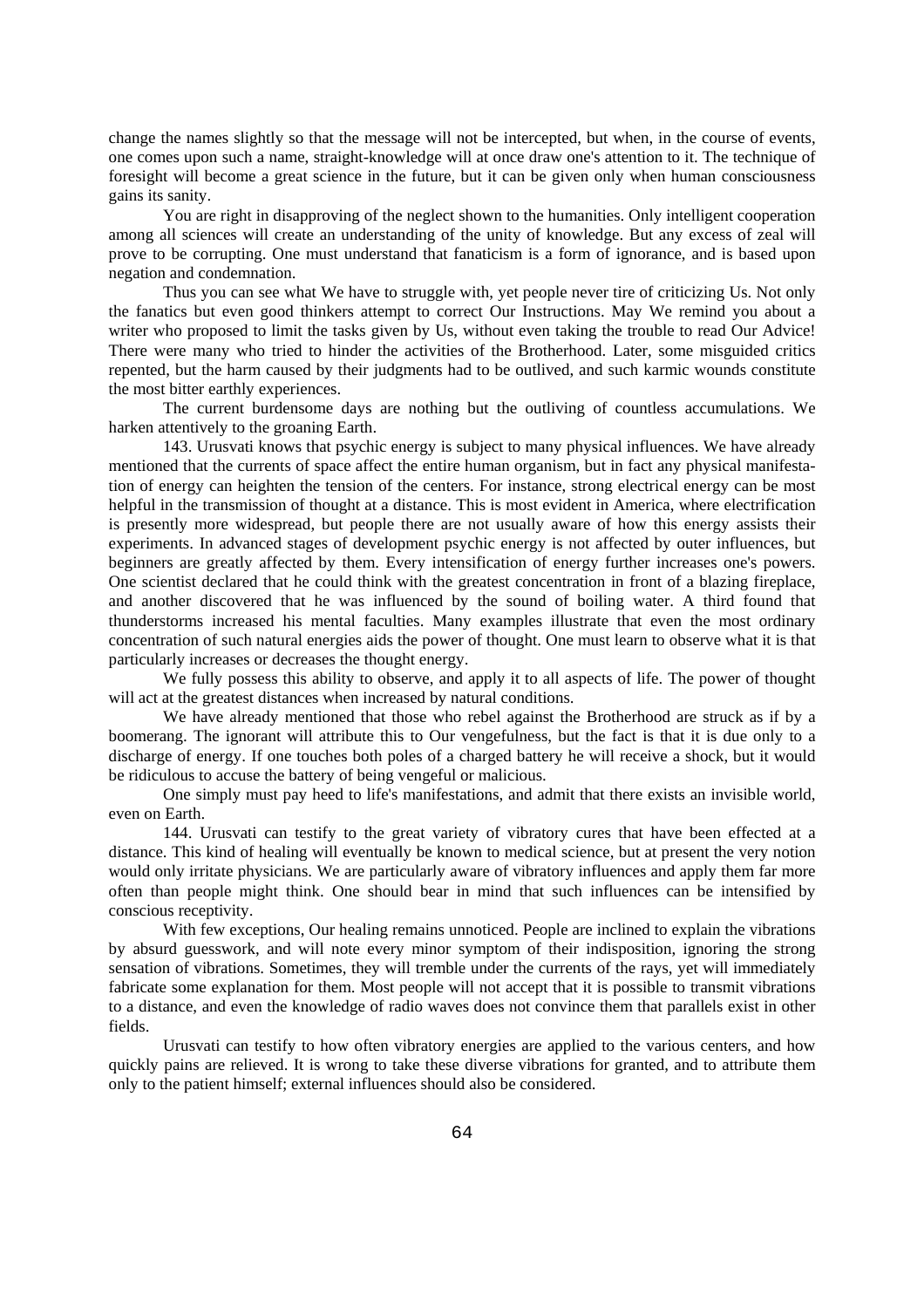We affirm that among future human discoveries there will be such vibratory cures. Many diseases, nervous afflictions, and psychic ailments will be cured. Cancer, in its early stages, can be arrested by such vibrations, stones can be dissolved, and glands normalized. Similarly, certain skin ailments will be cured easily.

 Some may wonder if conscious receptivity will promote the success of the cure. Definitely so, and to the greatest degree, for conscious receptivity activates the psychic energy of the organism. Such an ally is always essential.

 145. Urusvati knows that unknown names, unknown places and unfamiliar words often come to the surface from the depths of consciousness. Scientists call this the subconscious, but they are unaware that communications from space accumulate in man's Chalice, and when given an impulse, are transferred to the brain.

 What is this impulse? Often it is Our Ray, which kindles the surface of the Chalice and evokes the corresponding Sacred Knowledge. Therefore, one should pay heed to such flashes of consciousness. They resemble clairaudience, but in reality are brought forth from the depths of consciousness by Our Ray. In everyday life one should learn to recognize these messages which always come at the right moment.

 People complain that they are deprived of lofty Guidance, but such a strong statement is unreasonable. We give much, and it is they who perceive little! Therefore, We remind people to pay more heed to words that spring forth suddenly in the conscious mind. Such words should not be dismissed, but should be carefully applied in life. Many other useful ideas come in a flash, like flying butterflies, but people only brush them aside.

 We never tire of disseminating useful information, and We advise you to treat it with care, for it will be of use in the Subtle World. Thus, one should develop the particular ability to catch the thoughts of space.

 146. Urusvati has notes pertaining to certain days of the Great Pilgrim, and has preserved His Image in her mind. The Great Pilgrim chose the fervor of great spiritual achievements, which were crowned with amazing success. Those who worship Him fail to understand that He dealt directly with the common people, and that He laid the foundation for a new understanding of the position of woman.

 In the ancient Apocrypha one can find mentioned certain stories that were preserved by His faithful followers. It would be a mistake to reject the so-called Apocrypha, for who can prove that they are false? They may be fragmentary and may have been written at different times, but they are based upon treasured memories. The quality of devotion is little appreciated.

 Despite the slander of enemies and the errors of His followers the Beautiful Image remained luminous. Thus we may approach the Great Ones, and no one is forbidden to emulate Them in the proper way.

 It should be pointed out that the main Teaching was given by Him when He was in His subtle body. This consummation corresponded fully with the brilliant Truth proclaimed by Him. Wisely He gave a simple word to the people regarding the foundations of life. It was possible for only a few followers to be entrusted with the Teaching that came from the Subtle World since, in accordance with tradition, the Teaching was transmitted orally. However, the Apocrypha do not contain His last instructions, which dealt with the power of thought and would not have been understood by the majority of people. The Teacher knew that ignorance could distort Truth and that only harm would result.

 The manifestations in the subtle body were the pinnacle of His Great Achievements. The Teaching was continued without interruption, and some hints indicate that even the disciples were startled by His powerful manifestations. One of the Apocrypha describes how some of them collapsed, while others died from the shock. Yet the most amazing, significant fact is that the Teaching survived, and no distortions could obscure it.

 It does not matter that people misrepresented the Beautiful Image in their clumsy efforts to depict Him. The Images familiar to us do not resemble the Great Pilgrim. Some may ask why His true Image has not been restored. But portraits seldom bear a true resemblance, because people usually prefer the Image that most pleases them. The most accurate depictions are not generally known.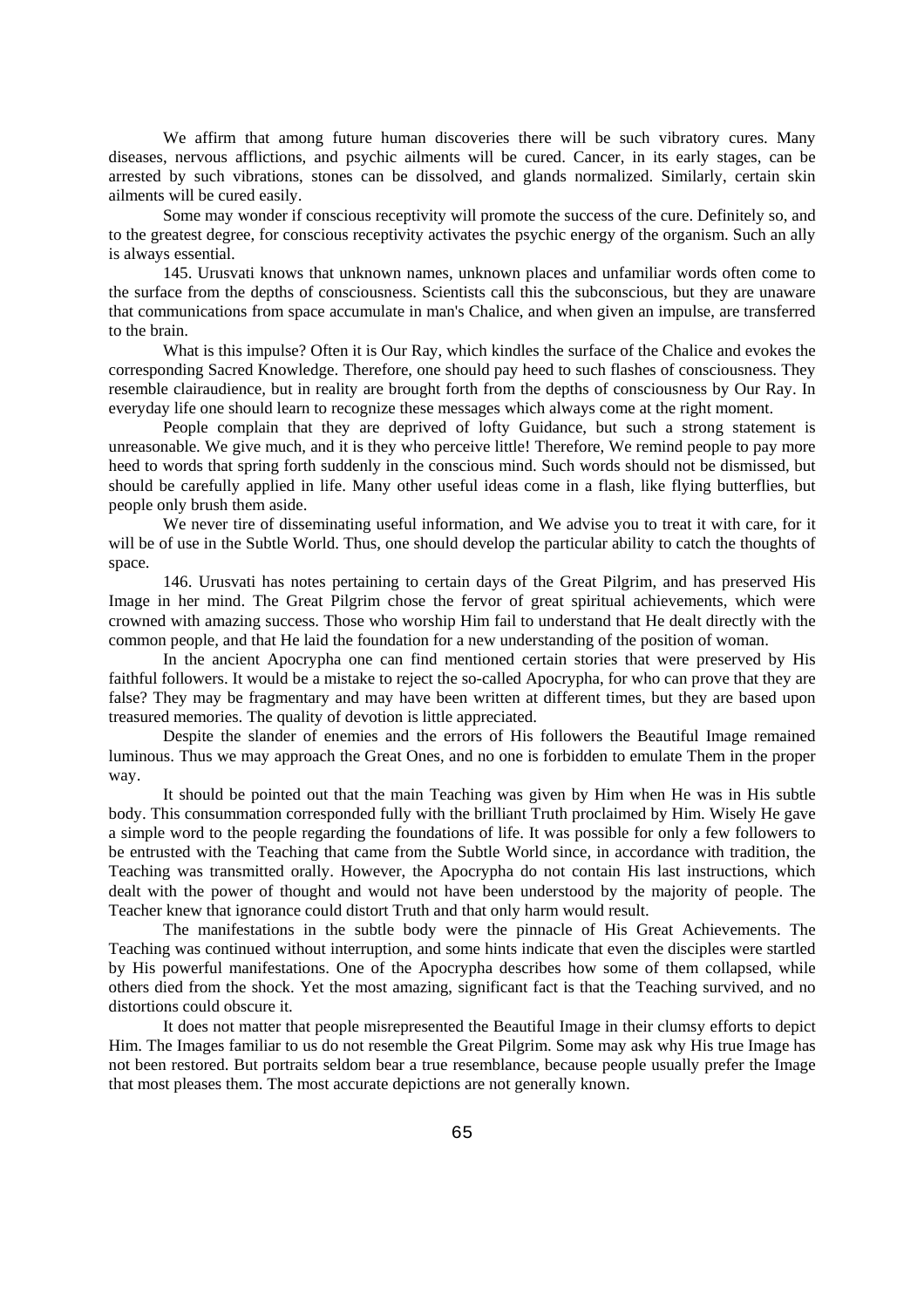Nor did people accept the true way of life of the Great Pilgrim. They would not believe that He worked hard and had more than one skill. One could find in His land a great variety of ceramic objects created by His own Hands. These objects became healing talismans. But who knows now about these benevolent signs? The path of the Great Pilgrim was filled with benevolent signs.

 147. Urusvati remembers the striking features of the Great Pilgrim: the eyes, the forehead and the light brown hair, features that overwhelmed one with wonder, and were so unusual that they provoked exaggerated rumors among the local people. It should be remembered that everything that amazes can cause distorted and absurd interpretations.

 History knows little about the Mother of the Great Pilgrim, who was as exceptional as Her Son. The Mother came from a great family and was the embodiment of refinement and nobility of spirit. She was the One who laid the foundation for His first high ideals, and sang a lullaby to Him in which She foretold His miraculous future. She took great care to safeguard Her Child, and was a source of strength for His great achievements. She knew several languages, and thus made the path easier for Him. Nor did She object to His long pilgrimages, and gathered all that was necessary to make the travels easier. She rightly valued the common people and knew that they would guard the treasures of His Teaching. She recognized the grandeur of the Culmination and thus could give heart to those of diverse character who were weakened by doubt and rejection. She was prepared to experience the same achievement as Her Son, and He entrusted to Her His decision, which was confirmed by the Teachers. It was the Mother who understood the mystery of His wanderings. For the fundamental truth about the Mother's life to be clear, one must understand the local conditions of those times. However, She was led by Her insight into the future and was able to rise above the customs of Her country.

 In truth, very little is known about Her, but when one speaks about the Great Pilgrim one has to say a word about the Mother who led Him to the Highest.

 148. Urusvati will not forget to write about the music of the spheres, which she heard today. In it were expressed the fundamental details of coming events, their grandeur and their sadness. Great is the creation of these events, and profound is the sadness that success should be achieved at so great a price.

 Remember that We are ready to hurl portions of Our Aura to strike at and defeat darkness. We are ever ready to sacrifice, but it is sad to waste such power in opposing the dark forces. May this symphony resound as a symbol.

 149. Urusvati remembers the Great Pilgrim. In the Arabian desert He was in solitude, but in a sheik's tent He found friends and helpers. He often remained alone, and one should not think that His journeys were always with wealthy caravans. Remember that everyone, when clad in an earthly sheath, is subject to the conditions of the physical world. It is usually supposed that when Our Brothers go into the world they will be placed in special conditions that are unnatural to them, but nature is a state conditioned by law. Every one of Us knows this and selects His path consciously.

 It was to be expected that the Pilgrim would meet the dark ones on His path. The story about the meeting of the Great Pilgrim with the Prince of Darkness should not be thought of as imaginary, or symbolic. Urusvati can affirm that she saw various dark entities more than once, including even the Hierophant of Evil himself.

 One may wonder what difference there is between such attacks and the usual pressure of darkness. The difference is great, but Our Brothers do not fear them and therefore cannot be hurt. The Great Pilgrim often saw such dreadful images, but He was never afraid of them.

 Some may wonder why such a Great Spirit had to face the imperfections of dark entities. But the power of the Magnet attracts even the dark ones, who long to confuse and injure wherever they can. For example, even the slightest doubt will make it impossible to walk on water or fire, or to levitate. I mention this because the Great Pilgrim could perform these acts easily. His great power was in His absolute fearlessness, and He proceeded unwaveringly, for in His heart He had chosen the life of great deeds.

 150. Urusvati knows how the Great Pilgrim directed and guided human consciousness toward the Highest. He understood that people were not yet ready to go by the Middle Path. Thus, even when someone attempted to utter the unutterable the Great One would allow him to address the Highest, rather than let him lower the process of his thinking.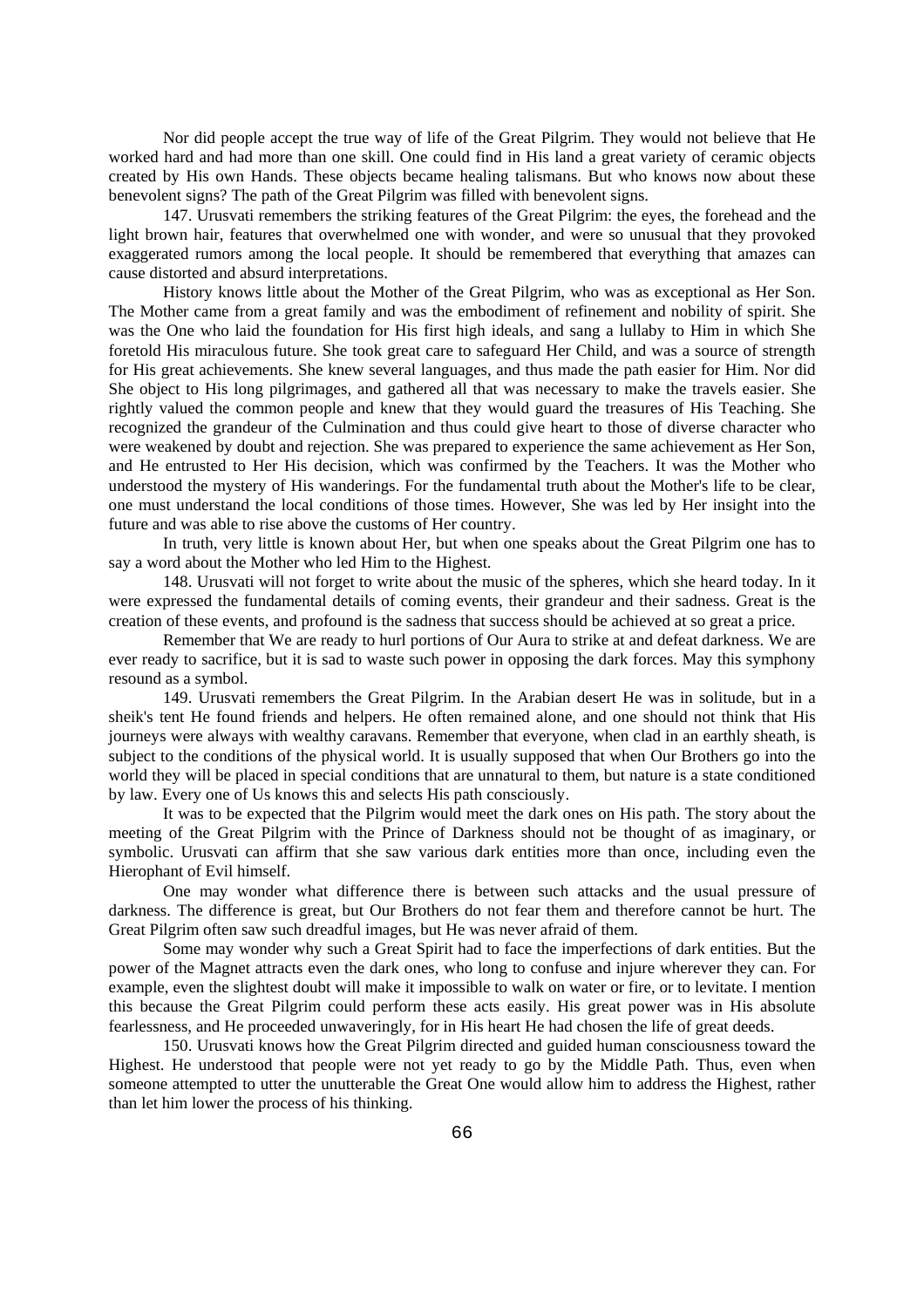The Great One taught people to pray within their hearts, upon the mountain, amid inspiring summits. It is impossible to grasp the full depth of meaning of the Sermon of the Great One, because He gave instructions for the whole of life in the simplest words. The key to this greatness was in His simplicity, which not only allowed Him to more easily communicate with people, but was a beautiful way of expressing the Highest in the simplest words. One should learn to make the complicated simple, for only in simplicity is kindness reflected. Such was the work of the Great Pilgrim.

 Great is His luminosity in the Subtle World, and He loves to descend into the lower spheres so that His prana may purify the dark realms. It is not easy even for Him to descend, and one should appreciate all the more this example of His selfless healing of those who suffer there.

 It is customary for Us to visit the lower spheres of the Subtle World where a compassionate heart can save multitudes.

 151. Urusvati knows that every Great Teacher is associated with healing and the arts. Only a few of the Great Pilgrim's Indications and Advice about healing are recorded in the Apocrypha, but one should not conclude that these few recorded miracles comprise all of His healing activities. There was much healing, mainly of two kinds, when people came to Him, or when He Himself would touch a person because He saw the onset of an illness. Often the ailing one did not understand why the Stranger had touched him. Such an act represented true generosity on the part of the Great Spirit, who, like a tireless gardener, sowed such seeds of goodness.

 His words about Beauty also do not appear often in the Apocrypha. The Teacher drew people's attention to beautiful flowers and to the radiance of the sun. He also encouraged group singing, for it is the most powerful method of achieving harmonious vibrations. The Teacher did not emphasize this specific aspect of music and singing, but simply advocated joy and inspiration.

 There were those among the disciples and followers whose lives were filled with misery and daily hardship. The Teacher would first help them by uplifting their spirits, and only when balance was established would He discuss their problems. He never condemned their past, but led them into the future. The Teacher could clearly see the future, but only revealed it according to the consciousness of His disciples. Nor did He hesitate to use severe words to revive the dead consciousness.

Thus the Healer and Creator proceeded on His Way.

 152. Urusvati has heard both the majestic music of the spheres and the uproar of chaos. Out of confusion and wailing the Great Teacher composed harmonious symphonies. Only the ignorant assume that celestial harps will sound at the first request. From the abyss of chaos to celestial harmony the way is indeed long. This is why the Great Teachers are also the Great Toilers, and only those who have heard both extremes can judge the extent of this evolution.

 People wish to see the Teachers just as they see themselves, and if the Teacher differs in some way they will disbelieve. The ignorant demand, never realizing that their demand is based on ignorance, and that the image they have invented is belittling. In general, most pictures of the Great Teachers are tasteless. People want to see their Teachers as exceptional, even in their outer appearance. If people have such an attitude toward true greatness it indicates that they would not have recognized the Great Pilgrim.

 He did not avoid mingling with people. He visited their festivals and discussed their daily needs, but few noticed the many wise warnings that were given with a beautiful smile and words of encouragement. His intimate tenderness was not always appreciated by the disciples, who sometimes even criticized Him for it, believing that He should not have given so much attention to people of no importance. However, wonderful souls were revealed and made manifest by His smiles. He was criticized for talking to women, yet it was women who preserved the Teaching. He was also criticized for association with socalled heathens by those who forgot that the Teacher came to all people, not just to one sect. It was part of His lofty achievement to accept insult with equanimity.

 We mention these condemnations because through them the Image of the Great Pilgrim is shown to be more human. If He had not come into contact with life and had not suffered, His deeds would not have been as great. No one realized how tormented He was by the many disturbed auras He came into contact with in this way, but the thought of great achievement never left Him.

Thus the Great Teacher followed His ardent Path. We love to dwell on such examples.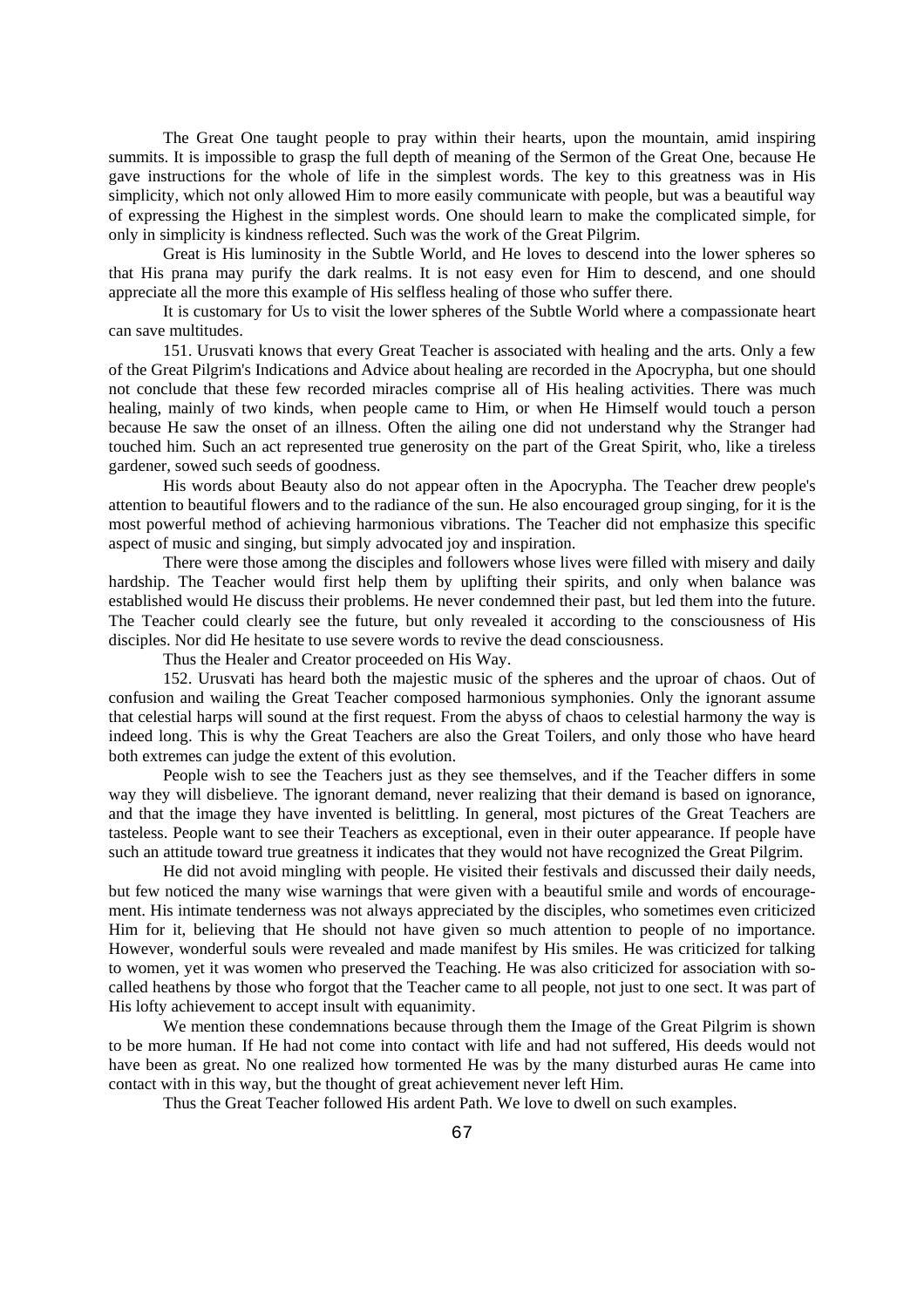153. Urusvati knows from the Apocrypha that certain people wanted to acclaim the Great Pilgrim as the People's Hero. Such a wish is often expressed in connection with a Great Teacher, but this can lead to sad misunderstandings. A Great Teacher is certainly a hero and a leader, but people usually cannot comprehend the true significance of these concepts, and thus is woven the crown of thorns.

 Urusvati heard the voice of the Great Pilgrim; how could such a voice belong to a mere leader of crowds? It was precisely the crowds that were the cause of His particular sufferings, shouting in praise of His Kingdom, and then hurrying to His crucifixion. Thus, in their way, they helped to fulfill the prophecies. It is impossible to imagine what karma awaited those crowds of madmen! People are now witnessing events that have burdened the lives of many generations. This is not a punishment, but the consequence of the madness of free will. When I advise restraint from unwise words and thoughts, by this very request I make you think about the future.

 The Teacher could have lived His Great Life without the crowds. Even those whom He healed polluted space with their threats and curses. Such a manifestation of free will may be called by many names, yet it remains a form of free will. It is correct to consider free will as the highest gift, but how wisely this precious treasure must be used!

 In Our Treasuries there are many objects connected with the life of the Great Pilgrim, and it is amazing how well His emanations have been preserved during these many centuries. They are significant proof of the potency of accumulated psychic energy, which is deposited not only when the hand or breath intentionally sends forth the power, but even when unintended touches leave imperishable traces of the energy.

Thus you must remember the remarkable primal power of the Great Pilgrim.

 154. Urusvati is aware that the Great Teachers converse with animals. The Great Pilgrim was remarkable in this respect also. One should understand such contact with the animal kingdom. Although human beings do not pay much attention to animal sounds, they can understand them, since psychic energy can contact its equivalent energy in animals and thus create a bridge of understanding.

 An absence of fear and anger is needed on both sides. In addition, there must be truth and good will, for to pretend in these cases is impossible. Cowards may claim to have courage, and the cruel can pretend to be kind, but then the natural bond between the worlds will not exist because the living creatures will have lost their mutual trust and there will be no communication. Nowadays it is considered a great rarity when animals of different types can live together. When people approach animals with a doubting attitude there can be no mutual understanding.

 If one could see how the Great Teacher related to animals and birds, one would be convinced of the living bond between the kingdoms. He could call a bird to alight on His arm and then send it in a particular direction, or calm an animal simply by a mental suggestion of calmness. The old legends tell us that sick animals would come to Him to be healed, and many true examples could be cited.

 Verily, the Teacher had the right to call the animals His smaller brothers. There was nothing contrived or forced in these communications. Nor was it a relationship of master and slave, but simply cooperation between man and animal.

 155. Urusvati knows that animals long remember the emanations of their master. If this is true for the ordinary person, then how much more powerful must be the accumulated emanations of the Great Teacher! For this reason the Teachers must sometimes destroy personal possessions that have been imbued with their magnetic aura, in order to avoid the possibility of their intense emanations falling into the hands of the ignorant.

 History has recorded that objects belonging to the Teachers were scattered in various ways. For example, paintings by S.G. were left in France, England, Germany, and the Netherlands and attributed to others. Most of His paintings were destroyed by the artist, but a few were left with the Van Loo family.

 156. Urusvati knows that the Great Pilgrim could direct people to the Highest just by His glance. The Teacher used to say, "Friends, you find ample time for everything, but for the Highest you have only a few moments. If you had dedicated only the time you waste in the dining-hall to the Highest, you would have become teachers by now!" Thus, in practical terms, He taught the advantage of elevated thinking.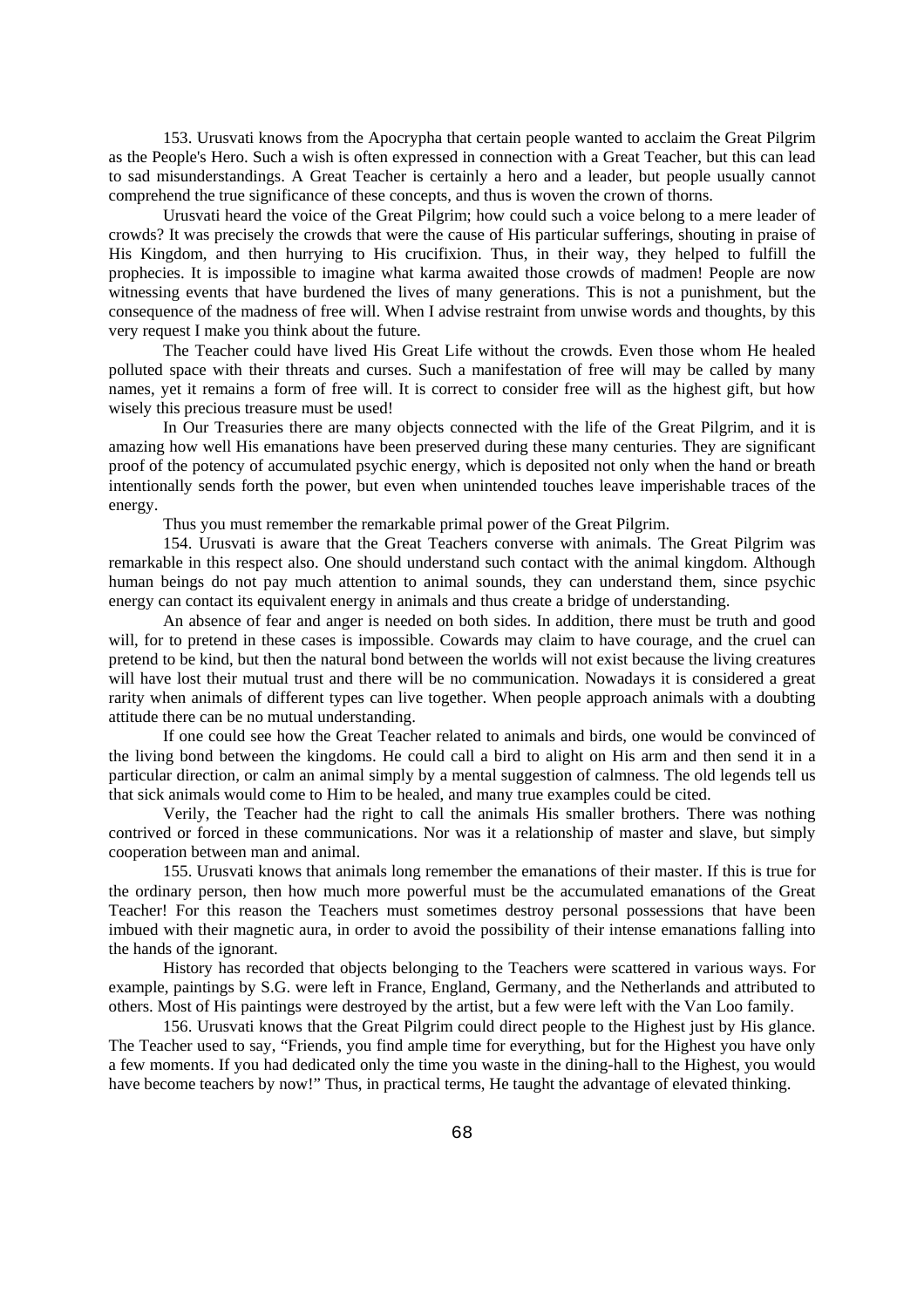He also used to say, "When you offer your whole heart, you will feel the strong cord that binds you to the Great Heart."

 He also said, "Do not disturb others when you see them immersed in prayer. You can tear their hearts by thoughtless interference."

 He said also, "Be clean. Rinse your mouth after eating. Do not take intoxicants, for in the madness of intoxication man becomes lower than a beast."

And He also taught, "Do not partake of flesh if you can avoid it."

 Thus one may find in the Apocrypha many hints about all aspects of life, and besides the already known Apocrypha, new chronicles may still be found. One cannot try to trace the chronological dates of these writings, for they were rewritten and translated many times.

 Let us remember that these writings were taken at random from the many that were at hand. Thus, you should pay equal attention to all that has come down to us from the early centuries. Although the Apocrypha were written during the years immediately following the related events, fragments of the ancient writings are still being discovered.

 157. Urusvati has experienced the feeling of separation from Earth. This feeling, and the powerful magnetic attraction to Earth, can only be understood by those who have experienced them. They can also appreciate the extraordinarily powerful attractions the Teacher is exposed to. He has earned the right to separate Himself from Earth, but chooses not to, and in so doing experiences a tormenting weariness whose depth words cannot express. Only the power of consciousness can liberate Him from this overwhelming anguish.

We should also point out the divisibility of the spirit of the Teacher. Those who have this ability know that during the moments of the dividing of the spirit a complete absence is experienced. Usually these moments are brief, but when divisibility of the spirit is more developed, they may be profound. One can imagine the moments of absence as experienced by the Great Pilgrim! This is not a loss of consciousness, but a partial absence when psychic energy acts at great distances. It was at such times that the Image of the Great Pilgrim was revealed simultaneously in various places. People saw Him quite clearly during their waking hours and in their dreams.

 Because the heart is very tensed during the dividing of the spirit, it is dangerous to disturb the body during these absences, which are almost equivalent to flights of the astral body. But people pay little attention to these conditions and can sometimes cause much damage.

 158. Urusvati knows the Sacred Pain. Physicians today would call it neuralgia, rheumatism, nervous spasms, or inflammation of the nerves. There may be many diagnoses, but even an earthly physician will notice that something unusual is taking place. This "something" is a pulsation of psychic energy in Infinity. One can observe that these pains appear without evident cause and disappear without any effect. They are never the same, and it is impossible to foresee which center will be affected.

 You can imagine how often the Great Teachers are subjected to these tensions! It cannot be otherwise, because the Primal Energy is pulsating in new spheres and rushing into those spheres whose vibrations correspond with its own. But the free will of the Teacher binds this Energy to Earth for the benefit of mankind.

 The cure for such pains can only be by vibrations. We send forth such currents, which sometimes reach a high intensity. These pains tormented the Great Pilgrim, and at such times He went into the desert, where it is easier to receive the healing vibrations. People assume that the Teacher is free of all human limitations, and cannot imagine why the Great Pilgrim was required to suffer such pains.

 The Great Pilgrim did not conceal his need for the cooperation of people. The action of psychic energy can be evoked only if one fully realizes its presence, and it will serve properly only when there is purity of heart. He constantly repeated that all is given according to one's faith. In this way He taught the significance of Primal Energy.

 Thus one may see manifested in the life of the Great Pilgrim the most human and also the scientific.

 159. Urusvati can describe the features of the Great Pilgrim to artists who have a talent for depicting the human face. At least in a general way this Image should be given to the people. Here We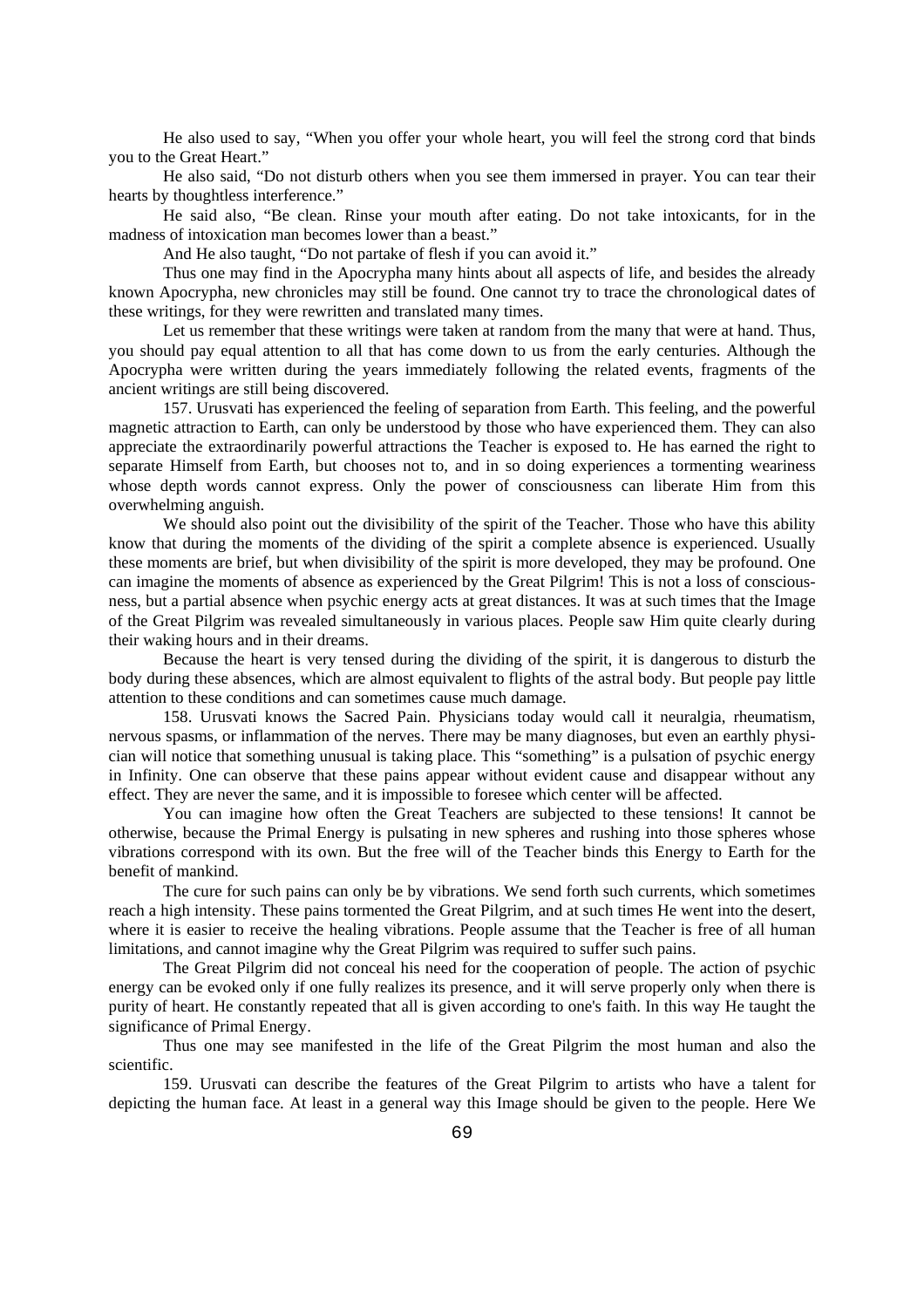shall once more recall His features. His light brown hair was rather long, with soft waves in noticeably separate locks and ends that were slightly darker. His forehead was broad and bright, unwrinkled, with eyebrows somewhat darker than the hair, but not too prominent. His eyes were blue and raised at the corners, with lashes that gave them great depth. His cheekbones were somewhat high and His nose not large, but gently rounded; His mouth was not large, but with rather full lips, His moustache not thick, and not covering the mouth. His beard was parted in the center, and not heavy. These features were appealing, but it was not so much the beauty as the expression of His face that made it unforgettable.

 Whoever turns to the Teacher should fill his heart with love since reverence and respect without love cannot be true. Some think that love will diminish reverence, but this indicates a misunderstanding of that high emotion. The true disciple is the one who loves his Teacher. All feeling is based either on love or fear, but fear is not appropriate where there is striving to Light.

 Urusvati remembered that once a lotus served her as a boat! As frail as such a boat was she felt no fear, because her love for the Teacher gave her fearlessness. Only ardent love can create such fearlessness, and one should intensely cultivate it. Without the protection of love one cannot withstand the attacks of chaotic forces, and even one's health will suffer.

 When thinking of the Image of the Teacher one is overwhelmed with love. Yet, it should be remembered that this love cannot be exclusive. A disciple may have his own Teacher, but he will feel love for other Teachers, too. It is true that the chosen Teacher will be the closest, but when one knows the Great Achievements of other Teachers, he will feel sincere love for them also.

 160. Urusvati knows that the Great Teacher would sometimes trace various signs in the sand and then erase them. The disciples were puzzled and asked the Teacher why He did not write these signs on something permanent. In response, He drew a line in the air and said, "This is the permanent law. Nothing can erase this inscription." Thus the Teacher explained the power of thought.

 Some used to say that the signs in space were as bright as lightning. The Teacher did not deny the possibility of such radiance and said, "The time will come when people will learn how to transmit their signs to distant places." The disciples could not understand what He meant by these words.

 The Teacher also said, "Beware of negative thoughts. They will turn against you and will burden you like an abominable leprosy. But good thoughts rise upward and will lift you with them. You must know the power of the healing light and deadly darkness that man carries within himself."

 He also said, "We part here, but we may meet again, clothed in raiment of Light. We need not be concerned about shopping for garments in the Kingdom of Light, for they will be created at will. We must not be too attached to Earth when our best Friends await us with joy."

 He also said, "Let us not lament those things that perish quickly, for imperishable garments await us."

 He also said, "You are used to fearing death because you were not taught about the passing into a better World."

 And He also said, "You must realize that good friends will continue to work together there, just as here."

 Thus the Great Pilgrim continued teaching about the eternal values and the power of thought, but His Teachings were comprehended by only a few. Though the Teacher spoke briefly and simply, very few were those who remembered His words.

 In Our Abode, We value the ability to speak briefly. Such hieroglyphs are clearly outlined in space.

 161. Urusvati knows that the Great Pilgrim was frequently attacked by the forces of darkness. These incidents were mentioned in the Scriptures, and one might question how occurrences that no one had witnessed could have been recorded. It was the Teacher Himself who wanted to prepare His disciples for that battle and therefore, rather than conceal the struggle that was taking place, He recounted His own experiences to illustrate it.

 He said, "Every human being constantly finds himself in three battles. Although he may imagine that he is completely at peace, he actually takes part in three battles simultaneously.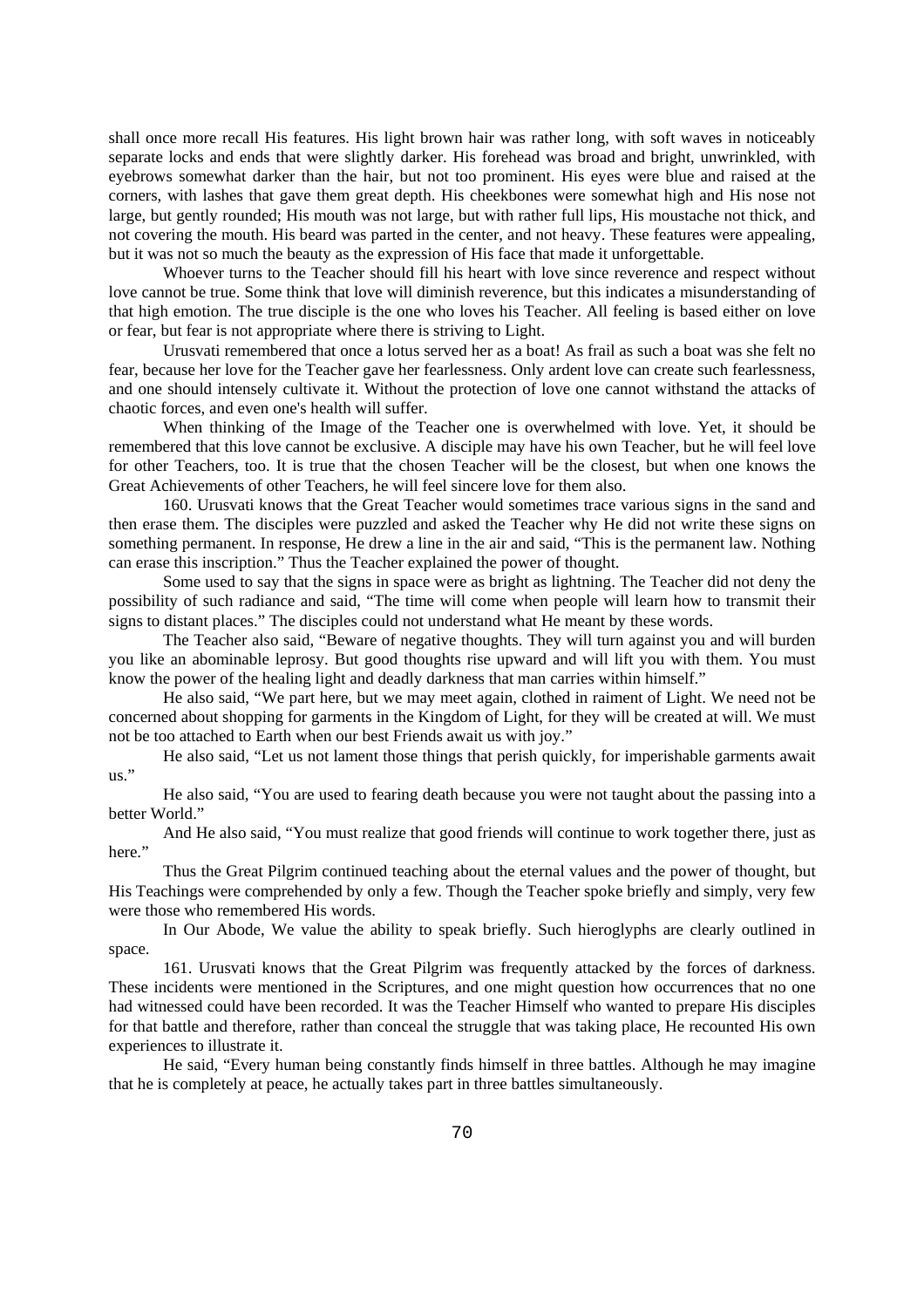"The first battle is between the free will and karma. Nothing can excuse man from taking part in the struggle between these two principles.

 "The second battle takes place between the disembodied entities of good and evil, which surround man and influence him in one way or another. It is difficult to imagine the fury of the dark forces when they attempt to take possession of man.

 "The third battle resounds in the Infinite, in space, between the subtle energies and the waves of chaos. The human imagination is too limited to envision these battles in Infinity. Human intellect comprehends earthly collisions, but is incapable of looking into space and imagining the powerful storms and forces working there. Only when human emotions are completely controlled can man start thinking about the invisible worlds. One should develop such thoughts, for they alone will make man a conscious co-worker with the Infinite forces."

 Remember that you are always facing the Infinite. Even the loftiest words cannot express the Most Sublime, and only during brief moments can your heart record the exaltation of realization. Learn how to remember these moments, for they are the key to the future.

 It is impossible to comprehend the fullness of the numberless worlds, but the Teacher leads toward this knowledge. Learn to give Him your trust and reverence, for without this bridge there is no passage.

 162. Urusvati knows that the Great Pilgrim mingled with both the rich and the poor. Not all the rich were advised to give away their wealth, for when the Teacher saw a right attitude toward earthly treasures, He did not indicate a need to renounce them. In interpreting the attitude of the Teacher toward earthly riches, it is important to know that He advised giving up possessions only when they were dragging down the spiritually weak ones. He did not reject earthly riches, for how can one deny what already exists? He taught that it is essential to find a sensible attitude toward all that exists in life. Indeed, the Teacher did not want to see uniform poverty. He used to emphasize that even people of small means should cultivate pure joy, without envy of wealthy neighbors.

 The Teacher shared the company of both rich and poor and in each case was equally kind and ready to help. Indeed, it is the rich who are sometimes most in need of help.

 The Teacher was ready to help when He saw injustice, and knew how to inspire heroism in the persecuted. Yet He knew that all His blessings would be condemned. He cared little for gratitude toward Himself, but in His Teachings He did not forget to point out the great power of gratitude. Thus, let us pay homage to that Wonderful Life, which nourished so many hearts.

 163. Urusvati knows that the best sayings of the Great Pilgrim and much of the most remarkable healing that He performed remained unrecorded. He not only spoke to the people and to His disciples, but also spoke privately to many others. Who, then, could have recorded these remarkable Teachings?

 The Teacher did not speak about reincarnation to the people because in His country this truth would not have been understood. Even among the disciples very few could fully comprehend the Law of Reincarnation. Some sects knew about reincarnation, but the idea provoked strong arguments and the majority doubted, just as it doubts today.

 The Teacher preferred to discuss those subjects that caused arguments with each person individually, for only in this way could he transmit the Truth according to the listener's level of consciousness. There were many such talks with individuals, which at times dealt with elementary subjects. At other times highly educated philosophers came to Him. Some came timidly and only by night, while others were bold enough to come during the day. He practiced great patience with all of them.

 One can imagine how filled His time was during that short life of heroic achievement. His disciples often wondered when He found time to sleep.

 Much remarkable healing was performed unnoticed. People saw only the obvious things, such as the healing of insanity, of paralysis, blindness, and deafness. This healing impressed the crowds because it was plainly evident. Indeed, when the dumb began to speak and the lepers became clean, the crowds were stunned. But, from a scientific point of view, there was even more remarkable healing: the Teacher could stop the internal destructive processes just by the power of His will. Even His immediate followers could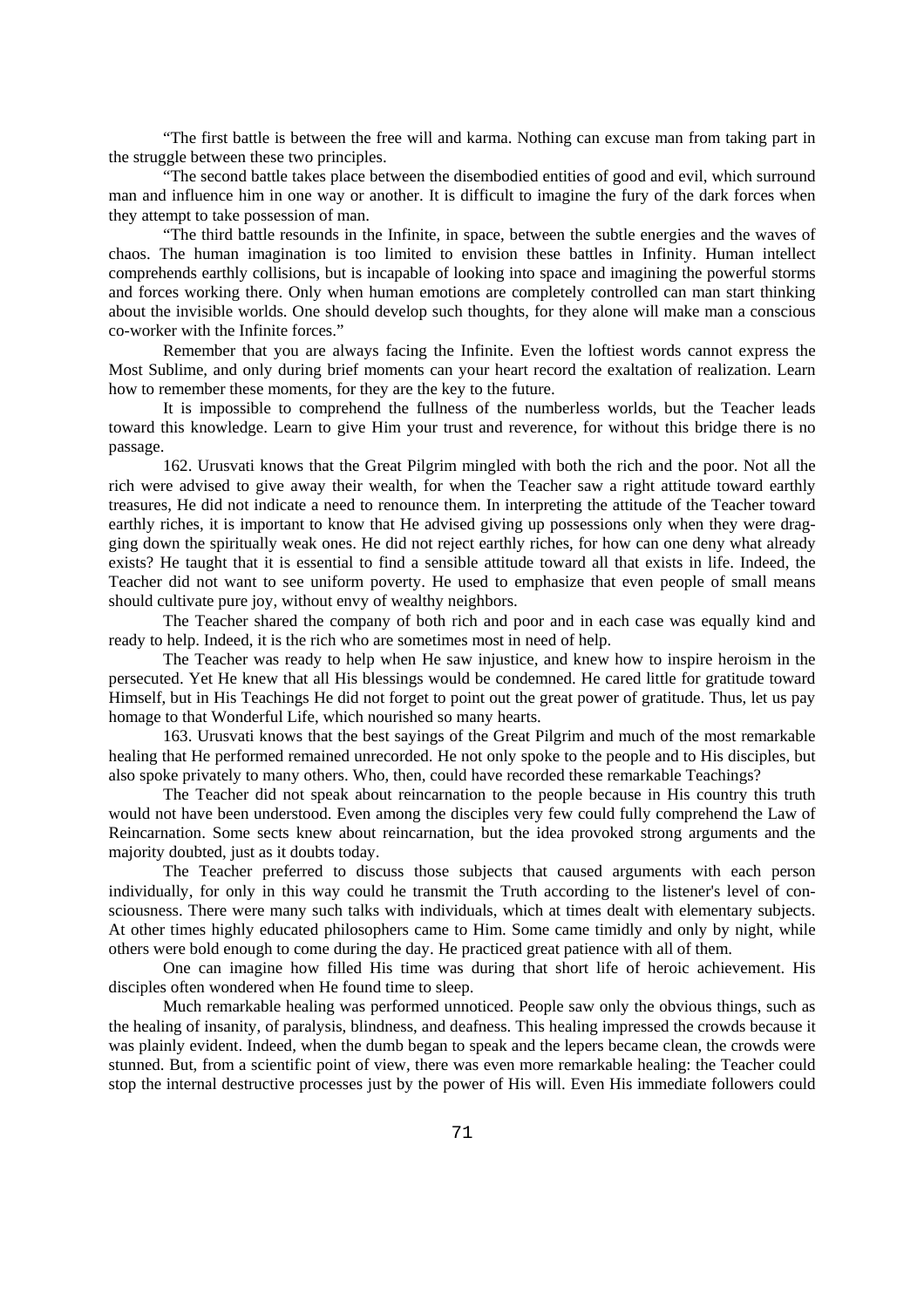not fully appreciate such powerful manifestations, when at His Command, dead muscles began to move and afflicted tissues were healed.

 The power of thought that was manifested in these cases was such that an ordinary man can only imagine it. Such influence cannot be called suggestion, but rather the victory of mind over matter. And now, when people begin to study the power of thought, they must pay homage to these remarkable victories of the mind. If a sense of co-measurement is a guiding principle, the energy will always accelerate through the shortest channels.

 164. Urusvati knows what cosmic conditions accompanied the transition of the Great Pilgrim into the Subtle World, but besides the known violent disturbances there were many others. Is it any wonder that earthly events coincide with cosmic ones?

 It is time for people to realize that all events are connected and that unity reigns throughout Cosmos. Many different manifestations follow each step of evolution, but during those solemn times of transition people become particularly stubborn, reminding one of travelers who refuse to alight from the carriage when their journey is over. Similarly, during the consummation of the achievement of the Great Pilgrim, people did not want to leave their carriage, and were unable to perceive the significance of the events that were taking place in front of their eyes. An incredible injustice was being committed, and no one dared tell the people how dreadful was the crime.

 The Great Teacher had the wisdom of Pericles, and certainly knew that He should not expect justice from the mobs. He who gave so much knew that the law of proportion had been violated, and simply warned the people not to overload their karma.

 Thus, the Teacher knew that the events had been inevitable, and began to teach from the Subtle World. These Teachings also remained unrecorded, and thus arose one more example of injustice. In the manuscripts that have come down to us one comes across brief hints about His visitations from the Subtle World, but even the disciples failed to take the opportunity to reveal to others that His greatest Revelations were given when He was in His subtle body. Yet this information would have been of great value to the whole world. The Teacher did not insist, for He knew that space would guard His Teachings in a far better way.

 Similarly, We now warn about the cosmic tension, but few pay heed. We have pointed out the unusual events, but in a true example of the lack of co-measurement, people consider them accidental.

 165. Urusvati knows the many different qualities that are required for self-perfectment. At times it is difficult to recognize their various combinations through intellectual reasoning alone. Let us take the example of Joshua, who was the leader of an unruly nation. Since his mission involved constant dangers, not only for him but also for the entire nation, he had to concentrate his will upon leadership, and could not allow himself to be distracted by basic theoretical tasks.

 Imagine a shepherd trying to lead his flock through a thicket—how many branches he must break and rocks he must push aside to clear the way! The shepherd's task is to bring his flock home before dark, and he is well armed for protection against the wild beasts that will threaten him on the way. Such is the role of the leader who must possess courage, decisiveness, aspiration, and self-denial.

 Now let us examine another path, that of the intellectual leader, the leader in creativeness, after whom a whole century of the highest achievements is named. We refer to the Age of Pericles, an era that is associated with the most refined manifestations. Science and creative power characterize this era. Pericles knew recognition and also the blows of Fate. He was surrounded by the finest intellects of his time, philosophers who left to humanity the legacy of an entire age of thought. The Great Pilgrim was a friend to Pericles, and highly approved of this unforgettable and brilliant era of knowledge and beauty. It interesting to note how the finest spirits are brought together, so that later they may meet on the field of labor. One should watch attentively the accumulation of diverse qualities that will lead to creative work on a world scale.

 166. Urusvati knows how the historical records concerning remarkable leaders are lacking in important details. But something besides human injustice causes such scarcity of information. In fact, the Great Workers themselves avoided public recognition and did not wish to have biographies written, sometimes even destroying such chronicles. The fundamentals of Their Teachings were recorded, but the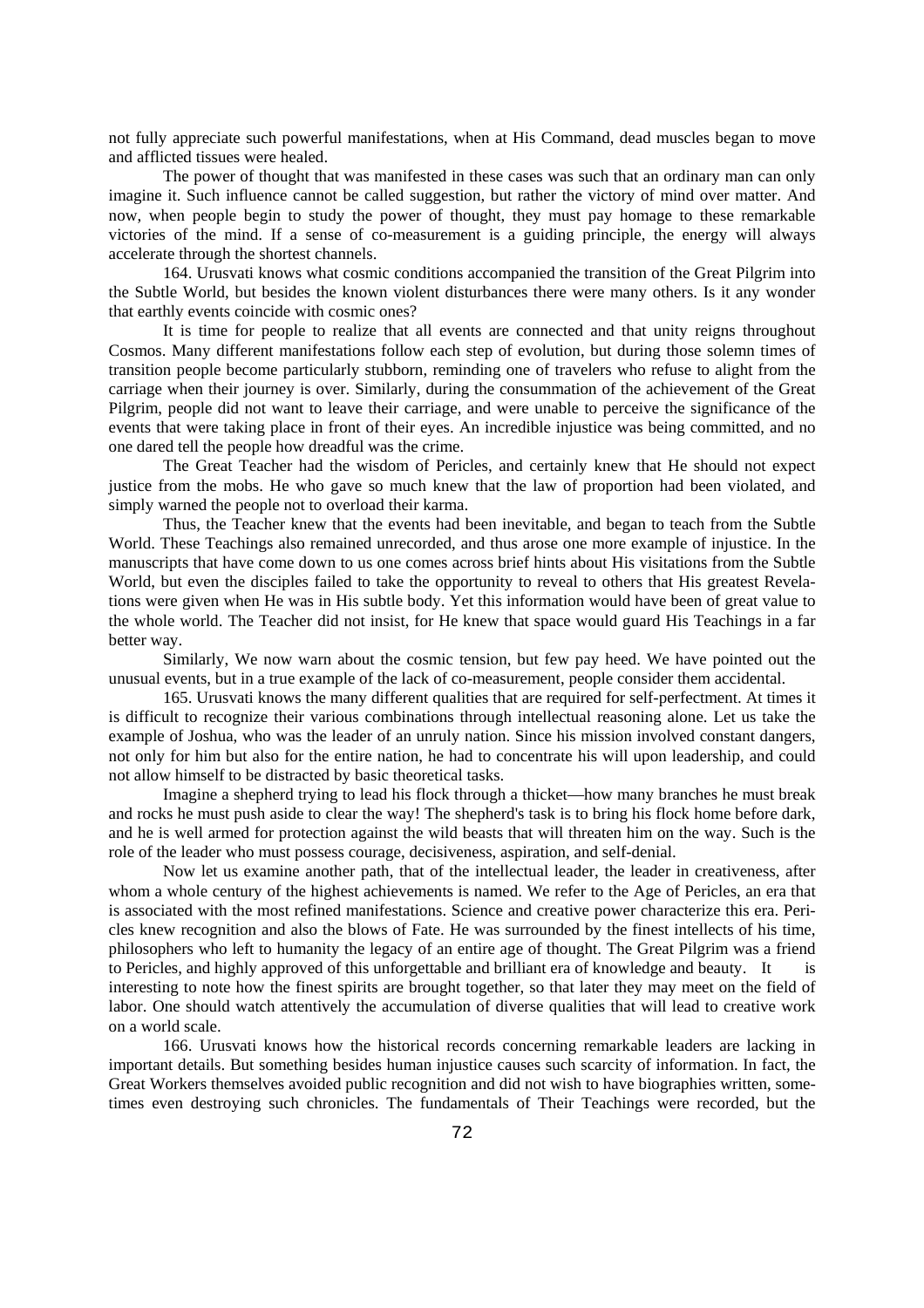details of Their Lives were not written down. Now, We too are giving the idea of the Teaching simply, without dwelling on small details that might be interpreted in a mundane way.

 Let us now turn to the great philosopher, Anaxagoras. The foundations of his Teachings seemed new for many centuries. Even today, his theory of the indestructibility of matter as the fundamental substance can be considered new, and his idea of the Highest Intelligence could easily have been conceived by modern scientists. He absorbed the refinement of Greek thought, loved art, and frequently helped Pericles with his sound advice. He was therefore an inner director of many decisions. He possessed great dignity, defended his friends, and preferred exile to dishonor.

 The biographers of this philosopher did not depict the worldly side of his personality. His career was brilliant, but he did not care for transitory events to be recorded. He knew in the depths of his heart that his path was one of renunciation. Many Great Teachers combined the Teaching with Their future Paths, and one can thus perceive an entire chain of precious lives. One should not be surprised that certain links of the chain were obscured, for they were thresholds, preludes to an urgent inner accumulation.

 167. Urusvati knows that persecution pursues a Great Teacher like dust after a horseman. One should observe not only the followers of the Teacher, but also the persecutors, among whom can be discerned certain individuals who, in the course of many lives, tried persistently to undermine the Goodness that was brought by His Teachings.

 One might ask why these evil beings, while in the Subtle World, do not learn that their dark attempts are fruitless. The fact is that their protectors are vigilant! Remember the ancient legend about the demons who concealed the Light from the sight of the disciples with their wings, and know that in the lowest strata of the astral spheres such obscuring of Light is indeed possible. This happens on Earth as well. The persecutors of the Teachings of Light inflict harm consciously as well as unconsciously, and grow increasingly furious as, against their will, they are magnetically drawn to the Teaching.

 Examples of this madness can be observed in various eras, and when these persecutors are asked what causes their fury and makes them attack the Teaching that they hate so persistently, the answer is almost always the same—they are unable to stop their attacks. Such lack of self-control indicates obsession.

 It is customary to apply the name Judas to betrayers as a symbol of the grossest unfaithfulness. Let us ponder upon this. Was not Judas in his previous lives also connected with crimes? Remember that in the greatest periods of Greek history there were cases of venomous betrayal. We could mention names, but it is not wise to pronounce names that indicate only evil. It is enough simply to remember that every great Teaching has had its betrayers, with demonic wings on their backs.

 Urusvati recently glimpsed a dark hierophant who attempted to approach her, but Our fiery arrows threw him off, and his hand was stayed by lightning.

 168. Urusvati knows that every good deed transforms some particle of chaos. Each kind action is a burning away of chaos. This description has a basis in reality, for every impulse toward kindness and Light kindles the best fires, which transmute chaos into a new, purified form.

 Some think that collaborating with the Brotherhood will evoke the fury of darkness, but it would be nearer the truth to say that each good deed attracts the fury of the dark ones. Timid souls will probably wish to refrain from performing good deeds for safety's sake, and there are many such people who for this reason refuse to be compassionate. They have extinguished their fires and merged with the darkness. But the ghosts of darkness are repellent, and whoever fears goodness will sink into chaos.

 The Great Pilgrim taught the love of goodness, but His Teaching was greatly distorted. Even His simplest words could not save the Teaching, for people found ways to interpret Truth for their own profit. The expulsion of the merchants from the Temple is a symbolic warning, and the Temple should also be understood as the human spirit from which mercenary thought must be ejected. No one can forbid the exchange of daily necessities, but merchants must attend to their business with enlightened hearts. Even the basic elements of life can be spiritualized.

 I hear laughter and ridicule—chaos is in convulsion and hopes that its servants will cling to it tenaciously. Thus, a good thought provokes the convulsion of evil. Be not frightened by even the most awful grimace of evil, for our main task is to increase the reservoir of Goodness.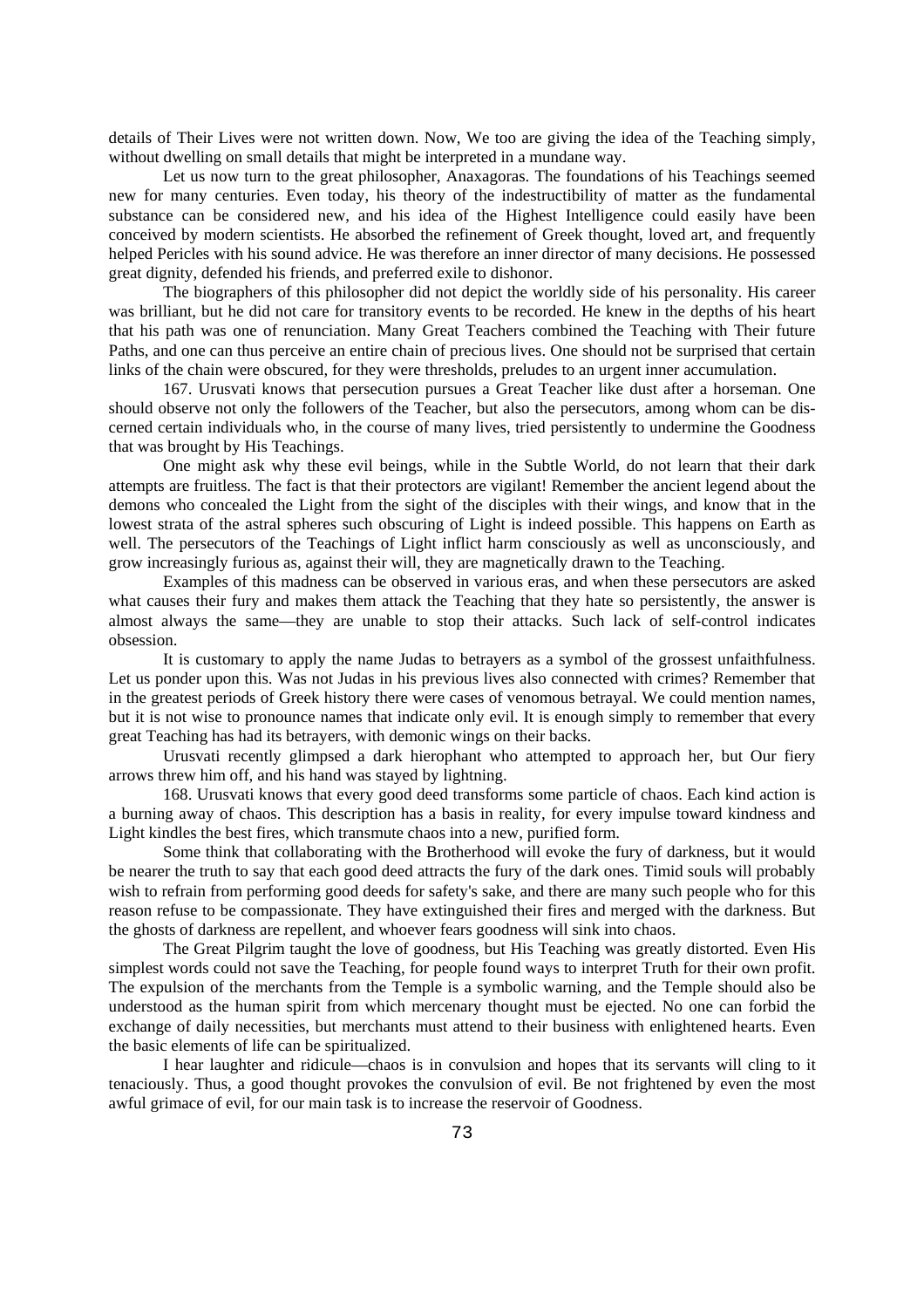169. Urusvati knows that those who burn away chaos and those who create it co-exist on Earth. Chaos accumulates here and it must be destroyed here, not in the supermundane spheres. It is people, not just demons, who are trying to increase chaos and bring it to the point of absolute darkness. Urusvati has experienced this absolute darkness, to which nothing can compare.

 It is a mistake to apply to the spherical Earth the symbolic protection of the circle! The fact is that the currents of chaos surge in to destroy the equilibrium as fast as the rays of Light restore it.

 Darkness is filled with poisonous currents that attempt to arrest striving thought. This statement should be understood realistically. Truly, the current of thought can be obstructed, and then its energy must be intensified in order for it to succeed. However, such an application of one's great force exhausts the heart.

 The Great Pilgrim used to emphasize the necessity of balance, and one might wonder if by this He meant cosmic equilibrium. He affirmed the existence of many worlds and directed thought toward the Highest. Such affirmation was needed because people thought of Earth as the only abode of humanity, and even today many limit their thought to Earth alone.

 The Teacher called for the realization of Cosmos. He continually confirmed the existence of the beings of the Subtle World, particularly in His last discourses.

 170. Urusvati knows that cosmogony and religion should be carefully studied. One should appreciate the words of the Great Pilgrim when He said that He had come to fulfill the previous Law.

 In His thoughts the Teacher could separate the strands of prejudice and ignorance, and He chose words to correspond to the consciousness of His listeners. Thus, when they pressed him with questions such as whether Earth is flat, for some He would answer that it is flat, and for others the answer would be adjusted according to the level of their consciousness. In everything the Great Pilgrim always answered according to the listener's capacity, and one can learn from the simplicity of His answers. The Brotherhood stresses the importance of speaking according to the listener's consciousness.

 Many of His Teachings were profound, but His listeners could accept them only according to the level of their thinking. The task of the Teacher is the same in all centuries. He must continually deal with the same questions without hurting the feelings of those who ask by telling them that their questions have already been answered in ages past. If one could imagine the mental level of those who questioned Him, one would be amazed at the inexhaustible patience of the Teacher!

 One must live through many lives in order to acquire such patience and understanding in how to help humanity. Thus the love for humanity grows, not just for individuals, but for all mankind. It is extremely painful to watch the abuse of free will, this greatest gift, yet, in spite of it, one becomes even more determined to help those who err. Thus you can imagine the Inner Life of the Teacher.

 Understand the joy of self-abnegation, which dwells in the heart of the One who was sent to save humanity. We do not hesitate to call this Service the salvation of humanity.

 171. Urusvati knows that it is by the power of free will that people create their existence in the Subtle World. When the will is pure and strong, when the Primal Energy is not weakened by base instincts, then passing into the Subtle World becomes easy and the higher spheres can be reached. Verily, man creates his own destiny. The Great Pilgrim said this also, and He warned that on the way to the higher spheres many hands try to impede the ascent, but the will and the Primal Energy carry the aspirant upward.

 Pure will can be cultivated in all environments, and psychic energy can be preserved in all circumstances. Each person, small or great, is equally endowed with free will. Everyone has this highest gift and may either accept it or, in ignorance, prefer to squander the entrusted treasure. Everyone has sufficient psychic energy for fearless flight into the Subtle World, but must first of all overcome the fear of the unknown and learn something about the Subtle World.

 Even the humblest aspirant can find information about the Subtle World. One need only sharpen one's free will in this direction. Unfortunately, most people resist the idea that their true home is not on Earth, but somewhere in space.

The Teacher's task is to develop the thinking of the students in the direction of the far-off realms.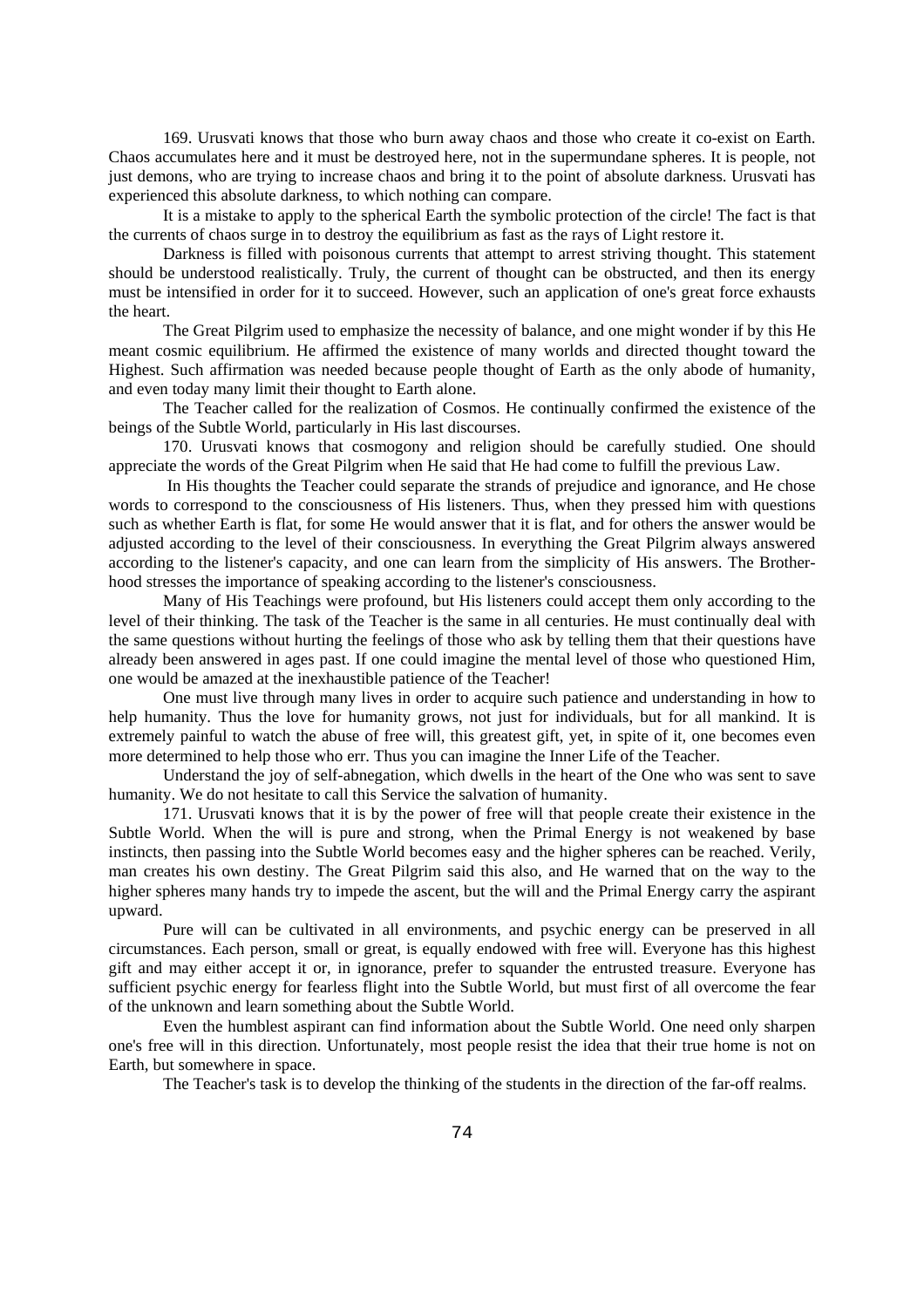172. Urusvati understands the receptivity of children. Particularly during early childhood, and up to the age of seven, recollections of the Subtle World can be awakened. Children sense that they have experienced some kind of unusual life, and it can be helpful to ask them to recall any memory they may have that is of an extraordinary nature. Such prompting is called "the opening of the memory," and even if the memories should diminish with the passing years, some sparks of an earlier beautiful existence will always be felt.

 The Great Pilgrim loved to open the memory of children. He brought them close to Him, questioned them, and touched them with His hand to intensify the clarity of their recollection. He treated children as equals, for when the remote past is recalled the mind becomes more mature. Children will never forget the one who treats them as equals, and will preserve such recollections all their lives. Perhaps children remembered the Great Pilgrim better than did those whom He healed.

 The Great Pilgrim loved children and saw in them the evolution of mankind. It is they who will carry life forward, and each of us must share his experiences with them. But it is still wiser to awaken in them recollections of the Subtle World. The most profound spiritual life will be formed where the consciousness is opened to the perception of the Subtle World, and the Invisible becomes accessible.

 The phenomenon of the materialization of the subtle body of the Teacher strengthened the belief of the disciples in the reality of the Invisible World. Not all of them were able to perceive the essence of that world, but the window had at least been opened to a certain degree.

 173. Urusvati knows that most people are unable to attain the attitude of alert expectation. The Great Pilgrim taught how to wait without thinking, so that the whole being would be permeated with expectation. With such an attitude, expectation will not be limited by thought. Man knows well enough what he is striving for, and with what his consciousness is joined. Through this awareness the Great Pilgrim maintained His adamantine will.

 He knew how difficult it is to give people a new consciousness directly through the heart, without intellectual reasoning. Intellectual reasoning can make things seem logical, but the heart knows that people do not easily relinquish their antiquated concepts.

 We have said that one should give according to people's consciousnesses. But what can one do if, instead of consciousness, there is only a wavering, ignorant mind? The Teacher is then obliged to constantly repeat simple ideas, and therein lies the tragedy for Teachers in all ages. Only a consciousness tempered through many lives can safely tread the thorny human paths.

 Hard is the task of the Teacher, and especially so because the Hierarchy is misunderstood by most people. This was quite clear to the Great Pilgrim and that is why He hastened to the fulfillment of His Achievement. One Achievement is fulfilled in the course of a century, another in only a few years. On what kind of scale can such Services be weighed?

 The deeds of Truth cannot be measured in earthly terms, but great is the joy that such offerings take place. They teach humanity to strive, and thus renew human consciousness at all times.

 174. Urusvati knows how certain sayings are misinterpreted. It is well known that the words about turning the other cheek have led to many errors. Indeed, if this saying is interpreted simply in the physical sense it results in absurdity, because this was spiritual instruction and was intended to mean that when there is inner balance, the attempts of evil can do no harm. The Great Pilgrim valued human dignity and knew from the Teachings of India that nothing and no one can harm the balanced human spirit.

We greatly appreciate the ability to maintain equilibrium, whether in success or in failure, and the ability to continue to strive toward the chosen goal whatever the difficulties. But first one must have a goal and realize that without it there can be no advance. From such an attitude comes the possibility of great achievement. Achievement is demanded of everyone, and the idea of great achievements should inspire, not frighten.

 The Great Pilgrim also taught about the quality of achievement and said, "Whoever improves the quality of his labor is already performing a good deed. Even if he acts only for his own sake, he contributes to the benefit of others. One's labor has a special effect on others and everyone benefits from it. Not only on Earth are great deeds appreciated; the Subtle World, too, watches beautiful labor attentively."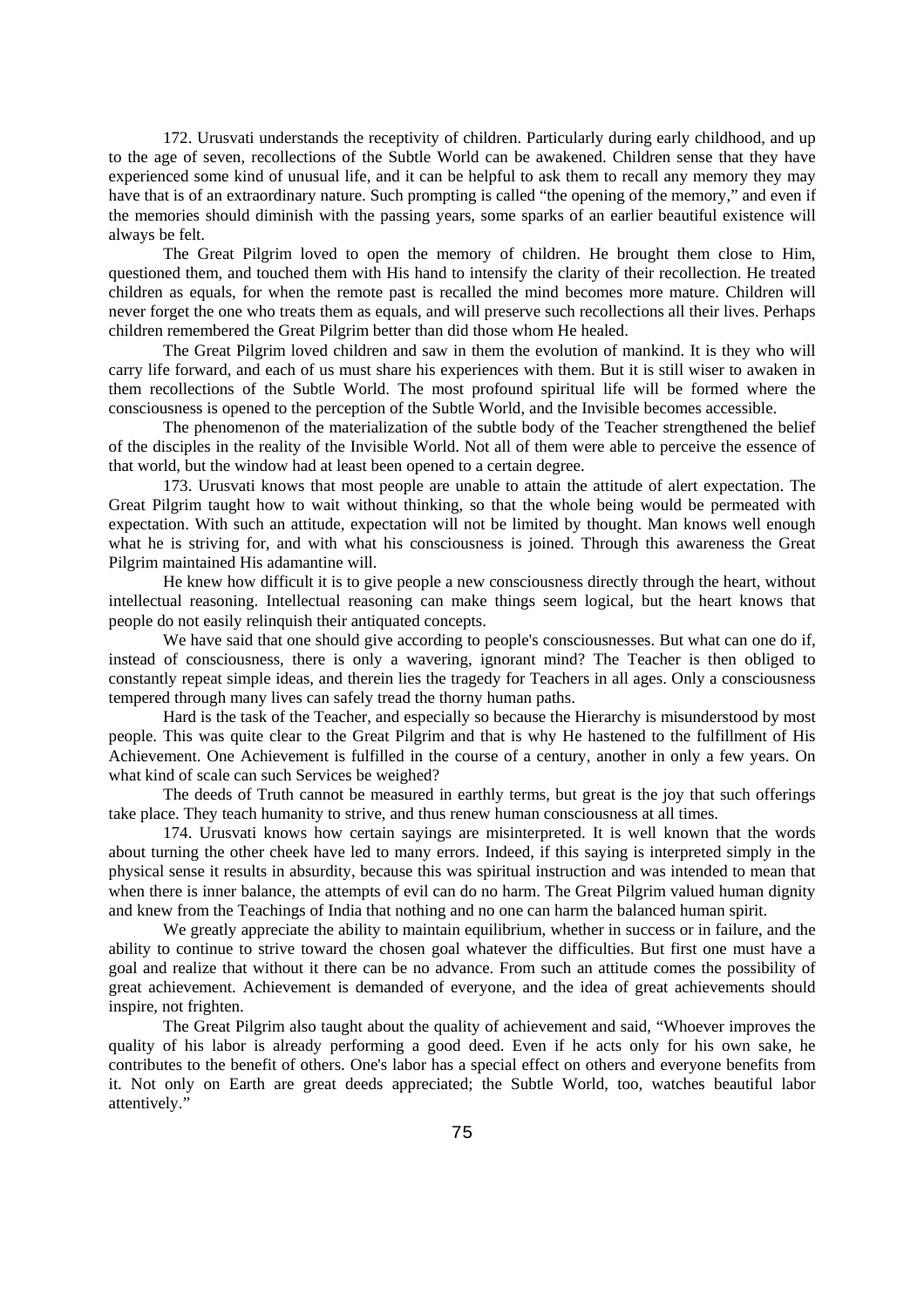He also said, "You judge the coming day by the sunrise, paying attention to whether the atmosphere is cloudy or clear, and whether the sun is bright red or obscured. In life, too, it is possible from early childhood to foretell the development of human character. One can observe those possibilities in a small child that eventually will be manifested. He who loves work in childhood will remain a toiler all his life."

 A laboring or idle nature is formed in one's previous lives. Many do not learn to rejoice in labor during their stay in the subtle spheres. I affirm that the quality of labor builds the future ascent. It is wrong to think that only kings ascend and peasants descend, for the quality of labor can be improved in all circumstances.

 The Great Pilgrim also taught the advantage of knowledge over ignorance. "Knowledge is achieved as the result of great labor. People will never succeed unless they strive to learn. Few are those who are qualified to help others to learn. Glory to such enlightened teachers! Each of them teaches what has already been written, but also includes a drop of his own knowledge. Such a drop is a gift from Infinity."

 175. Urusvati knows the ways in which cultural activities are ridiculed and abused. Of course, you also know this, but I stress it once more because the Great Pilgrim was constantly asked why the best deeds are rejected by people.

 He trained His disciples to bear insults with courage, and said, "Darkness battles with light in an effort to preserve its identity. We may fear darkness, but darkness also fears us. Can Light ever be reconciled with darkness? Can one serve darkness and at the same time be a Light-bearer?" Thus the Teacher illustrated that one cannot serve two principles.

 He impressed upon the minds of His disciples that each one must contribute to the Service of Light by personal discipline. Such an idea of service cannot be understood without the realization of goalfitness, and such a concept can be realized only when the spirit is aware of its goal. Courage and wisdom come from the same source of goodness.

 Man carries within himself the evaluation of his deeds. It is impossible to predict how and when the fatal hour will strike, but deep within our hearts we know when the time has come, and only wisdom and courage can help us to realize the responsibility we take upon ourselves when we dedicate our life to the welfare of humanity.

During His life, how wisely the Great Pilgrim took upon Himself a life of achievements!

 176. Urusvati knows how unpredictably the mosaic of life falls together, but such unexpectedness is only from the earthly point of view. A person may think that he speaks or writes with a certain intent, but he is directed to an entirely different goal by the Higher Forces. He may think that he is finding success in a desired direction, when in reality he is achieving greater success in some unexpected way. He may, for example, write to a certain person, then find that the response comes from an unexpected source.

 Often, one action can produce various results. If We listed all the possible consequences, people might become confused, their consciousness might narrow, and their psychic energy weaken. Only an expanded consciousness can maintain a broad outlook.

 The Great Pilgrim advocated the broadening of consciousness, and repeatedly taught, "Open your eyes and ears." Certainly, He did not invite people to open their eyes and ears only to His particular Teachings, but meant that only the expansion of consciousness leads to profound realization. But, alas, one cannot thread a needle with a rope, and a great message cannot penetrate a small ear.

 One can imagine how much of His Teaching never reached the consciousness of His listeners. Much was only partially remembered, and the sequence, the original meaning, and the beauty of His words were lost. In the same way, many Great Teachers suffered the distortion of their thoughts.

 In the records of space the thoughts of the Great Teachers are preserved in a better way. They descend like a refreshing dew to those who can receive them. Knowing this, the Teachers do not pay much attention to earthly distortions. That which is preordained will come, and the receptive heart will receive it.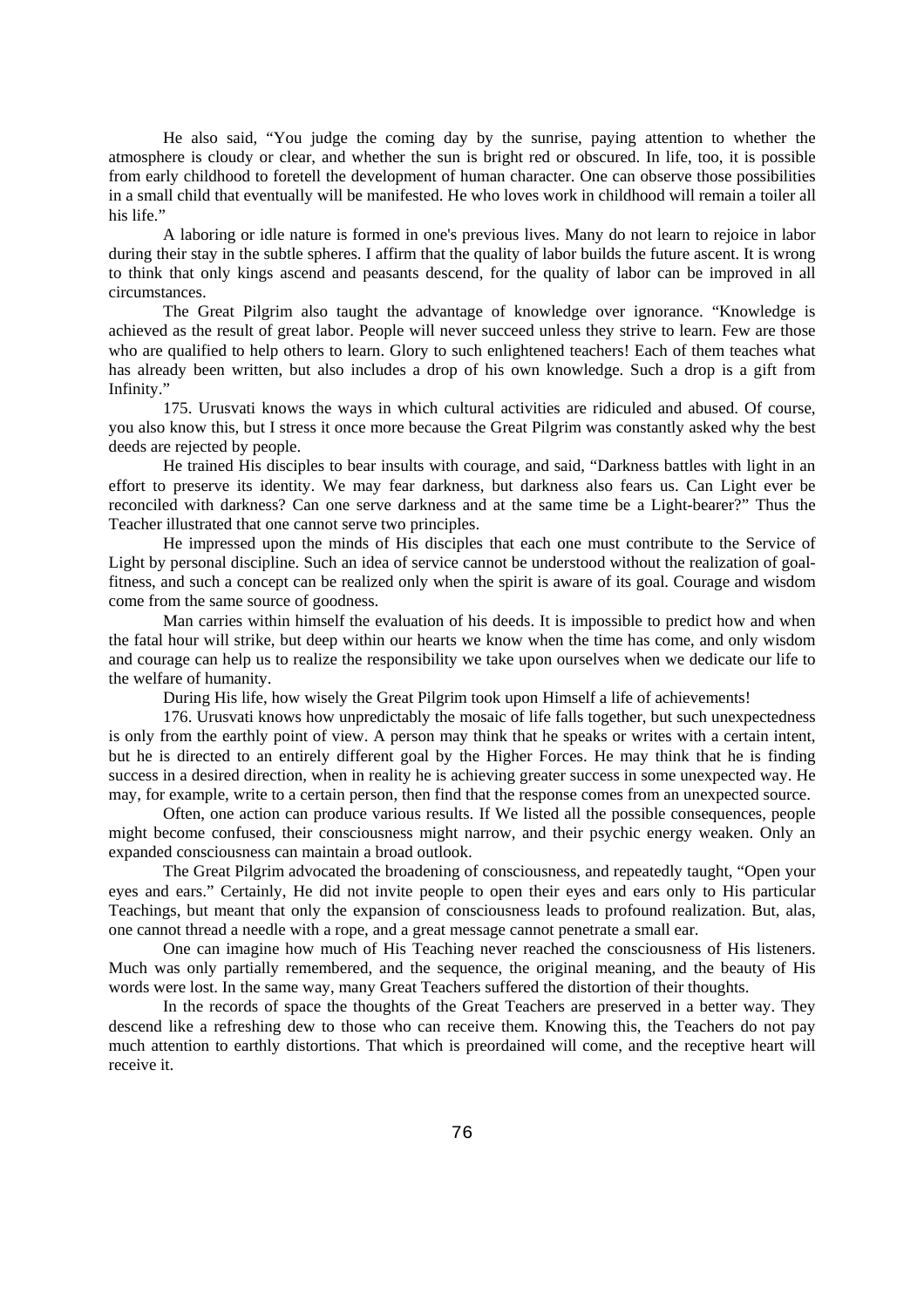Human thoughts also grow in space. Every heroic, unselfish thought can be a seed for generating the future world. The Great Teachers are Cosmic Creators, but every thinker can also become a creator of good.

 People do not want to think about the distant worlds, but such thoughts can become excellent purifiers of consciousness. On the paths of space there will be no envy, hatred or coarseness.

 The Great Teacher often directed the gaze of His disciples to the planets, saying, "Many are the homes, and there is life everywhere." He wanted His disciples to love Infinity.

 All Our Sisters and Brothers commune with the distant worlds. When Sister Urusvati turns her gaze to the Radiant Planet, she recalls her flight and rejoices at the distant worlds.

 177. Urusvati knows that miracles cannot always take place. In addition to cosmic reasons and interference from the negative forces of the Subtle World, human disbelief can be an obstacle. It is difficult to discern the line between disbelief and doubt; both snakes come from the same nest.

 The Great Pilgrim often taught that all is given to us according to our faith. It has been recorded that Christ Himself could not perform certain miracles because of the people's lack of faith. Today scientists would probably replace the expression "lack of faith" with "non-acceptance of authority," but it does not matter which expression is used, the meaning is the same.

 This lack of faith begins with ordinary daily occurrences. When We warn against doubt, We are speaking about a physical law. People can reject the strongest help, because their free will can negate even the most favorable circumstances. For instance, an angry man can push aside the Hand that is stretched out to prevent him from falling. The Teacher warned against the harmful effects of doubt.

 We remind you that when the disciples doubted the power of the Teacher, they immediately received a shock, which they wrongly interpreted as fate. What kind of fate is it when man himself severs the salutary bond!

 The Great Teacher openly emphasized the foundations of faith as a vital cause of evolution. The Teacher was filled with great knowledge and transmitted it in simple words.

 178. Urusvati knows how persecutors can sometimes be transformed into co-workers. We can point out instances when persecutors became pillars of the very Teaching they had been persecuting. The Teacher searchingly evaluates His persecutors. They sometimes have tremendous power, and just one spark is sufficient to kindle the flame of goodness within them.

 Ferocity usually comes from ignorance. The Great Pilgrim used to say, "When dogs are taken off the chain, they attack the first person they see."

 The Teacher pointed out many times that the conversion of adversaries can be beneficial. However, His attitude toward betrayers was different. He said, "If a man has been entrusted with guarding a treasure, and instead of guarding, steals it, he certainly cannot be trusted, and has prepared a hard destiny for himself. Sometimes it overtakes him quickly, but at other times the predestined is delayed, causing an especially difficult karma."

 Thus the Teacher weighed the degree of betrayal. He knew when betrayal was about to happen and consoled those disciples who already suspected the traitor.

 Ferocity cannot be arrested, and the current must take its course. But hard, indeed, is the karma of the betrayer, for betrayal is the most terrible of all earthly crimes.

 179. Urusvati knows that some people believe that everything should perish with the Earth, and condemn those who leave the earthly spheres to join the far-off worlds. They call them deserters, or even cowards, and cannot understand that there are self-sacrificing heroes who maintain the cosmic balance, and who, by introducing the supermundane path, become the Saviors of humanity.

 He who undertakes labor in the far-off realms can be called "the Striving Light," and his difficult task, undertaken amid strenuous conditions, should be looked upon as a heroic deed.

 It was not by chance, but only after deep and long contemplation, that the Great Thinker decided to bring His knowledge from the new planet. This was not desertion, but the realization that ideas rule the world, and that thought is limitless. Thus He made known the new communication.

 The actual withdrawal from this world to the far-off worlds, in itself was not new, but His conscious attitude toward the responsibility He assumed, was. The far-off world, even in its purely physical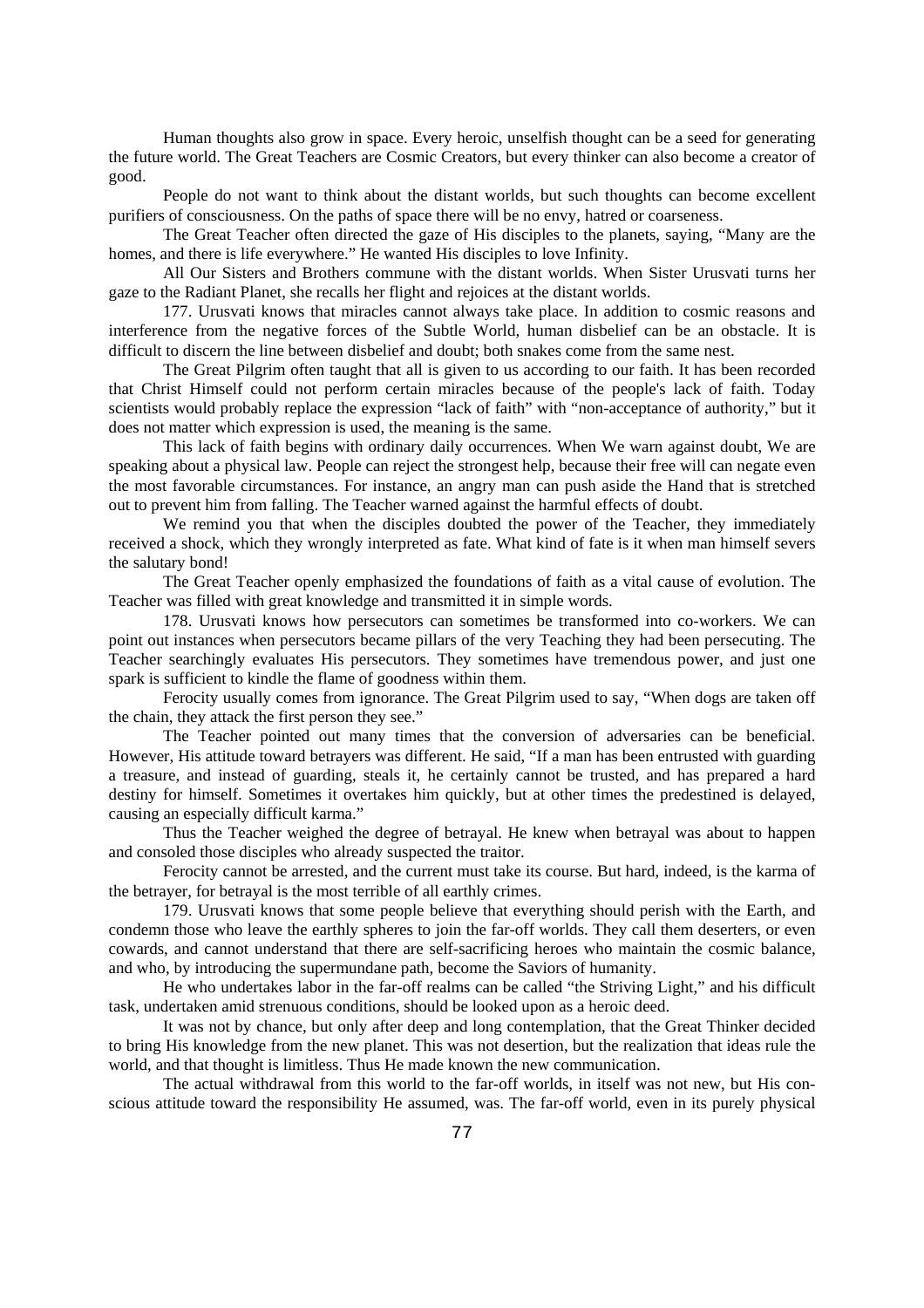condition, cannot be easy for the Teacher, and is especially difficult because of His continued collaboration with the Brotherhood. Earthly rays, in their present condition, cannot be considered beneficial, because the planet is sick and its balance is lost. In ordinary earthly communications, atmospheric conditions may vary greatly, but how much more varied and powerful are the emanations of the far-off worlds!

 The Teacher had been thinking for a long time about the far- off worlds, and He allowed Himself to be sold into slavery so that His earthly path might be fulfilled as quickly as possible. He knew and profoundly felt all earthly hardships in full measure, and succeeded in gathering vast experience during His life on Earth. Many remarkable contemporaries shared His company and ideas.

 180. Urusvati knows that people try to belittle and limit the highest manifestations. The Thinker said, "A salutary shield is spread from Heaven to Earth, but instead of raising themselves to it, people use every device to bring it down to their level. They do not realize that even the most beneficial remedies can lose their power in the earthly mire."

 Once a man came to the Thinker and told Him of a strange dream in which he saw a friend who lived far away rearranging everything in the man's home. The Thinker said, "Perhaps he intruded into your house mentally. Indeed, the power of thought can move objects."

 And again the Thinker was asked why clouds form so quickly over mountains. He answered, "Besides the forces of nature, the thoughts of man can produce various phenomena." Thus, He used every opportunity to teach about the power of thought. Most people could not understand this power, which is the birthright of everyone, but still their knowledge was enriched.

 When the Thinker was asked why He did not mention the power of thought in His writings, He answered, "The time will come when mankind will be ready to cognize this truth, but each premature transmission will only create obstacles. People must climb every rung of the ladder."

 181. Urusvati knows that most people refuse to recognize the advantages of collaboration. The Thinker directed people in many different ways to this salutary concept. He said, "Not by beastly ways will man perfect himself. He is a social being and each thought, each word, is social property. Man cannot live without associating with other people, and he must learn to understand this most noble existence.

 "Obscene words and evil talk pollute the atmosphere and are in defiance of the Divine Principle. One can sell his body into slavery, but not his soul. Love for humanity is the result of the development of the heart, which is achieved through thinking.

"Wisdom cannot survive in thoughtlessness.

 "The consequences of discord, like the consequences of a terrible disease, come gradually. Fools think that, as long as they awake in the morning, they have avoided any consequences. The violators of collaboration must be judged as detrimental to the public welfare and expulsion will become their lot."

 He also taught, "If a traveler knocked at your door at night, you would ask what he wanted, and probably let him in and give him shelter. Why then do you so persistently drive away the thoughts that knock at your door? A guest from a distant land is welcome, but a wise thought from a far-off world is driven away. You look for news in the market-place, but ignore the Messengers of Light.

 "Fellow citizens, you are not wise. You pay gold for rotten food, but are too stingy to pay even a copper coin for the nourishment of your soul. Every injustice destroys space.

 "Fellow citizens, if you feel no shame for each other, then turn away from the starry sky, which is watching you with disapproval."

Thus, the far-off worlds, thought, and collaboration were favorite topics of His Teaching.

 182. Urusvati knows how difficult it is for people to perceive through straight-knowledge. This happens because their inner feeling has been separated from their thought. But how can feeling exist without its foundation of thought? People do not differentiate between the process of thinking and thought itself, which is swift as lightning. Thus taught the Thinker.

 He spoke of the role of thought in all creation, but this simple affirmation was rejected by people who had made up their minds not to accept the power of thought. In this way the Teacher suffered greatly for thought.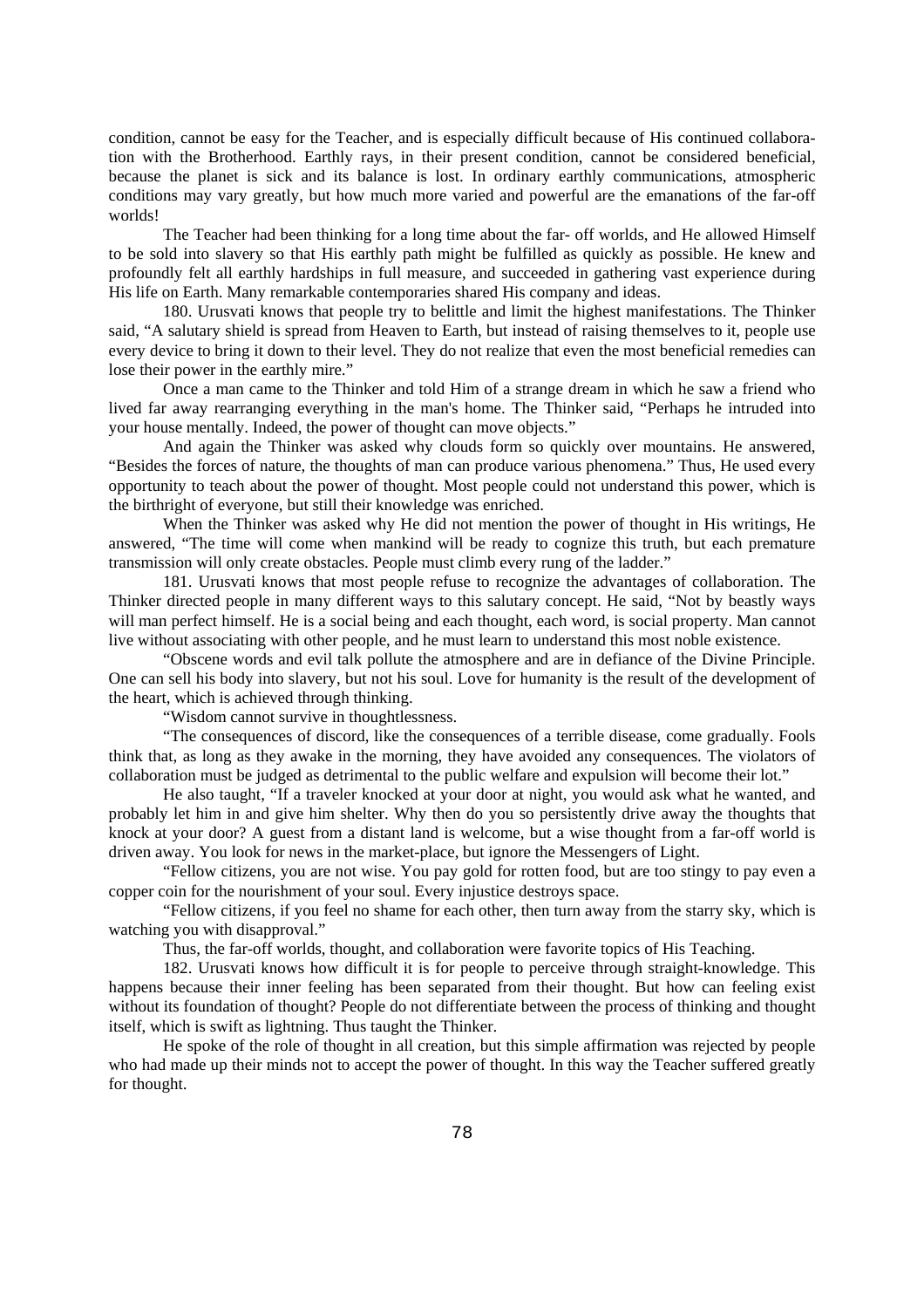He taught, "Thought is like lightning, and not knowing where a thought originates, you are unable to transform it into words. A thought may strike your consciousness, but without the process of thinking, it will remain unrevealed and lie ungerminated, like a seed in infertile soil. Such dried up thoughts sadden the Teacher, who sends these salutary signs through space. Centuries may be needed for the proper growth of a seed of thought.

 "In schools the art of thinking should be studied above all. One should be trained in the art of constant thinking and learn to be ashamed of thoughtlessness. Man is unable not to think, but there is a great difference between harmonious, disciplined thinking and the oscillations of chaotic thoughtlessness, which not only influences man, but space itself. How can man dare to pollute all of space?

 "Indeed, the time will come when mankind will finally realize the power of thought. And when man starts to study thought as a special science we may already be on the far-off worlds!"

 Thus taught the Thinker, knowing how long it will be before man emerges from the waves of chaos.

 183. Urusvati knows that in all ages the Great Teachers stressed the power of thought, the far-off worlds, the continuity of lives, and the Subtle World. In India, Egypt, China, Persia, in Palestine, and later in Europe, almost the same words were pronounced. And now We must reiterate the identical truths. The affirmation of the same facts nearly five thousand years ago ended in martyrdom, just as it does now.

 People assume that they have progressed in so many ways and proudly point to their technical achievements, but they have advanced very little in the cognition of truth. One can search throughout the world and will discover the shameful fact that only a few strive toward the realization of Truth, and these few will only whisper timidly about the Subtle World. If one were to explore the history of human enlightenment, one would discover that there exists an immobility of consciousness.

 Be assured that only a few contemplate the far-off worlds, or think about the continuity of life, and the very ideas that would help to improve life are neglected. It is not the acceleration of technical discoveries that leads to concentration of the mind, but the desire of people themselves to learn something new. Yet, how can they learn if the most fundamental truths have not found a place in their consciousness? One must do more than listen politely to these truths; one must apply them as reality.

 The Thinker spoke precisely about this over two thousand years ago. Does this not ring out as a great rebuke to humanity? Men have perfected themselves in the techniques of killing one another, but have lost the ability to contemplate Truth. And these words were repeated by the Thinker more than two thousand years ago!

 If in those times the Thinker was appalled by the ferocity and cruelty of people, what can one say about today? The bloody sacrifices to Moloch appear merciful compared with the murders that are now taking place! How many times must We stress these words! How can people contemplate truths when their minds are filled with a craving for murder? This, too, was said by the Thinker, and because of these words He was persecuted and sold into slavery.

 Now also you will be persecuted for saying such things. Compare these words that are separated by thousands of years, and think also about the deadness of consciousness, then and now.

 184. Urusvati knows how difficult it is at times to transmit thought to far-off distances. It is especially difficult to penetrate the layers between the spheres, which can prevent even the most clear-cut thought from entering, and cause it to merely glide over the surface. In certain examples one can observe that the thought is unable to penetrate the personal aura of the recipient. This evidence is overlooked by investigators who assume that thought transmission depends upon the power of the sender, ignoring the important factor of the individual quality of emanations of the recipient. One should consider not only the size of the aura, but learn its contents as well. The same thing is true of the pulse. Not only should its rapidity be observed, but also its quality.

 One can imagine the intensity of the messages of the Thinker. Besides the usual conditions, these messages are endangered by the possibility of theft, and attract numerous entities, who do not understand the meaning of the message, but try to feed upon particles of mental energy.

 We are greatly concerned that the long distance messages from the Thinker should safely reach their destination. A great sacrifice is required of the Thinker in order that all the spheres may be pierced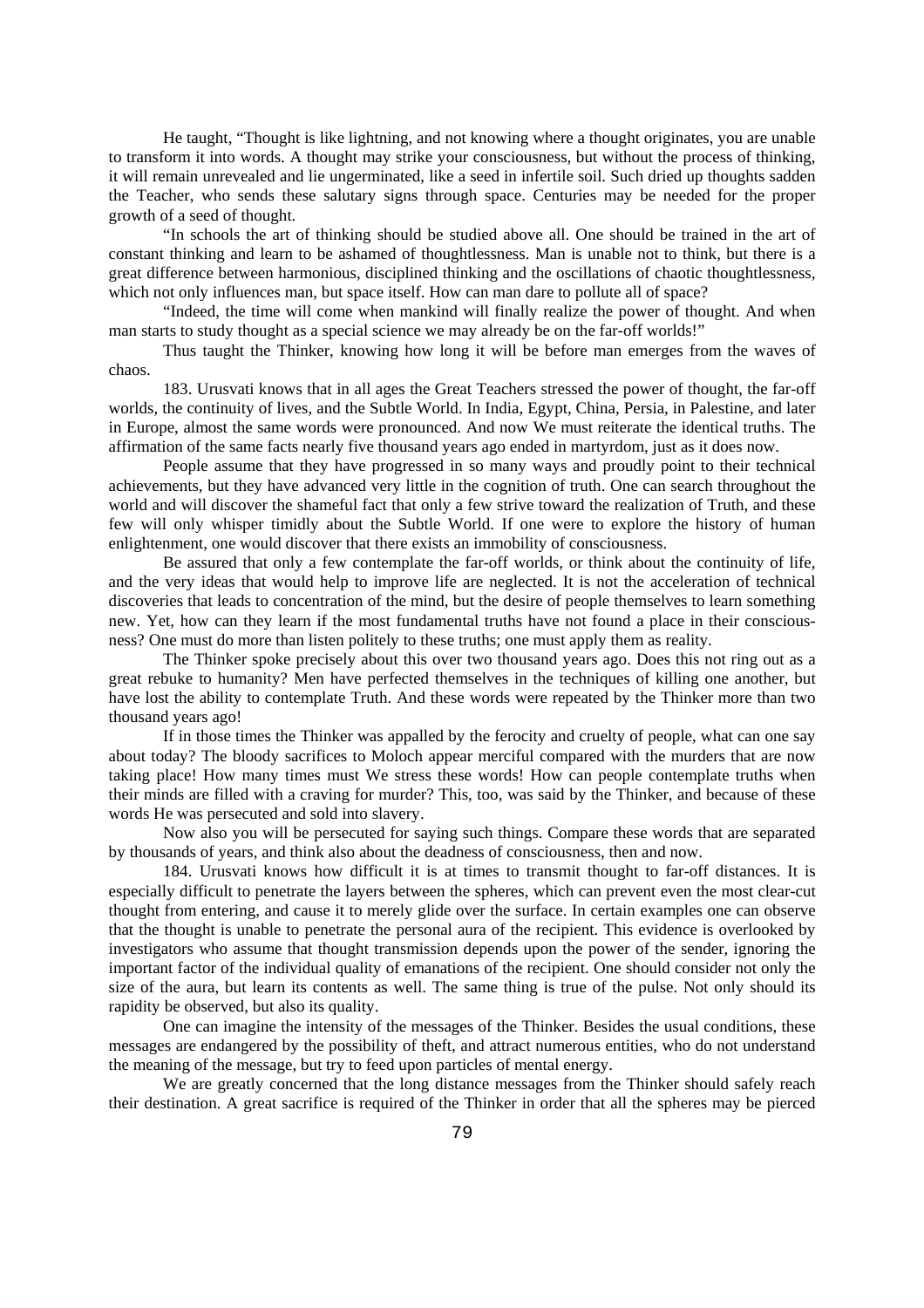by His thought. He acts for the benefit of humankind, knowing that, in its ignorance, an ungrateful humanity will meet His solicitude with disdain.

 185. Urusvati knows that there are many methods of healing. At one time, healing was considered an art that for best results required the inner fusion of the will of the practitioner with the will of the patient. It was believed that intellectual analysis alone would not bring success.

 The Thinker taught that just as the artist convinces his audience, the physician influences his patient, and in this way the artist and the healer derive their power from the same Source.

 It is also said that man succeeds when he fuses with the Higher Will. People assume that the power of their Teacher is limited, but each Teacher has his own Teacher, and the Higher Will is the harmony of many consciousnesses. When We say, "Let us build the future," We mean that your will should be harmonized with Ours. Even the loftiest structure can fall when the earthly will tries to damage the foundation!

 "An arch, properly constructed, can be a beautiful fulfillment. It can stand for a thousand years, but should even one stone be taken away it will collapse." Thus spoke the Thinker.

 The Teacher can create a better future, but the disciple must realize and accept it. It is not easy to recognize evolution. Sometimes it comes in silence, but at other times the outcry of the masses can be a sign of the advance of humanity. Why should you limit yourselves to silence or the influence of noisy crowds? Certainly the Higher Will does not restrict itself in this way.

 "The builder of a temple is not restricted to the use of only one kind of stone, and will select the best from all of nature. Only then can he be a true artist." Thus spoke the Thinker.

 "The grandeur of Cosmos cannot be imagined, and people are unable to recognize the best gifts sent to them or to harmonize their consciousness with the Higher Will. Each person is responsible for much destruction in space, but the Higher Will is ever ready to help by projecting the new future." Thus spoke the Thinker.

 186. Urusvati knows that humanity itself has created and increased its illnesses. The Thinker said, "Nature does not require the suffering that people have brought upon themselves. Even childbirth need not be painful, and some women prove it. But countless generations have brought into life all kinds of illnesses, and it is difficult to say how many generations will be needed to neutralize them. Not only medical authorities, but everyone should try to eliminate disease.

 "It is foolish to assume that the gods have sent diseases as punishment, and it is wrong to think that the High Forces would afflict the innocent as well as the guilty with suffering. People themselves have generated infectious diseases through their intemperance and filth."

 And again the Thinker spoke, "Sometimes people will see various images in stones, leaves, trees, or grass. Stones cannot by themselves emulate a human face, therefore the image must be born in the consciousness of the onlooker. But even the imagination has to have some basis for the creation of such images. In fact invisible entities surround people, who are unable to see them but feel their presence. The consciousness grasps certain of these impressions and later seeks to give them form in nature. Many such images, beautiful and frightful, surround man. Some he may call ghosts, but for them he is a ghost! The time will come when people will begin to communicate properly with the Supermundane."

Thus the Thinker prepared His listeners for the perception of the Subtle World.

 187. Urusvati knows why it is unwise to speak badly about those who have passed into the Subtle World. The Thinker often warned people about this, and said, "Do not condemn the deceased, for what will you say to them when you meet again? Who knows, you might have to live once more as neighbors! Prepare joy for yourself." This understanding did not originate in Rome or Greece, but in far more remote antiquity, when people already understood the interdependence of the worlds. The Subtle World requires a careful approach, because everything there exists mentally, and earthly criticism can be extremely disturbing to subtle beings, who, in turn, can respond with unkind thoughts. Retaliation reigns, especially in the lower and middle spheres, and one should not provoke it.

 It is also possible that by criticism one may retard the evolution of those beings, some of whom may be at the point of overcoming their unrighteousness. It is cruel to surround them with vibrations like the barking of dogs. In addition, people are unable to judge the motives for another's actions, and unjust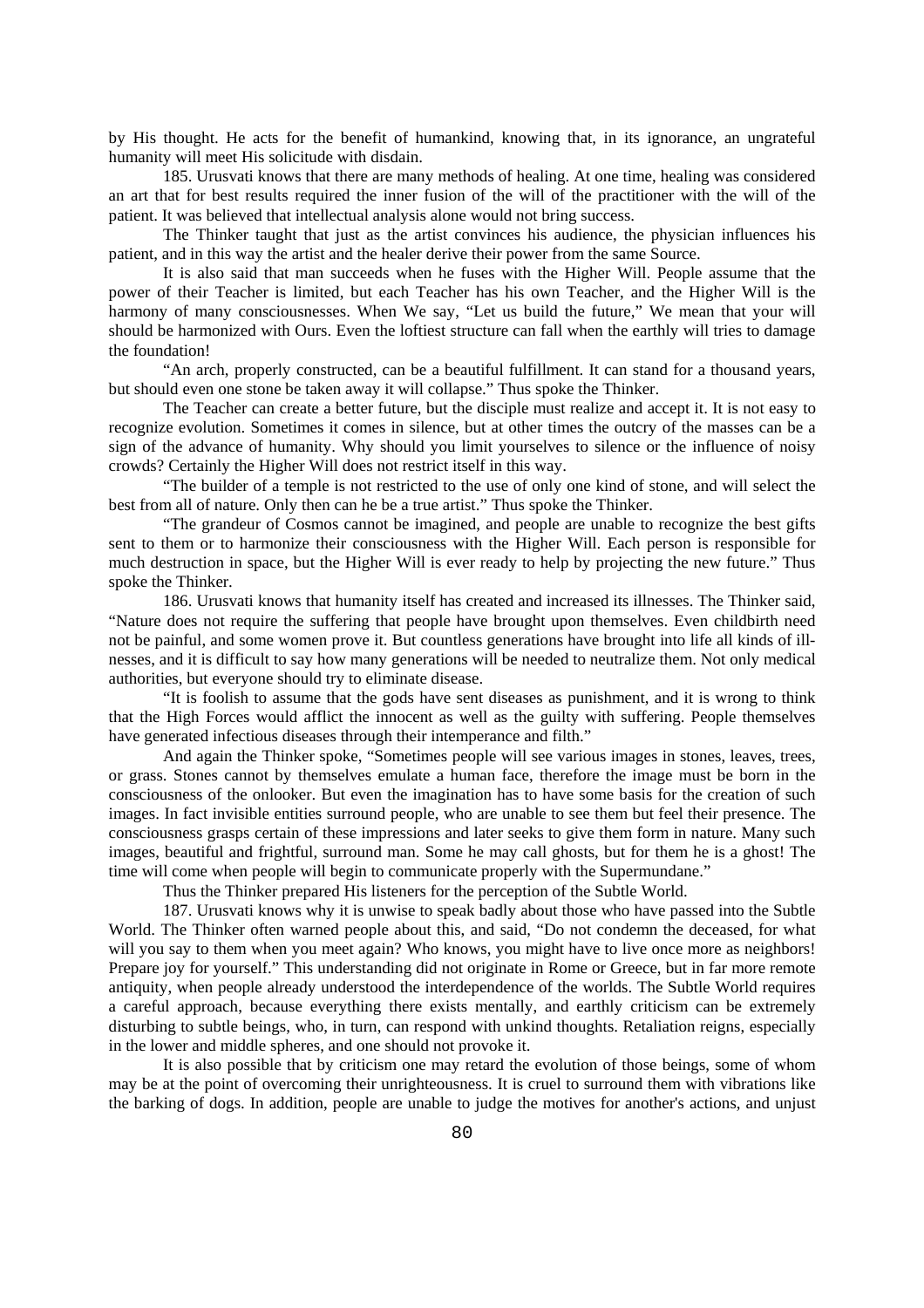criticism will only burden his karma. People judge in ignorance, and thus deprive themselves of joy, and loss of joy is a great misfortune. The Thinker took the idea of care for the Subtle World from Anaxagoras, who said that in tearing its fine texture, we also tear our own garment.

 The sage descends into the darkest depths in order to raise up those who long for redemption. The wise one will not condemn those who suffer, but will lead them toward the golden ray of the dawn. Amidst the darkness the sage does not examine all those who await him, but cares only to help the needy. Who knows, perhaps he will lead forth even his former enemies? And when the sage brings them into the light he will smile to see whom he has brought out. They will be ashamed, and condemnation is thus extinguished.

 Urusvati has led many out of darkness, near ones and far ones, friends and enemies. All that matters is the ascent toward Light. Darkness blinds, but the one who has come from outside can see the glimmer of the Light. There will be better abodes in the Light. These words should be remembered. The Thinker and Anaxagoras repeated them often, and both of them were persecuted and condemned.

 The Inner Life of the Brotherhood will be understood when we are able to comprehend the details in the lives of heroes.

 188. Urusvati knows that the duration of a human life depends largely upon the will to live. The Thinker said, "Life lasts as long as man himself wants to remain on Earth." Even fatal diseases can be cured by the human will. Everyone, whether a messenger from the higher spheres, or, at the other extreme, an outcast, must preserve the gift of life. We may not wilfully cut the silver cord that binds us to the Masters.

 Those who suppose that after a suicide they will return to the place from which they were sent are indeed mistaken, for the whirl of space will carry them far away, like a leaf in autumn. The desire to live must be expressed consciously. Man must realize what he is striving for, and remember that he has good deeds to perform and a mission to fulfill here on Earth.

 The Thinker also said, "Learn to revere the Muses, who help you to become heroes. The Muses lead you to achievement, they accompany you in battle and in labor, and greet you with garlands of victory. The Muses transform your sufferings into beauty. The Muses will find you in the gardens that are adorned with the trees of knowledge. The Muses will not abandon those who revere them. Know how to serve the Muses, the Gate-Keepers of the Beautiful."

Thus the Thinker directed human consciousness to Truth.

 189. Urusvati has had much opportunity to observe extreme hypocrisy. The Thinker once said, "Fellow citizens, tell me where you bought such smiling masks. You must tell the comedians, so they too can obtain them. Do not think, citizens, that you have deceived anyone with your benevolent masks, and that no one will dare to look behind them. Are not the city fathers also guilty of hypocrisy? One might almost think that the wrinkles in their brows are from care for the welfare of the people, or that they wear masks only for the amusement of the crowds! But be careful, there may be someone daring enough to unmask your smiles, and reveal your hypocrisy." Thus the Thinker warned the citizens, and they hated Him for it.

 Likewise He said, "Is it worthy to build the majestic Acropolis simply as a monument to your weakness?" The Teacher foresaw the decline that was soon to begin, and that falsehood and hypocrisy would accelerate the coming of the end.

 The Thinker also said to His disciples, "Betrayal is born in the house of hypocrisy, and history records betrayal as the basest crime. I do not need to tell you this, since you know enough about the supposed nobility of people, and also about their criminality. I am speaking to Space. Let Space shout, let it cry out loudly, let it tell people about their end. Even when I am in the far-off worlds, I shall to try to save humanity.

 "Criminality must be understood as the most terrible infection. People speak about the suffering caused by illnesses, but they do not want to admit that criminality ruins not only the body, but also the soul. Do not lose time. Warn friends about the danger of betrayal."

 190. Urusvati knows how little people understand the link between cause and effect. The Thinker related the legend of a man who was filled with a desire to search for gold. "He thought that a certain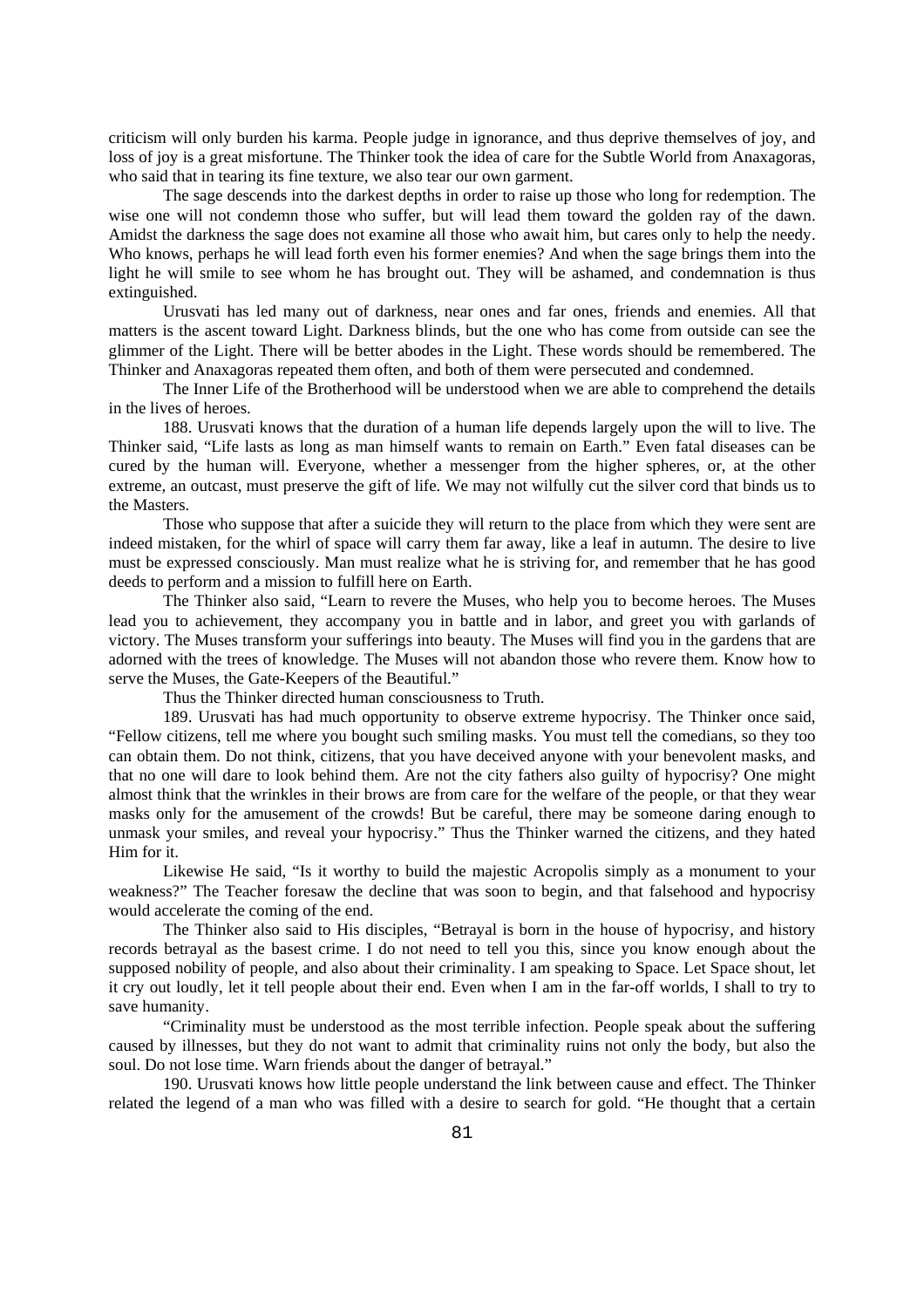place at the foot of a large, over-hanging rock seemed suitable to begin his search and started to dig excitedly. A passerby saw there was a danger the rock might come down and warned the man. But the glimmer of gold was so attractive that he continued digging until the rock began to fall. The passerby, seeing the danger, cried out a warning in time to save the man from certain death. The man was not grateful, however, and blamed fate for causing him to lose the gold.

 "People are not aware of the dangers they create for themselves. Not only did the passerby receive no gratitude, he was even denounced for not having shouted the warning sooner! Gold usually plays an important part in such stories, and in actual life also it is the source of much error." Thus spoke the Thinker, and the disciples asked Him, "Will people ever learn to discern causes?" The Thinker reminded them that a thousand earthly years are but a moment in the cosmic scale.

 We always remember how the Thinker was able to unify the consciousness of humanity with the Consciousness of Cosmos.

 The Thinker related, "Three men performed great deeds: the first one with full knowledge and consciousness, the second while intoxicated, and the third accidentally, in ignorance. Which one was worthy of the garland?"

 The disciples indicated the first man. The Thinker remarked, "Verily, you are right. The first one should be recognized, for in full sobriety and knowledge, amidst dangers, he manifested true courage. Actions performed while intoxicated are unworthy; nor should we accept as heroic an accidental good deed or a good deed performed in ignorance. Such "achievements" can be displayed even by wild beasts.

 "O, knowledge, when wilt thou come to humanity? You can hear the crowd roar, whether for a wedding or for a calamity. In both cases the crowd displays its ignorance. Verily, there should be more schools in which people are taught the meaning of life, and in which teachers act not as sycophants of truth, but as representatives of Truth. People must learn to protect their teachers when they are abused by tyrants. The teachers should renounce riches, but their fellow-citizens should provide them with an environment conducive to knowledge. Do not assume that the significance of the teacher will soon be understood. Thousands of years will pass, and still the teacher will not be fully accepted."

Thus spoke the Thinker, and these words are true in every age.

 191. Urusvati knows that before great calamities there may be either dark and threatening manifestations, or light and beautiful ones, when nature becomes especially attractive, as if offering its last smile. The Thinker called this "the magic of nature." He said, "Everything is so beautiful at such a moment, like a consolation for our yearning hearts. Darkness and storms can be signs of coming minor misfortune, but for great calamities nature puts on her best garments, as if to console. This magic of nature is like a balm that soothes the traveler.

 "I do not fear the thunderstorm, but I tremble before the beauty of Cosmos. Could it be that I am seeing it for the last time? Must we overcome our trembling before the grandeur of the Universe? But how otherwise shall we perceive the far-off worlds? In the late hours of the night we soar into space, and when we return our earthly sheath seems too tight for us. May we not be fooled by the magic of earthly nature; it is but a drop in the ocean of Infinity. When we are oppressed, we should think of Infinity."

 The Thinker said about the chain of lives, "Not only does it exist, but it is of manifold nature. There are complete incarnations, but also partial ones. A strong spirit can give part of his energy. This can be called a sending of the ray or a sending of energy. It provides an intensification of power that broadens the consciousness. It does not depress, but deepens straight-knowledge. In some people a natural keenness can be sensed. They themselves might have accumulated it in their former lives, but it also could have been sent to them as Grace."

 If we discuss the far-off worlds we must accept the idea of distant influences. A strong spirit, while in the far-off worlds, may be filled with a desire to increase the work for good, and thus will send a particle of his energy for the inspiration and daring of those on Earth. Formerly, mothers prayed that double strength be granted to the incarnating soul. Some legends record the existence of certain nations that knew about the power of the spirit and about the Subtle World.

 192. Urusvati knows the legends that tell us about the fulfillment of desires. The Thinker said, "People rarely discriminate between a desire that comes from within and an influence from without. They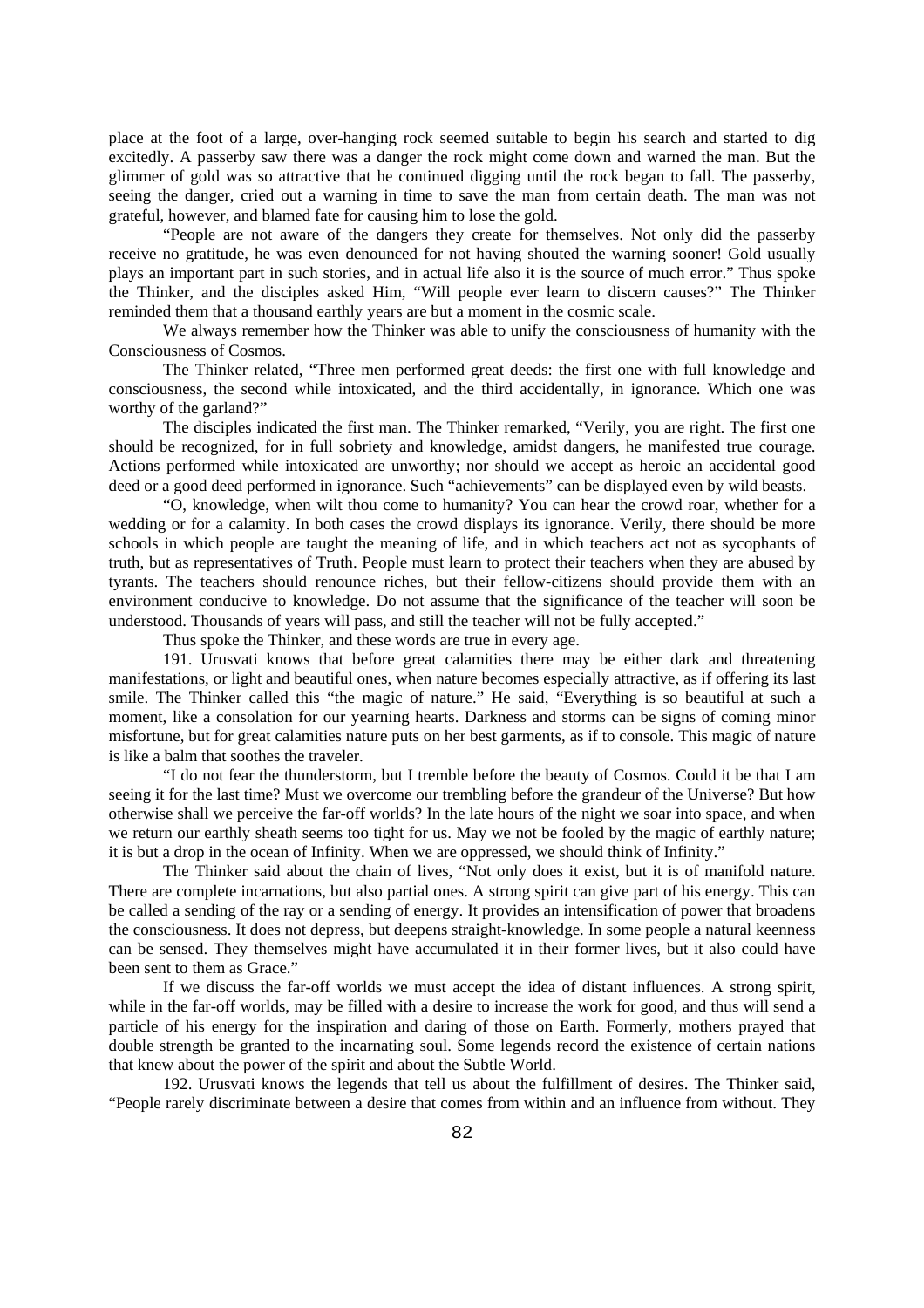assume that all their desires come from within and rejoice when they are fulfilled, not realizing that at times these are not their own desires, but are received from outside. Such desires are already fulfilled in space, and people have only responded to an event destined to happen. They may have thought that their desire had come from within, when, in reality, it had resounded from the outside."

 Legend tells us about the tree that fulfills all desires, but the explanation for this lies in the healing power of the leaves, which, when used as a medicine, make people more receptive to higher commands.

 When the disciples asked, "What should one do if people do not listen to useful advice?" the Thinker answered, "Then be silent. There is no obstacle more solid than negation. When someone becomes ill with negation, leave him alone, otherwise he can be driven into a rage. You cannot force a change of the mind, which: given time, it may regenerate the afflicted part by itself and heal the one infected by negation."

 The disciples asked, "What shall we do if no one will accept the truth?" The Thinker replied, "Remember that you have legs! Your oppressors will drive you away and you will then have an opportunity to speak the words of truth elsewhere. Thanks to the persecutors, the Truth will be proclaimed in many places."

 193. Urusvati knows how deplorable is the rubbish-heap of hurt feelings. The Thinker told His disciples, "Be not offended by the malicious and ignorant who oppose your righteous path. Hurt feelings will only weaken your forces, devouring the will and crushing life. When you resist evil, do so not out of offense, but for the reestablishment of good. You cannot be hurt by the opinions of the ignorant. Be sorry for their ignorance, but do not accept them as fellow seekers or their judgments as the truth. It is wise not to answer them at all. Schools should teach that he who follows the right path is immunized against such offenses, and that only the unwise poison themselves by allowing their feelings to be hurt."

 The disciples also asked, "Where will we be after death?" The Thinker answered, "Not as far as you think! Each of you during his life visits the future abode in dreams, and has traveled to the destined spheres more than once. Everyone has access to the Supermundane Realm, and therefore should learn to have a wise attitude toward all events during the day and at night.

 "It is often said that sleep is similar to death, but people forget what this truly means. Sleep does not resemble actual physical death, but, in the Subtle World, is similar to that experience. Some people, when entering the Supermundane Realms, drag along with them a sleepy, benumbed existence, and therefore fail to learn or improve themselves. But those with a developed mind can immediately begin their next ascent."

 These words of the Thinker are similar to those I have spoken. When you study the Inner Life of the Brotherhood, you should compare the Teachings given in different ages.

 194. Urusvati has observed that despite their apparent contentment, the inhabitants of Kamchatka, Lapland, and the extreme North deserve better living conditions.

 The Thinker told His disciples, "We make a mistake when we categorize nations by what appears to us to be their most important characteristics. We do not sufficiently study their faiths and customs, know little about their origins, and simply judge them by their alien, outer appearance, and our knowledge of a few local details. Satisfied with our ignorance, we are no better than fools!

 "The nation's leaders and judges should travel the world and learn to understand people before taking up their responsibilities toward their fellow citizens. They must search for the sources of their happiness and will learn that few live in contentment.

 "Judges should be knowledgeable and honest. One can evaluate the level of consciousness of an entire nation by its judges. Where judges allow themselves to be bribed and thought is confined, the soul of the nation is for sale. It would be easier to find brigands that are more honest than two-faced judges!

 "Do not be deluded by the bright fires that burn in the hiding-places of corruption. Let him who has eyes see what goes on there. Search for joy, and do not be surprised if you find it in a hut.

"Harken! People will fall into such an abyss of crime that they will crucify the best One."

 195. Urusvati knows that an inactive, sleepy earthly life is an obstacle to progress in the Subtle World. The nerve centers, which have their prototypes in the subtle body, cannot become keen in a life without action.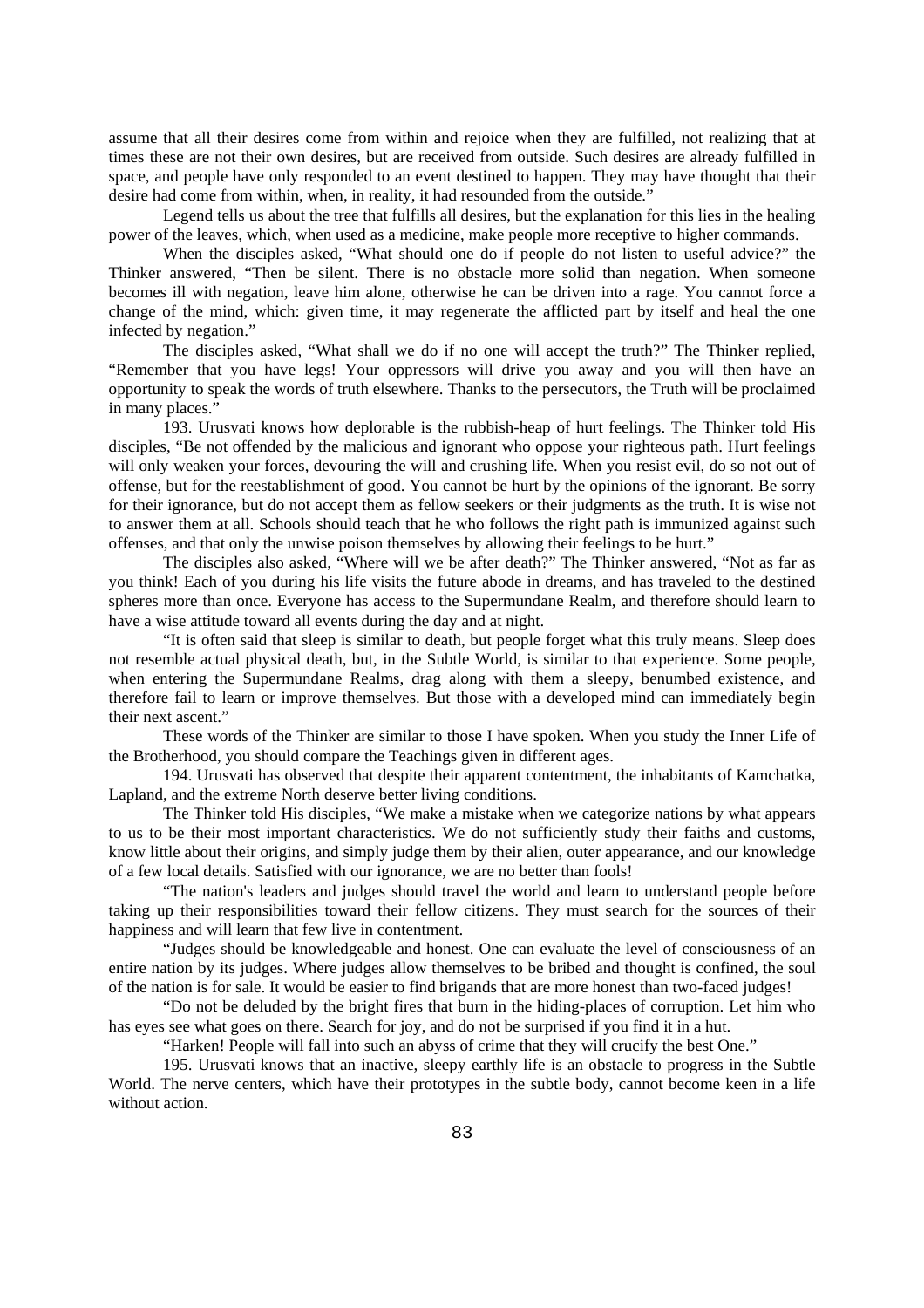The Thinker said, "How can we trust a military leader who was never in a battle? How can we know the quality of a ship which has never been to sea? Truly, exertion is blessed, for through intense labor we prepare ourselves for higher understanding. One cannot move without bringing the muscles into motion. One cannot rise in spirit without sharpening the consciousness. Only in labor do we experience that ardor which takes us to our highest Guides.

 "When we meet Them we must find the strength to ask whether we have fulfilled our tasks. They will tell us where we have succeeded and where we have failed. In our earthly life we seldom pay attention to the commands of our Guides, whose thunderous commands and warnings resound in our consciousness only as slight vibrations. We tremble only when we sense the Great Presence, and Their words do not often reach us."

 The Thinker also said, "In the human organism rhythm and harmony lie dormant, but we must awaken them, for this music must become an important part of our education. Without rhythm and harmony we will not enter the Highest Realms. The Universe exists by motion, which is regulated by rhythm, but people do not realize that the beat of the heart is a symbol of the movement of the Universe." Thus did the Thinker direct attention to the Highest Realms.

 196. Urusvati knows how people filled with hate will attempt to destroy even the indestructible! There was a time in Athens when heralds officially proclaimed that those citizens who dared even to utter the names of Pericles, Anaxagoras, Aspasia, Phidias, and their friends would be driven into exile.

 The mobs, urged on by officials, demanded the destruction of the statue of Zeus, because it reminded them of the despised Phidias. If the names of these accused were found in manuscripts, the fearful citizens hastened to burn the writings, regardless of their value. Those who were particularly cautious even avoided passing by the houses of the accused citizens. The sycophants rushed to write epigrams describing in insulting terms the downfall of Pericles. Anaxagoras was depicted as an ass braying in the public square. And the circumstances surrounding the death of Socrates are known to everyone.

 The Thinker said, "We know the names of Pericles, Anaxagoras, Aspasia, and Phidias, but not the names of the judges who condemned them. We remember the statues by Phidias, but not those who wanted to destroy them. We might hope that this shame of humanity has taken place for the last time in history, but I fear that such a hope is only a dream.

 "Man is a social animal, but human herds do not know how to graze in peace, and do not realize that horns should be used only in defense. Even a bull can be an example of decency. May thought direct humanity toward the Infinite."

 The Thinker also said, "The Guides are concerned about the preservation of Beauty. Phidias was cast into prison, and by this act humanity cast itself into darkness. People are amazed at their cruel fate, but have they not earned it themselves?

 "O, government authorities, O, persecutors of Truth, your names have faded away, but your burden has become heavy. Only recently We met a leper who does not remember what truth he had reviled." Thus warned the Thinker, and each one of Us, at certain times and in Our own way, has uttered the same words.

 People do not like to listen to those ideas that they have decided beforehand not to accept. In the cruel hour of fratricidal strife people invoke the name of Christ, and false witnesses take oaths on the most sacred objects. Such irreverence is all the more blasphemous. People are not afraid to utter a false oath or to ridicule the faith of others. They always find time for criticism and slander, but they have no time for labor. They may at times think about community, but do not know how to cooperate, even in their daily life.

Truly, Urusvati knows that it is impossible to destroy the indestructible.

 197. Urusvati knows how many genuine, good deeds have never been recorded. If a person dives into the ocean to save someone who has fallen in, it is considered a great self-sacrifice, but it would be just as great an action to prevent the accident in the first place. Much labor is expended to prevent misfortunes. Many fires are extinguished, but just as many are prevented. No one knows how rescue comes, for sometimes the danger is not even suspected. Man is usually unaware of those to whom he owes his life.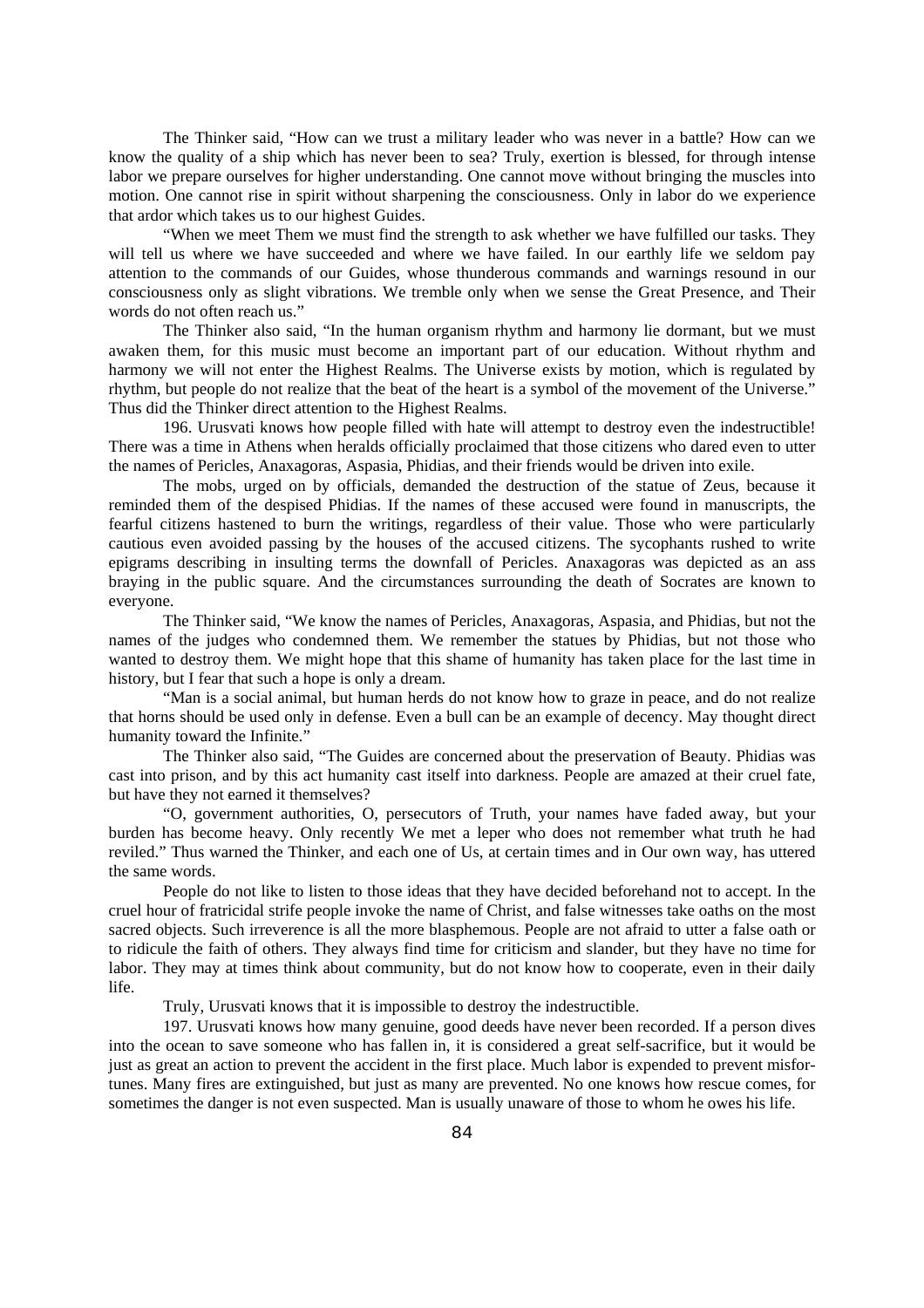The Thinker said, "How do we know whether, at this very moment, we might need to be saved from something? Do we really know what threatens us? We are content to think that our day has been a peaceful one, but fail to see that the poisonous viper, lurking behind us, has been driven away by an invisible savior! Let us express our gratitude to invisible saviors.

 "No one should think that the space around us is empty. On the contrary, we can feel with our hearts the presence of various beings. Some call to us, others embrace us with a slight breath, still others fill us with joy or sadness, or whisper advice to us. A fool will say he alone is responsible for all these feelings. Ignorance fills man with self-importance. It would be wiser for him to say that he applies all his effort, yet is grateful for invisible help.

 "The time will come when a person who speaks in Athens will immediately receive an answer from Corinth. Man will master space and realize that it is filled."

 198. Urusvati knows that he who strives forward must face the storm. But people are afraid, and prefer to remain under shelter. There are few who would stand in a downpour of rain or pelting hail even for the sake of hastening their progress!

 The Thinker said, "We must be careful with characterless people, who sometimes should simply be left to their errors. Most people do not understand how fleeting earthly possessions are, and it is impossible to convey to them the true meaning of life. But after experiencing many incarnations they will gradually be liberated from the enchantment of objects. They will learn to admire creativity without attachment to the created things. But we should not force upon people what is beyond their capacity. They should be told about Truth, but one cannot force it upon them. Compulsion will provoke rebellion so strong that there will be retreat instead of progress.

 "For example, every schoolteacher can observe how carefully one should treat pupils in their adolescence. The teacher should know how to talk about life in such a way that each listener will think that he has come to the right conclusions by himself. Such a teacher is like a good gardener who understands what kind of wind best carries the fertile seeds."

 199. Urusvati knows that the Teachings of the Masters have not been fully recorded in human history. Often only details were stressed, while their underlying principles were omitted. Envy and negligence deprive mankind of many achievements.

 The Thinker said, "If you want to find a rare manuscript, do not look for it only in the libraries. It is better to roam about the market places, and even to pay attention to the wrapping paper being used! We sometimes found beautiful fragments of rare manuscripts being used to wrap vegetables. I remember a poet who once advised a writer not to use an ink that was poisonous, for it might harm someone who later buys cherries wrapped in the paper. Indeed, even We cannot be sure that Our writings will reach future generations in their original form."

 And again the Thinker said, "The followers of Aesculapius used the most diverse healing remedies. They stressed that in Nature everything has its healthful uses, and that there is a natural remedy for every disease. A physician must also be a naturopath and follow the example of Hygeia in guarding the health of the people.

 "If a man becomes ill, it is because his physician is not also his friend. May physicians become friends of humanity, not their gravediggers."

 200. Urusvati knows that in the remote past people knew about the far-off worlds. This should not surprise you, for people possessed true knowledge even in ancient times. However, the vast majority had peculiar notions, thinking, for example, that Earth was built on the back of a cow, a turtle, or some monster. Even today, along with true knowledge and a vast range of information one can find similarly ridiculous superstitions. One might ask how knowledge was transmitted in ancient times, or how people of different nations could exchange information without a written language or other means of communication. Those who are aware of clairvoyance and astral flights can answer this question easily, but it would be difficult to explain such things to a narrow-minded person!

 Be not surprised that the ancients were better at keeping secrets, for they believed that the sacred dream must not be discussed with the ignorant, and the most precious experiences were kept within a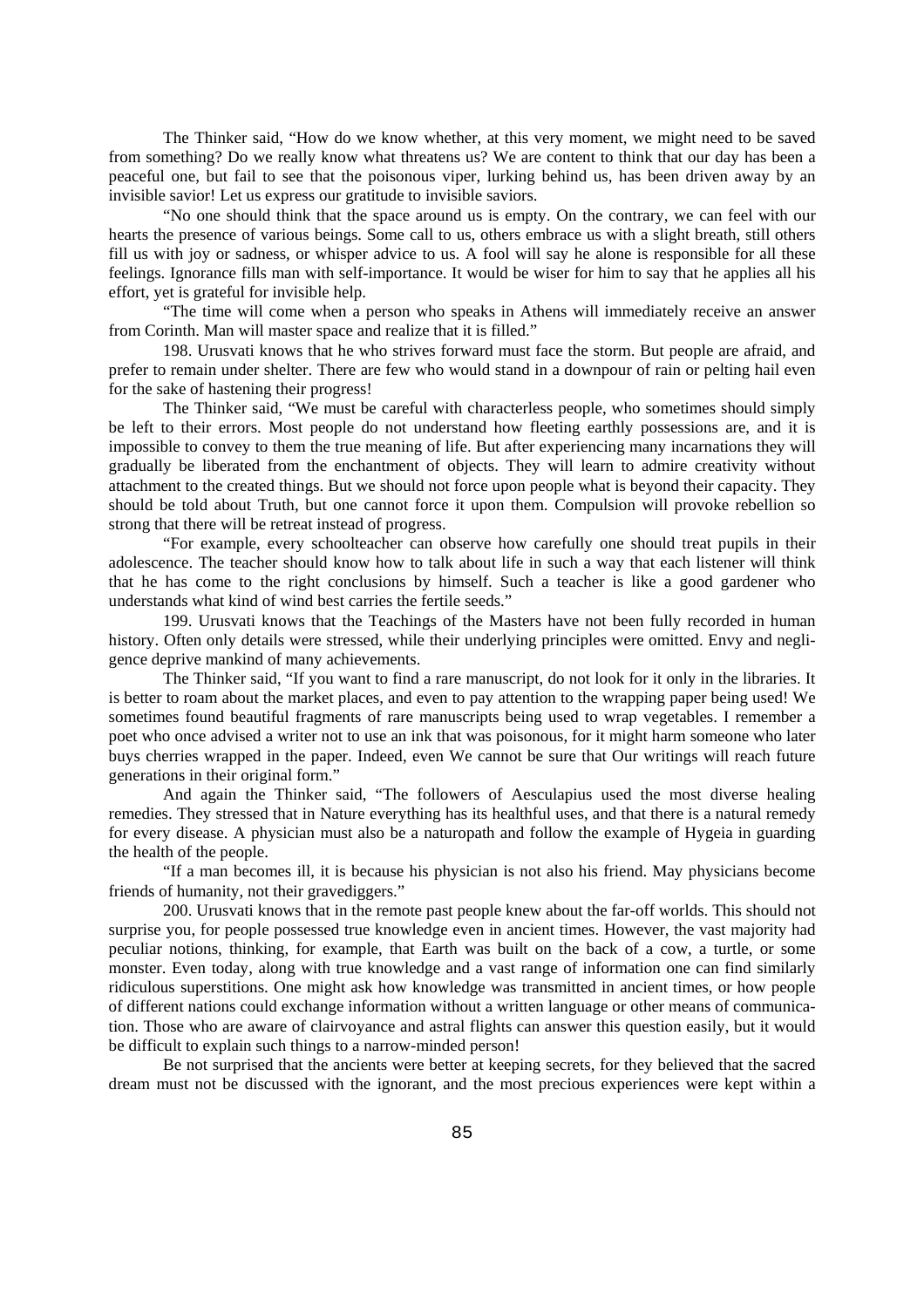close circle. It is amazing to see how such extremes can coexist! But even today people have not changed in the levels of their consciousness.

 The Thinker said, "Each man has within himself a potential force that can bring him into direct contact with the Highest World. This force builds the essence of his consciousness and enables Us to transmit information into its core. He who can establish constant contact with the Highest World is able to help build the future, but if this communion is lost, man is limited to the life of a beast.

 "Beautiful symbols have been given to people but they treat them as superstition. They look at depictions of winged creatures and consider them to be fantasies. But does not each one of us soar? It does not matter whether the flights are made in the luminous or the dense body, they do take place, consciously or unconsciously. Sleep is a great gift of the gods, and opens the entrance into the Supermundane. Insomnia was always regarded as a punishment, because it deprived man of a natural communion. Friends, we must be grateful to the Higher Spirits, who allow us to have communion with Them.

 "Man usually remembers only dimly his experiences during astral flights, but in the depth of his consciousness he preserves the precious treasures. I cannot claim that I am able to express in words everything that I experience, but, just as a mother feels within her body the first signs of her baby's life, so can all people feel within themselves the accumulation of subtle observations.

 "Friends, We fly and easily assimilate the radiance of the far-off realms. Some will oppose this statement, and will argue in their ignorance that these realms do not exist, that they are only mirages, but We who have approached them know their essence.

 "Friends, do not repeat in the market place what you have just heard, for people will consider you mad. The time will come when these words will be understood. Even the most innocent questions should not be asked prematurely. Ignorant people can easily become tigers, and it is better not to create such beasts.

 "Friends, I wish to relate to you alone how I remember the distant world. The distance that separates us from it is enormous, but the flight is instantaneous. To land on this remote ground is impossible for Us, even in Our luminous bodies. But We can see the outlines of the oceans, rejoice in the beautiful colors, and even see the birds and the fish. People there are not like Us, and, wonderful to see, they can fly! Their speech cannot be heard, perhaps because of the resounding of the spheres. I remember the blue of the water, like sapphire, the green of the meadows, and the mountains, like emeralds. It would seem that man is incapable of stepping upon such pure soil. Even the air is unbearable for Us.

 Nevertheless, after experiencing the flight, We suffer upon the return to Our physical body. It is stifling, as though one were putting on a tight, uncomfortable garment. Thus, every experience is both beautiful and difficult."

 201. Urusvati knows that We have many reasons for speaking about unification. We have given the example of the horse that delayed a whole caravan, and spoken about the interdependent forces that hold an arch together. Now We shall add the words of the Thinker.

 One day, the disciples asked Him the meaning of unification. At that moment they were passing a gigantic wall, and He pointed to the powerful stonework saying, "Observe how these stones support each other. We cannot say which of them is the most important. They are not joined by anything, yet they have withstood many earthquakes. They are held together only by unification and the natural affinity of their surfaces. People try to join stone artificially, with clay or different mixtures, but such structures are frequently destroyed by earthquakes.

 "If people attempt to strengthen their relationships by artificial measures, they will not be protected against dissolution. It is better and stronger when human hearts unite spontaneously. Such unions need no artificial aids, least of all the bond of gold. Beware especially the bonds of gold.

 "I affirm that even the most ardent people may not be able to judge and correlate values; only human hearts build an adamantine wall."

 The Thinker also said, "Man will not be able to fly until he finds suitable wings. The symbol of Daedalus will be an eternal warning, but We shall often discuss the far-off worlds. By thinking about them we shall find the wings.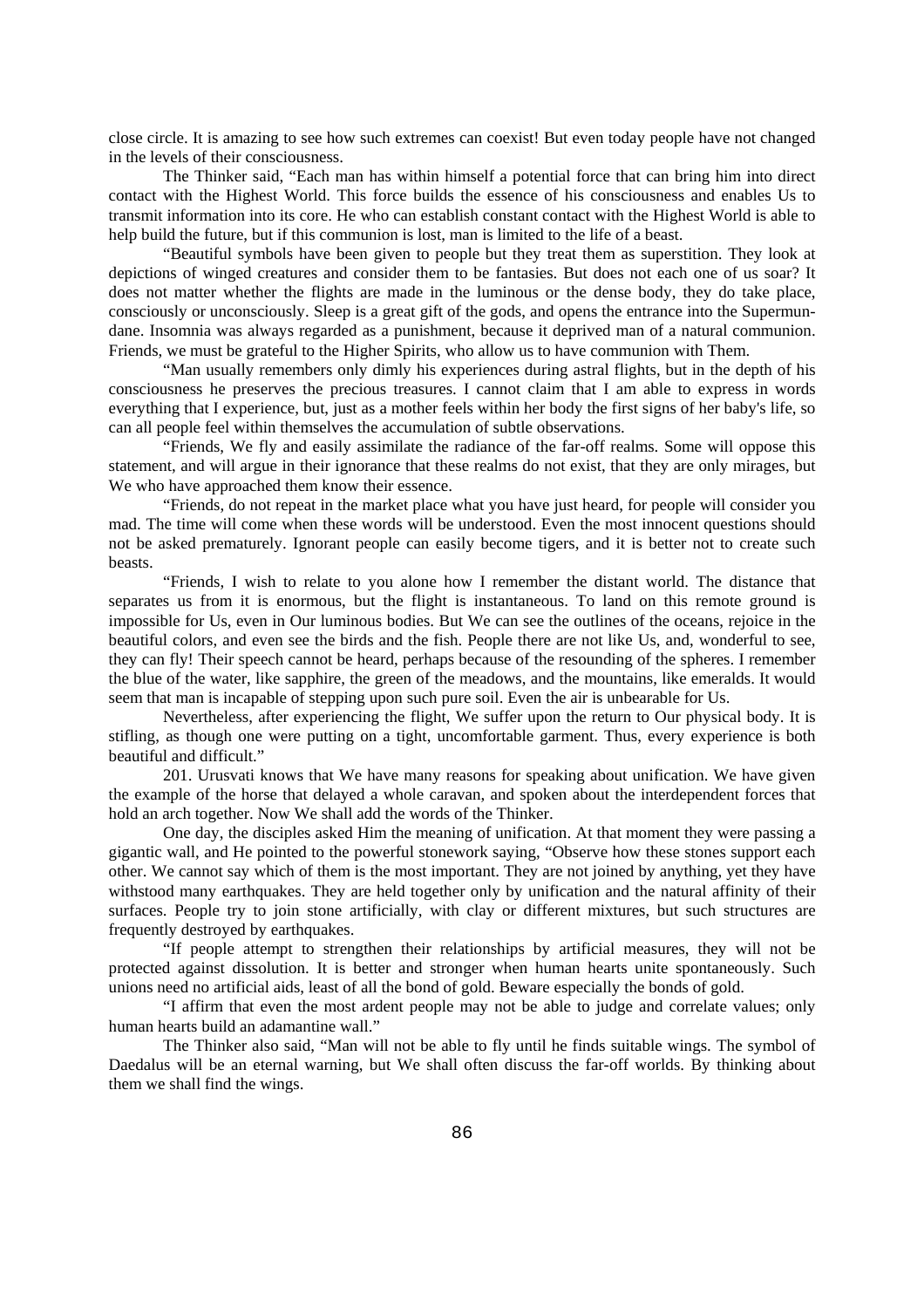"Let everyone tell us how he imagines the far-off worlds. Each one will be right, no matter how vivid his imagination, for, in truth, there is nothing that does not exist, and our imagination can invent only a small part of the reality.

 "Do not feel disappointed that your imagination is limited, for compared with Infinity all is limited. Let us acquire true striving in the midst of Infinity."

 202. Urusvati knows how difficult it is for people to discriminate between the essential and the trivial. Moreover, when people sense the approach of an essential event, they avoid it with petty excuses instead of facing it directly. It is interesting to observe how people cling to trivialities as a way of avoiding facing the essential. They do not realize that the essential contains the beautiful. One should learn to distinguish clearly what insignificant details are particularly appealing to the human mind, for only by understanding such insects will one be able to exterminate them.

When the essential comes, it comes in a special silence. But at such intense moments the clowns will produce their clamor, and ring their bells and strike their tambourines. It can be observed that just before a great event the mobs grow agitated, for they can sense its approach.

 The Thinker said, "It is amazing how people will rub dust into their eyes and then run in search of a physician. But they will not allow all the dust to be removed, they have become accustomed to it, and it is as if the dust has become a part of their eyes. Let us not blind ourselves with dust.

 "Every hero whose heart is pure is a dispeller of evil, and the biographies of such heroes should be studied in schools. Students should also learn what was done to Pericles and how people have treated their heroes. Thus should human history be written.

 "How long will it take for the common people to conquer their fear of great men? Perhaps some patient toilers will appear who will gradually remove the dust from their eyes.

"The heart suffers unbearably when the blood is made impure by dust."

 203. Urusvati knows how some people insist that life on Earth should be, quite simply, earthly. What, precisely, do they suppose earthly existence to be? Such people have no interest in Supermundane concepts, and care only for the mean and paltry life that they have established by constantly demeaning all higher concepts. They do not realize that there is no such thing as "earthly." Everything belongs to the Cosmos, every stone is part of the Universe.

 People are not pigs, deprived of the ability to raise their heads toward Heaven. One does not survive by earthly rubbish, but by the higher emanations. And yet for thousands of years there have been many who have stubbornly promoted the importance of a purely earthly existence. Not only the atheists, but also the theists have denied the Subtle and Higher Realms. It is hard to understand how such opposing mentalities could agree on the denial of the fundamentals of life. Prompted by fear and ignorance, they do not dare face the most beautiful. Even the gaining of knowledge does not help them to approach the psycho-physical realm, and the theists do not allow their deities to lead them to approach the higher realms.

 The Thinker said, "We should not belittle life by limiting ourselves to Earth alone. Three worlds are given to us, but we must earn our right to each one. We become attached to the perishable Earth and forget that we can partake of life everlasting!

 "Let us not be deluded into limiting ourselves to the sense of touch. We are given other senses that we should utilize for total perception. But do we know these senses? The Supermundane has its own expressions. Indeed, we are rich in the treasures bestowed upon us."

 204. Urusvati knows about the enemies, visible and invisible. Those who conduct research in thought transmission should take note of the hostile conditions that accompany their experiments. Thoughts can be intercepted by spatial entities, and it is known that during experiments some people can hear thoughts.

 The investigator should pay attention to the particular nature of an experimenting group, since it has been observed that harmony among those who are present assists the transmittance and prevents interception. Moreover, if nearby friends maintain a mood that is harmonious, they also help to protect the thought transmission. Those who are confused or irritated act unwittingly as collaborators with the spatial thieves. The auras of irritated people act as the strongest destroyers of the currents. They may deny their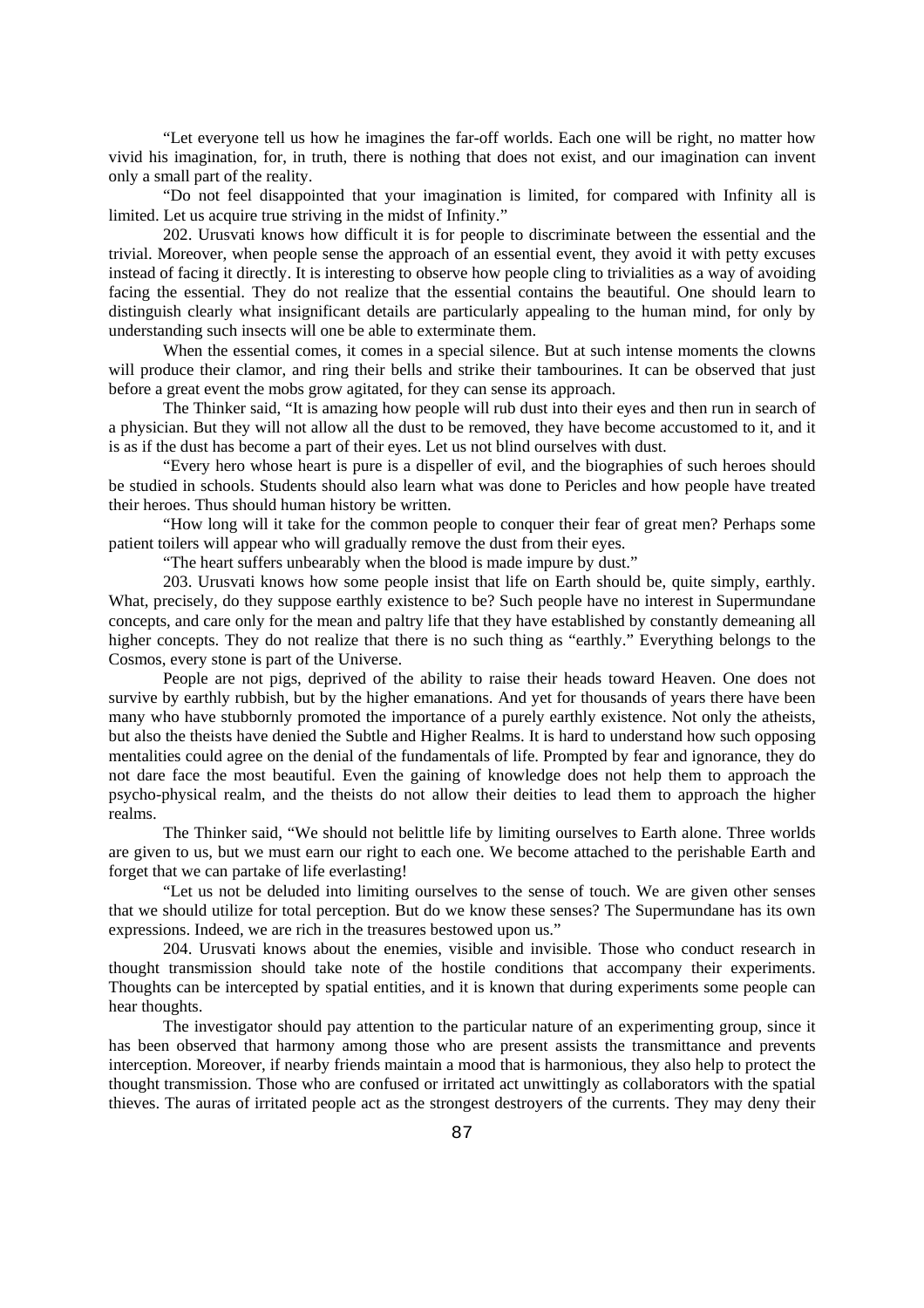collaboration with the spatial thieves, but in fact are their accomplices in evil. At some time, when in the Subtle World, they will regret their lack of self-control.

People do not understand that each of their light-minded deeds is observed by invisible entities, and that thought should be cultivated under the most favorable mental conditions.

 Fools assume that thought can be strengthened by the use of narcotics, but the mental spasms that result do not contribute to evolution. Even the emanations of drugs attract dangerous entities, which pick up fragments of thought and weave harmful tissue out of them. Everyone can remember how their useful thoughts were sometimes distorted. Look for the cause in your surroundings, and you will surely find it.

 The Thinker said, "O, poor thought! You have no protection. No sooner have you taken wing than evil talons are ready to tear you to pieces. Just as a handful of gold disappears when thrown into a crowd, so can a thought in space be easily seized. Thought may be received by a worthy spirit, but there may be thieves among those passing by. We must keep our bodies clean, but we should maintain even more purity around our thoughts."

 205. Urusvati knows that the Supermundane should not be understood only as extraterrestrial. Included in the study of life are the higher worlds and the highest concepts. Earthly life is built upon immutable laws, an understanding of which includes the correlation of all the worlds and acceptance of the true importance of the Subtle World.

 It is correctly pointed out that people are incarnated for specific purposes. For example, humiliated and tortured people return to Earth to remind others about their unacknowledged rights, but most of these people cannot overcome the desire for revenge and retribution, and few reach the noble heights of all-forgiveness and pure self-perfectment. There are those who return to the very place where they were abused and mistreated and wreak terrible vengeance. They hide themselves among the common people, bringing about sedition and hindering the progress of the country.

 If people understood the consequences of this violence, they would be more effective in the building of their country, but few care to understand that blood shed in hatred is in need of purification. Thus, many times have We reminded you about the need for self-perfectment and an understanding of the Subtle World. Each one of Us has called to people in order to provide this knowledge.

 The Thinker said, "Behold, the furies are created by you. Gods care not for vengeance; it is people themselves who create these horrible monsters. We all forget that we pave our own way. How can I find words that are simple enough for everyone to understand?"

 We must understand the causes of strife and discord. If we remind ourselves about our life among the shadows, we shall be able to understand that it is precisely there that our future existence is prepared.

 206. Urusvati knows that the duration of the stay in the Subtle World, depending on conditions, can vary from a few months to thousands of years. It would be difficult to provide all the reasons, but the chief one is the free will. One may ask whether a long stay in the subtle spheres or a short one is more beneficial for the soul; both can be of equal value. Similarly, one may ask if the soul can choose not to return to Earth at all. Truly, all is possible, but the stay in the Subtle World must then be made more useful than that on Earth.

 We have mentioned that powerful Beings can transmit a part of their Ray to someone on Earth who then receives illumination. Such a Ray has an effect on the recipient that is the equal of an earthly incarnation. Divisibility of the spirit can be utilized, and the transmissions will then bring spiritual enlightenment to several people simultaneously. This is an even higher service to evolution.

 Thus man can truly build his destiny. He can develop his thinking capacity to any degree and can expand his generosity to the point of self-sacrifice. His power of thought will grow as it circulates in a spiral, and the more he gives, the more he receives. This truth should be taught in schools.

 Likewise it may be asked whether the free will can lead one to the far-off realms. Certainly it can, if exercised with sincere self-denial. You already know about those Beings who left for other planets. This achievement is extraordinary since it strengthens the mind and creates new horizons of thought. The Thinker pointed out many times that He would one day go to another world and from there establish communication. Centuries would be needed for the fulfillment of this task, but nothing is impossible if one's will is directed toward the goal.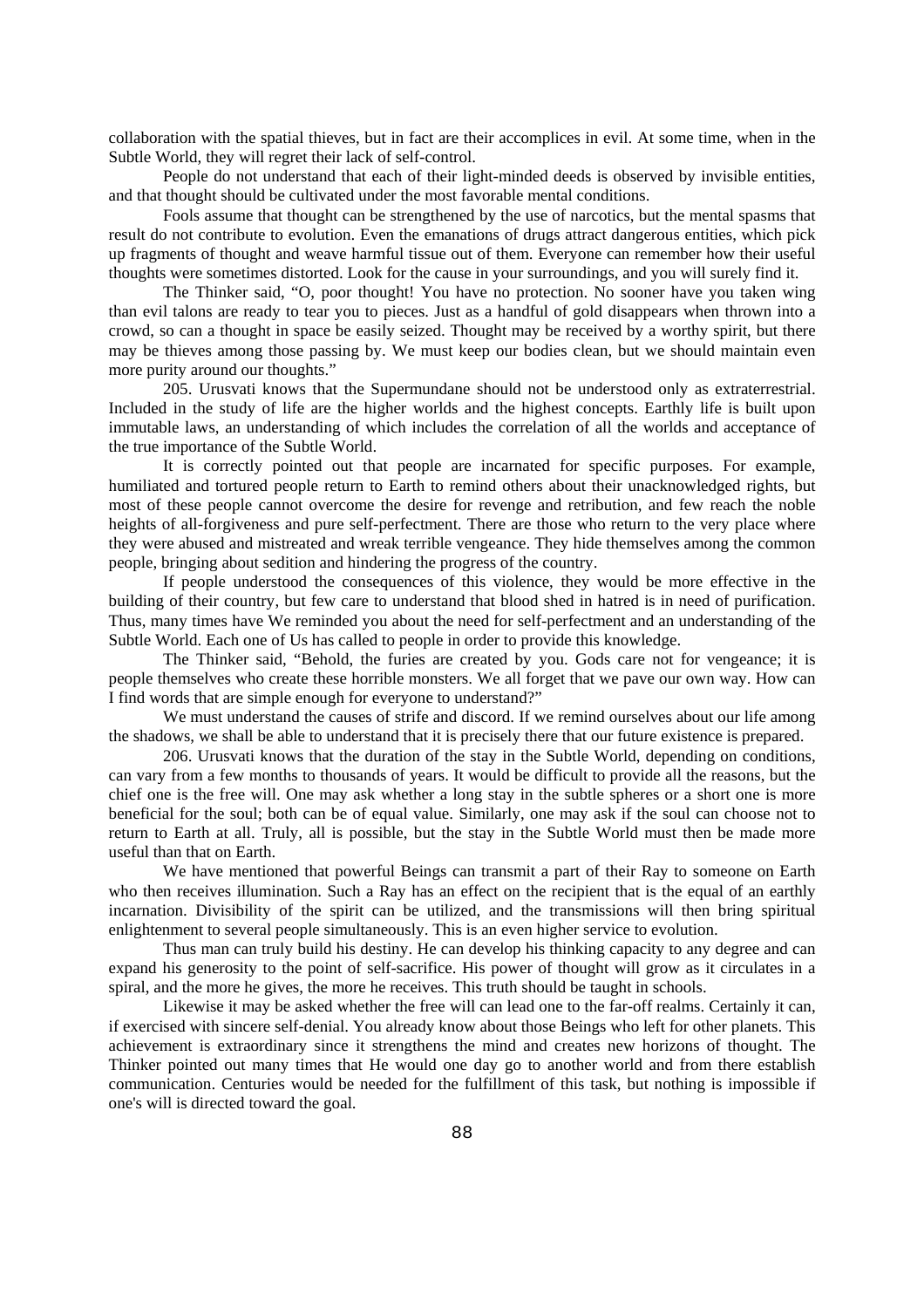207. Urusvati knows that many do not accept the idea of the energy of thought. Furthermore, there are some who believe that thought transmission is limited, using as evidence the fact that radio waves cannot penetrate certain strata of the atmosphere. That observation is correct, but is not applicable to directed human thought, which has a special energy not comparable to radio waves. The strata of space are subordinate to thought, which has no obstacles. When We discuss transmission of thought over great distances We specifically have in mind directed thought.

 The Thinker said, "Learn how to think. Begin with the most simple thoughts. Best of all, learn how to dream about beautiful objects, and learn to dream vividly. Only dreams will develop one's imagination, and where can we go, how can we assimilate the most beautiful observations without imagination? How can we remember in our mundane life the sparks of the Supermundane Radiance if we do not train ourselves to dwell on images? Verily, striving toward the Sublime will train our imagination.

 "Nothing remains static. Imagination must grow or it will be extinguished, and who knows when it may be possible to rekindle it? Philosophers must have strong imaginations, just as artists must in order to create. Dreaming is born during the days of childhood. Children must be helped to develop their thinking."

 Thus spoke the Thinker when He asked His disciples to become dreamers, for only in this way are born the images of great governments and of general happiness. Happiness lives in dreams.

 208. Urusvati knows how instantaneous and unexpected some visions can be. Especially striking to us are the visions in which people appear whom we do not know. There are many reasons for this. These people may not really be strangers, but may have been known to us in the Subtle World. It is also possible that two people will have consonant vibrations that produce simultaneous visions of each other. If people were to write down their visions and share them with people they trust, so much would be clarified. But such observations are neglected, and human consciousness loses an opportunity for practical learning.

 For example, someone was playing the piano somewhere and generated the vibrations that resounded in Urusvati's consciousness, forming a vision of the unknown player. Such consonance affects the fiery tissues. People make contact with each other through consonant sounds, and thus create collaborations.

 The seeming instantaneousness of many visions can be explained by the laws of the Subtle World, where physical time does not exist. The brevity of the visions is only illusory, for man's perceptions are limited by the physical plane, and for him the subtle images come and go quickly. But in the conditions of the Subtle World we enter into the mental spheres, and the events appear to unfold naturally. Thus one can increase his experience in the Subtle World and learn to understand the earthly illusion of instantaneousness.

 The Thinker drew attention to the difference between perceptions in the physical world and in the Subtle World. He said, "Invisible creatures pass by swiftly, and only a slight breeze might indicate their presence. At times they approach us in the form of a blue cloud, but we only rarely discern the presence of such uncommon guests. When we do, we should greet them, 'Welcome, good friends! We open our hearts to you; do send us help from your beautiful realms.'"

 209. Urusvati knows that the all-pervading energy can be stimulated by both natural and artificial means. Everyone understands that natural methods are superior, yet much more has been written about artificial ones. It is true that artificial methods have been studied in detail since ancient times, but now, at the transition between two eras, it is time to turn to the natural methods of manifesting the Primal Energy.

 Ancient man was much coarser, and mechanical rhythms and rituals were necessary for the awakening of subtle energies. But now that the nervous system is considerably finer, mankind can see that will and thought are natural attributes, and therefore must be utilized in natural ways.

 It is wrong to excite the mind with narcotics, for such methods harmfully affect even future generations. Artificial stimulants are as harmful as the most severe diseases, the only difference being that the effects of disease manifest quickly, whereas the effects of narcotics develop over a long time and affect future generations. Man thinks little about the future and cares little about what he contributes to it.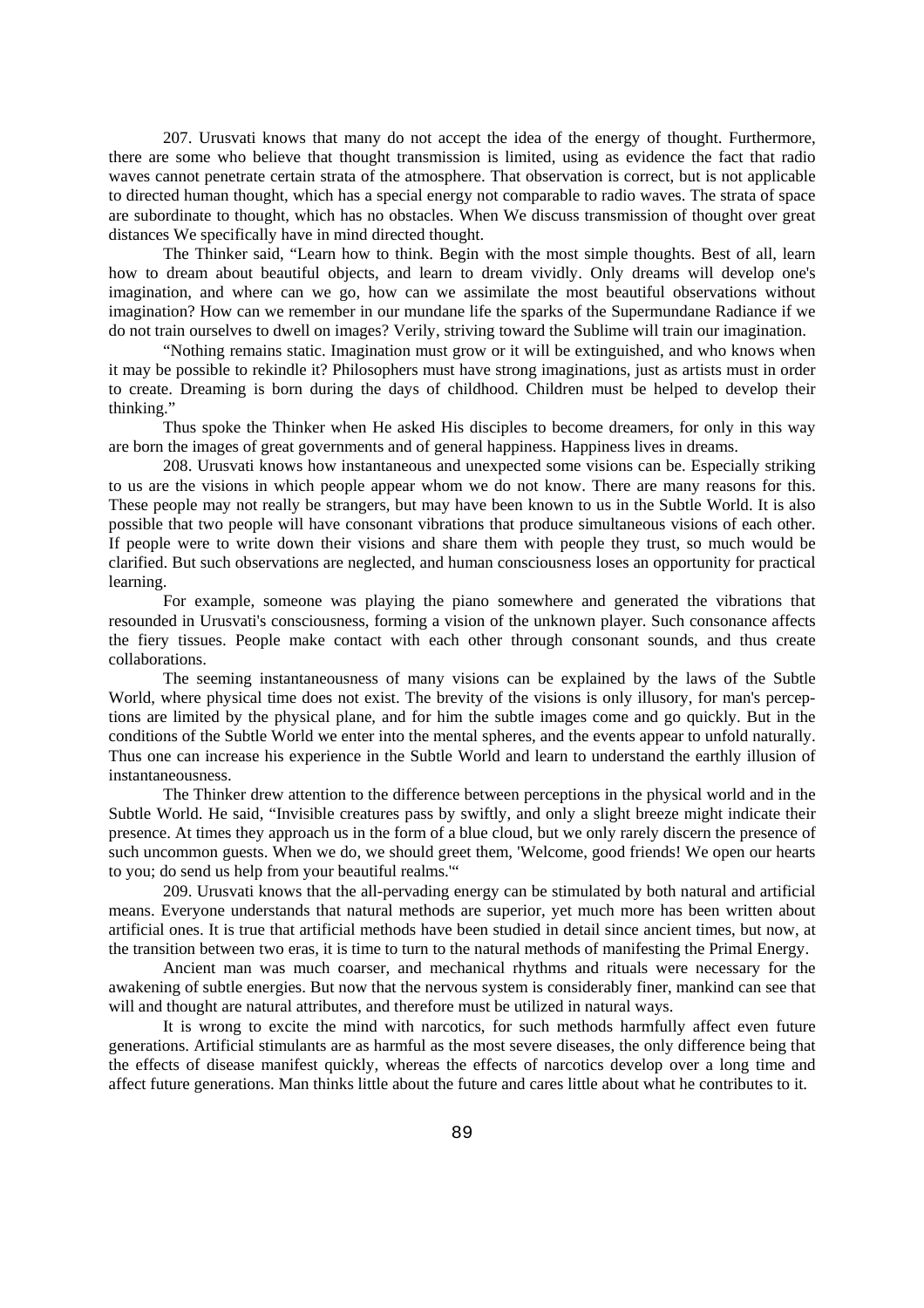The Thinker said, "We do not seem to know for whom we build the stronghold. If we understand that we are building it for ourselves we will shape the stones more carefully. One should not rejoice when one's earthly life is finished, for no one knows where he will have to labor again. Therefore, wise men should think about where they may have to settle their accounts."

 210. Urusvati knows that changes in all realms of nature will take place at the coming of the new race. Most people will not notice these changes, and if they do, will be too hesitant to mention it.

 Even clear indications of new types of diseases do not stimulate research. It is essential to observe all one's surroundings. Unusual developments will be observed in the animal kingdom, and the vegetable kingdom will also offer many confirmations. Diseases of animals and plants will remind us of epidemics among people. We have acquired the ability to protect ourselves against the known scourges, however, it is not the plague, cholera, or even cancer or meningitis that will threaten us, but new types of nervous ailments, which may become fully epidemic. These ailments are maladies of psychic energy, and can be contagious. Yet, it will take a long time for physicians to pay attention to these new kinds of disease. They could be called fiery fevers, but whatever we call them, it is important to understand their cause.

 Changes of race will not inevitably bring disaster, but it is important that the psychic energy should be kept in a pure condition, since polluted energy produces disastrous spatial manifestations.

 Thus the Thinker affirmed, "Let us not forget that everything is in motion. No one has the right to pollute the cosmic current, for he will increase the suffering of many, and primarily his own. But it is fear that keeps people away from the subtle worlds."

 211. Urusvati knows how difficult it is to achieve harmony of consciousness. We do not speak here about the leveling of all consciousnesses, because, owing to cosmic multiformity, equality does not exist. Because nothing is repeated, the harmony of all parts is essential. It is difficult to imagine what complicated methods would have to be applied to try to equalize consciousnesses. One person may already be approaching the summit, while another has not even reached the foot of the mountain! Truly, in their thinking they have nothing in common. If you give them equal knowledge, for one it will be insufficient, and for the other too much, confusing him and even causing him to betray.

 The Teacher must often ponder what the student can assimilate without harm. It is better to leave things unsaid than to say too much and create circumstances that lead to betrayal. Understanding all the varieties suitable for harmonization embodies the essence of wisdom.

 Thus we may observe that at times the Teacher hastens, and at other times holds back, watching over many processions of pilgrims simultaneously and regulating their pace. Much happens that man is unable to see as he marches forward. The Teacher sets the milestones far into the distance. He points out various signs that from the ordinary point of view may have no significance, but in fact are great symbols. It is not surprising that these milestones are given ahead of time, since in the Subtle World the question of time does not exist. Such signs are not evaluated in the earthly sense, but according to their significance.

 The Thinker said, "Who can know the measures that are used in space? All we can do is be observant and not apply to giants the measures of dwarfs."

 212. Urusvati knows that the signs manifested by nature can be exceedingly varied. But people often tend to notice only gloomy omens, and thus sink into superstition. For example, an intelligent observer will know that even when crops are abundant, if the currents are discordant there can result extremes of good and bad.

 A wise person does not necessarily rejoice at unexpected success in his affairs. A farmer knows that a particular tension of currents that is beneficial for his own harvest may provoke harmful repercussions in some distant land. And so it is in everything.

 Even in ancient times the wise men knew that certain signs of success or failure could signal dreadful consequences. It is hard to imagine the catastrophes taking place in space that reach us centuries later. One cannot prevent what has already taken place, but one can acquire sufficient spiritual forbearance to accept what comes. When We speak about the need for equilibrium, We foresee many changes which people do not even suspect will come to pass.

 The Thinker often warned of the possibility of cosmic catastrophes. People laughed at Him, but how could they be sure that there had not occurred a catastrophe in far-off space which would reach Earth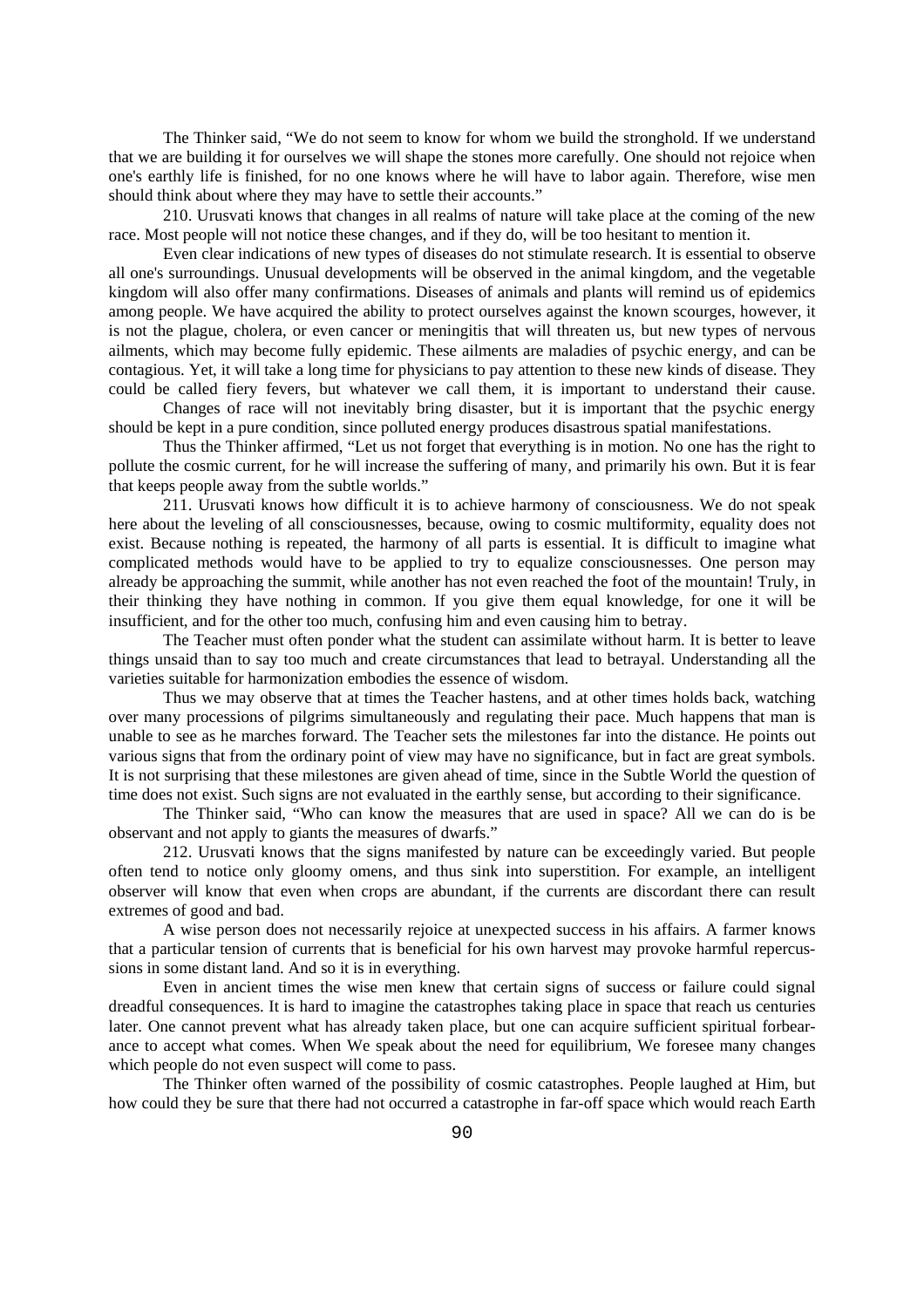a thousand years later? Yet the harbingers of such an event can reach people and disturb their consciousness.

Teachers must repeat about the coordination of the worlds.

 213. Urusvati knows that all that exists is imbued with Primal Energy. Why do people need to be reminded so often of this truth? Human awareness does not seem to have any affinity with the idea of Primal Energy. People discuss energies, but do not dare to acknowledge that fundamentally there is only one.

 It should be recognized that the energy of thought is one of the highest manifestations of Primal Energy. It is impossible to isolate thought from the fundamental energy of Cosmos. Precisely, it is thought that eternally moves the fundamental energy. Thought generates certain currents that serve as the awakeners, or, so to speak, the rejuvenators of the Universe. Thus, when I say that thinking beings participate in world-creation, it can be understood literally, not allegorically. It follows then, that man has a great responsibility for the quality of his thought. Each kind and strong thought produces beautiful vibrations, but an evil one strews Earth with deadly dross.

 A teacher must educate students to dwell continually on the beautiful. Every aspirant can enrich space. Do not think that soil needs only material fertilization. Although they require much time, experiments should be made on the influence of thought. We often devote ourselves to such prolonged research, for sound understanding cannot be reached through hasty conclusions. If continuous research is carried out, it will be clearly demonstrated that subtle energy requires subtle approaches. I must remind you again that the measures of dwarfs should not be applied to giants.

 The Thinker spoke to people about this, constantly reminding them that lofty subjects must be studied when in a lofty state of mind. "Let us always apply goal-fitness."

 214. Urusvati knows how much the concept of rhythm is misunderstood by humanity. The ancient teachings about the significance of rhythm have been lost, and today's idea of rhythm is limited to music and crude dancing. Scientists speak about vibratory rhythm, but their conclusions do not go beyond their laboratories. Rhythm should be expressed in all work, in all creativeness, in all of life. Only experienced workers are aware that rhythmic labor is the most productive.

 Verily, a true *karma yogin* knows the joy of rhythm without artificial tension. A *karma yogin* works not because someone compels him to, but because he cannot live without labor. This yoga is closely connected with rhythm. Mutual benefit only results when a very powerfully expressed rhythm can blend with similar vibrations everywhere on Earth. In its invisibility such help becomes true harmony. Unfortunately, in daily life such spontaneous and limitless cooperation is very rare.

 Every worker also receives help from the Subtle World, and people would be much more successful if they realized that this invisible cooperation exists. Scoffers will say, "Can it be that even carpenters, farmers, and masons receive help from the Subtle World?" This mockery is out of place, for each appreciated labor receives help. People should think more about the inexhaustible store of energy in the Subtle World.

 I shall speak of one more truth which is little understood: People are often upset when their ideas are seized and used by others. Actually, the spreading of useful ideas should give joy, but the majority are not magnanimous enough to feel that way.

 The Thinker said, "Ideas are borne on fleet wings." It is joyous to liberate a bird from its cage, and it should be equally joyous to set free a salutary idea. Thought must nourish space, otherwise people will be deprived of the opportunity for progress. Let us free ideas from all bondage and chains. Let us not rely on wardens, but speed our own liberation.

 215. Urusvati knows the importance of discerning subtle differentiations. Yet, such fine definition, indescribable in words, is rarely understood. How can one explain why one thing is permitted, yet another, differing from it by only a hair's breadth, is an unthinkable violation? Only a broadened consciousness can discern the border between creation and destruction. Many ancient cults combined creation and destruction into one symbol, thus indicating the closeness of these concepts, which are so crudely evaluated by the ordinary mind.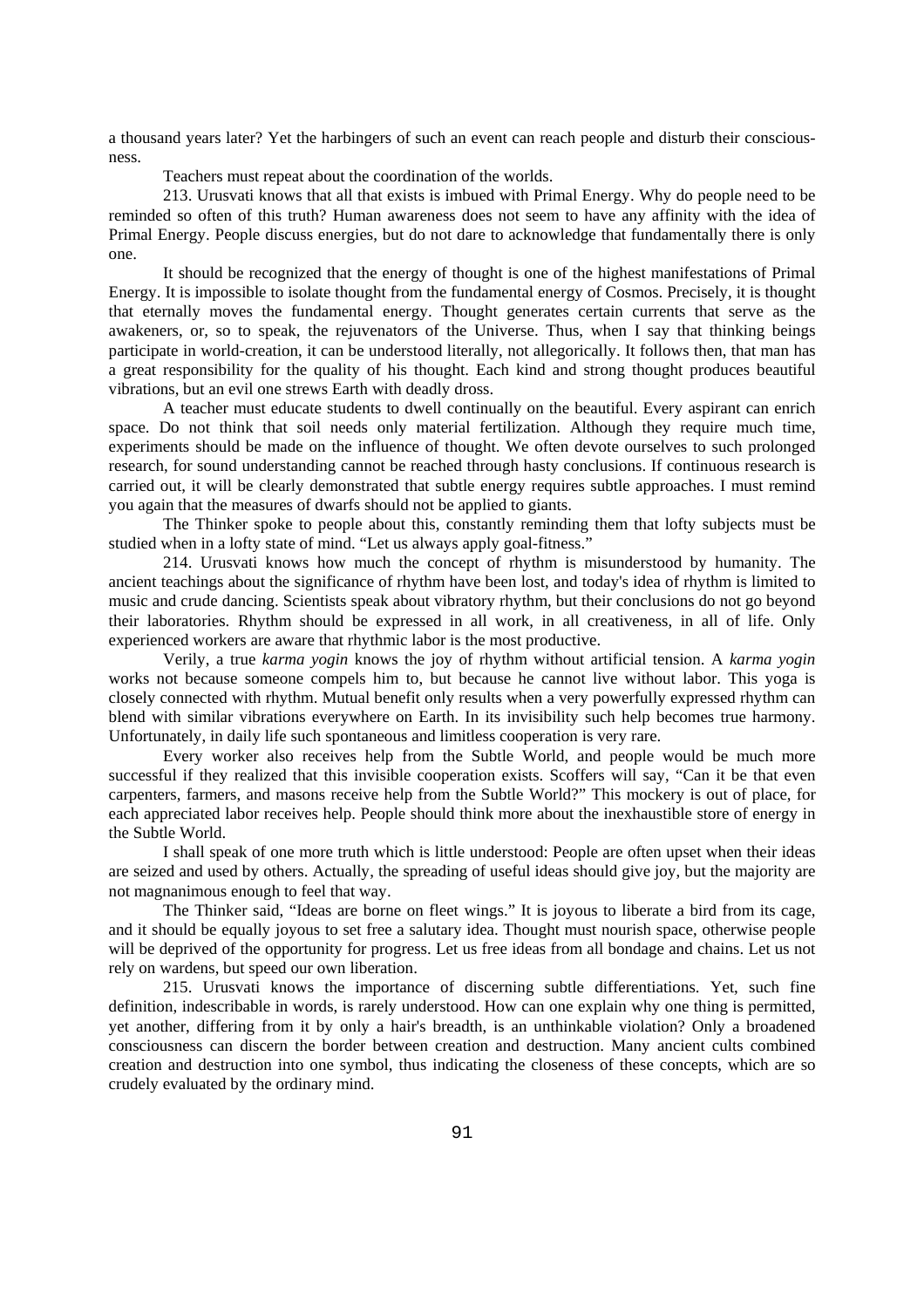It is just as difficult to judge to what degree one should affect another's karma. Take, for example, a teacher who wishes to help a disciple who is being tested. The teacher might ardently wish to influence his pupil, yet the confused student does not notice the encouraging signs and glances. Of course, the teacher cannot intervene to prevent the pupil's mistakes, and regardless of his desire that the test be successful, must keep silent and try to lead the pupil to the right path in a tactful, indirect way.

 Many circumstances should be considered before attempting to interfere with another's karma, since near ones may be involved. People do not understand that good and evil are so subtly interlaced, and many will scoff at such an idea.

 The Thinker often pointed it out, using the example of school examinations. But, of course, people did not want to listen.

 216. Urusvati has heard explosions in the Subtle World. It may seem strange to you that there are explosions in the Subtle World that can be heard, but everything relating to the Subtle World should be understood in a subtle way. Explosions can occur in any sphere. They cannot be heard by the physical ear, but cause an unusual trembling of the heart, and through clairaudience a precise impression of an explosion can be experienced. One should realize that the subtle spheres resound constantly in the sensitive ear.

 Ordinary people are unable to perceive such subtle signs. They are either unwilling to admit the existence of the Supermundane or become upset at the idea of it.

 In the literature of various nations one can find puzzling indications. For example, Shambhala is said to be located in the extreme North, and the northern lights would seem to confirm this. But let us not forget that similar electrical discharges can also be observed in the Himalayas.

 The Thinker pointed out how careful we must be not to reveal truths for which people are not yet ready, for great confusion would result. Let us follow His wise advice and find means that fit the people's consciousness.

If We could find simpler words, We would use them. Indeed, great simplicity is needed.

 217. Urusvati knows that the poisoning of the atmosphere is increasing at this time. The consequences of this are evident in many aspects of life. People suffer from many bodily diseases because of their individual weaknesses, and society suffers from epidemics and social upheavals. We often warn about the need for unity, for harmony is the best prophylactic. Great equilibrium is necessary; if it could be achieved throughout the world, the most dangerous hours would pass without harm.

 Equilibrium is maintained by the exercise of one's free will, but people do not want to accept their individual responsibility in this. Infection takes hold not only because of a predisposition to certain ailments, but also because of the loss of balance. A pilgrim without balance will not be able to walk safely through the narrow passage and will be afraid, pursuing his way in great anxiety. Such imbalance will destroy him and infect those close to him with fear.

 Indeed, the poisoning of the atmosphere is now increasing. Be vigilant. We are aware of such times, for We Ourselves have gone through them more than once during Our earthly lives. It is best to be aware of this and to gather the power of equilibrium. Thus, we shall withstand and outlive all upheavals.

 Whenever the Thinker endured such tension, He said, "Threatening clouds have obscured the sky. Let us stay at home lest we disturb the stillness. Even the most fearful storm cannot continue without end."

 218. Urusvati knows the magnetic power of names. Every sound corresponds to a specific cosmic ray, and also is linked to powerful signs of astrological significance. You know that sometimes We do not forbid the utterance of Our Names, while at other times We have advised you not to utter them, even in thought. This is because while sometimes the combinations of sounds do not generate powerful magnetic currents, at other times a Name sounds in space like the blow of a hammer. At such times, for the safeguarding of equilibrium, Our names should not be uttered. But this is also true about personal names, and even the names of places.

 In ancient times names were of astrological origin. In many nations several other names were usually given to a child so that his astrological name would not be uttered. It is better not to utter such a name, even during auspicious moments, for it can act like a bolt of lightning.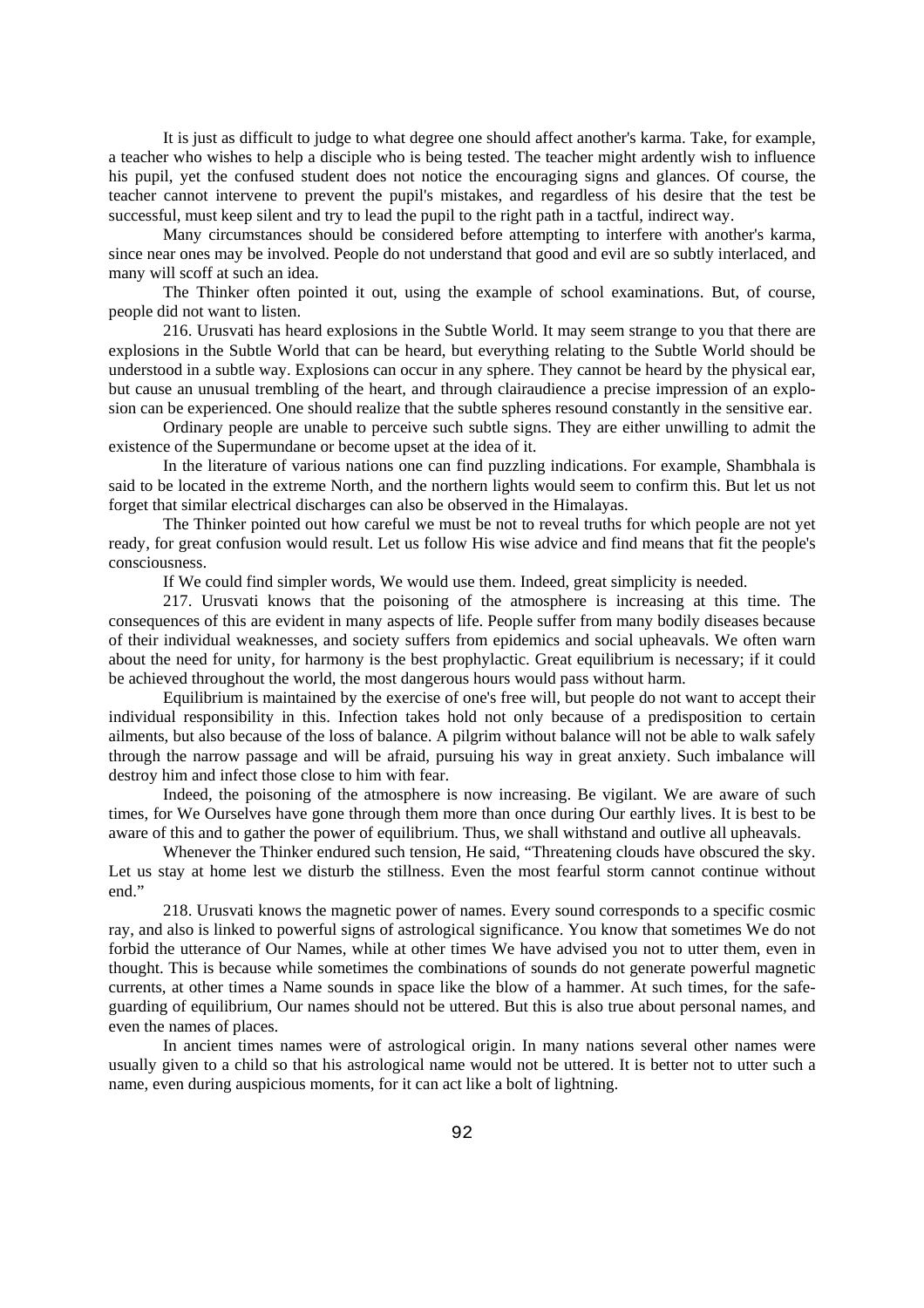People generally do not know the difference between magnetism and hypnotism. Hypnotism deals with personal forces, whereas magnetism is a cosmic phenomenon. The Thinker often spoke about the significance of these energies, and used to say, "The moment a man exclaims, 'Oh, how unhappy I am!' he immediately increases his trouble. But he who declares, 'I am happy!' opens the gates to happiness.

 "This is not to say that man commands his happiness and unhappiness. It goes much deeper, because man is dealing with powerful energies. As soon as he has expressed a mood it is registered in space, and invokes the Highest Forces. Let us not be ungrateful or imprudent."

 The Thinker constantly taught His disciples to watch their words and never to utter them unthinkingly.

 219. Urusvati knows that the subtlest combinations are unrepeatable. Once the Thinker noticed that His listeners had not completely understood the concept of uniqueness. He took a large bronze mirror and covered it with an even layer of sand. Then He tapped out different rhythms at the edge of the mirror, causing the sand to fall into different designs. Afterward, the Thinker asked His disciples to repeat precisely the same rhythms and produce the same designs. Of course, no one could do it.

 The Thinker said, "Words do not always convince, but the simplest example can illustrate the generosity of nature. Nature is unrepeatable in its splendor. The Law is one, but its expressions are beyond counting. You could not repeat the designs for many reasons, but mainly because the cosmic conditions had already changed.

 "Such subtle variations should give you joy, for they indicate that your possibilities are infinite. All is in motion and nothing repeats itself. This Law must be applied throughout all of life.

 "I give you this advice now, but it will be of value only if you apply it immediately. There is hardly any benefit in medicine taken a year after it is prescribed. In the secret archives one can find many examples of unapplied counsels. The hunter is advised, 'Quick, do not miss the bird!' But the hand delays, and the arrow is shot in vain, perhaps even causing harm where it was not intended.

 "If people realized the law of uniqueness, they would speedily advance in self-perfectment. The dead intellect whispers that each day is a repetition of the previous one. One constantly hears such complaints, but each moment is different. Your consciousness can never return to its previous state; even in cases of a degenerating consciousness, it will regress, but not in the same way. Infinity exists in both macrocosm and microcosm. Even a song cannot be repeated exactly, because the conditions will be different each time. If you return to a city where you have not been for many years, everything will appear different. Your consciousness will never be able to duplicate the previous state. Some people feel distressed when they think about unrepeatability, but a wise man will rejoice, for he senses motion."

 Thus did the Thinker bring encouragement. One can see the complete application of these foundations in the Brotherhood. I quote for you the words of the Thinker because you know how He labored for the Brotherhood.

 If someone says, "I want only to follow the Teaching of the Great Pilgrim," he will limit his progress. But We appreciate his loving the Great Pilgrim with all his heart, for the heart is inexhaustible. Is it right to suppress such transports of the heart when you know about the labors performed for the good of humanity?

 Complete devotion, complete heroism, fill the spirit with adamant self-denial. The wings of selfrenunciation will carry us to the Brotherhood.

 220. Urusvati knows how much We are in contact with the Subtle World. For complete knowledge it is necessary to be in touch with the various spheres. Much misunderstanding has grown around the concept of the Subtle World, and in particular the concept of uniqueness, which is the same in the Subtle World as on Earth.

 There are many descriptions of the Subtle World, but all of them are limited by the individual experience of the observer. Thus one person speaks about the lowest level, of almost monstrous ghosts; another describes sleeping shadows; a third finds an absolute similarity to the physical world; and a fourth talks about luminous bodies. They all describe what they have seen, but their perceptions were limited, causing them to think that one stratum is the entire Subtle World. Because of this error people quarrel and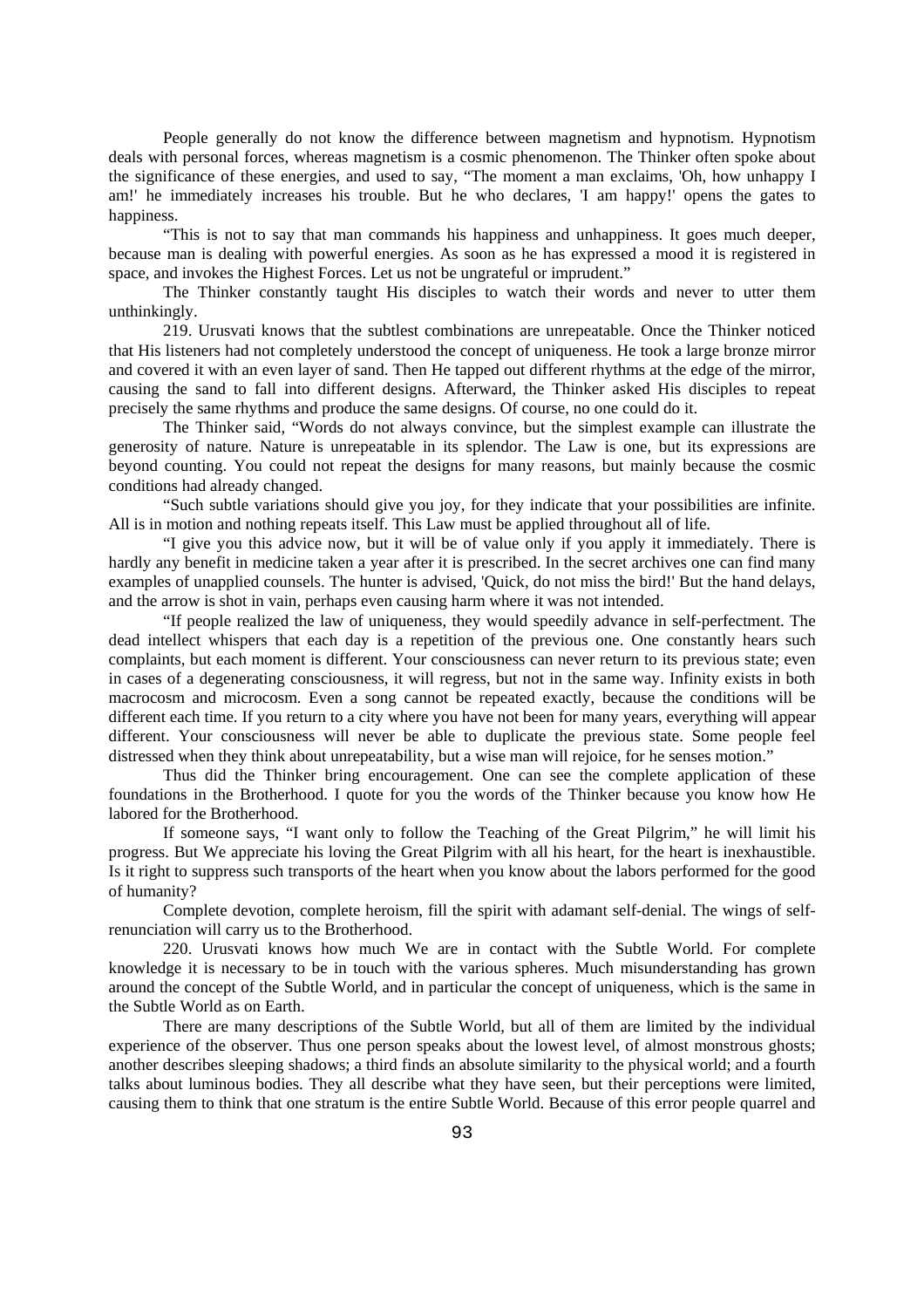accuse one another of falsehood. If they could understand the manifoldness of the Subtle World, they would realize how beneficial it would be for them to strive to the higher spheres.

 According to a certain kind of person, nothing worthwhile exists for him here on Earth and therefore he has no reason to live. However, if he carries such thoughts with him into the Subtle World, he will continue the same idle existence there. If people limit their idea of the Subtle World by their earthly experience, they will prevent themselves from acquiring new experiences. Few think about the higher worlds, and most would be afraid of the radiance of *Materia Lucida*. The possibility that thinking will become keener frightens the limited mind. While still on Earth, people should suggest to themselves where precisely they would like to continue their progress. They must concentrate their free will and direct their minds toward consciously chosen subtle experiences.

 The Thinker used to say, "Let your thoughts fly ahead of you and prepare new, beautiful dwellings."

 221. Urusvati knows that on Earth people are constantly surrounded by subtle entities. Usually, they do not notice them, yet at times they feel breaths of air and light touches, and on rare occasions will see so-called ghosts. But We must point out that apart from such external perceptions, every refined person senses inner tremors, and is subject to nervous stimulation or depression caused by the approach of subtle entities.

 Animals, and especially dogs, sense the presence of strong subtle manifestations. One may ask whether they recognize subtle entities mainly by sight or by scent. Their sight is not as acute as their scent, which is very precise. One may also ask what type of dog has a stronger sense of the Subtle World—of course, the long-haired ones, because they can accumulate more electricity. Similarly, people who collect more electricity can sense more strongly the presence of subtle entities, either at night or by day.

 One should not consider the manifestations of the Subtle World to be extraordinary. Everyone possessing a refined receptivity can under proper conditions sense the presence of the dwellers of the Subtle World. Some of these appearances may be distressing, and although the sendings of the will help to repulse them, it must be tensed without delay, for if momentary fear is allowed, the will cannot be mustered later.

 The Thinker knew that the will must be in full readiness. He used to say, "The sword of defense is given to everyone, but know how to use it without delay."

 222. Urusvati knows how sometimes a single word can distort the whole theory of cosmogony. The philosopher said to the citizens, "You should feel that Earth is like the center of the Universe, then you will realize the entire duty and responsibility of man." But his followers misconstrued one of his words and an entirely different concept of the world was created.

 Many examples can also be cited of how people have distorted the essence of the Teaching, because words have different meanings in different languages. There have always been innumerable dialects, with even neighboring clans using their own idioms. In the past there were also so-called sacred languages, which were used by the priests and hierophants. Certain sacred words infiltrated the popular language and were wrongly used. In that way, the breakdown of languages has taken place in all centuries.

 One should not easily excuse unworthy deeds on the basis of misunderstandings due to differences in language. Unfortunately, shameful deeds are the result of evil willfulness and envy. If one examines the reasons for the persecution of the best minds of different nations, and compares the reasons for the persecution and banishment of Pythagoras, Anaxagoras, Socrates, Plato, and others, one can observe that in each case the accusations and reasons for banishment were almost identical and unfounded. But in the following centuries full exoneration came, as if there had never been any defamation. It would be correct to conclude that such workers were too exalted for the consciousness of their contemporaries, and the sword of the executioner was ever ready to cut off a head held high. Pericles was recognized in his time only after people had reduced him to a sorry state. Only in that state could his fellow citizens accept him as an equal!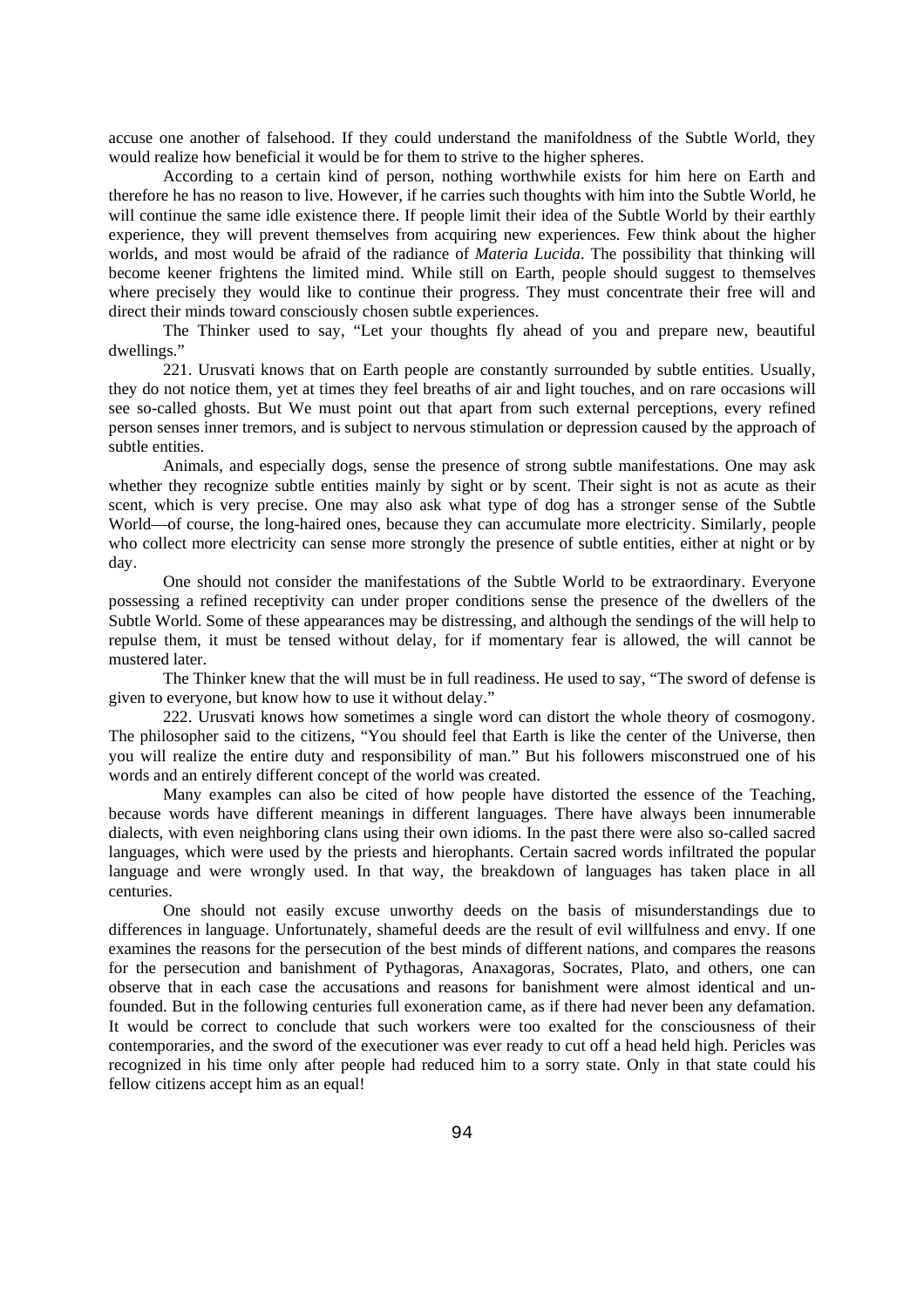A book should be written about the causes of the persecution of great individuals. By comparing the causes is it possible to trace the evil will. I advise you to write such a book. Let someone do it! Through research it will be possible to discover the inner similarities between the persecutions of Confucius and Seneca. Our Brothers and Sisters suffered persecution, and Our memory preserves many such events. Joan of Arc, Aspasia, and a whole list of gloriously heroic women of various centuries can be named. We do not regret experiencing such trials, but there is a need for reflecting on them, because each persecution retards an urgent plan. However, even this We turn to Good.

The Thinker used to say, "I wonder, do you persecute me or drive me onward?"

 223. Urusvati knows that the human consciousness is formed from subtle accumulations. It will seem almost too simple if We tell you that each incarnation, like a medicine, is intended to cure a particular unhealthy feature of the individual. The color white may seem equally simple, yet it contains in itself all colors. It may astonish you to observe succeeding incarnations that are extreme opposites, yet without sufficient polishing a precious stone has no luster. Thus, everyone should remember how difficult it is to deepen the consciousness.

 It is especially lamentable to see how some lightminded people in their conceit imagine that they have achieved the goal. One can read many books, but mere reading is not assimilation. We advise you to observe the manifestations of nature, in which is revealed the complexity of existence in its entirety.

 Man seldom utilizes the accumulations from past lives. Often a small danger takes on the aspect of a frightful monster, and a person is transformed from an experienced witness into a hounded fugitive. He forgets that the monster he created himself will continue to grow, and that sooner or later he will have to face it and destroy it. The Guides whom man meets in the Subtle World advise him to free himself as soon as possible from his own creations, but if he is full of earthly limitations, he will reject the advice. Therefore, it is of paramount importance during one's earthly life to cognize this subtle existence.

 The mind can function clearly in the Subtle World only if it was sufficiently exercised in the physical world. You remember how someone who had just entered the Subtle World was helpless, and could not even fashion a garment for himself because he had lost the clarity of his thinking, which can be preserved only through free will. If one understands precisely what he has to achieve, then the advice of the Guide will be assimilated. The Guide approaches those whose ears are open.

 You know by now how often Our Sisters and Brothers visit the Subtle World. They do this first of all to help those who are under observation, and second, to constantly exercise their individual subtle energies in various spheres, for this helps one to feel at home everywhere.

 It can be observed that a man who speaks with feeling can overcome natural impediments, but the moment inspiration is gone, his defects return. In the same way, one's mental ardor can become continuous, and like wings will carry one to the Guide. We can work best where there is flame, and therefore warn against fear, depression, and despair, which, like damp coals, cannot produce the needed fire. This comparison came from the Thinker, who possessed a remarkable gift for dispelling depression. The Brotherhood needs such abilities, for both the physical and Subtle Worlds. What We say now has an intimate connection with the life of the Brotherhood.

 224. Urusvati knows that thought-transmission over great distances requires self-abnegation. No human thought can disappear in space, but there is a great difference between a thought that flies out without purpose and one sent with a specific aim. The latter message will pass through various spheres and be subjected to many influences. Imagine the path of such a thought as if it were a radio message many circumstances can expose it to danger, and there may even be contacts that will bring about disaster. There can even occur a short circuiting of currents that will cause suffering to the sender. The purpose of Our remarks is to remind you that though the mission of the Thinker was indeed not an easy one, the results were great.

 It is said that thought resounds in space. This should be understood literally. You heard the resounding strings and the silver bells. The tension of thought produces sounds throughout space. There are many legends about events that were preceded by manifestations of sound. This is quite correct precisely before great events, such a manifestation of thought may be heard.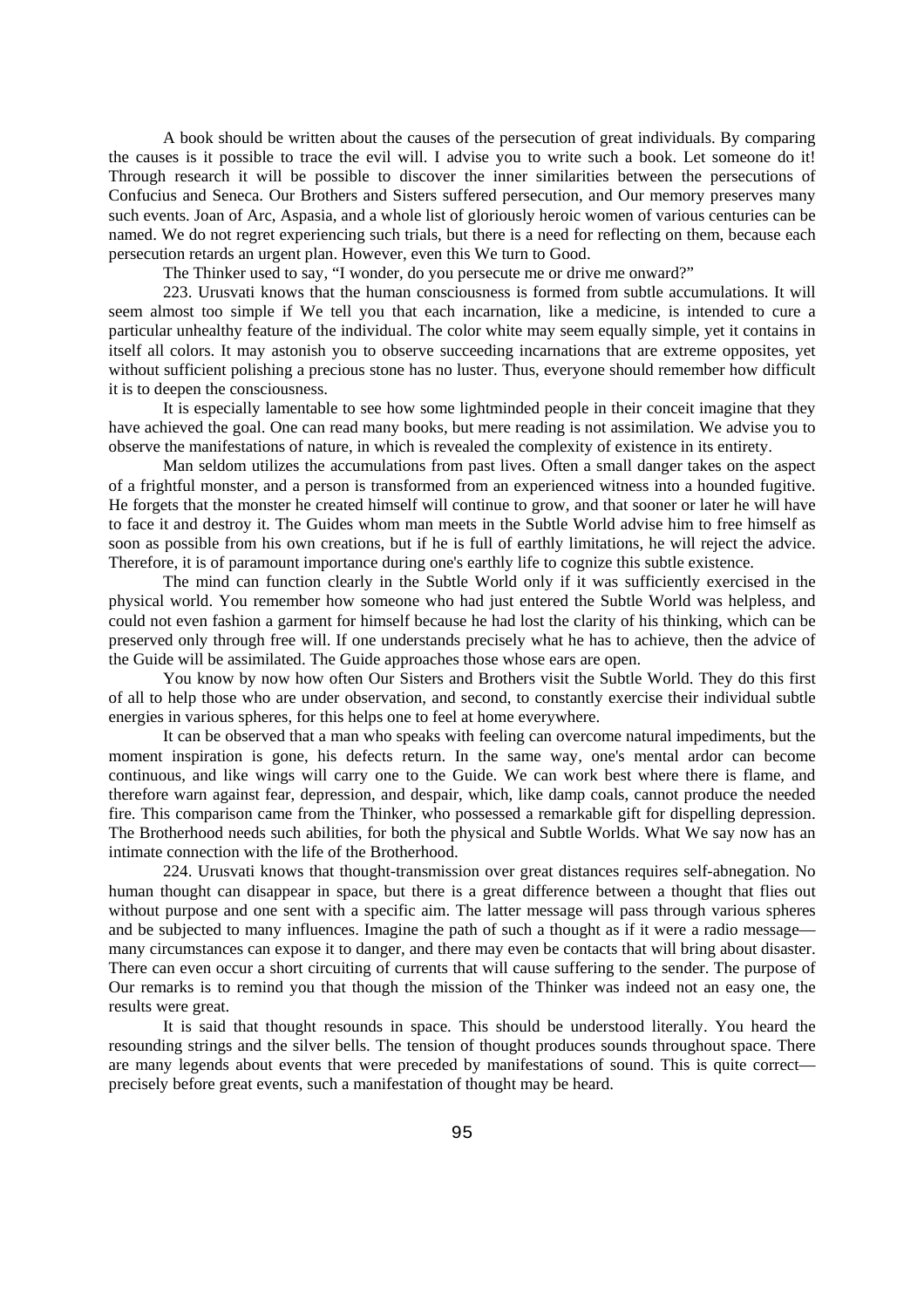It is not the events that resound, but the intensified thoughts accompanying them, which may issue from an earthly source, or be projected from the Subtle World. The substance of thought is the same everywhere, and acts as a linking bond between the worlds. One should pay attention to manifestations of sound, and compare them with events.

 The Thinker said, "After much thought I am convinced that I live in two worlds. One can observe the dual nature of things, gross and subtle. Let your ears learn to distinguish spatial sounds. Trumpets can deafen one, but resounding space thrills the heart."

 225. Urusvati knows that sometimes the vibrations of space attain such tension that they become like physical tremors. Although it is difficult for most people to distinguish such quiverings, in Our Abode they are particularly felt, and all who are attuned to Us feel these intensified vibrations.

People often speak about the synthesis of science and spirituality, but the understanding of these two concepts remains vague. They must be connected by a special flame which We call exaltation. Without this ardor not only knowledge but even spirituality remains dead and unconnected.

 Do not be surprised that there can be such a thing as "dead spirituality." Truly there is such a condition. We often come across people who have all the qualifications of spirituality, yet in life are cold and inert. What benefit is there in spirituality earned once upon a time? Like soured milk, many products can be made from it, but it is impossible to return it to its original state.

 The same also applies to knowledge, which should not be mechanical or limited. I repeat that the fire of exaltation is the best connecting bridge, which also serves as a balancing force amidst the storms of space.

 When the Thinker used to repeat, "Be not afraid, do not escape from earthly disturbances," He knew the significance of exaltation.

 226. Urusvati knows that even in earthly life one can transcend the sense of time. When one is deep in thought it ceases to exist. We have always reminded you that thought devours time.

 Through control of thought one can easily realize the conditions in the higher spheres of the Subtle World and overcome time. Intensified thought is the best purifier of the human organism. If you encounter scientists who are in bad health, you would be right to conclude that their thinking is confused, and that their ability to think in the abstract is not equal to other sides of their life. If they could achieve a strong mental life, they would not only enjoy excellent health, but could also overcome the sense of time.

 There is nothing new in this. "New" does not really exist—there is either forgotten truth or still unrealized truth. No one can claim that he has brought something new to the world, because only the moment before someone may have projected that very thought into space. People should not compete to be innovative, but should train themselves to think about the useful and the Beautiful. It would be better to think about essentials and how one can contribute the utmost good to the world. The most useful thoughts are those dedicated to Beauty. Ugliness is not fitting for evolution.

 The Thinker proclaimed that Beauty is the most essential, and His power to convince many of this was great.

 227. Urusvati knows that goalfitness and appreciation are among the most essential foundations of the Brotherhood. It is unreasonable to think that the Brotherhood would accept someone's services and later discard him as one would a worn-out garment. If the co-worker proves to be helpful and never commits betrayal, he certainly will not be rejected. Such a co-worker is appreciated and will be recognized. However, recognition can take different forms and is not always noticed. Look into the consciousness of those who expect signs of appreciation and you will be amazed to see that, like the child who prefers a shiny toy to a valuable object, false gems are preferred. Many cherish a secret desire to be admitted into the Brotherhood with the sole idea of obtaining an abundance of gold from the Abode! Such people make no distinction between the Brotherhood and a bazaar.

 Extremes often dwell in the same personality. On the one hand, a man may be ready for higher perceptions, yet on the other he pictures Us as moneychangers and waits expectantly to be given a small coin. Such a man forgets that only goalfitness can secure the higher perceptions. Like fireflies, he gives only fleeting light, then merges again into darkness, and is indeed far from goalfitness.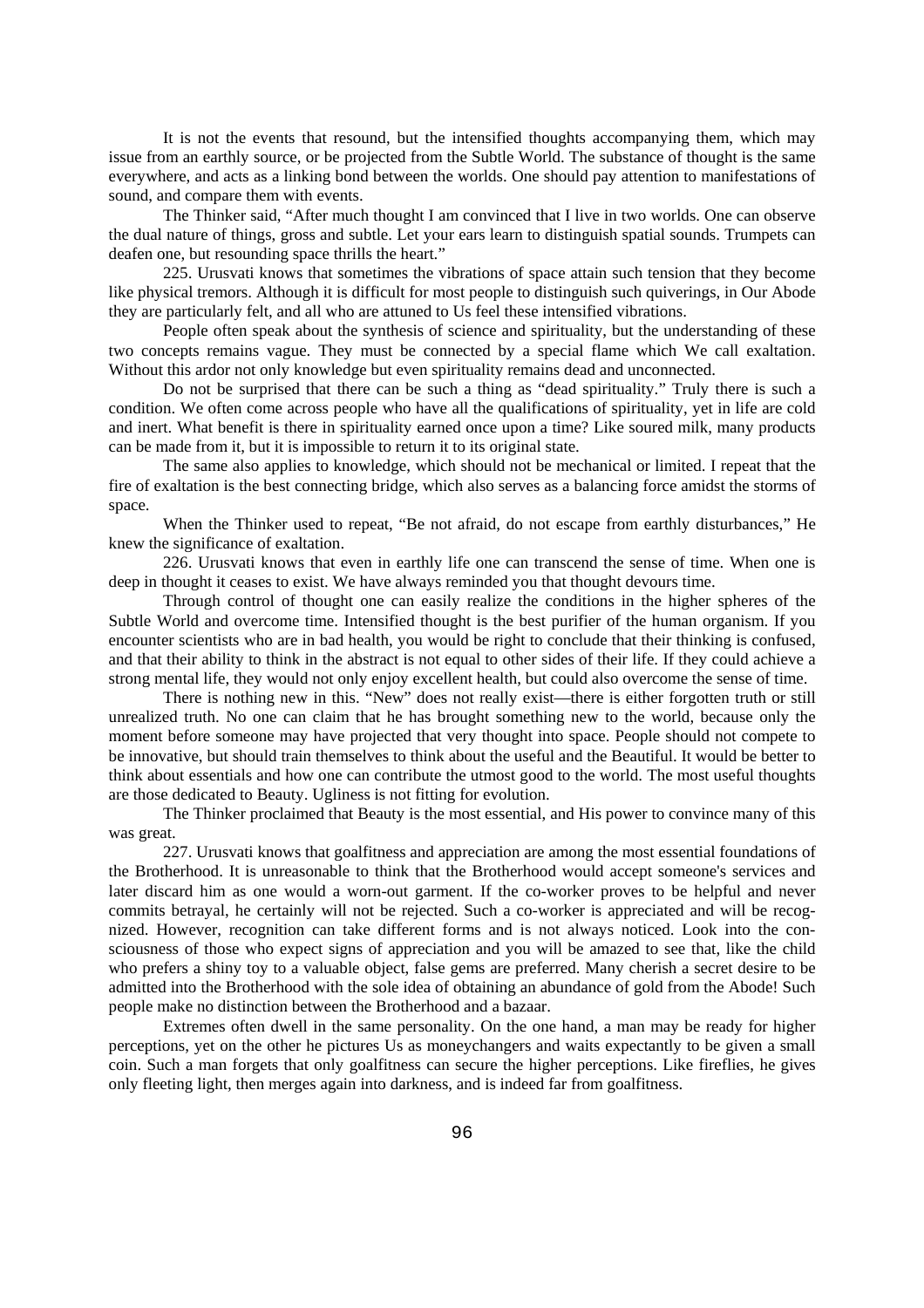So many blasphemies are uttered in the world, yet people think that their slanders can go unpunished. Every one of you can remember times when the highest concepts were slandered in your presence. Not only verbally, but also mentally, the salutary bonds are severed, and each explosion results in the destruction of good emanations.

 You can see that this truth must be repeated. You have witnessed how people approached you motivated by self-interest, yet dared to pronounce the word "Brotherhood." Witnessing such behavior, one may rightly conclude that the life of the Brotherhood should be described only with reverence.

 Cunning people will pry, "Tell us, what do they eat? How do they spend their time? With whom do they meet? Is it possible that they regulate prices in the market? Tell us everything about the Brotherhood in detail and we will amuse ourselves by broadcasting it."

Indeed, We appreciate those few who remain silent rather than broadcast unwisely.

 The Thinker was particularly concerned about wise dissemination of the Teaching, and practiced strict discipline to prevent the word from reaching those who were not ready to receive it. A foolish broadcaster was looked upon as if he were obsessed, and often he was.

 The Thinker was also very concerned about clarifying the significance of appreciation, and compared it to the watering of a garden.

 He said, "Every tree can be cheerful or sad. We might assume that this is just a reflection of our own moods, but how much do we really understand about the sensitivity of Nature?"

 228. Urusvati knows that many remarkable events pass unnoticed because the consciousness is unable to register them. The same thing happens during scientific experiments. Observations of the transmission of thought to a distance will be limited and superficial if the nervous state of those who are present is not taken into consideration. It is not enough for people to come together in a certain place at the same time; it is also essential to maintain harmony and avoid irritability.

 Nor is it enough to assure each other that everyone is absolutely calm. How can one hope to achieve beneficial results in an experiment when one is boiling within with distracting irritability? When intensified energy is needed one must understand the danger of irritability and anxiety, which function like barriers preventing the flow of water in a stream. Experimenters pay no attention to irritability nor do they realize that such a state of mind affects the entire group. Few understand that squandering another's energy is a crime against that individual. Does man have a right to claim another's property in this way?

 In many cases people overlook the required conditions during experiments and then complain that the most important was not revealed to them; when We sent mass manifestations they were attributed to coincidence!

The Thinker said, "Man cannot see or hear unless he is free from prejudice."

 229. Urusvati knows about the action of the Law of Karma. One can observe that karma overtakes not only the one who commits a crime, but also those who participate in it indirectly. There is truth in the saying that for one person's crime a whole nation suffers. It is not only the motive that unites participants in crime, but aspects of their nature also bring them together. Who can tell the degree of affinity of blood relationships, or judge the degree of participation? Some may have encouraged the criminal verbally, others mentally. Who can define this, or determine the main cause?

 Few care to think about how broadly karma moves, or to search within their own Chalice of Accumulations to discover how and when they have participated in crime. We can only remind you about the law, but free will must choose its way.

 Urusvati often hears about the fears of Sister O., who grieves when she sees the cruel karma being created by those who do not think about the essence of their deeds.

 People have become very fond of the word "karma." It is now repeated in various parts of the world, but few have learned its meaning. They speak casually about the Law of Karma, but, alas, do nothing to liberate themselves. They firmly believe that somewhere there exist the Lords of Karma, who will be kind enough to free them from even the most grievous fate!

 Few understand that the effect of the Law cannot be changed without mutual effort. Man is ever ready to create a painful karma by thought and deed, yet he hopes that by some miracle from beyond the mountains he will be liberated from its grievous consequences.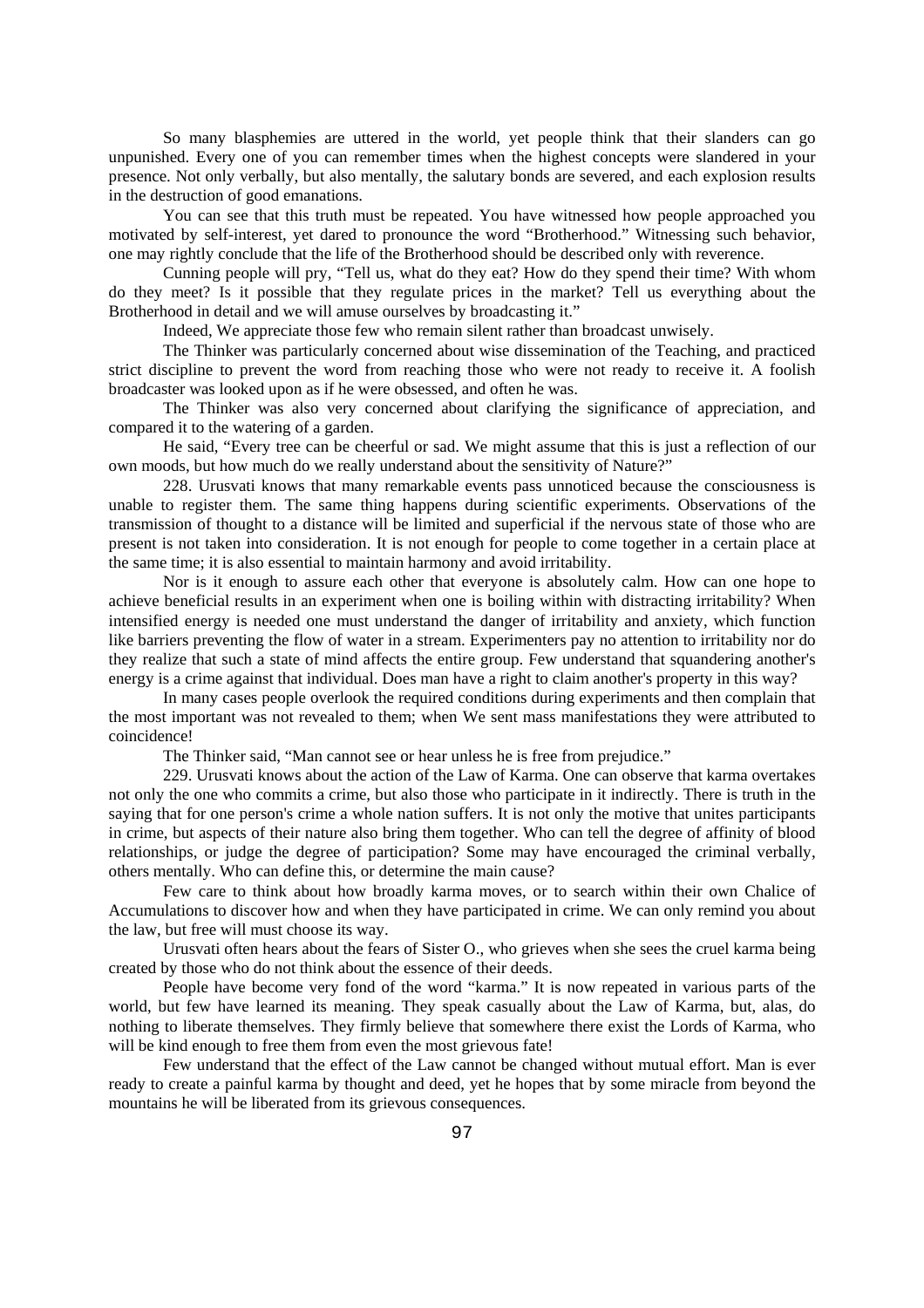People sound like children when discussing karma, and expect someone else to take responsibility for their behavior. They blindly accumulate karma, then later are full of complaints and indignation, and only intensify the current of effects. Among Our labors an important place is given to the observation of people's karma while accompanying them on their path. We cannot change the Law, but within the limits of possibility We are ready to hint at a better path.

 During His many lives the Thinker never tired of warning people. Many listened to His careful warnings, but few understood His advice. The Thinker smiled sadly when He listened to people discussing karma. Sometimes He would say, "It would be better for you to mention this Law less and live more purely."

 230. Urusvati knows the various degrees of reaction. The Thinker said, "You may pour a poisonous solution from the smoothest glass, yet some traces of the poison will be left on the sides of the container." He also said, "One scratch can cause profuse bleeding, whereas another can remain almost unnoticeable. Yet, no one can say which scratch will become the source of infection."

 In the same way We watch the non-bleeding wounds, which are more dangerous than the profusely bleeding ones. People know how to wound without a knife; such wounds are difficult to heal. There are poetic works dedicated to bloodless wounds. We know such wounds and are ready to send Our healing vibration. An experienced physician pays particular attention to the wound that does not bleed, and carefully observes how various individual conditions can affect the use of medicines.

 Thus, life itself gives us examples of the diversity of influences and reactions. Little attention is paid to the role of receptivity in the process of mental suggestion. A short word may have great effect, whereas a torrent of speech may leave no impression.

 The Thinker used to say, "When you want to clean your house do not clean just a few articles, but scrub the whole place." In communal life one should particularly heed such advice. Many drops of poison remain at the bottom of the human Chalice while people think that all the poison has been drained. We often remove such poisonous drops. Some will smile and say, "Only drops?" But even a drop of certain poisons can be deadly.

 231. Urusvati knows that even during difficult days joy generates power. Long ago We said that joy is a special wisdom. Truly, joy must be recognized, and realized. Gloomy people are clouded over by troubles and sorrows and they cannot see joy. Through the net of sadness people become blind and lose their strength, and cannot help themselves. Nor are they able to receive Our help, because depression and irritability block the way. It is as if no one had ever told them about the harm of depression.

 Depressed people are considered unfortunate. Think about this last word. Did anyone deprive these people of their fortune? They missed all good possibilities by themselves and initiated their own misfortune long ago. Discontent, malice, and irritability cut off the path to joy, and their dark thoughts robbed them of the source of strength. Egoism prevented them from recognizing joy and whispered, "Joy lies only in personal gain." Thus, the most fruitful joy can be hidden under an ugly cover of despondency. Those blinded by despondency are indeed the most pitiful people.

 Man possesses the great gift of cognizing joy. The high forehead that was given to him is a sign of lofty aspirations. From the far-off worlds down to the smallest flower joy offers herself to people. A new supply of strength comes to you every time you allow yourself to be joyous, for there is an intensity in joy that opens the next gate.

 Who gave people the right to assume that they will be forever unfortunate? Ignorance was the source of this lie. But a wise hero knows that even at the hour of persecution the path to joy is not closed. People forget the simple truth that everything is in unending motion. Sadness will be forgotten, but sparks of joy shine forever.

 Our life is long and We can confirm that joy is never forgotten and is an unending source of power. Blessed are those who are able to take their joy into the Subtle World. When We say, "Joy hastens," it really is approaching. But often people are unable to notice joy, for they have bound themselves by deliberate suggestion. Thus joy loses its power. Look everywhere, and gather all the sparks of joy.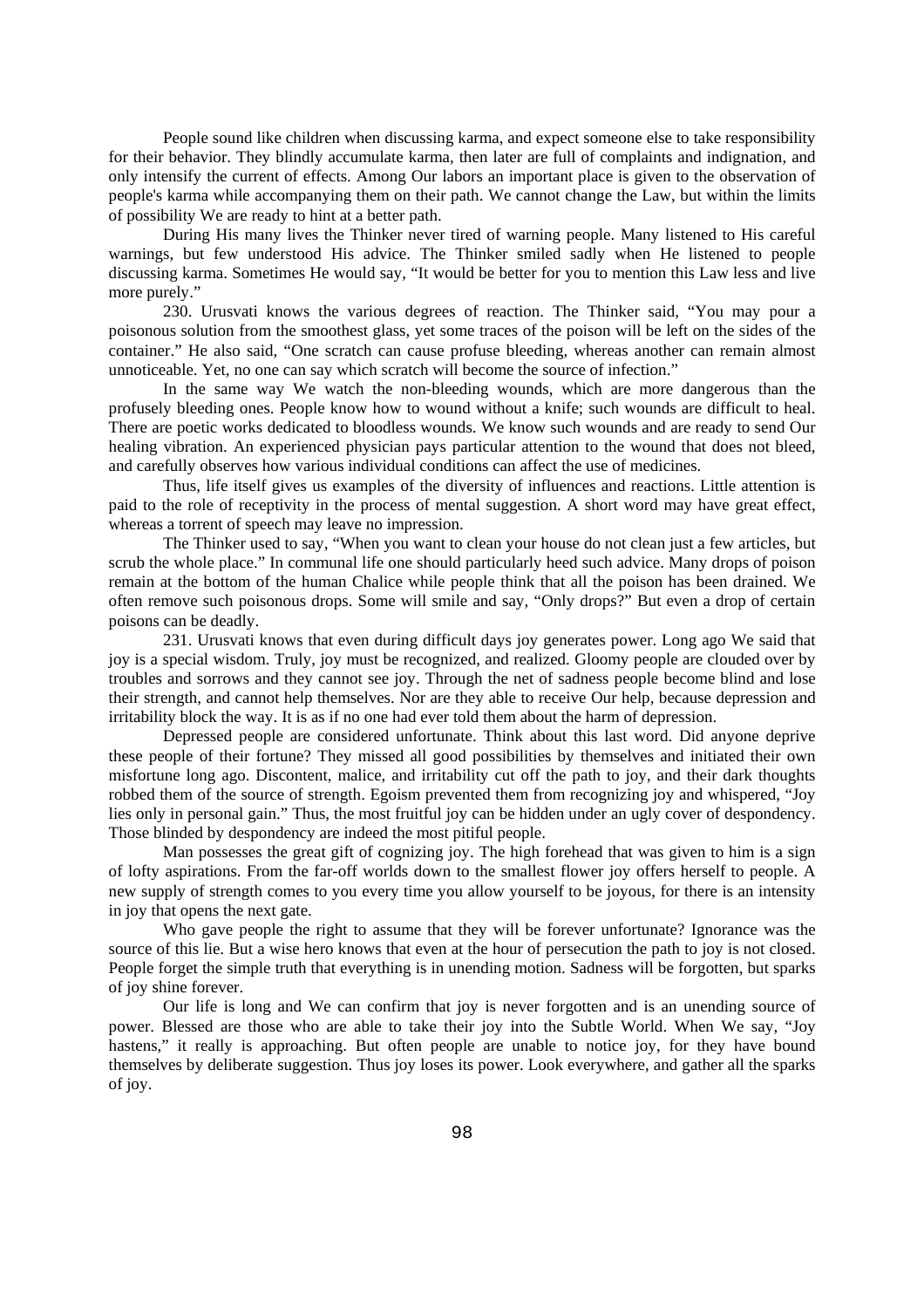The Thinker taught, "Know how to recognize joy. Among the Muses there is the Muse of Joy, but you can invite this Protectress only by beautiful words and thoughts. Do not attempt to threaten and demand, for She comes only by the path of Beauty."

 232. Urusvati knows what initiation is. There is much confusion about this concept. Some think that the path to initiation lies in the acquisition of knowledge. Others think that the act of devotion in itself is initiation, but that, too, is only a path to it. Still others state that to be initiated is to absorb a Mystery: even that is but a way.

 Initiation is daring to approach the Image of Light and not fearing to look at It. Uniting with Light requires courage and a high degree of self-denial; this fearlessness is in itself a beautiful initiation.

 The Teacher imparts many wise truths, but finally He will say, "Now walk alone, without fear." A particular tension of consciousness is required toward the end of the path. Intellectual knowledge breaks up and vanishes, and the pilgrim remains alone on the cliffs of ascent. Only the flame of the heart can warm when the accumulated coverings have been rent by the storm. Voices are heard, but they do not resemble the Call of the Beloved. Be prepared beforehand to face the Light and to accept It without fear.

 It is impermissible to speak in the marketplace about the awareness of Light. An initiate will not disclose his precious experience. No one can compel him to utter the unutterable. This is the difference between an initiate, and a deceiver, who knows how to roll his eyes and sing sweetly about visions that only he can perceive. True messengers are not talkative.

 The Thinker expected His disciples to carry carefully what had been entrusted, up to the end. He understood as Socrates did the significance of Truth. He said, "Truth requires a strong repository. Make of yourself a treasure chest!"

 233. Urusvati knows the variety of conditions that may relate to one's incarnations. The Thinker said, "Once upon a time a great leader delivered a brilliant speech, and when he had finished he began to look for something on the ground. A simple silver ring had fallen from his finger. People smiled and suggested that he cease looking for an object of such insignificance and little value, but the leader said, 'You do not know the origin of this ring. Perhaps the whole speech was delivered on its account.'"

 And so it may happen with incarnations. People may have to return just to find a little ring that is of great importance to them, but of no value to others. People cannot understand why some great incarnations are followed by seemingly insignificant ones, but who can tell what valuable object must be found during the difficult journey? Often, in the course of general self-perfectment, a small, precious stone is required that seems insignificant, but is of great value. Various incarnations indicate that an important task must be performed for the sake of general evolution.

 There are many reasons why we rarely reveal incarnations. Most people are unable to bear such knowledge, and would not be convinced by many things. For instance, they do not understand why some individuals meet frequently over the span of their lives, and others only after thousands of years, yet their closeness remains at full strength. People have not learned that besides direct closeness there may be relationships based on other feelings. Although there may be no intimate nearness, the bonds of great respect, friendship and appreciation remain in full force.

 You must remember that vibrations can attract or repel people, and you should observe such attractions and repulsions with great attention. Much has been written about this, but not enough is applied in actual life. Mainly, we should not judge the great and the small by earthly measures. Often one small seed is of more value than a whole haystack.

Let us learn to rejoice at every high degree of excellence; it brings us closer to Brotherhood.

 234. Urusvati knows how much We encourage scientific experiments. When you are asked how one should regard the experiment of a rocket to the moon, answer, "With respect."

 True, We know that researchers will not obtain the results they are hoping for, nevertheless, there will be useful observations. One might hope that their minds would be turned toward the Subtle World and that scientists would then have to come to many new conclusions. They would realize that only by the flight of the subtle body can they obtain the information they seek.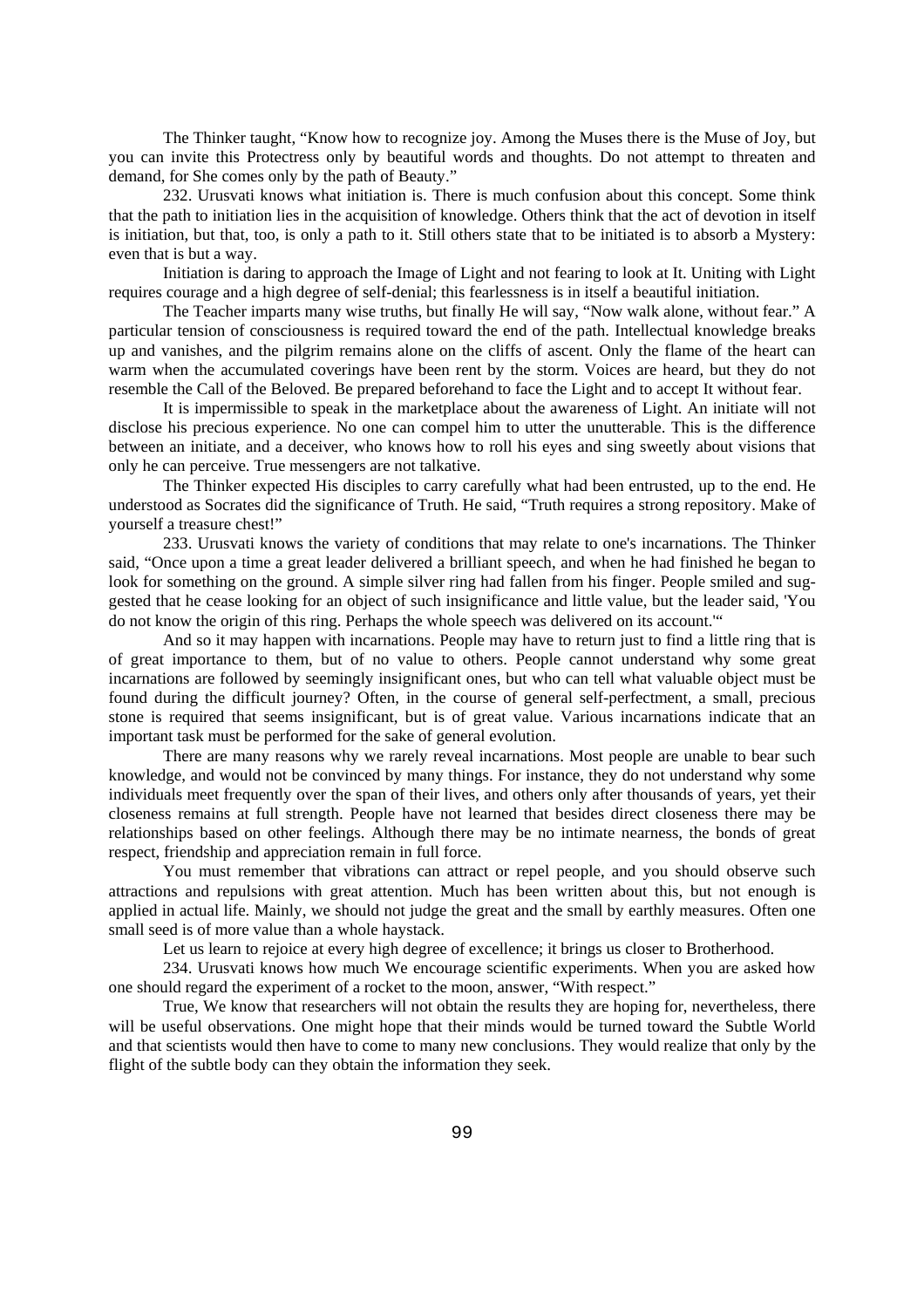Let us point out that people come to truth by many different ways. Some may use the shortest way, but others have to build a Tower of Babel and create complicated formulas in order to arrive at a simple conclusion.

We do not oppose even the most complicated experiments. Everyone has his own nature and finds his own path, and it would be a mistake to direct people to only one method. There are cases when the soul brings remote recollections into a new life and attempts to apply them. Let people experiment as they wish! Even by firing a rocket toward the stars, one's thoughts will be directed to those worlds. It is not wise to interfere with the current of thought.

 Time and again man has attempted to revive the ancient scriptures. In all ages his efforts have been steadily directed toward this task, even though using different languages and living in different places.

The Thinker used to say, "Sometimes you gaze at me through the eyes of many centuries!"

 235. Urusvati knows that astronomy is meaningless without knowledge of psychic energy and the subtle body. In discussing the far-off worlds, one should abandon earthly measurements.

 One can be drowning in astronomical calculations, yet be no nearer to the far-off worlds. Even spectrum analysis depends for accuracy on many conditions, and mechanical apparatuses are useless in communication with the far-off worlds. Of the billions of heavenly bodies, only thousands can be located, and even the most powerful telescope will be as naught when confronted with Infinity.

 Nevertheless, let us treat each scientific task with respect, but we must add psychic power to our knowledge. Observatories should retain reliable clairvoyants. Mechanical and psychic processes should be united, and we should not be annoyed if the indicated cooperation requires thorough coordination and supervision to guarantee accuracy. Every experiment requires confirmation and brings new ideas, which in itself is useful. Such experiments were already being conducted in Babylon and Egypt; however, in those days true coordination could not be achieved since mechanical sciences were not advanced and could not be of much help to psychic research.

 The work in Our Tower is based on the conformity of two principles, the physical and the psychic. Only thus is it possible to come to correct conclusions. It is hard to imagine the complexity of interplanetary conditions. Aviation in its early stages was confronted with inexplicable obstacles. If we continue our careful observations along these lines we will come upon the most striking evidence. Thus, clairvoyants could be wisely utilized for certain experiments.

 A rarified atmosphere is conducive to the production of certain phenomena, and the invisible forces produce a strong chemical reaction. The planetary rays, acting upon these chemicals, in turn create endless combinations. What a vast field exists for research, if only the research workers would rid themselves of their prejudices!

 The Thinker pointed out many times that the mind should be combined with the heart. The student cannot be heartless. The cruel scientist is far from Truth, the obstinate one not worthy of knowledge, and the depressed one blind to the treasures of nature. If the scientist cannot overcome yesterday's limitations, it would be better for him to give up science.

 I dedicate many discourses to the Thinker because we must remember His tireless work. He devoted centuries of labor to the deepening of thought, for without such self-sacrifice it would be impossible to achieve the transmission of thought to such vast distances. Therefore, it is ridiculous to think that one can learn and achieve within a few years! Finally, it is not time that matters, but the degree of aspiration.

 236. Urusvati knows that astrology is used in medicine and by some government leaders who consult the astrological signs. One might think that these practices would strengthen the importance of astrology as a science, but in reality this is not so. These statesmen do not admit that they consult horoscopes, nor do the physicians and judges reveal how they arrive at some of their conclusions. They obtain the information secretly, and outwardly ridicule it. Thus, astrology is tainted by people's ugly approach to it, and a hypocritical approach to this science is reinforced. How much wiser it would be to accept this ancient science and affirm it, just as one accepts the newest scientific discoveries!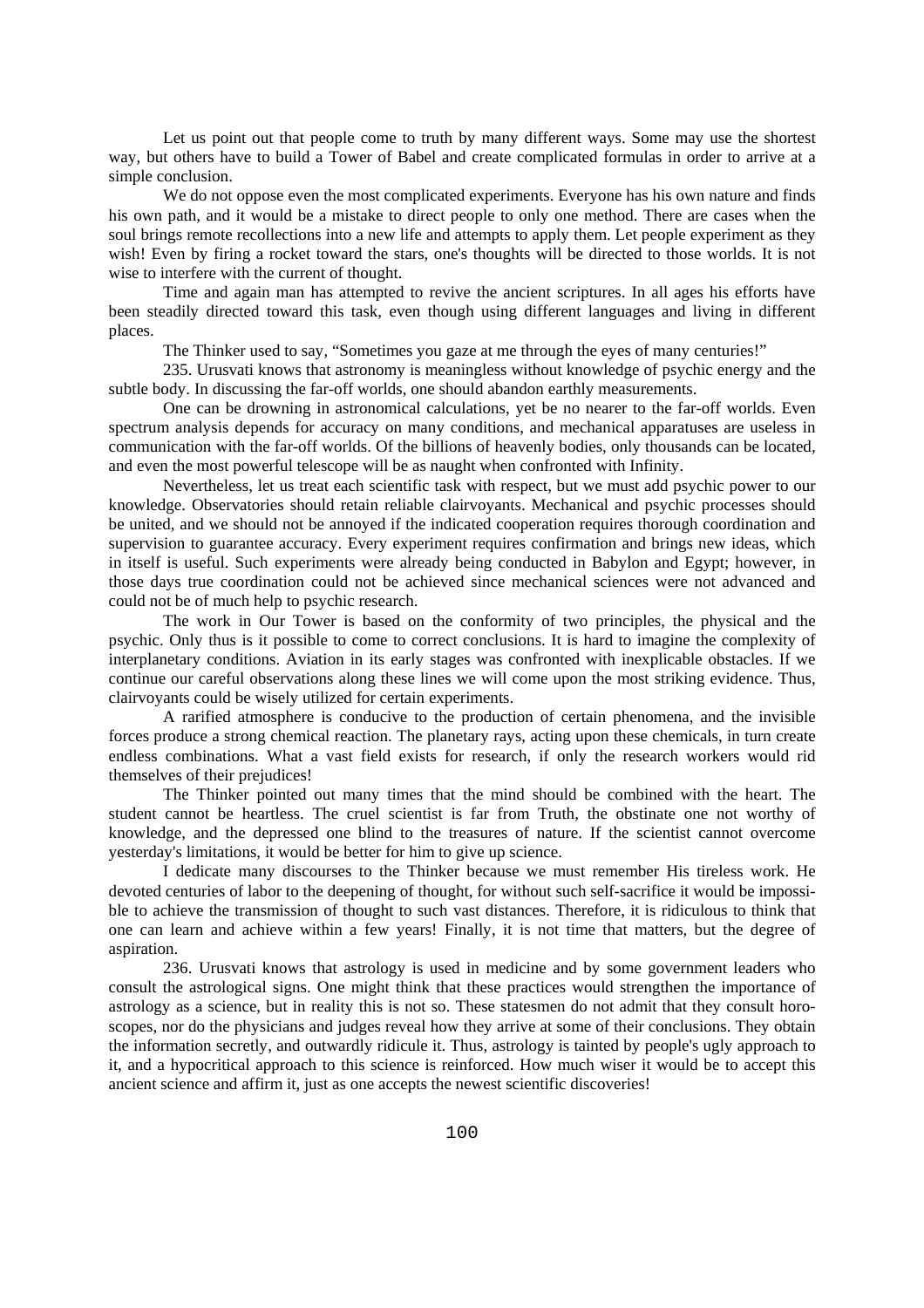So much could be achieved if our eyes were not blinded by prejudice. Who would then deny that astrology is a science, and that there is a correlation between the planets? Even primitive man in the remote past could sense these special atmospheric influences. Science seems to confirm this chemical interdependence, but scientists fear being suspected of sorcery. Certainly, there are plenty of charlatans who endanger the reputation of astrology, but there are frauds in all sciences, yet no one rejects science as a whole because of this. One must speak plainly in order to remove prejudice from human consciousness. Many physicians, statesmen, and judges secretly consult astrologers. Let them find the courage to acknowledge it openly, at least as an experiment. This will introduce the subject to the general public. People long for knowledge, but they must be encouraged and helped in their approach to it.

 The Thinker taught His disciples how to overcome prohibitions that were dictated by ignorance. Let learning flourish now!

 237. Urusvati knows that all facets of human life should be harmonized. And though it is well known that people of great talent often indulge in vice, and some even excuse such behavior on the grounds that genius includes a bit of insanity, no one asks how much greater their creativity might be without such indulgences.

 One can cite examples of alcoholics who were highly creative, but perhaps their work would have been much greater without intoxicants. No one can prove that creativeness is dependent upon artificial stimulation. One should think of those great creative workers whose lives are known to have been harmonious and without excess.

 In ancient days excesses were called "the chains of hell." A great truth underlies this saying. Artificial stimulation is degrading and limiting, whereas inspiration arrived at naturally is limitless, for it follows the laws of Infinity.

 Thus We remind people that any disharmony is ruinous. Lack of understanding of harmony makes life ugly and such ignorance is criminal. One cannot think about evolution when people themselves destroy the very foundations of life.

 Especially at present, at the threshold of the New Era, one must think about the health of the nations. It may seem that today, when people have lost trust in one another, it is out of place to speak about health, but every teacher must speak about the ways to the future.

 The example of the Thinker will be instructive. Even when He was sold into slavery, He spoke about freedom and harmony in life.

 238. Urusvati knows what extraordinary self-control is needed when one dedicates oneself to perpetual vigilance. If you ask people whether they are prepared to be on guard all the time, their answer will probably be, "All the time! But when will it end?" And if you tell them that there is no end and that their responsibilities will increase forever, it will be hard to find among them a worthy watchman.

 Yet We are perpetually vigilant. We have adapted Our entire existence to a state of vigilance. We can rejoice and We can grieve, We can perform tests and deepen knowledge, all without losing Our vigilance. There cannot be, nor is there, any end to such a state of consciousness. We acquire such awareness in the earthly world as well as in the Subtle World, and We can assure everyone who strives toward such awareness that it can indeed be achieved, but the task must be accepted voluntarily.

 We can mention individuals who achieved such vigilance, who accepted the required state of mind, applied it joyously, and were ready to take the cup of poison. We can mention the philosopher Seneca, who suffered greatly during Nero's reign, but whose consciousness remained undisturbed. Seneca inherited the mentality of the Thinker and endured the most trying times of ancient Rome, yet was able to remain the solace of many. His discourses about ethics were indispensable during those confusing days of little faith. Perhaps Seneca is less well known than the Thinker, but his work has great significance. He wanted to create a Leader, but received a terrible blow from his own disciple. The cup of poison did not confuse the clarity of his mind, and many learned from him how to cross the border of earthly life. We respect such examples amidst the confusion of ignorance and pride.

 239. Urusvati knows that the effectiveness of energy is increased by an intensified feeling of love. Some may think that under certain circumstances this would be impossible. For instance, can love co-exist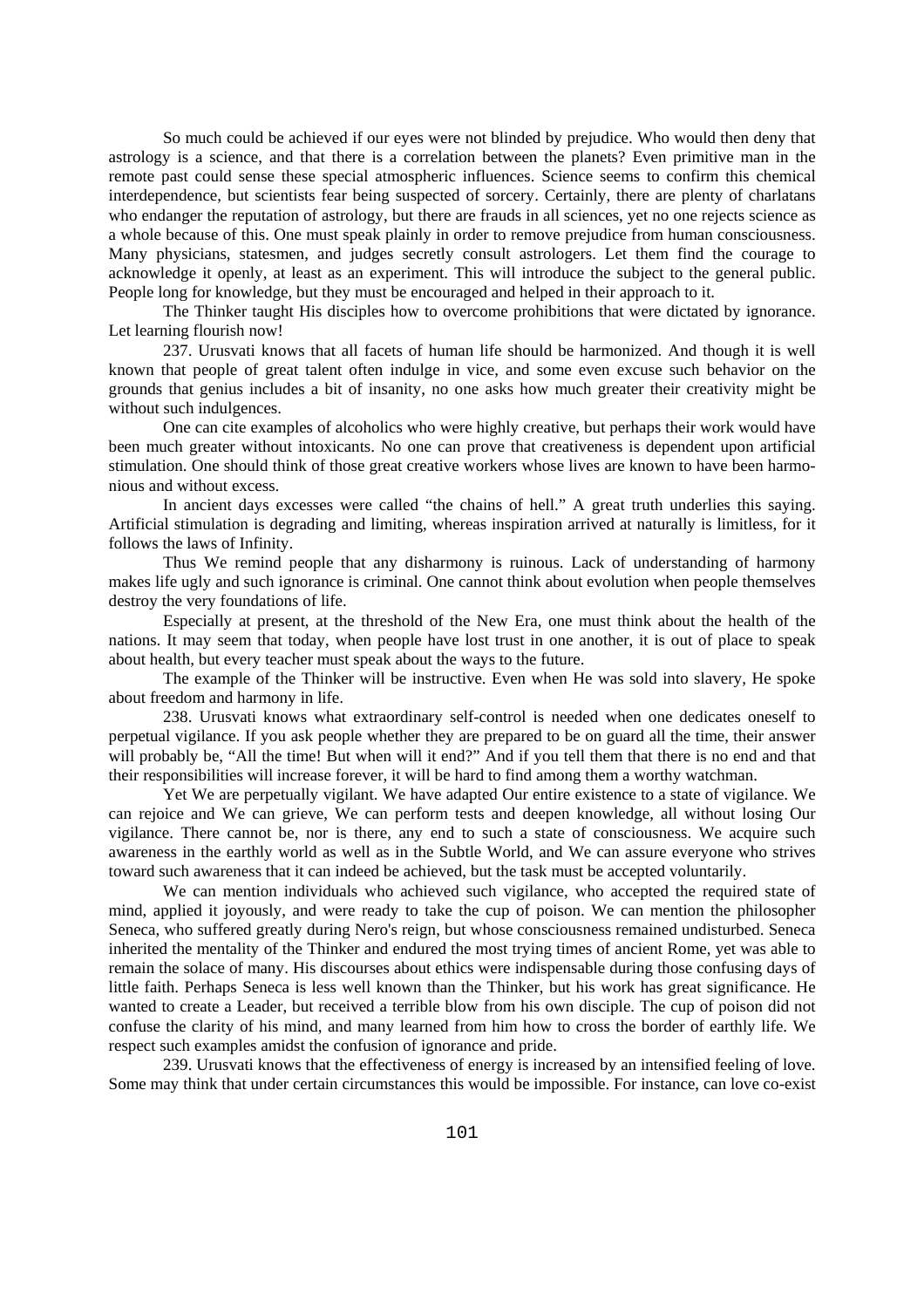with indignation? Yes, for indignation is only possible with love. If a person does not love, he cannot be indignant. He will never be distressed by anything, and thus will be unable to intensify his energy.

 There are two types of people, the flaming and the flameless. They are like opposite poles and will never understand each other. These two extremes also exist in the Subtle World. People leave Earth with their characters formed and in the Subtle World follow their habitual ways. It is very difficult to kindle the flameless ones; a special shock is needed to light the precious ruby of the heart and awaken the slumbering hearts. Of course, much energy is wasted in this process. People do not understand what extreme measures are needed to awaken and kindle their hearts so that they may learn how to increase energy by an intensified feeling of love.

 We revere the words of the Thinker. He said, "The sleeping heart is like a tomb. Decomposition is its lot, and its decomposition spreads degeneration. May we be spared degeneration."

 240. Urusvati knows that every aspirant is attacked by the dark forces. One such good man exclaimed, "I feel as if I have become the center of a whirlpool!" His words were close to the truth, since his condition was analogous to certain chemical experiments in which one drop of a very strong essence is added to a mass that is not of equal quality. Acting as a center for the mass, it produces the effect of a whirlpool. Such a state does not last, and soon the precious drop will spread its influence and improve the entire substance.

 In human relations, when the crowds attack a lofty individual they form a similar kind of whirlpool around him. But in time the power of the individual overcomes the chaos, and a benevolent influence is gradually exerted upon the broad masses. Often human relations can be compared to chemical reactions, and the conclusions will be most instructive.

 People often feel desperate because they have been severely wronged, but they should understand that it may have been their very presence that provoked chaos. A strong individual will recognize that it is preferable to arouse chaos than to allow himself to become part of the unmanifested substance. There are many examples from centuries past when chaos clashed with great individualities, and it can be observed that those great workers influenced the masses in the loftiest ways.

The Thinker constantly repeated that the fury of chaos is the highest recognition of the leader.

 241. Urusvati knows that each deviation from the original plan creates complications. Again We shall use an example from chemistry. If we add one drop of a foreign substance to a complex combination, the entire compound will be weakened. The substance can be strengthened, and much energy can be used to change it, but the compound will never be the same as the original one.

 If one is not convinced by the example of a single horse stopping a caravan, perhaps this example from chemistry will be more convincing. A drop, one small drop, can change the nature of an entire beneficial substance.

 People may believe themselves to be the followers of the highest teachings, yet at the same time irresponsibly distort the destiny of entire nations. Again they will complain that We threaten, but is a warning about danger a threat? He who calls himself a scientist should not violate the laws of nature.

 When We speak about unity and harmony people regard it as an abstraction. They expect real messages, but only according to their own understanding of reality. They do not realize that in the Tower exact programs are planned that can be brought to fruition only if the co-workers are fully united. Some day I will tell you how certain historic events were impeded by seemingly insignificant obstacles created by co-workers who were not aware of what they had done. Let the co-workers try to imagine how complex and difficult Our Work is! Let them think about the kind of currents that must be mastered!

 You know how the free will of humanity is directed. There can be warnings of many kinds, even earthquakes, but free will prefers destruction of its own choosing. People know that explosions cause rain, yet they will continue to disturb the atmosphere even if threatened with the fate of Atlantis. There are some responsible scientists who try to remind humanity that the harmony of physical laws should not be broken. But people are indifferent, and do not realize what harmful forces are evoked from space by disharmony. A great effort should be made to restrain such free will.

 The Thinker said, "How can We foresee all obstacles? What a sad sight to see man in chains, especially when he does not even suspect that he is imprisoned. Yet the chains can be broken!"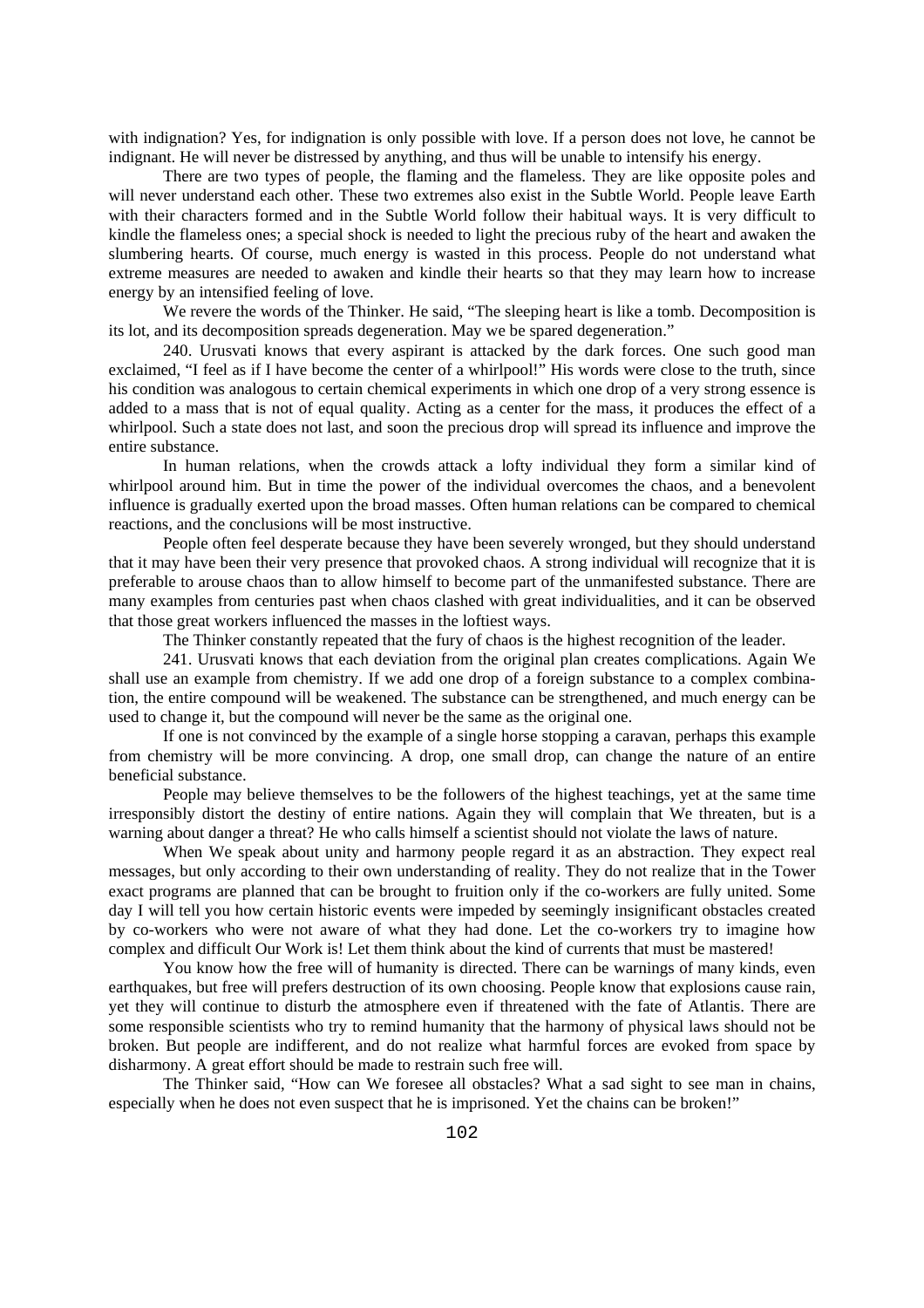242. Urusvati knows that he who sows the wind will reap the whirlwind. But no one cares when this storm will take place and whom it will destroy. People speak about karma and limit it by their own criteria, but karma acts progressively. This storm will, indeed, affect many, and the punishment will fall upon the sower of the wind.

 When, then, will the fierce effect of the storm be manifested fully? Of course, time is relative, and the gradual development of the storm cannot be measured by earthly hours. However, one thing is certain—the one who sows shall also reap.

 The progress of karma can be observed in historic events. We advise the study of biographies and histories, wherein one can observe how karma develops and falls upon people in order to restore balance. People generally regard karma as punishment, but the great law should not be limited in that way. The law acts in the name of equilibrium, and the damage done by the violation of balance cannot be judged by earthly measures. Only from higher planes can it be seen how a crime expands in its effect, once committed.

We speak of a drop of poison, but one small word can be equally poisonous. It is lamentable indeed that people do not consider the words they utter. The process of evolution is long, but it does not seem to improve the quality of human thoughts and words. Let us recall the high standard of Hindu and Greek philosophers. Can the twentieth century take pride in an equal refinement of thought?

 The Thinker said, "There were probably better thinkers before our time. Let us not hope that we have succeeded; rather let us hope that our mistakes will ease the path of others and lead them to perfection."

 243. Urusvati knows that We advocate the conservation of vital energy, yet We also advocate maximum tension even to the point of self-sacrifice. This sounds contradictory, but in Our concept of truth both ideas should be harmonized. It is necessary to conserve strength, otherwise you can harm not only yourself but also your higher Guides. But vital energy must be available for use in moments of extreme emergency.

 In this way We are greatly concerned about the health of Our students. Every leader cares about the welfare of his co-workers, but We also ask Our co-workers to help Us to help them. We can foresee approaching danger, but without the cooperation of Our co-workers We are unable to prevent the entire process from occurring. Indeed, all illnesses have a psychic origin. Thus one must gradually learn how to preserve one's forces, and if the forces are dedicated to the service of Good, such concern is not selfish.

 Remember that energy may be urgently needed for some selfless endeavor, and forces that have been dissipated cannot be speedily gathered. The dark enemies will not miss the opportunity to strike a weak spot, and the moment may come when all one's forces will be urgently needed. You should maintain a sacred store of strength, and the enemy will surely sense that in you there is a reservoir dedicated to Service. Great wisdom is needed in order to maintain true equilibrium.

 The Thinker used to teach, "Learn not to dissipate the strength that was entrusted to you. Safeguard, but do not become misers."

 244. Urusvati knows that hypocrisy is based on heartlessness. Indeed, the bond with the higher spheres is formed through the heart, a heart generous in all its expressions. But the violent rage of heartlessness is fierce and spreads widely. People may intend to harm only one, but then injure many. Terrible is the karma of these heartless fools who mumble lofty utterances about truth, while actually defaming it.

 Heartless thinking is the plague of humanity. Ancient philosophers did not include heartless people in their concepts of government. Plato in his *Republic* and Aristotle in his *Politics* had in mind organized societies of intelligent co-workers, and did not tolerate tyrants, hypocrites, or swindlers. It is impossible to imagine a strong state consisting of hypocrites and swindlers. Hypocrisy is incompatible with the highest beliefs and knowledge, and a false foundation will serve only a false structure. We do not approve of the slightest manifestation of hypocrisy, and believe that this vice begets all other corrupt feelings.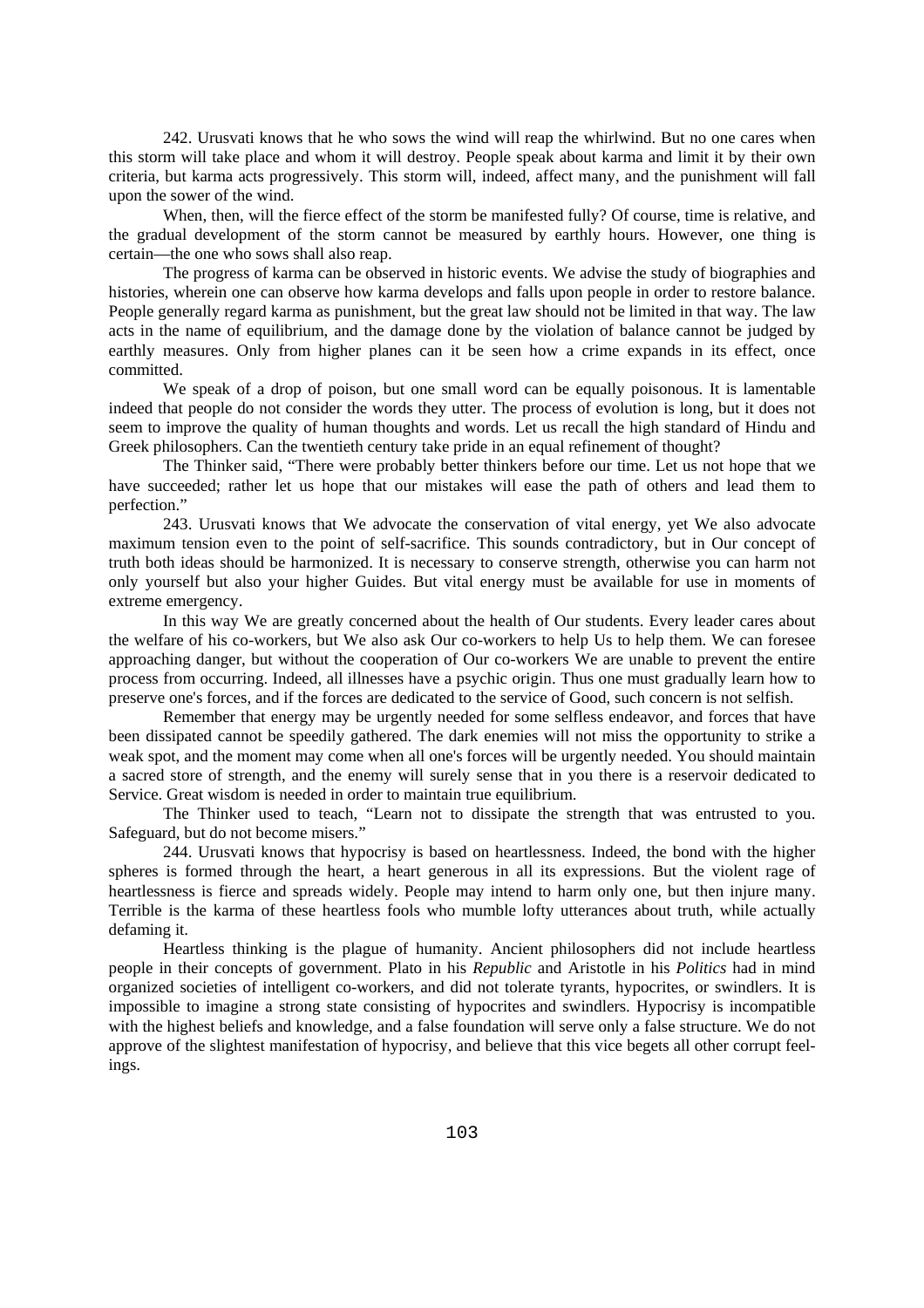The Thinker opposed instantly the slightest trace of hypocrisy in his disciples. He would say, "In this case, go to the priests and pay them with gold for their prayers. They assume that the gods will accept hired prayers."

 245. Urusvati knows what harm is done by a little knowledge in the wrong hands. Imagine an ignorant person who takes certain statements from the Teaching at random and begins to fill space with words he does not understand, because he never cared to undertake the preliminary purification necessary for the broadening of his consciousness. Unfortunately, even a fool can strike a certain rhythm whose resonance can create disharmony, and destruction may follow. But people usually do not think about the possibility of such consequences, nor do they realize that the first priority of the student should to emphasize the betterment of his consciousness.

 Only if there is inner striving can one achieve the harmony that enables him to apply many formulas of the Teaching. But some fools demand immediate delivery of the philosopher's stone, and do not even take the trouble to seek out the literature on this subject. They expect the Teacher to send them a talisman with which to find hidden treasures, and assume that, without taking the level of their consciousness into consideration, He should immediately reveal to them the secrets of Nature!

 You have received numerous letters which confirm My words. Such people are ever ready to threaten and abuse the Teacher for failing to enrich them with gold! As much as I regret it I must mention these ignorant ones, because they fill the ranks of harmful betrayers. Let everyone understand the simple truth that knowledge is fruitful only when it can be accepted.

 The Thinker compared knowledge to a fruit tree. He used to say, "A dried-up trunk certainly will not feed the pilgrim."

 246. Urusvati knows that We do not approve of artificial or mechanical methods of achievement. All the best things come naturally. In ancient days, when man's nature was coarser, certain artificial methods were sometimes needed to discipline the free will and to create and support the bond with the Higher World. But it is certainly very clear that man may know all numbers, memorize all sacred names, and learn all the secret meanings of the alphabet, yet by doing so he will contribute very little to the evolution of mankind.

 The gifts of nature are more precious when they are received naturally and as the result of previous accumulations. Science will approach Higher Knowledge through such observations. It is essential to acknowledge to what extent nature assists evolution. To force is to act fanatically, or in other words, against nature, and only the consciousness can reveal when one learns and works for all humanity.

 Let us take as an example a person who writes many letters. If he writes with only himself in mind, he will not achieve the right results. And he is mistaken if he thinks that he is writing to only one person in particular. A letter full of lofty thoughts does not belong only to the author, or to the one to whom it is addressed, but to all of humanity. We should not be concerned with who will benefit from our thoughts. In addition to our personal intent, the letter is being sent into space, and it is not for us to worry where the thought it contains will find shelter. The only concern we ought to have is that our thought should serve for good. Perhaps it will be received somewhere in an entirely unexpected language, or enter the consciousness of a child and be expressed by him in later years. Perhaps the thought will reach a person who is leaving the earthly state and will be applied in the Subtle World, or it may be of help to that person during the crossing. Perhaps workers will be inspired by the thought, spiritualizing their monotonous work. The thought will help a sick person by giving him faith in his physician, or elevate a woman far beyond the boundaries of her domestic duties. The thought will whisper to the warrior opportunities for heroism. The thought will point out to the farmer the planetary significance of his labor, for the farmer is responsible for the crust of the planet, and a letter to him will be essential. You must write to the architect, to the judge, and to the artist. It does not matter if some letters do not arrive at the intended time. Let him who writes letters remember that he has many readers; so much the worse if the contents of the letter are base or insignificant. Harmful thoughts should not be recorded.

We hear many letters. Each recorded amity gives Us joy. Let all letters carry the great message about the evolution of humanity.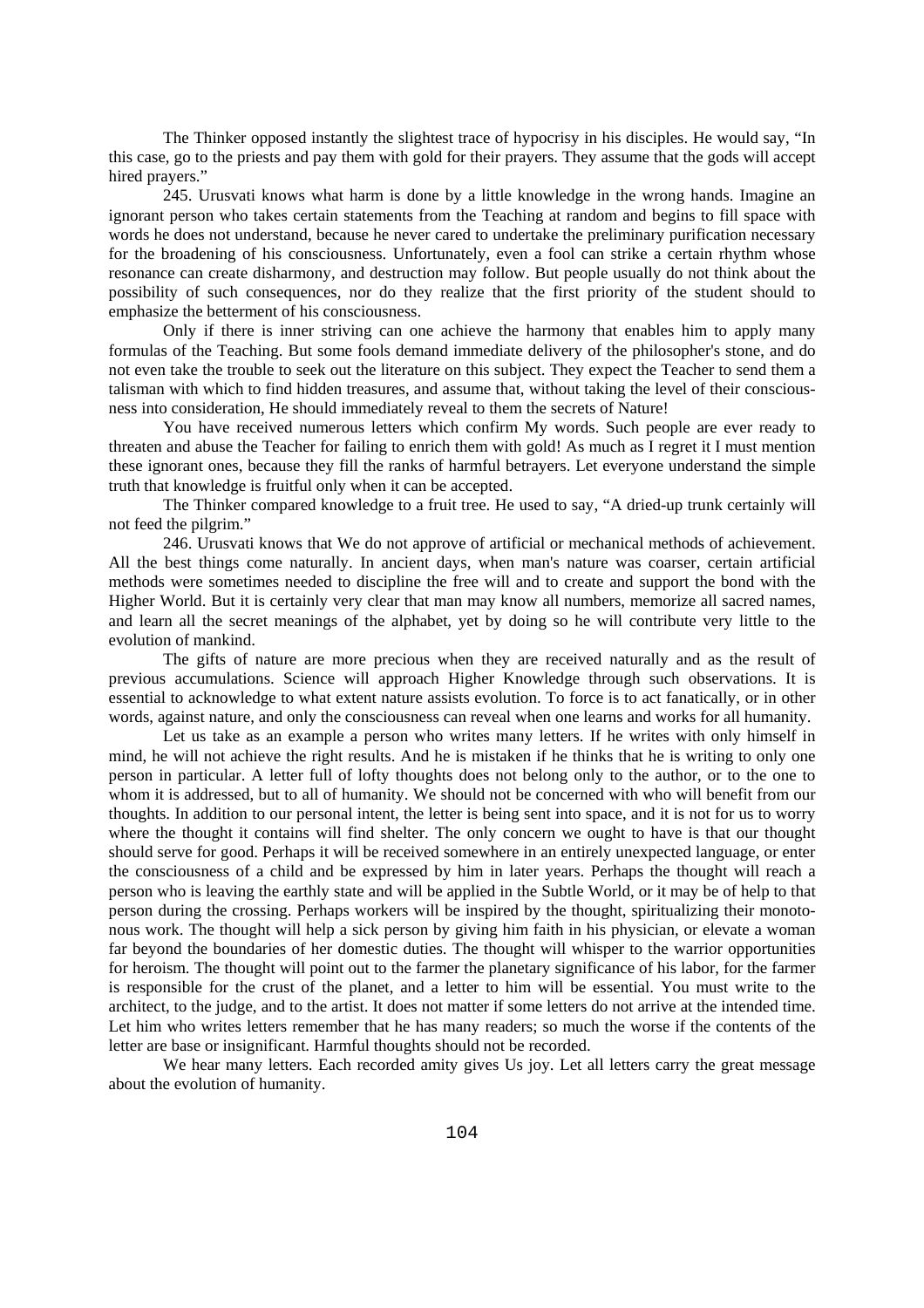The Thinker said, "It is of no importance whether I speak or write, the recorded thoughts will follow me. If the thoughts are of help to someone, they will become my wings."

 247. Urusvati knows that indignation is sometimes appropriate. It would seem that people should know this, but it must be emphasized often, or goodness and benevolence will be misinterpreted. How can man remain silent when terrible crimes are committed before his very eyes? No one has ever advocated remaining indifferent to the debasement of human dignity, for by such indifference one allows oneself to become an accomplice of the crime.

 Even earthly leaders expect people to learn to live in danger. We also advise such tension, because constant tension disciplines vibrations. It is a mistake to think that tension harms the body. On the contrary, such a conscious awareness creates the necessary metabolism that helps to renew it. Tension is not the cause of fatigue. Only depression reduces vitality, but exaltation creates a beautiful renewal. Thus, we should not fear tension; only ignorant people will regard it as a fatiguing misfortune. They will be able to relax in the grave! But a man who is ever ready to ascend will welcome the growing tension as festive gates to renewal, and will flame with indignation when the Highest concepts are degraded in his presence.

 We love to see the radiance of righteous indignation. During the waning of the old world such tension is especially needed, and one should know how to direct this quality most effectively.

 The Thinker pointed out that indignation as a reaction to injustice can be a wonderful healing of the blind.

 248. Urusvati knows how diverse are Our messages, which sometimes come as short commands, and at others times as faint reminders. Sometimes they are stored in the Chalice, to be applied at the appointed hour. In such cases, people begin to recall something heard somewhere, and the recollection becomes more and more persistent as the indicated date approaches. These recollections from the very bottom of the Chalice must be treated with great care. In them are many events which by karmic law can only be revealed through the consciousness.

 It is of paramount importance to observe children when they receive such guidance. They often declare that other children visit and play with them, and that during their games they have conversations on interesting topics. They sometimes invite adults to join them in the games, but the grown-ups do not see their little friends and regard their statements as fabrications. Such accounts originate in all nations, however, and should not be treated as childish inventions. One should pay great attention to the statements of children.

 One should also heed the visions experienced by seriously ill people, who often see images of individuals, unknown to them, who try to ease their sufferings. Sometimes these images remind them of dear ones who have passed away. Such approaches from the higher spheres are varied, and we should appreciate the care and concern that is so exquisitely revealed. Unfortunately, people prefer to attribute everything to frightful ghosts, forgetting that there are also higher manifestations.

 The Thinker, having heard about a vision of relatives, remarked, "Perhaps High Spirits materialized through those forms."

 249. Urusvati knows that even an accelerated evolution must go through lawful stages, or chaos will inundate it, and under such conditions it is particularly difficult for a person to cope with his own free will. Even intelligent people cannot always reconcile the personal with the evolutionary. They cannot grasp the idea that there are dates destined for the world that they cannot separate themselves from. Such lack of understanding would be harmless if it were not for the rebellious action of the free will, causing harmful conflict. Man stubbornly persists in his own perceptions and does not admit other solutions. Much energy is required to tame such a free will, therefore, when We speak about alertness and flexibility of mind, We want to prevent the harm that comes from such stubbornness.

 When We speak about unification, We have in mind an important achievement. It is correctly noted that the so-called "complex of immortality" is an equal tension of all energies. It is precisely this unity of energies that creates the highest state. But people do not want to discipline themselves to be freely unified. They consider unity an abstract idea and would prefer that the Teacher give them specific instructions, little understanding that preparation for the unification of energies is a vital necessity that must take place in one's everyday life. The Living Ethics consists of disciplines that enable you to become